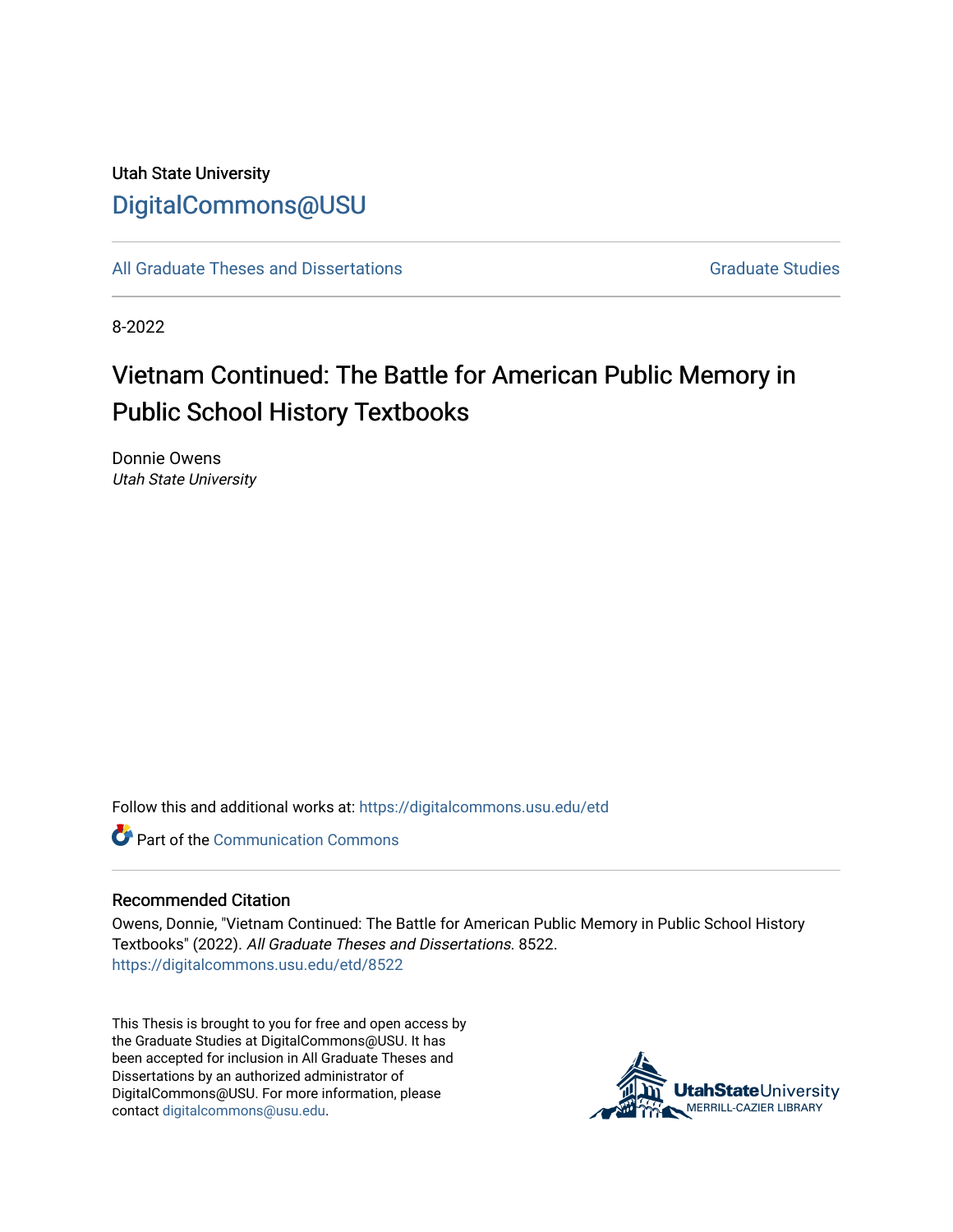## VIETNAM CONTINUED: THE BATTLE FOR AMERICAN PUBLIC

## MEMORY IN PUBLIC SCHOOL HISTORY TEXTBOOKS

by

Donnie Owens

A thesis submitted in partial fulfillment of the requirements for the degree

of

#### MASTER OF SCIENCE

in

Communication Studies

Approved:

Nicole Allen, Ph.D.<br>
Mollie Murphy, Ph.D.<br>
Mollie Murphy, Ph.D.<br>
Committee Member Committee Member

Dustin Crawford, M.A. D. Richard Cutler, Ph.D. Committee Member Interim Vice Provost for Graduate Studies

> UTAH STATE UNIVERSITY Logan, Utah

> > 2022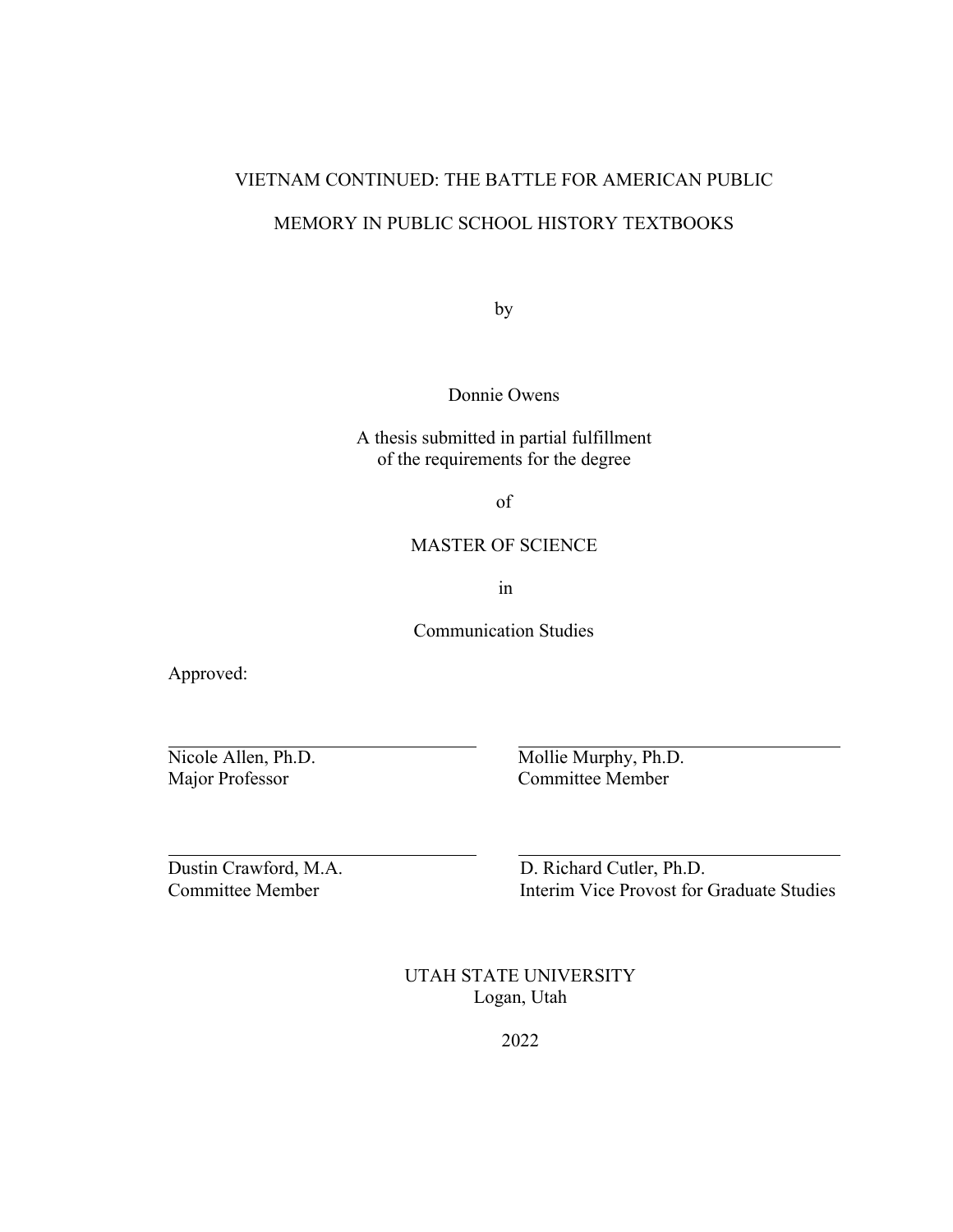<span id="page-2-0"></span>Copyright © Donnie R. Owens 2022 All Rights Reserved.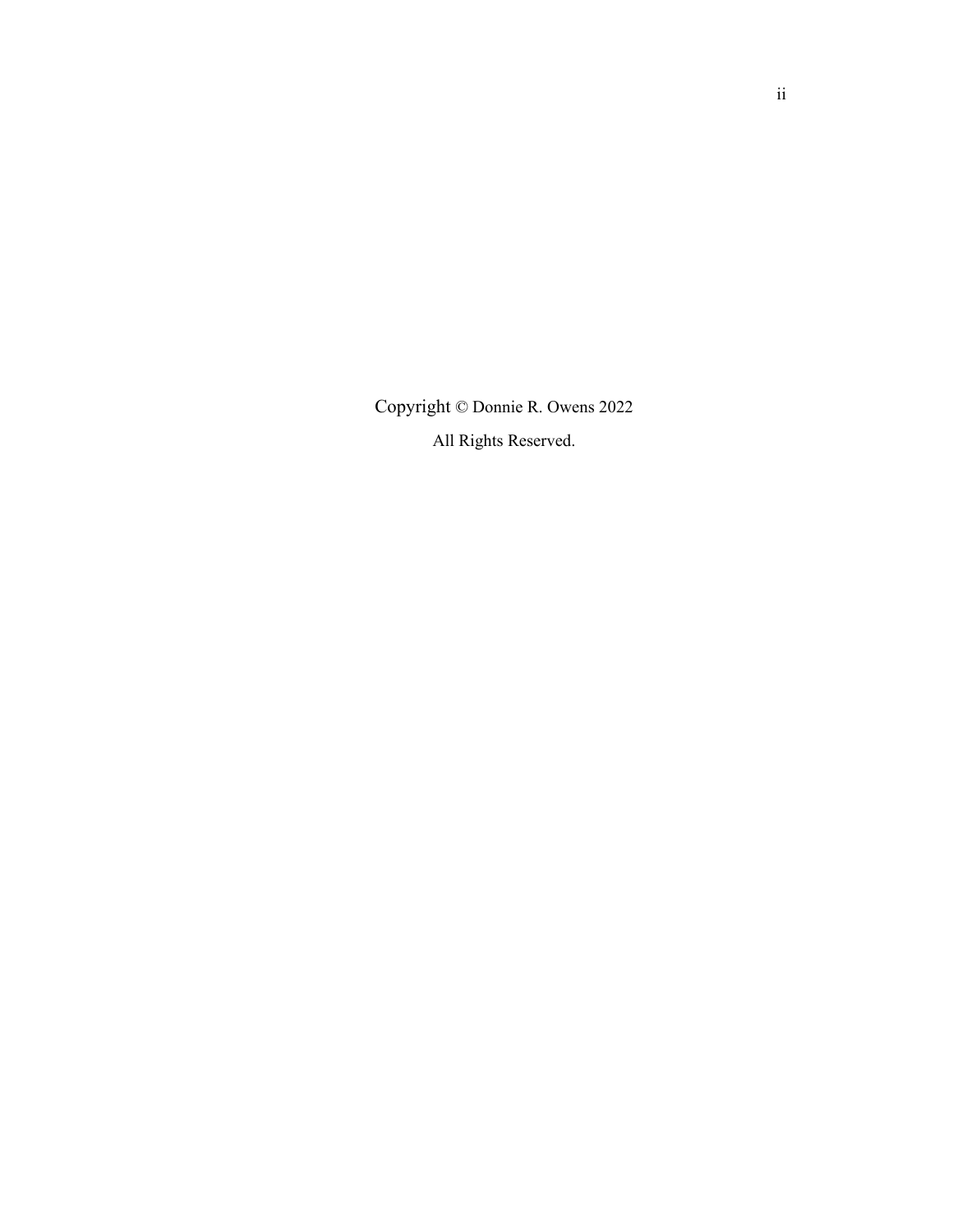#### ABSTRACT

## <span id="page-3-0"></span>Vietnam Continued: The Battle for American Public Memory in Public School History Textbooks.

by Donnie R. Owens, Master of Science Utah State University, 2022

Major Professor: Dr. Nicole Allen Department: Communication Studies

This thesis analyzes the public memory of the Vietnam War as constituted by the narratives of the most widely circulated American History Textbooks. More so than any other American conflict, Vietnam is shrouded in a contested legacy, one that is not as loudly celebrated as our engagement in the World Wars or the Revolutionary War. Through the concept-based application of public memory and narrative, I argue for the further study of educational rhetoric in public memory. More importantly, I argue that the narrative themes seen throughout the seven texts construct a memory of Vietnam as an American misstep, but an event that has little significance in changing the belief in an exceptional America.

(88 Pages)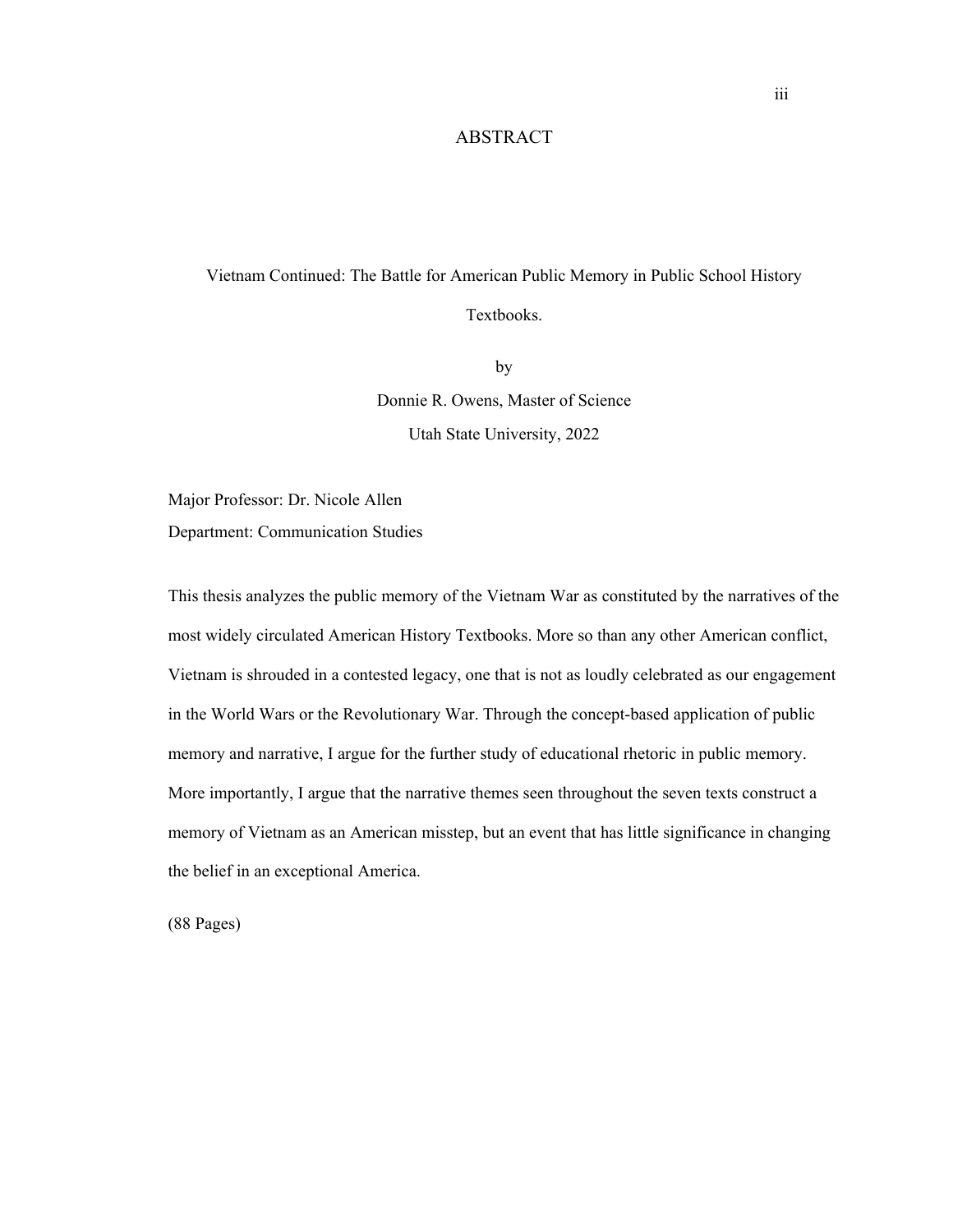#### PUBLIC ABSTRACT

## <span id="page-4-0"></span>Vietnam Continued: The Battle for American Public Memory in Public History Textbooks Donnie R. Owens

The question of "how do we *actively* remember the past?" can perhaps best describe the purpose of public memory studies. Acknowledging this question, I analyze popular public-school textbooks to assess the way in which educational literature constructs the public memory of the Vietnam War. In total, the narratives of the texts construct a public memory of Vietnam as a controversial conflict contained within a decade of American uncertainty. However, these narratives also take care to minimize or leave aside the details of Vietnam's lasting impact and in favor of reaffirming American exceptionalism. Ultimately, this thesis finds that students who read these texts will walk away with a view of Vietnam as a small note of erring in the otherwise consistent American story; an event that does not detract from the United States' exceptional legacy.

Donnie R. Owens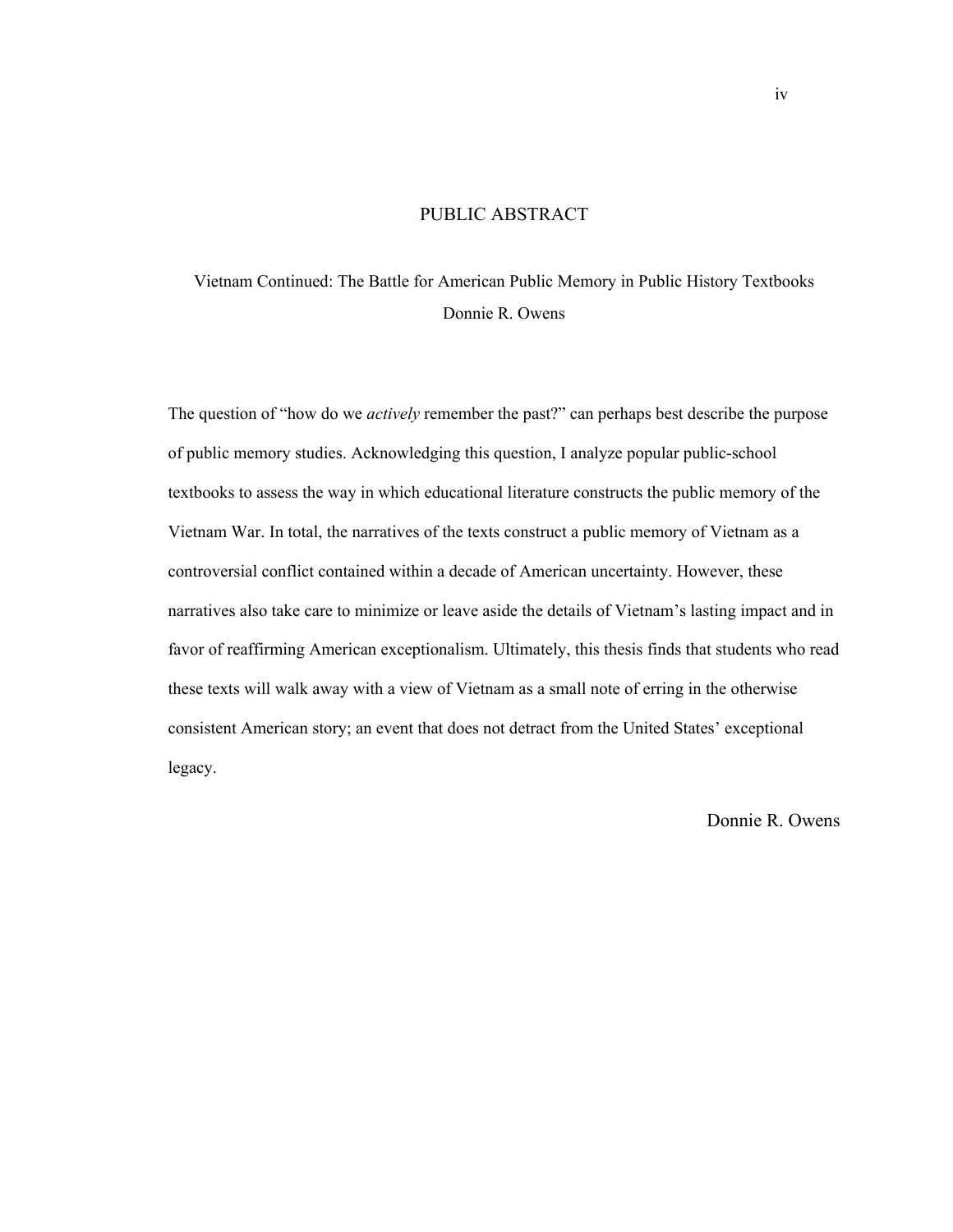## Acknowledgments

<span id="page-5-0"></span>I give thanks to my family, friends, graduate cohort, and the faculty at USU for their support, their inspiration, and their feedback in my efforts to write this final document. I also note gratitude for my thesis committee, whose mentoring knowledge has been an invaluable asset while pursuing this work.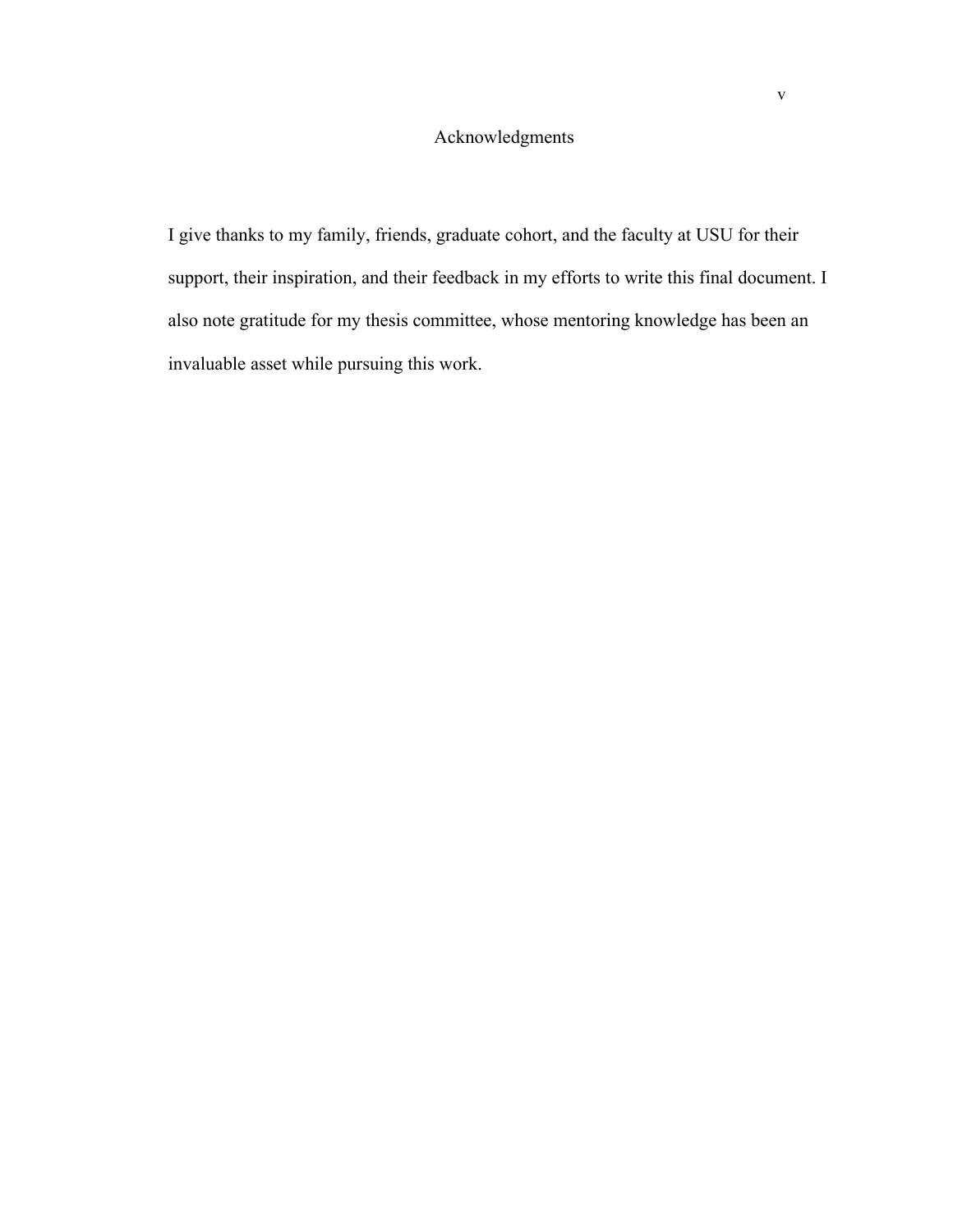### Contents

<span id="page-6-0"></span>

| Public Memory and Narrative: The Methodologies of Remembering and Retelling Vietnam 16 |  |
|----------------------------------------------------------------------------------------|--|
| Public Memory: Forgetting, Confronting, and Celebrating the Past in the Present 17     |  |
|                                                                                        |  |
|                                                                                        |  |
| Public Memory is not solely tied to physical monuments and memorials23                 |  |
|                                                                                        |  |
|                                                                                        |  |
|                                                                                        |  |
|                                                                                        |  |
|                                                                                        |  |
|                                                                                        |  |
| Vietnam's Escalation and Johnson's Legacy—Agency and the Timeline of the War  43       |  |
|                                                                                        |  |
|                                                                                        |  |
|                                                                                        |  |
|                                                                                        |  |
|                                                                                        |  |
|                                                                                        |  |
|                                                                                        |  |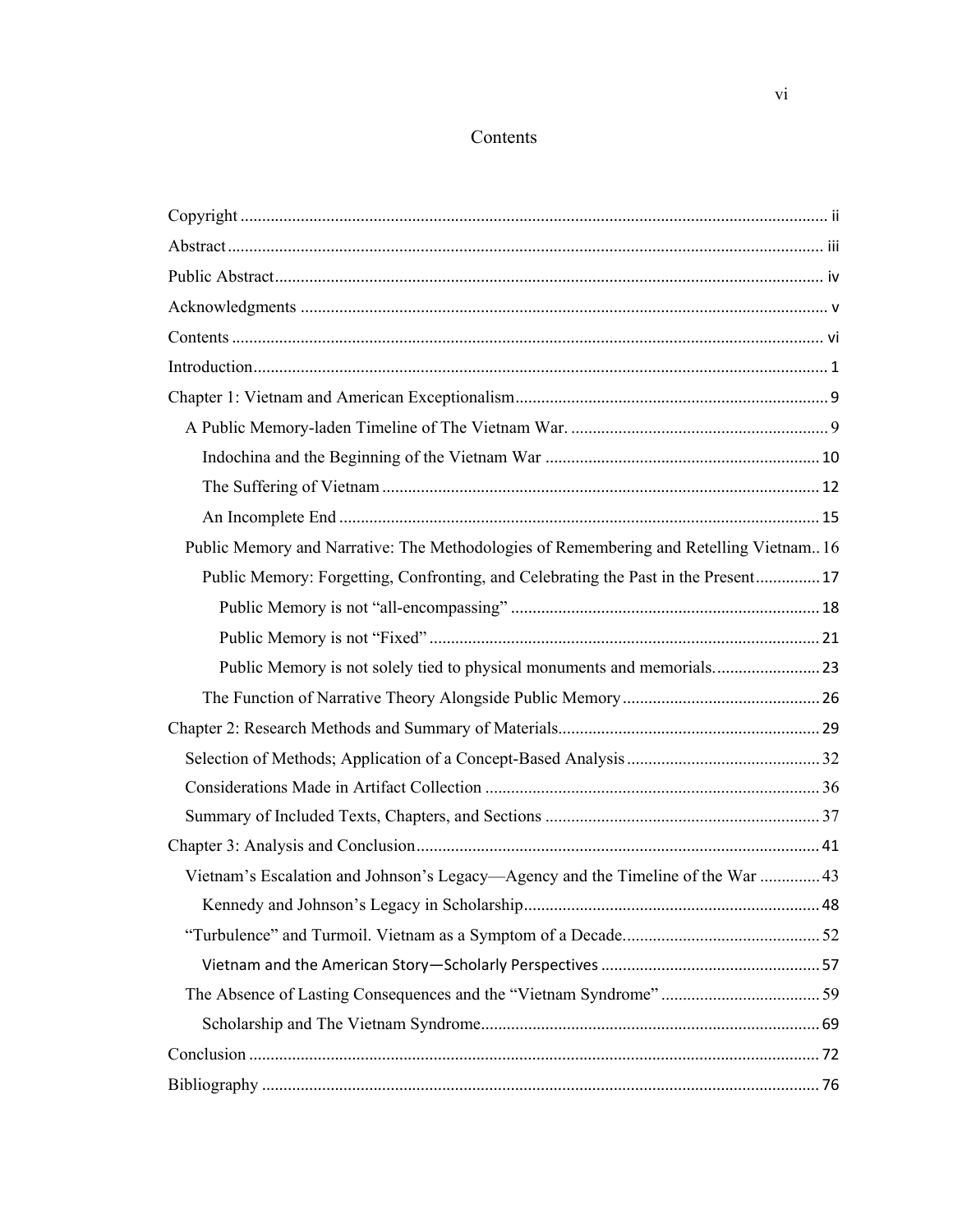#### <span id="page-7-0"></span>Introduction

 To understand the exceptionalist interpretation of United States history is to perhaps understand one truth above all, that to be an American is the believe that our military might will always preserve our freedoms through its victory. From the stories of a stitched-together revolution that sent Britain back across the sea have sprung consistent generations of American citizens believing in the might of their country.<sup>[1](#page-7-1)</sup> These conflicts, and the narratives repeated about them assign attributes of victory, valor, and righteousness to the identity of America. Moreover, U.S. citizens seek to protect and preserve proud parts of their identities which are, more so than any other nation, tied to their country.<sup>[2](#page-7-2)</sup>

What happens, though, when our memory is selectively uncertain, and the stories we would share about an American conflict do not line up with the U.S. identity of exceptionalism? Since the victory of the North Vietnamese over 50 years ago, the Vietnam War has been engulfed by a controversial public memory, a history that many still consider un-settled and unending.<sup>[3](#page-7-3)</sup> Such a history, coupled with the U. S's loss in the war directly contradicts the story of American exceptionalism. In U.S discourse and memory, this contradiction is never faced head-on, and the Vietnam War is only

<span id="page-7-1"></span><sup>1</sup> Peter Onuf, "American Exceptionalism and National Identity." *American Political Thought* 1, no. 1 (2012): 85, University of Chicago Press.

<span id="page-7-2"></span><sup>2</sup> Ian Tyrell,. "American Exceptionalism in an Age of International History." *The American Historical Review* (1991): 1032, JSTOR

<span id="page-7-3"></span><sup>&</sup>lt;sup>3</sup> George Herring, "America and Vietnam: The Unending War," Foreign Affairs 70, no. 5 (Winter 1991-1992): 10, Heinonline; Hess, Gary R. "The Unending Debate: Historians and the Vietnam War." *Diplomatic History* 18, no. 2 (1994): 242.JSTOR.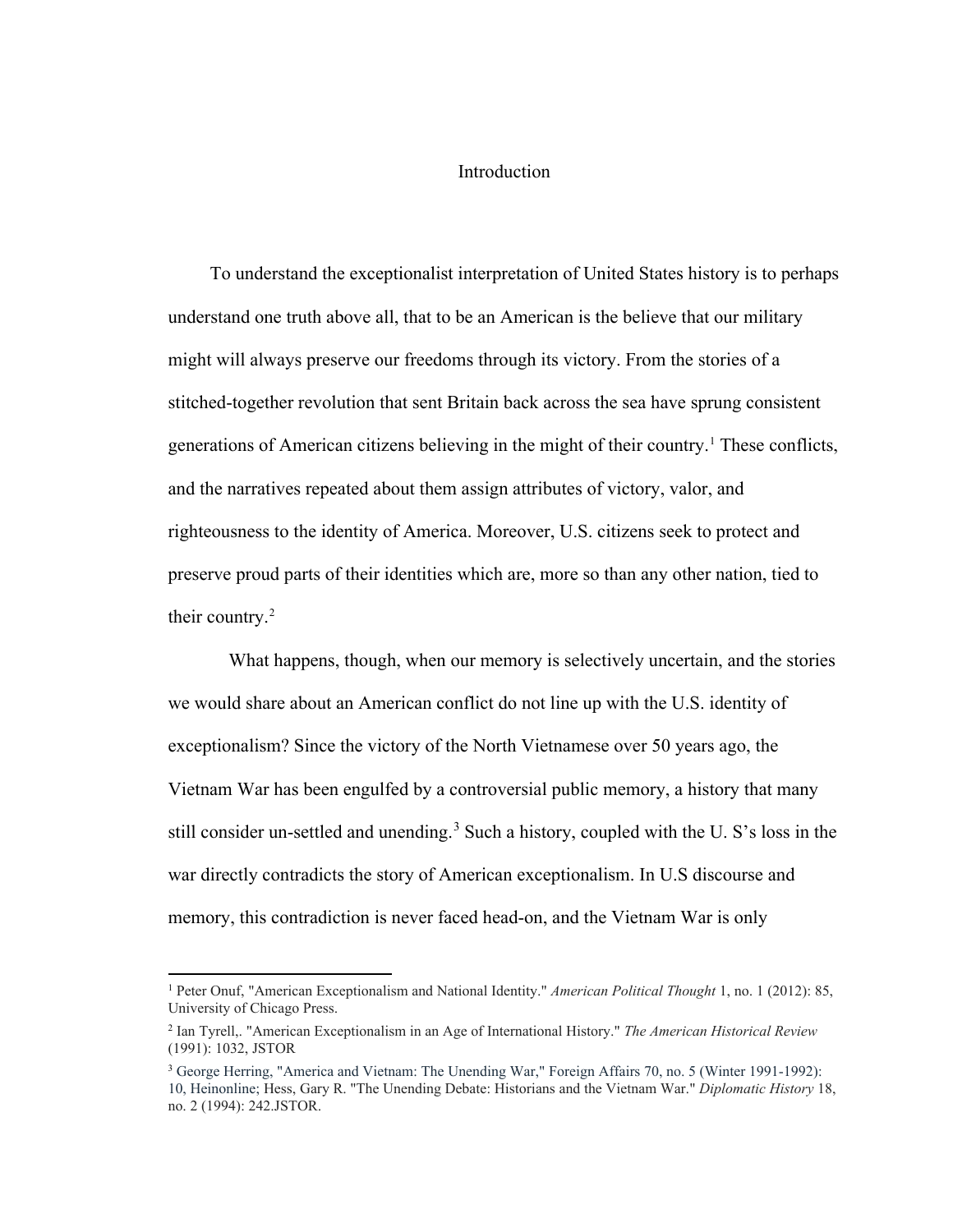commemorated when we eulogize its veterans and allow the country to share in the memory of their bravery.<sup>[4](#page-8-0)</sup> In short, Vietnam is not remembered as an event to face headon-- often there is some overshadowing of My-Lai, some way of rationalizing our defeat as an instance where we "beat ourselves", or a lack of recognition in defeat at all.<sup>[5](#page-8-1)</sup>

 The war is also the focal point of numerous pieces of public memory work, examples of which include the work of David Kieran's comparison of the Vietnam War to other warfare memories. Kieran notes that Vietnam's inability to be remembered in the lines of clearly right or wrong prompts deeper questions of moral certainty within those who remember. As we remember Vietnam, Kieran asserts, we also ask questions related to the justification and righteousness of previous American endeavors (including the second world war).<sup>[6](#page-8-2)</sup> Additionally, Espiritu and co-authors contrast the American response to the Holocaust to that of the Vietnam War. Where the former event contains easily accessible narratives of U.S. victory and heroism, there are no such direct capabilities in a remembrance of the Vietnam War [7](#page-8-3)

If the legacy of Vietnam does indeed clash against the patriotic shades of an exceptionalist narrative, what stories of the Vietnam War *do* we share? How do we wish the rising generation to remember an event that we feel more comfortable forgetting? I

<span id="page-8-1"></span><sup>5</sup> Peter Ehrenhaus, "Commemorating the Unwon War: On Not Remembering Vietnam." *Journal of Communication* 39, no. 1 (1989): 99, Wiley Online Library.; Cahill, Charlotte. "*Fighting the Vietnam syndrome: The construction of a conservative veteran's politics, 1966–1984*." Northwestern University, 2008. ProQuest.

<span id="page-8-0"></span><sup>4</sup> Peter Kunzick, "The United States of Amnesia: The Dangers of Forgetting or Sanitizing the U.S. Invasion of Vietnam." *Nanzan review of American studies* 36 (2014): 123-128.

<span id="page-8-2"></span><sup>6</sup> David Kieran, (2014). *Forever Vietnam: How a Divisive War Changed American Public Memory*. Massachusetts. Cited by Iden, Michelle Catherine. "Lasting Legacy: Public Memory of the Vietnam War." (2015): 720, JSTOR

<span id="page-8-3"></span><sup>&</sup>lt;sup>7</sup> Yến Le Espiritu and Diane Wolf. "The Appropriation of American War Memories: A Critical Juxtaposition of the Holocaust and the Vietnam War." *Social Identities* 19, no. 2 (2013): 197, https://doi.org/10.1080/13504630.2013.789213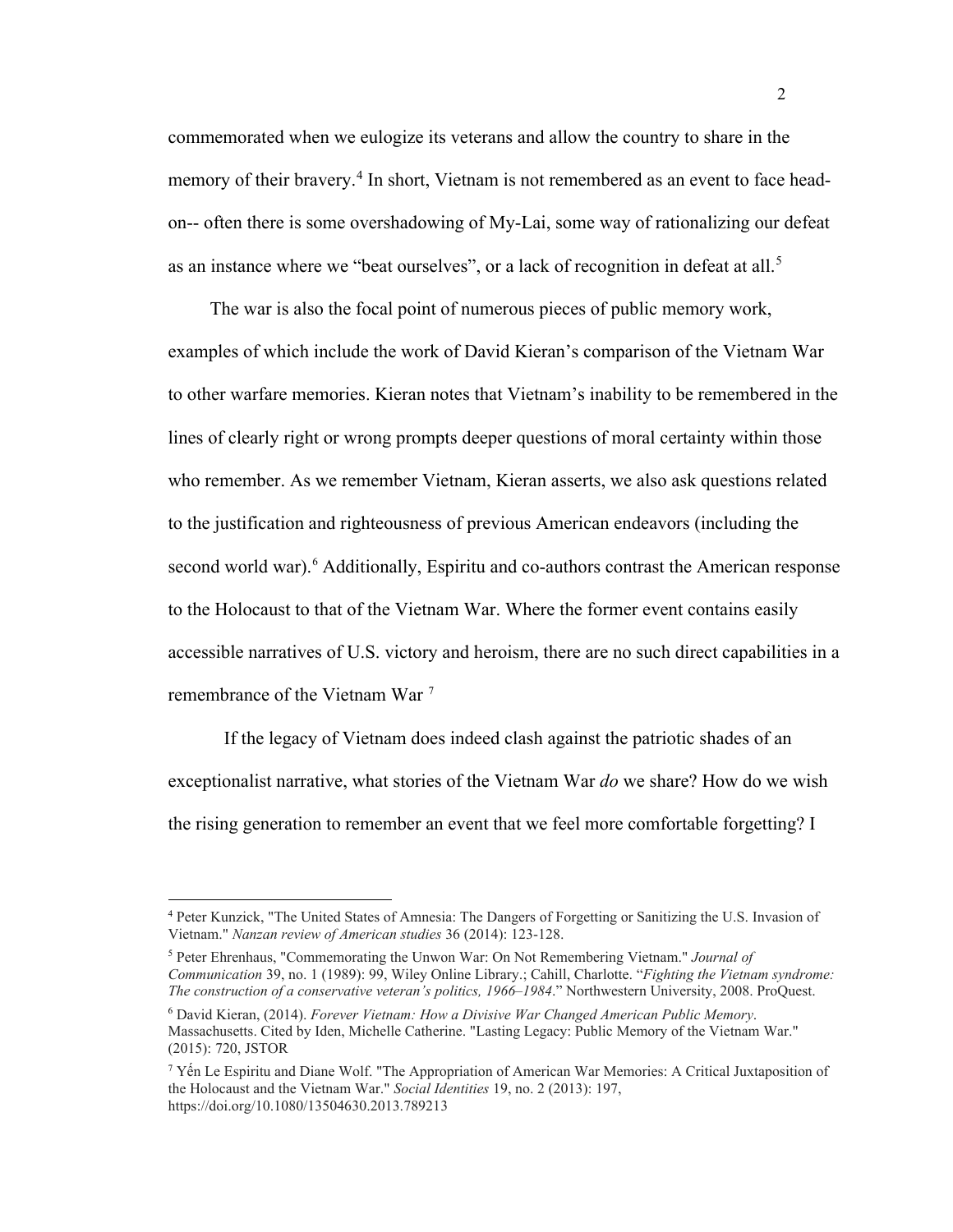frame these questions in reference to a public memory and narrative-driven analysis of public-school history textbooks and their discussions of the Vietnam War. Ultimately, I argue that these educational texts not only weave specific narratives of Vietnam, but they do so in a way that preserves American Exceptionalism in a partial and specific remembrance of the Vietnam War.

More specifically, I find seven of the most popular public-school texts as noted by the American Textbook Council (ATC) to construct a particular memory of Vietnam through three narrative frames. Firstly, the texts use comparison and focused detail to situate the burden of Vietnam's legacy away from President John F. Kennedy and squarely upon President Lyndon B. Johnson. Secondly, the use of chapter titles, subheadings, and in-chapter framing constitute the Vietnam War as *part* of something important rather than an event designating sole importance—a controversial war within a chaotic time. Lastly, the enduring effects of the Vietnam syndrome and the larger suffering of the War is omitted or underdiscussed in the narrative. I note the memory created and sustained by these narrative themes to be one of exceptionalism despite unique circumstances. I posit that the students who engage with these chapters will ultimately be primed to remember a war within Vietnam, while being encouraged not to remember its legacy nor question the overall presence of American exceptionalism.

In terms of rhetorical lenses for this analysis, I offer public memory as the most efficient theoretical grounding for this work, with narrative theory as a secondary lens aiding in the construction of memory. Defined as the way in which a culture, country or people assigns recollection and meaning to history to meet the needs of the present,

3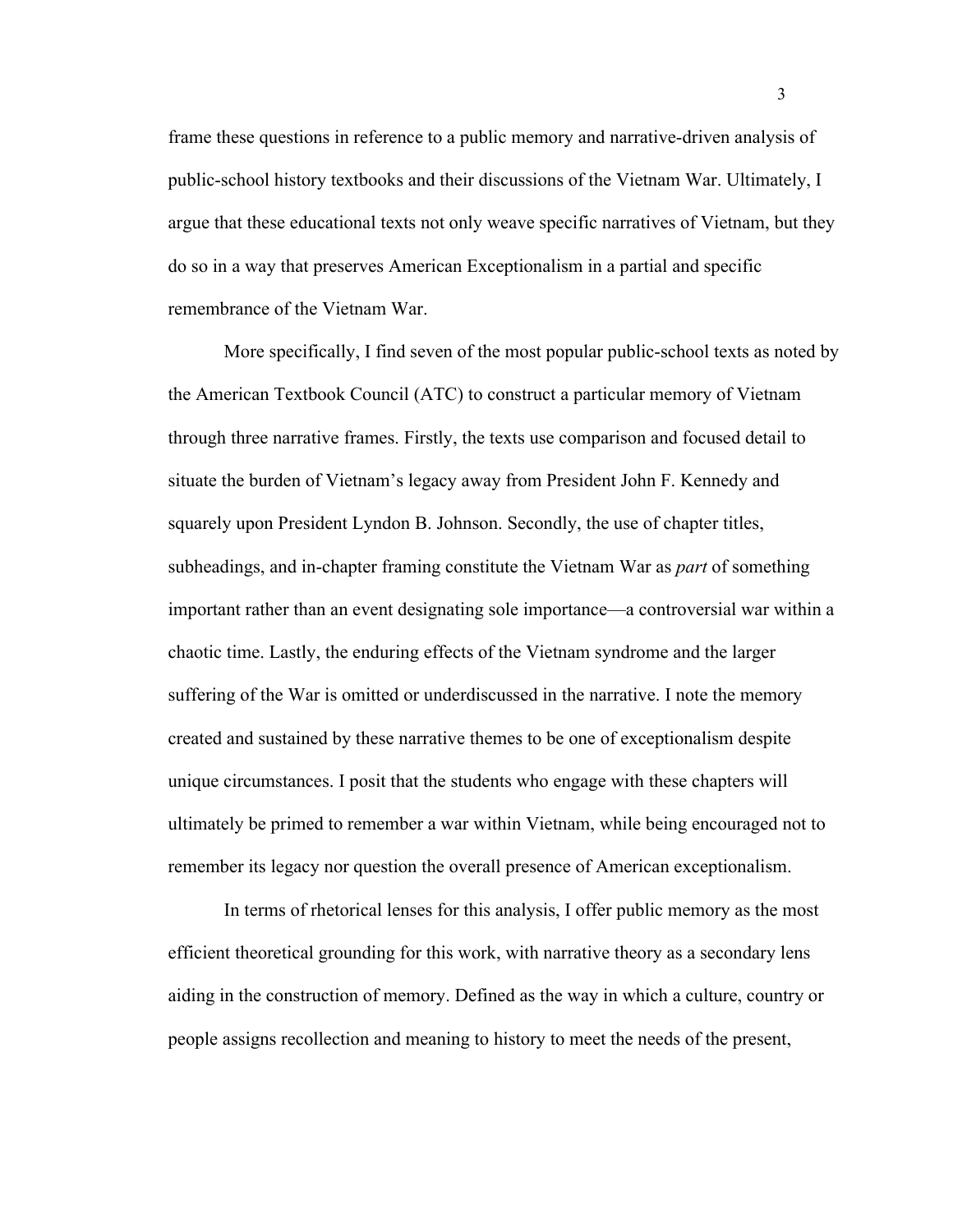public memory studies focus on the served functions of these collective recollections.[8](#page-10-0) As public memory continues to find its footing away from the familiar topics of monument, memorial, film, film, and more physically constituted "place," I situate the classroom and its accompanying rhetoric as a consequential space for the creation and study of memory.<sup>[9](#page-10-1)</sup> For, surely, just as public memory is created through an act or participation in a space, memory also sprouts in the *act* of reading history and in the space of the public classroom.

Moving forward, I highlight two primary factors in my focus on public memory for this work—the applicability to the source and the relevance of the theory to the ultimate question posed by my research. Firstly, public memory has enjoyed a strong applicability to warfare-related rhetoric and shows growing potential in the field of educational rhetoric. As Reinhardt Kossler has observed, the struggle for coherent societal public memory often emerges as a second state of warfare in the aftermath of conflicts. Furthermore, Kossler adds that the need to reconcile, make sense of, and come to terms with the causes and damages of the war is a phenomenon experienced both by those at the individual/community levels and "continuing right up to the national level and formal politics."<sup>[10](#page-10-2)</sup> Not only is the construction, challenging, and maintenance of public memory a naturally occurring consequence of war, these rhetorical actions are of great importance to both individual and collective identity. Essentially, a public memory-

<span id="page-10-0"></span><sup>8</sup> Edward Casey, "Public Memory in Place and Time." *Framing public memory* 68 (2004): 19.

<span id="page-10-1"></span><sup>9</sup> David Sutton, "The rhetoric of the Vietnam War: An annotated bibliography." *Rhetoric Society Quarterly* 24, no. 3-4 (1994): 131-147, JSTOR, Zelizer, B. (1995). Competing memories: Reading the past against the grain: The shape of memory studies*." Review and Criticism,* 224; Cheryl R. Jorgensen-Earp and Lori A. Lanzilotti. "Public memory and Private Grief: The construction of Shrines at the Sites of Public Tragedy." *Quarterly Journal of Speech* 84, no. 2 (1998): 157, https://doi.org/10.1080/00335639809384211

<span id="page-10-2"></span><sup>10</sup>Reinhart Kössler, "Public Memory, Reconciliation and the Aftermath of War." *Re-examining Liberation in Namibia* (2003): 99, Researchgate.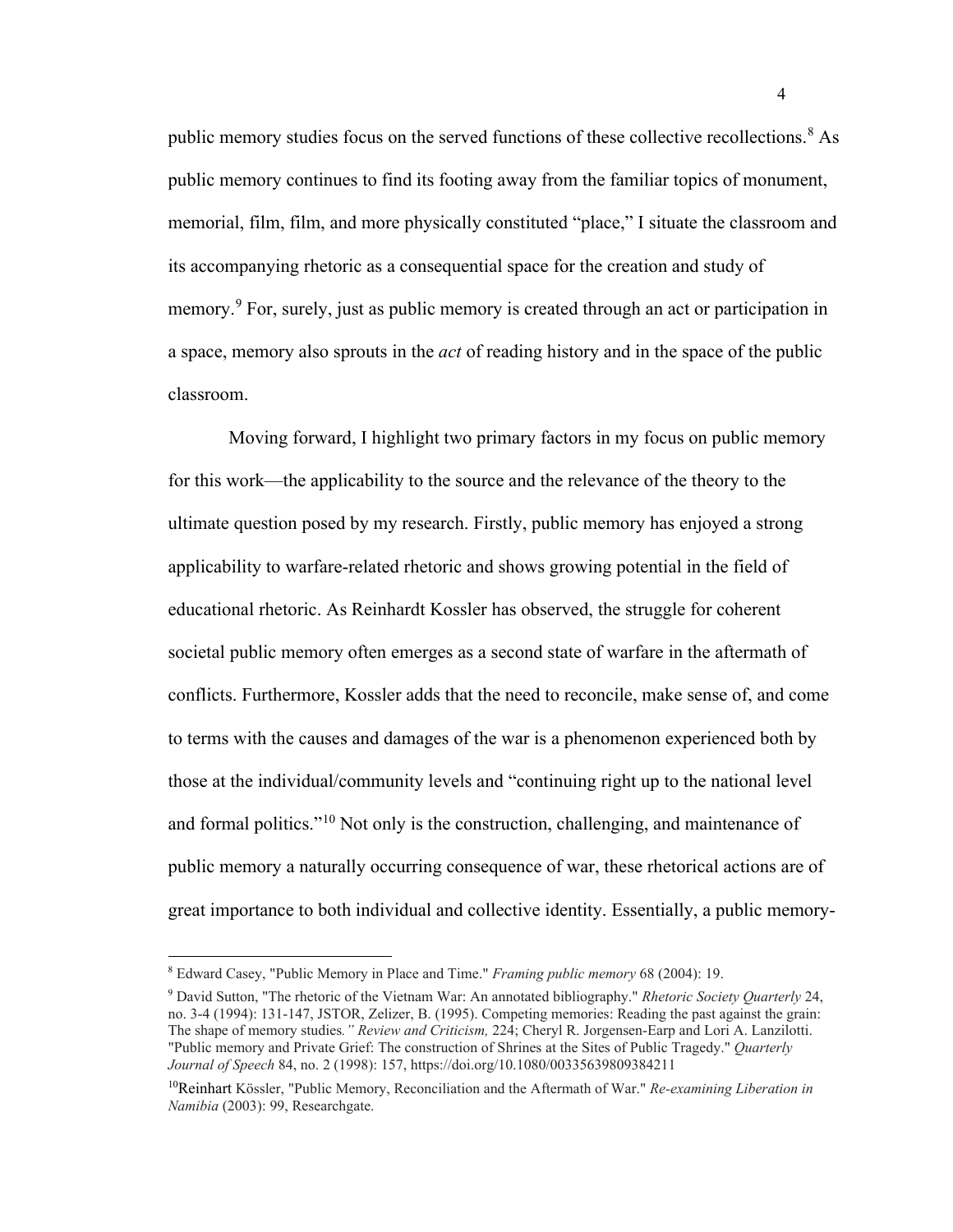led analysis aids in assessing the challenges to identity brought on by a war, as well as the rhetorical decisions made in remembering and forgetting that allow a people to come to terms with a specific recollection that encourages the proper identity.

I also select public memory as this work's dominant rhetorical lens, plainly, because it best answers the primary questions of my research. Though this point will be covered in more detail within Chapter two, it is sufficient to say that I am focused primarily on the artifacts' construction of memory rather than questions of pedagogy and ideology. While these are relevant in terms of how or why the textbook narratives are constructed in, my ultimate question is one of *remembrance*. While being made to understand the larger story of America, I assert that students are also asked to understand America's "accurate" version of the Vietnam War through their class-assigned textbook rhetoric. Additionally, I emphasize the notion that public memory answers anxieties and conflicts of the present, that our understanding of the past effects the rhetorical needs of our present (and vice versa).<sup>[11](#page-11-0)</sup> Such an implication is noted as "the most common conclusion in memory studies" and casts a gaze of importance to the U.S-related conflicts recorded since the Vietnam War.<sup>[12](#page-11-1)</sup>

In addition to public memory, I select the secondary lens of narrative theory, applied as a means through which public memory is created and examined within these texts. More specifically, public memory is constructed and understood *through* the telling

<span id="page-11-0"></span><sup>11</sup> Greg Dickinson, Carole Blair, and Brian L. Ott, eds. *Places of Public Memory: The Rhetoric of Museums and Memorials*. University of Alabama Press, 2010. 6, Texas Tech Publications.

<span id="page-11-1"></span><sup>&</sup>lt;sup>12</sup> Micheal Schudson "Lives, Laws, and Language: Commemorative Versus Non-commemorative Forms of Effective Public Memory." *Communication Review (The)* 2, no. 1 (1997): 8, https://doi.org/10.1080/10714429709368547.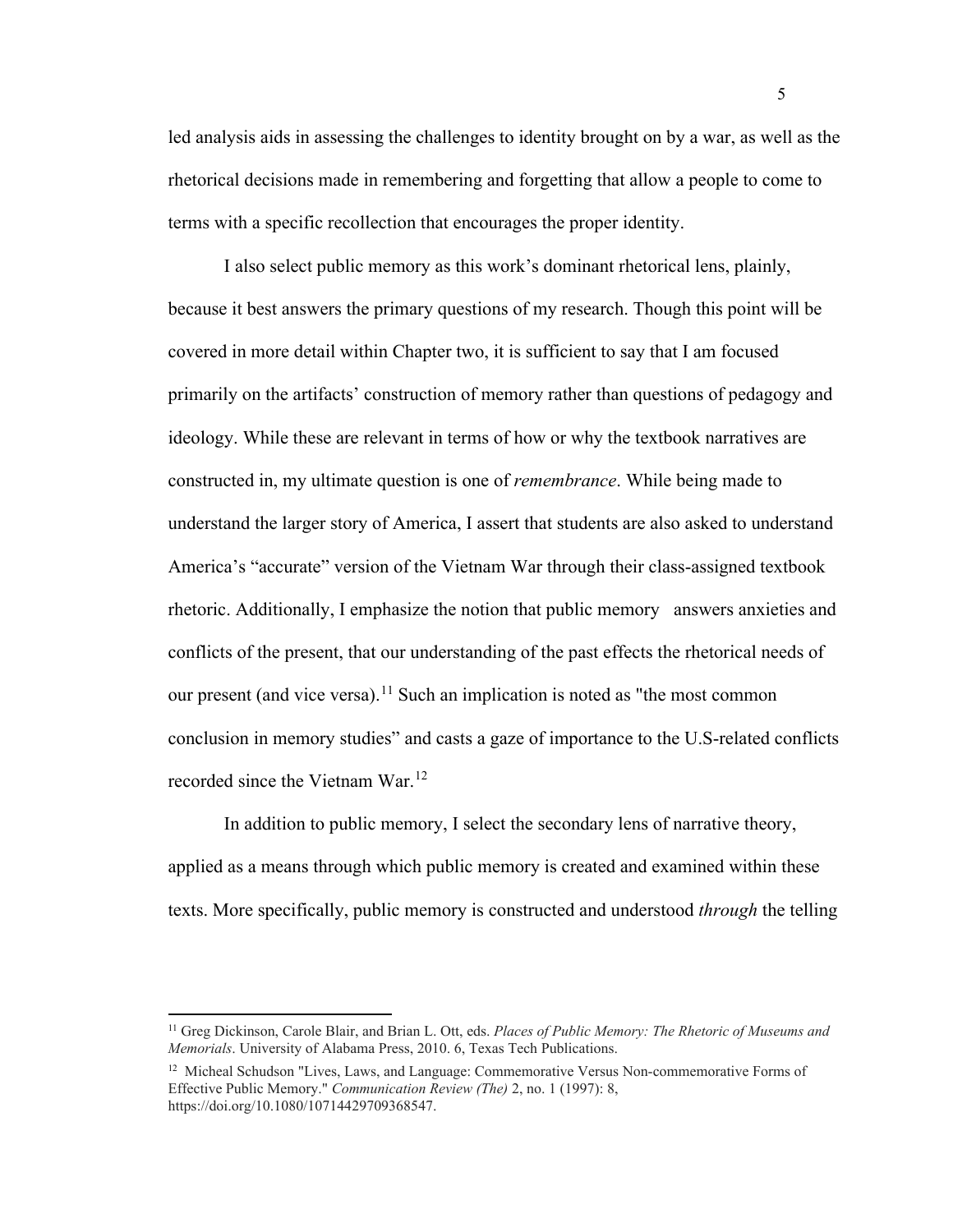of stories.<sup>[13](#page-12-0)</sup> As narrative theory implies the importance of the structuring, sequencing, and assigning of implications concerning a retelling of events, I employ narrative theory in the interest of understanding how these narrative decisions effect the specific memory of Vietnam.[14](#page-12-1) I argue that the presented *story* of Vietnam contained within public school texts, as well as the way in which the story is organized and ordered, creates and sustains a specific public memory for the students who read them.

In terms of the U.S. textbook's potential for public memory studies, I offer these texts as an especially consequential form of non-commemorative public memory. I reach this conclusion largely due to the common presence of exceptionalism in our told, as well as the assumed authority of textbooks by those who read them.[15](#page-12-2) Notably, Michael Schudson has said of non-commemorative public memory studies that there exists a slower pace in racing toward their artifacts due a lack of convenience. The intents and effects of a site *dedicated to memory* are, after all, more readily accessible to a scholar than rhetoric where the implications of memory require further inspection. Schudson situates this realization as a primary reason for scholars to quicken their advances toward non-commemorative rhetoric, that within rhetoric not constructed *to* remember, we may arrive at the implications *of* remembrance.

As Schudson implies, scholars have lacked in their efforts to expand the publicmemory centered study of textbook rhetoric. Indeed, though more than two decades have passed since Glassberg remarked on the lack of scholarly work connecting public history

<span id="page-12-0"></span><sup>&</sup>lt;sup>13</sup> Valerie Schrader, "'Who Tells Your Story?': Narrative Theory, Public Memory, and the Hamilton Phenomenon." *New Theatre Quarterly* 35, no. 3 (2019): 264, https://doi.org/10.1017/S0266464X19000265 <sup>14</sup> Sonja Foss, *Rhetorical criticism: Exploration and practice*. Waveland Press, (2017).321

<span id="page-12-2"></span><span id="page-12-1"></span><sup>&</sup>lt;sup>15</sup> Robert Bain, "Rounding up Unsual Suspects: Facing the Authority Hidden in the History Classroom." *Teachers College Record* 108, no. 10 (2006): 2083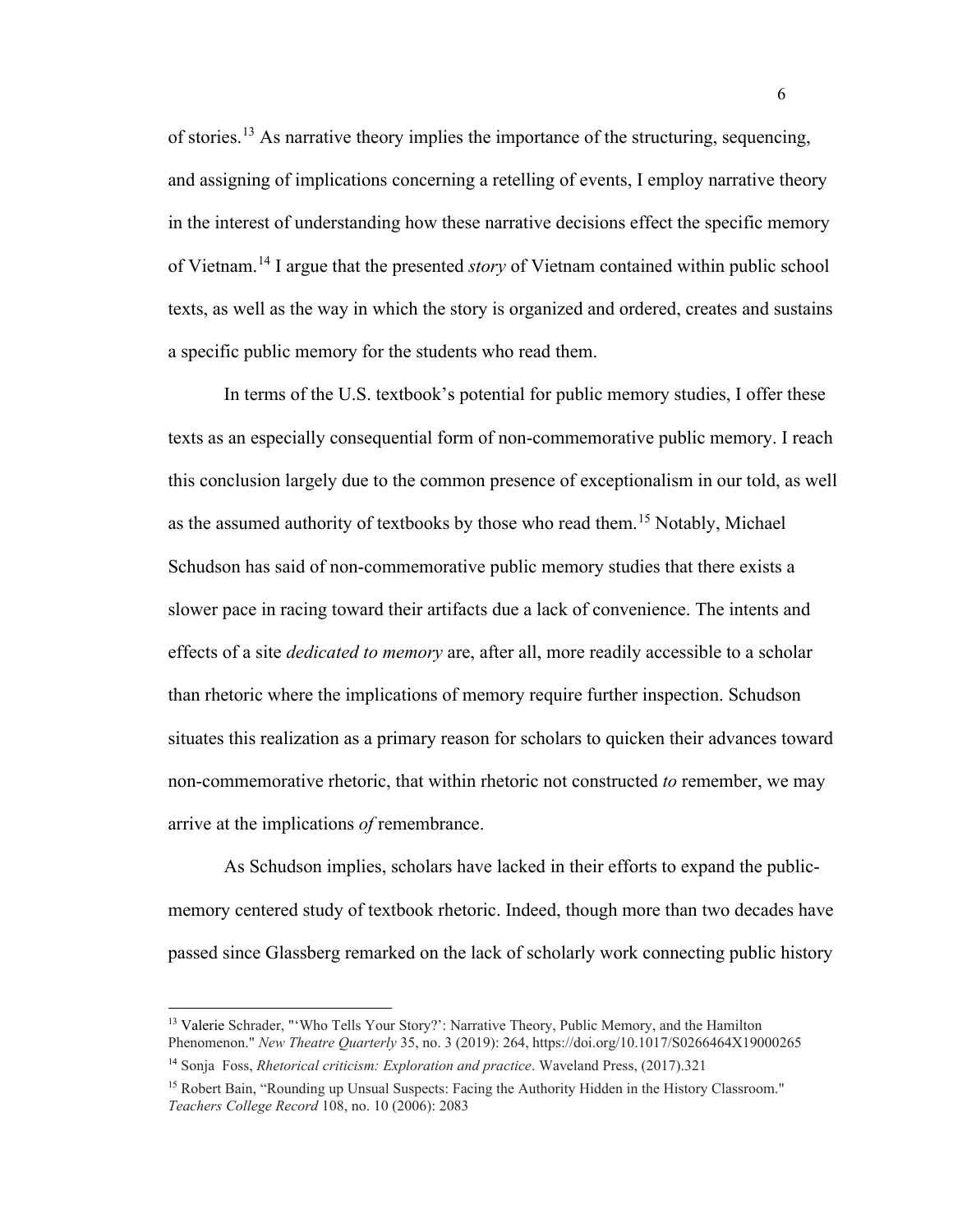and public memory, there has not been a vast influx of work to fill in the gap since that time.[16](#page-13-0) Of the still- growing collection of analyses seeking to bridge this academic gap, notable examples include Marshall Lindsay's work in asserting the narratives of secondary school texts.<sup>[17](#page-13-1)</sup> Specifically, Lindsay highlights textbooks as a rhetoric of particular interest for American exceptionalist scholars, displaying the textual malleability of more "controversial" moments in our nation 's history.

It can also be said that textbook rhetoric presents a unique ability to contribute to memory among other forms of rhetoric. For example, it has been argued that countries, states, and organizations do not "have "memory, but rather they can only *construct the* memory they choose, that textbook rhetoric shares a powerful connection to a nation-state seeking to construct a memory.<sup>[18](#page-13-2)</sup> It primarily is through the distribution and reception of history texts that a nation can share a collective" autobiography."<sup>[19](#page-13-3)</sup> Common throughout these works are the degree to which the selective nature of a narrative memory is noted to constitute textbook rhetoric as a" cornerstone of public memory creation.["20](#page-13-4)

This study stands to contribute to multiple areas of interest to both public memory and Vietnam War scholars. Firstly, I assert that as the most widely circulated texts are found to promote American exceptionalism within their retelling of Vietnam, previously

Memory." (PhD Diss., University of Oklahoma, 2019)

<span id="page-13-1"></span><span id="page-13-0"></span><sup>16</sup> David Glassberg, "Public History and the Study of Memory." *The Public Historian* 18, no. 2 (1996): 8, JSTOR <sup>17</sup> Marshall Lindsey, "Teaching Us to Forget: United States History Textbooks, the Plains Wars, and Public

<span id="page-13-2"></span><sup>18</sup> Aleida Assmann,"Transformations between history and memory." *Social Research: An International Quarterly* 75, no. 1 (2008): 49-72. Pp.62, Project Muse.

<span id="page-13-3"></span><sup>19</sup>Aleida Assmann, "Transformations between history and memory." *62.*

<span id="page-13-4"></span> $^{20}$  Marshall Lindsey, "Teaching Us to Forget: United States History Textbooks, the Plains Wars, and Public Memory."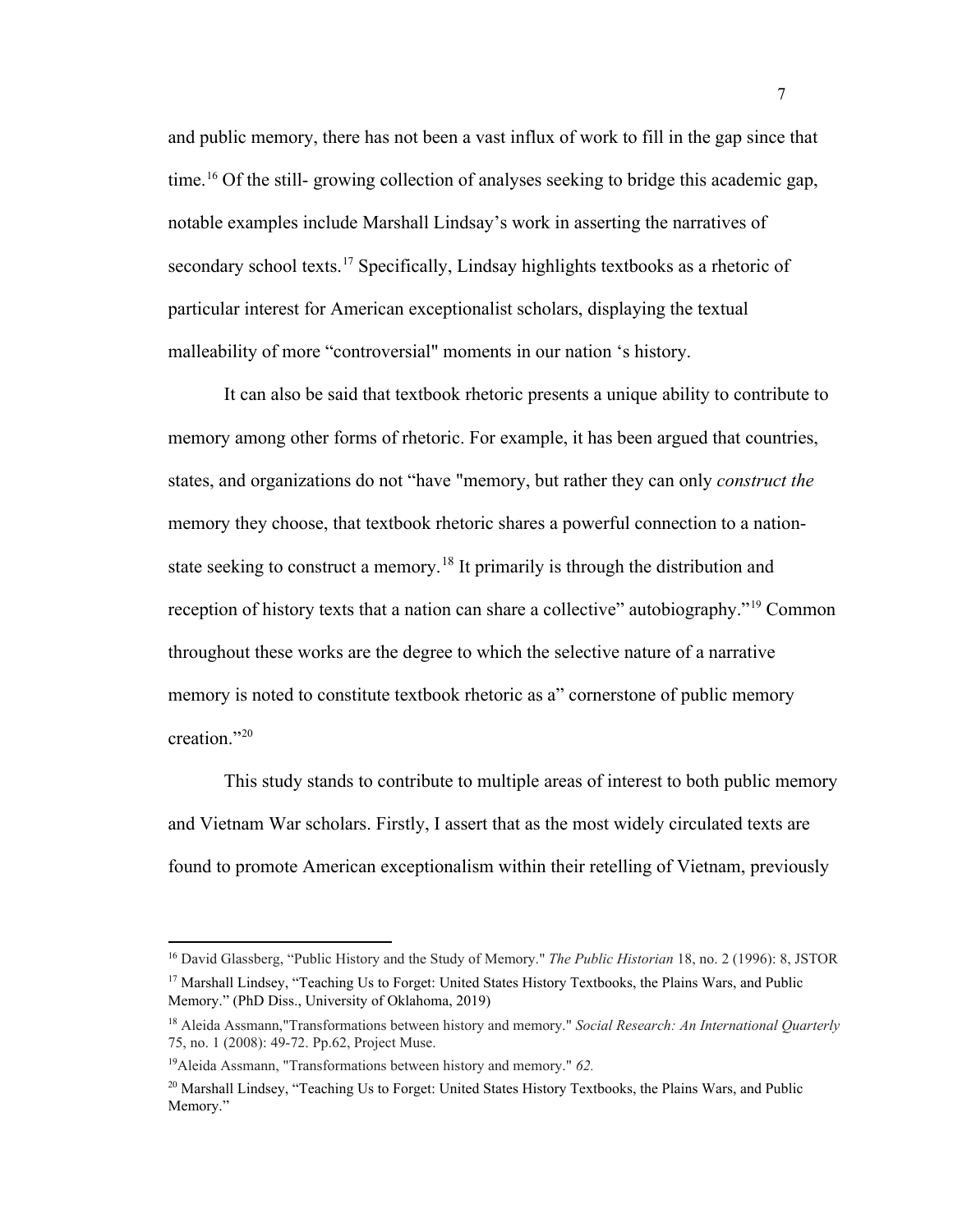described notions of the Vietnam War's unending nature are substantiated. Secondly, this study puts forth the implication that textbook rhetoric may yet become focal point of public memory studies, the pursuit of which will aid in the analysis of narrative decisions that contribute to public memory in education. The almost universal authority attributed to history textbooks by students and teachers alike may guarantee that these stories continue to contribute to the memory of Vietnam.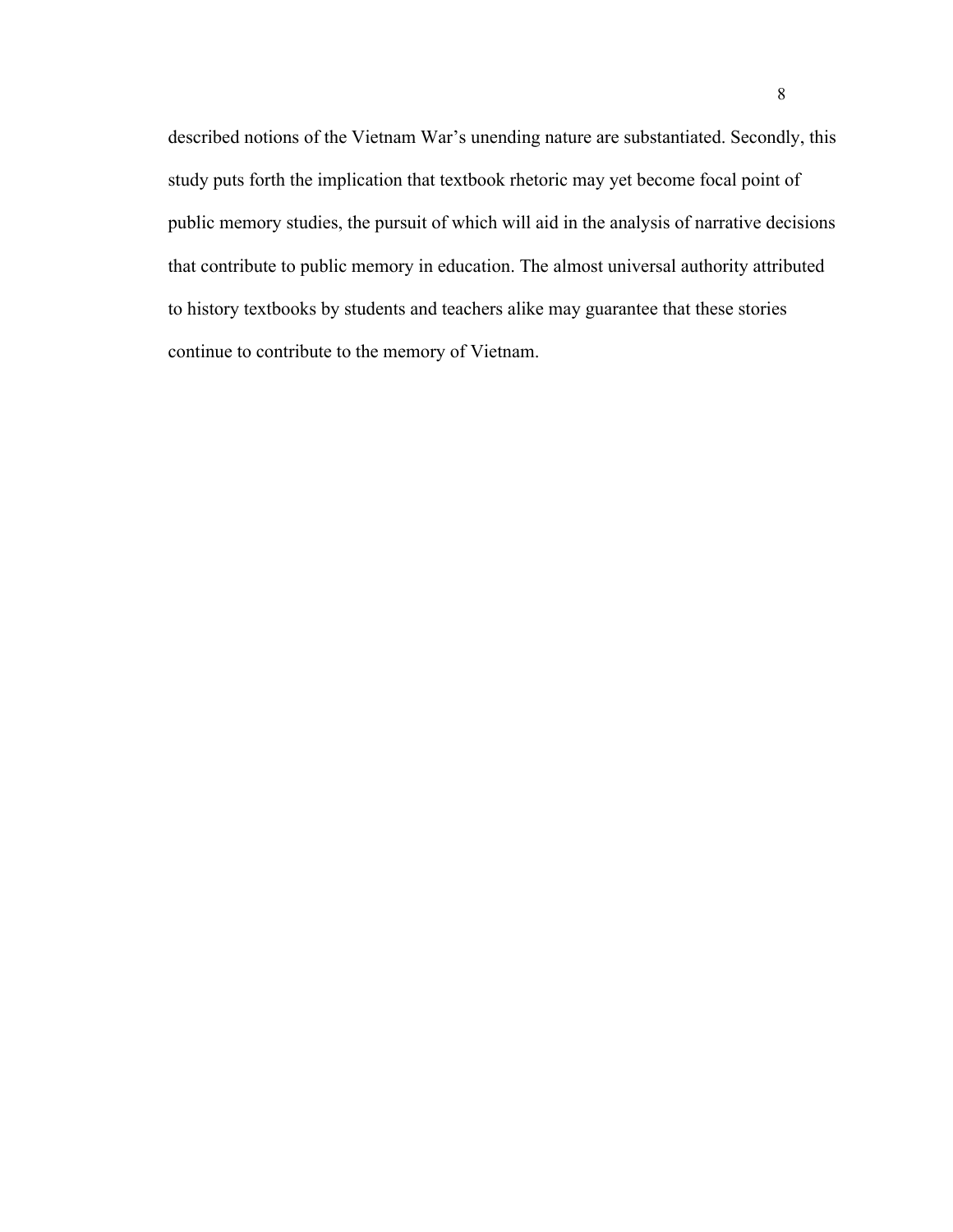#### Chapter 1: Vietnam and American Exceptionalism

<span id="page-15-0"></span>My purpose in this initial chapter is to provide a thorough background for the controversial history of The Vietnam War, as well as an overview for how scholars of narrative and public memory have analyzed its legacy. In beginning a discussion on the public, narrative-based memory of the Vietnam war, I first detail the major elements of the War's history. Specifically. I cover the events, dates, actors, and outcomes that act as stalwarts in the general understanding of the Vietnam War. Secondly, I introduce the rhetorical theories of public memory and narrative, explaining their relevance to both the Vietnam War and my analysis of textbook rhetoric.

## <span id="page-15-1"></span>**From Johnson's Declaration to the "after" left behind: a Public Memory-laden Timeline of The Vietnam War.**

Just as public memory is partial, so too is public history, as no two perspectives of an event will tell the exact same story. Additionally, every reader will have a partial interest in remembering one group or another more than its counterparts.<sup>[21](#page-15-2)</sup> This being noted, I offer a basic timeline of the Vietnam War, a collection of events that provide context for the conflict of Vietnam. Plainly, the purpose of this introductory section of the chapter is

<span id="page-15-2"></span><sup>21</sup> Thomas Hurka, "The Justification of National Partiality." *The morality of nationalism*, 139 (1997): 140, Brandeis.edu.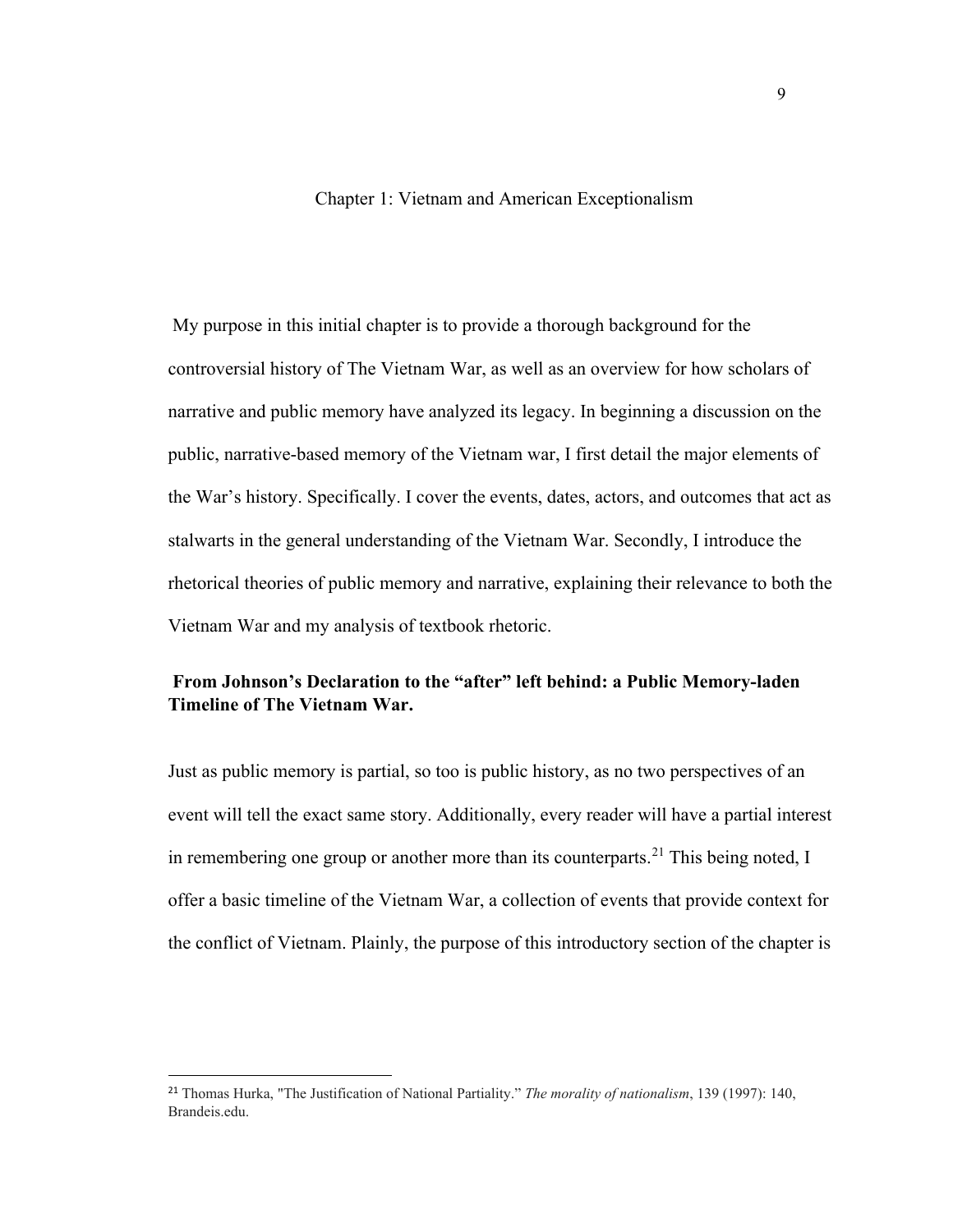not to determine the undoubtedly correct telling of the Vietnam War, but to provide a frame of reference for the historical events covered by today's analyzed textbooks.

#### <span id="page-16-0"></span>**Indochina and the Beginning of the Vietnam War**

While most conflicts carry an easy marker for their beginnings, Vietnam presents an interesting question of inception. A global perspective of the War notes tensions between the French colonies and the Indochina region (Vietnam, Cambodia, and Laos) since the 1880's. A tension wherein a near century of colonization by the French paved the way for Ho Chi Minh to emerge as a political leader of the people in Vietnam.<sup>[22](#page-16-1)</sup> Ho Chi Minh promoted a sense of unity in country and pride in traditions, elements of the Vietnamese cultural lexicon that had struggled under French colonization. Specifically, Ho's tenure as a Vietnamese nationalist with communist associations added support to the plight of communism within the country, as he became the leader of the Indochinese Communist Party (ICP) in 1930. <sup>[23](#page-16-2)</sup> As the world surged toward the midcentury, Ho Chi Minh and his constituents surged toward a unified Vietnam. The most significant of their early efforts occurred in two fronts in the 1940's and the 1950's. Firstly, in September of 1945, The ICP and Vietminh (a militant group dedicated to the liberation of Vietnam) secured Hanoi as the capitol of the newly formed DRV (Democratic Republic of The Vietnam).<sup>[24](#page-16-3)</sup> Secondly, the Vietminh forces won the long, attritionary Battle of Dien Bien Phu in 1953, leading to a final exit of French occupation in Vietnam.

<span id="page-16-1"></span><sup>22</sup> The Oxford Encyclopedia of Research. "Origins of the Vietnam War." Accessed 02/09/2022

<span id="page-16-2"></span><sup>23</sup> Daniel Anderson, "The Columbia History of the Vietnam War. *Columbia University Press (2010)*

<span id="page-16-3"></span><sup>24</sup> Sudhir Kumar Singh, "Ho Chi Minh and Vietnam's Struggle for Freedom." *Proceedings of the Indian History Congress* 70 (2009): 795–801. JSTOR.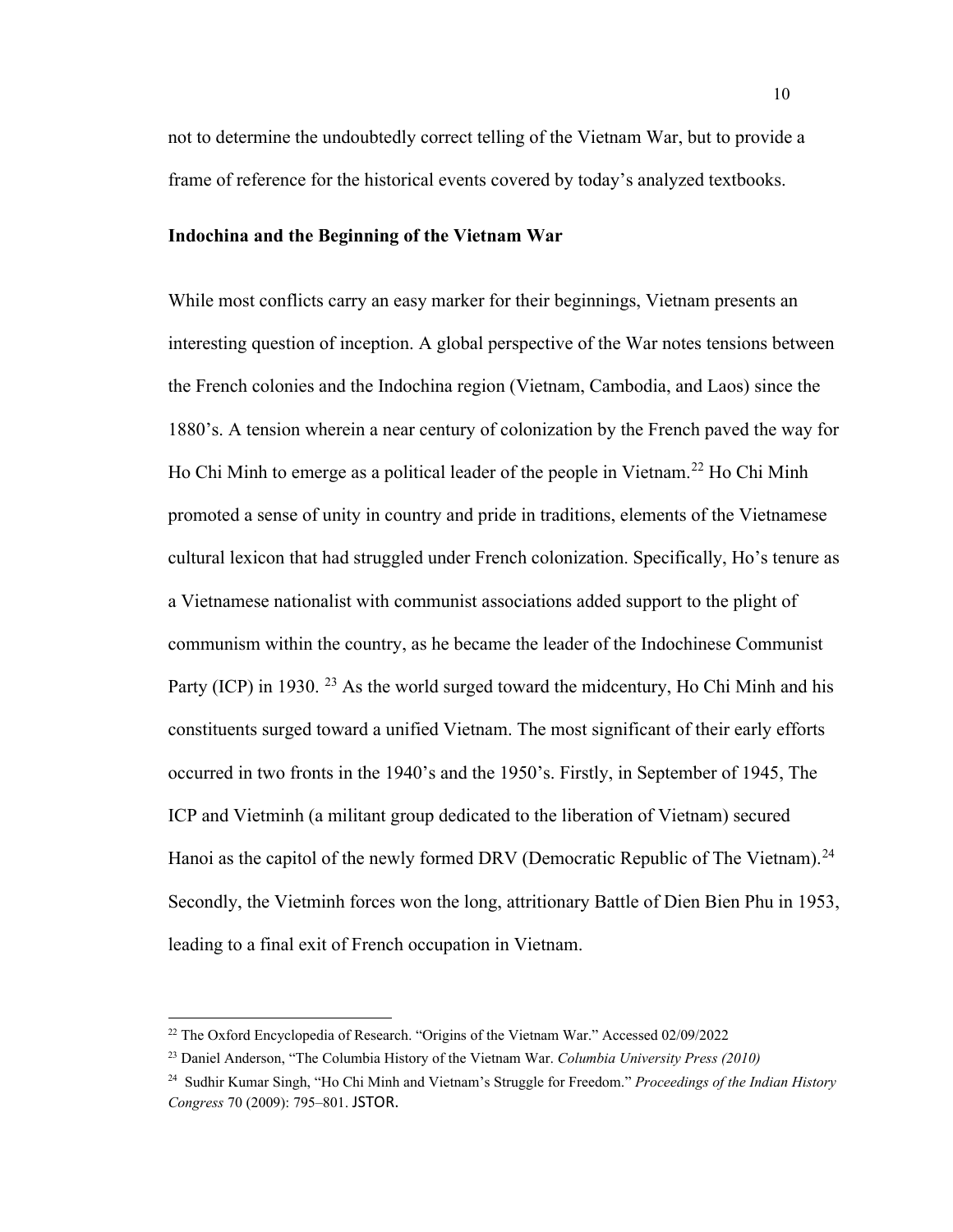By 1950, the world had taken notice of Ho Chi Minh's rise to relevance, and not all observable parties were pleased with the leaders' communist ties. The U.S., for its part, began a course of steady intervention in Vietnam in 1954, committing over \$2 million dollars of economic and military support to the South Vietnam in combatting the communist North.[25I](#page-17-0)n 1955, President Dwight D. Eisenhauer further expanded the scope of U.S. involvement by pledging his firm support of South Vietnamese President Ngo Dinh Diem. This support was rooted primarily in financial aid rather than military effort, but it continued into the next decade. In total, it has been estimated that of the cost of supplying, training, and maintaining the South Vietnamese army during Diem's regime, 83% of the funds were supplied by Eisenhauer and the U.S. $^{26}$  $^{26}$  $^{26}$ 

Though some U.S. military involvement had been present since the initial instances of support in 1954, and the presence of ground troops steadily increased over time, the true beginning of the War in Vietnam did not take full shape until the early 1960's. The U.S. foreign policy on Vietnam became influenced by the "Domino Effect", a growing concern that communist victory in Vietnam would fuel anti-capitalist sentiment in other foreign powers.<sup>[27](#page-17-2)</sup>These tensions, coupled with the still smoldering embers of the Cold War, ultimately planted the seeds of the Vietnam War. Such seeds were set to bloom due to the successive actions of two U.S. presidents. First, the assassination of North Vietnamese leader Ngo Dinh Diem ordered by John F. Kennedy in November of 1963 drew more blood than it intended and replaced an uncooperative

<span id="page-17-0"></span><sup>25</sup> Sudhir Kumar Singh, "Ho Chi Minh and Vietnam's Struggle for Freedom,"798

<span id="page-17-1"></span><sup>26</sup> Daniel L Anderson," The Columbia History of the Vietnam War." 72, JSTOR.

<span id="page-17-2"></span><sup>27</sup> George Herring, "The Cold War and Vietnam." *OAH Magazine of History* 18, no. 5 (2004): 19, JSTOR.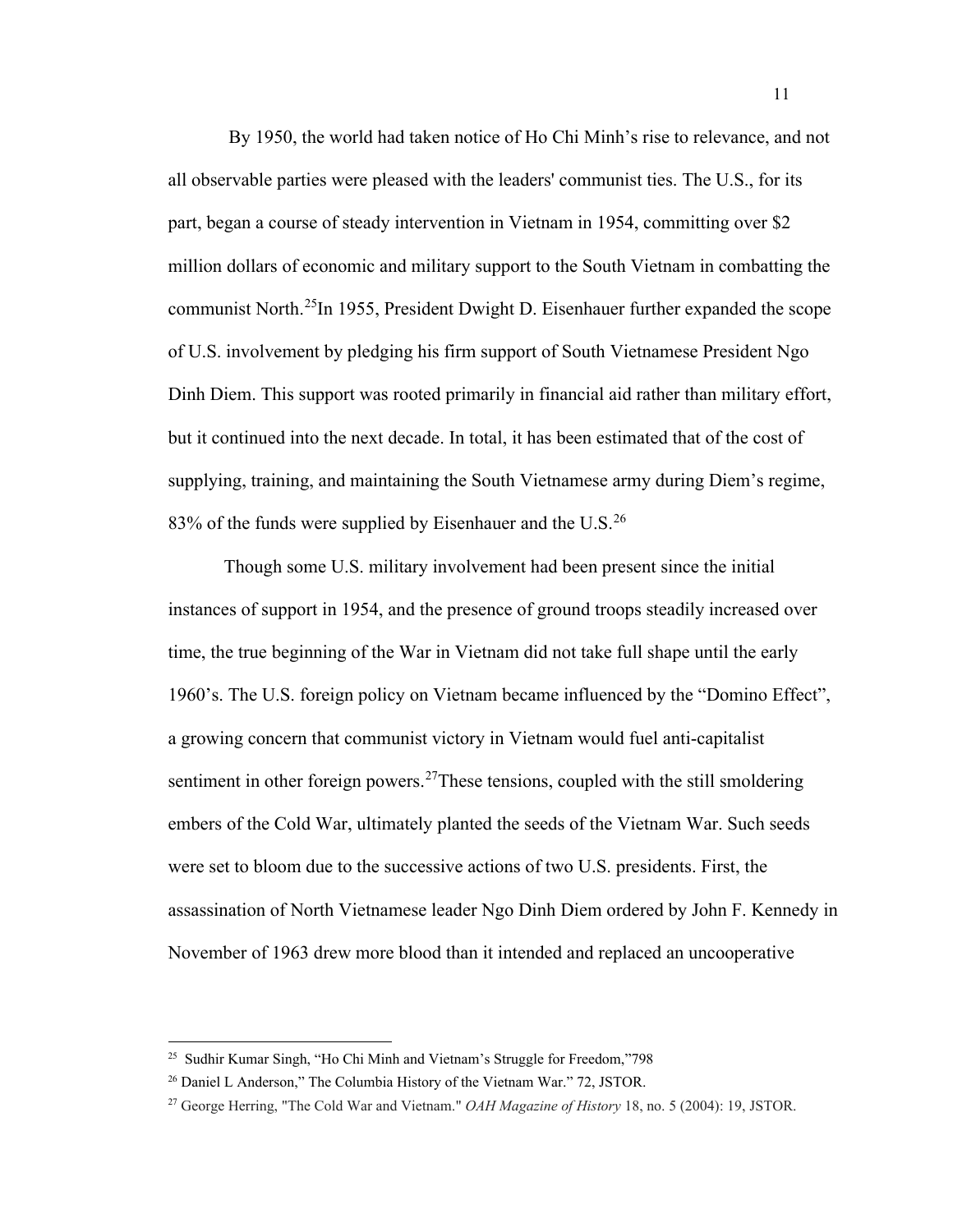military leader with an arguably less stable one in Duang Van Minh.<sup>[28](#page-18-1)</sup> Secondly, Lyndon B. Johnson's escalation of war on July 28, 1965, saw the number of committed troops soar from 75,000 to 125,000.<sup>[29](#page-18-2)</sup>

Johnson's escalation is often credited with being the more accurate "start" of the war for Americans, as it demonstrated a sense of America being "all in" on Vietnam following the Gulf of Tonkin Resolution. This congressional decision granted the sitting President the authority to "take all necessary steps" to ensure peaceful end to the situation and is thought by many historians as a blank check written to Johnson.<sup>30</sup> Though Johnson's decision was criticized by voices both inside his cabinet and within allies in world leadership, America would hold the course and continue the war.<sup>31</sup>This decision would eventually claim over 58,000 American soldiers, over 1 million Vietnamese soldiers and roughly 2 million civilians in a 10-year span.<sup>[32](#page-18-5)</sup>

#### <span id="page-18-0"></span>**The Suffering of Vietnam**

While U.S. Citizens grappled with the reality of another war in, U.S. soldiers in Vietnam experienced unique challenges overseas. Boasting an average serving age of 22 (four years younger than the average in WWII), soldiers were thrust into territory that was damp with humidity and extremely well-mapped by the opposing Vietcong. Along with

<span id="page-18-1"></span><sup>&</sup>lt;sup>28</sup> Kenneth Sterner, "President Kennedy and the Escalation of the Vietnam War." (2015). 16, Cedarville University Online.

<span id="page-18-2"></span><sup>29</sup> Robert McNamara," President Johnson Announces More Troops to Vietnam." *This Day in History. (2022)*<https://www.history.com/this-day-in-history/johnson-announces-more-troops-to-vietnam>

<span id="page-18-3"></span><sup>30</sup> Allen Pusey, "The Gulf of Tonkin Resolution begins a war." *ABAJ* 102 (2016): 72, Heinonline.

<span id="page-18-4"></span><sup>31</sup> Max Hastings, "Vietnam: An Epic Tragedy, 1945-1975*"* (2018): 379, Taylor and Francis Online.

<span id="page-18-5"></span><sup>32</sup> Arnold Barnett, Timothy Stanley, and Michael Shore. "America's Vietnam Casualties: Victims of a Class War?" *Operations Research* 40, no. 5 (1992): 856. [http://www.jstor.org/stable/171812.](http://www.jstor.org/stable/171812)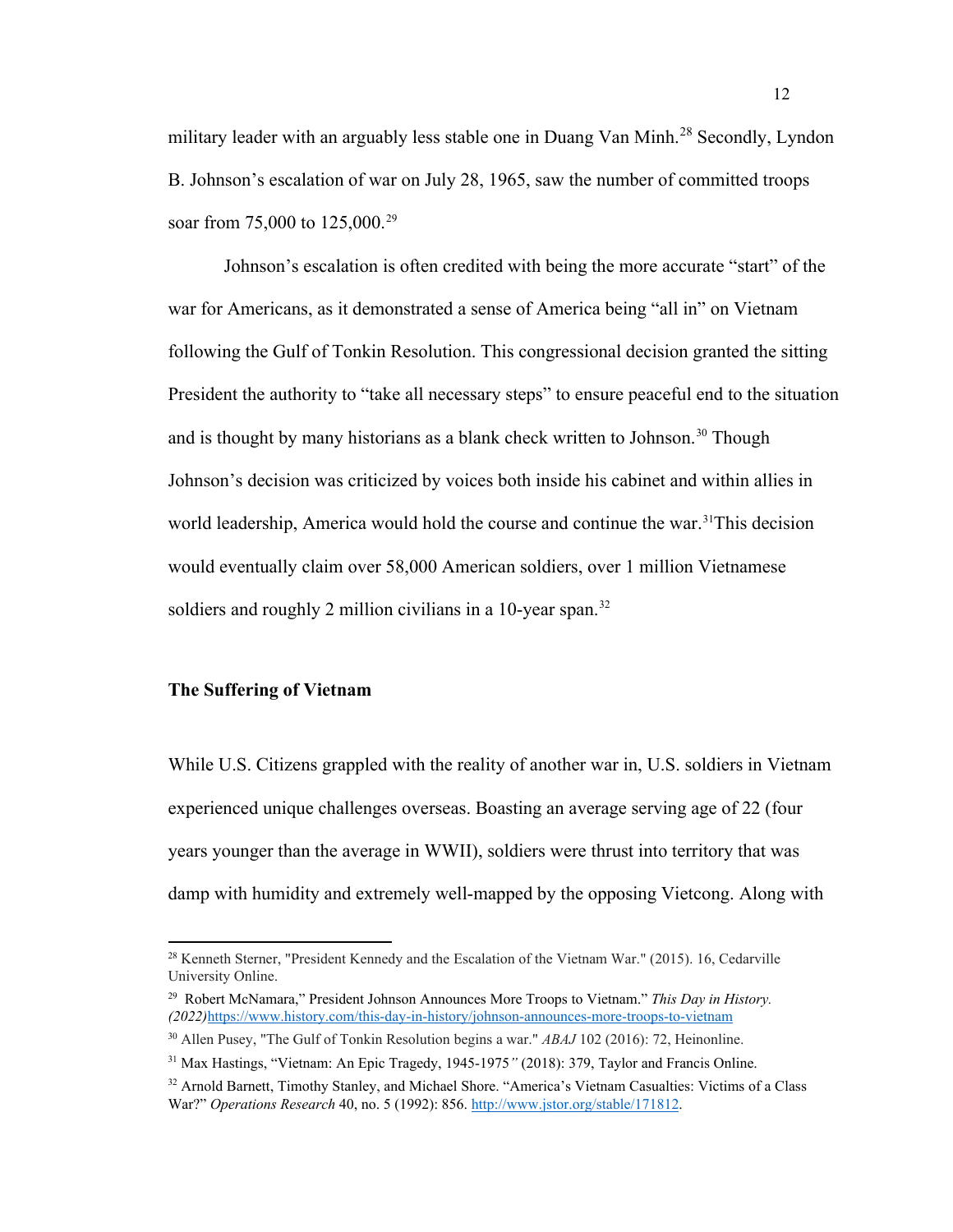terrain that was unfamiliar, uniquely deadly, and that resisted them at every turn, the sheer military logistics of movement and advancement seemed incompatible with the small country.<sup>[33](#page-19-0)</sup> In addition to deadly traps and surroundings that made threat indistinguishable from terrain, soldiers also faced a lack of traditional warfare motivation. While other conflicts in American history have seen members of the military draw from a sense of duty in marching to war, analyzed narratives of Vietnam memoirists state that any traditional binding to duty for American soldiers in the Vietnam War faded after the onset of aggressive North Vietnamese attacks (The TET offensive).<sup>[34](#page-19-1)</sup> Indeed, rather than patriotic ideology or love of country, it was largely the personal feelings of comradery and brotherhood between fellow soldiers that kept U.S. troops "fighting the good fight" in Vietnam.<sup>[35](#page-19-2)</sup> Such country-absent motivations would need to carry the soldiers through roughly 5 more years of fighting, when the last American military unit was pulled out of Vietnam.

The suffering of the war, though, was not limited to the difficulties faced by American troops. Though multiple unsuccessful attempts have been made for an accurate casualty count, historians estimate that between 2-3 million Vietnamese soldiers and civilians died during the Vietnam War.<sup>36</sup>Additionally, it is estimated that the U.S. deployed 26 times the amount of firepower in the Vietnam War than that which was used

<span id="page-19-0"></span><sup>&</sup>lt;sup>33</sup> Hermann Gruenwald, "Military Logistics Efforts during the Vietnam War Supply Chain Management on Both Sides." *Journal of Social and Development Sciences* 6, no. 2 (2015): 59. file:///C:/Users/DONNI/Downloads/843-Article%20Text-843-1-10-20160308%20(2).pdf

<span id="page-19-1"></span><sup>&</sup>lt;sup>34</sup> David Vaughan and William A. Schum. "Motivation in US Narrative Accounts of the Ground War in Vietnam." *Armed Forces & Society* 28, no. 1 (2001): 11, Sage Publishing.

<span id="page-19-2"></span><sup>&</sup>lt;sup>35</sup> David Vaughan, and William A. Schum. "Motivation in US Narrative Accounts of the Ground War in Vietnam." 19.

<span id="page-19-3"></span><sup>36</sup> Charles Hirschman, Samuel Preston, and Vu Manh Loi. "Vietnamese Casualties During the American War: A New Estimate." *Population and Development Review* 21, no. 4 (1995): 791. JSTOR.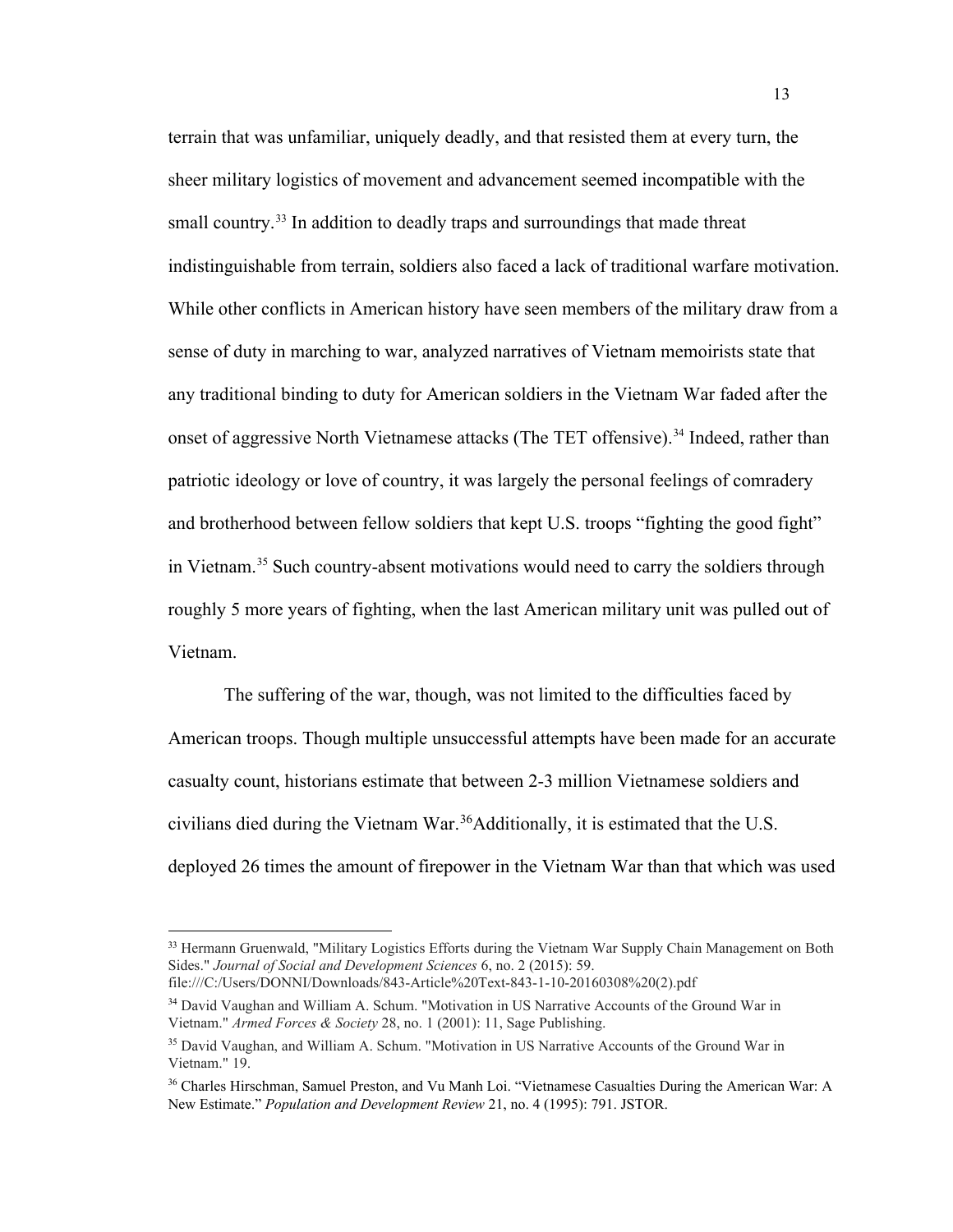in WWII[.37](#page-20-0) In addition to this firepower, it is important to note the significance of U.S. deployment of Napalm in Vietnam, as the fire-inducing bombing agent was deployed in an ultimate quantity of 380,000 tons over the course of the war, burning jungle fields and the Vietnamese people indiscriminately.<sup>[38](#page-20-1)</sup>

Furthermore, these instances of heavy firepower were not limited to carpet bombings in the jungles, or skirmishes with the Vietcong. Most notably, the Massacre of My Lai stands as the largest and most well-documented account of civilian slaughter by American troops. Testimonies of My Lai construct harrowing imagery of those of every age and gender being rounded up into groups, corralled into ditches, and gunned down.<sup>[39](#page-20-2)</sup> In certain instances, more reluctant soldiers came across the handiwork of their superiors and fellow soldiers and, seeing wounded Vietnamese too far gone for medical care, "finished them off."[40](#page-20-3)

In total, it is estimated that the small village of My Lai was all but wiped out that day, with a death toll of somewhere between  $300-500$ .<sup>[41](#page-20-4)</sup> Testimonies of surviving villagers note the sudden nature of the attack, as well as the way in which some of them had to hide under the corpses of their neighbors in a mass grave to survive. Additionally, other survivors remember the pain of losing their entire families, including small children

<span id="page-20-0"></span><sup>37</sup> Nick Turse,*"* Was Mai Lai Just One of Many Massacres of the Vietnam War." *BBC* <https://www.bbc.com/news/world-asia-23427726>

<span id="page-20-1"></span><sup>38</sup> Marie Guillaume. "Napalm in US Bombing Doctrine and Practice, 1942-1975." *The Asia-Pacific Journal* 14 (2016):7, https://apjjf.org/-Marine-Guillaume/4983/article.pdf

<span id="page-20-2"></span><sup>39</sup> William Raymond Peers, *Report of the Department of the Army Review of the Preliminary Investigations Into the My Lai Incident: Volume I, The Report of the Investigation*. Vol. 1. The Department of the Army, 1974.7 https://books.google.com/books?hl=en&lr=&id=2c4LAAAAIAAJ&oi=fnd&pg=PR1&ots=hT5h3VqaUl&sig=B p\_qeS8lKoxGGyEyKGHgDK5rWEE#v=onepage&q&f=false

<span id="page-20-3"></span><sup>40</sup> William Raymond Peers, *Report of the Department of the Army Review of the Preliminary Investigations Into the My Lai Incident: Volume I, The Report of the Investigation*.9

<span id="page-20-4"></span><sup>41</sup> Nick Turse, "Was Mai Lai Just One of Many Massacres of the Vietnam War?"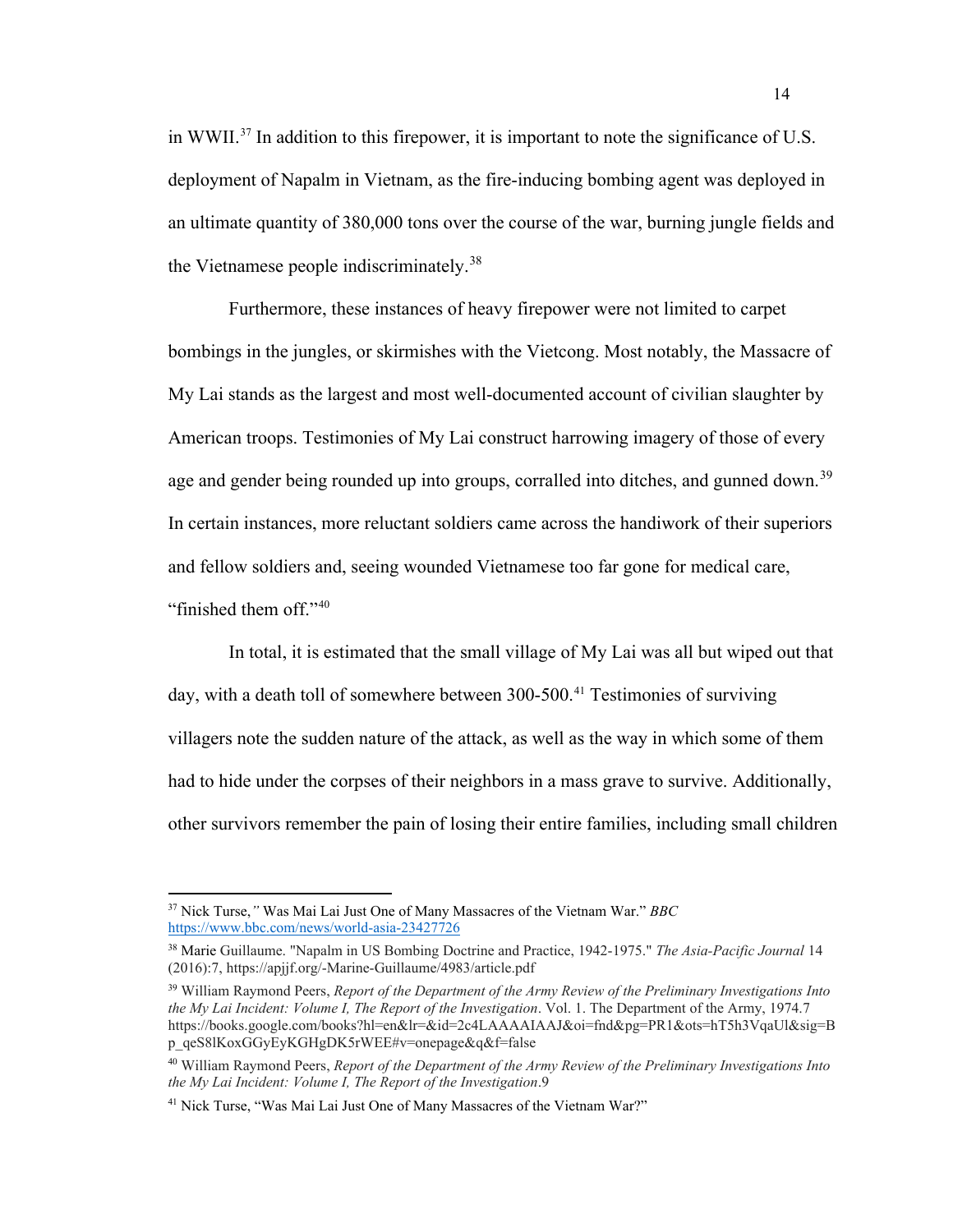who were gunned down like everyone else. These accounts also coabberate stories of air support deployed to My Lai, as helicopter fire ravaged the edges of villages, snuffing out those trying to escape.<sup>[42](#page-21-1)</sup> Despite multiple soldier testimonies confessing to mass assault, murder, and even rape of a village in which no hostility or fire from the other side was recorded, only one soldier was convicted with a staying punishment. Even in this instance, President Reagan eventually reduced the life sentence of Lt. Willam L Calley to a period of house arrest.<sup>[43](#page-21-2)</sup>

#### <span id="page-21-0"></span>**An Incomplete End**

After a decade of War, on April 30, 1975, North Vietnamese troops overtook Saigon, forcing a complete surrender of South Vietnamese forces, ultimately drawing the conflict to a close. Through haunting research and insight, it has become apparent that the "end" of the war was very much an incomplete one. This was true both for American soldiers and civilians, and for the mourning Vietnamese, for whom the Massacre of My Lai was simply the most notable instance in a collection of civilian and military slaughters.<sup>[44](#page-21-3)</sup> The end of the war brought soldiers to a country that was very much worn out from the Vietnam War, a place that longed to move on from the Vietnam syndrome that had already set in. Though many Vietnam veterans adjusted well to the homecoming and reintegration into society, and many popular narratives of the spat upon soldier are exaggerated, those who returned did not do so seamlessly or without lasting ties to

<span id="page-21-1"></span><sup>42</sup> Michael Bilton and Sim, Kevin. "Four Hours in My Lai". As quoted in https://blogs.baylor.edu/mylaimassacre/234-2/

<span id="page-21-2"></span><sup>&</sup>lt;sup>43</sup> The New York Times. "U.S. General Charged in the Massacre of My Lai Died at 86." 2006 https://www.nytimes.com/2006/02/11/world/americas/us-general-charged-in-my-lai-massacre-dies-at-86.html

<span id="page-21-3"></span><sup>44</sup> Nick Turse,*"*Was Mai Lai Just One of Many Massacres of the Vietnam War?"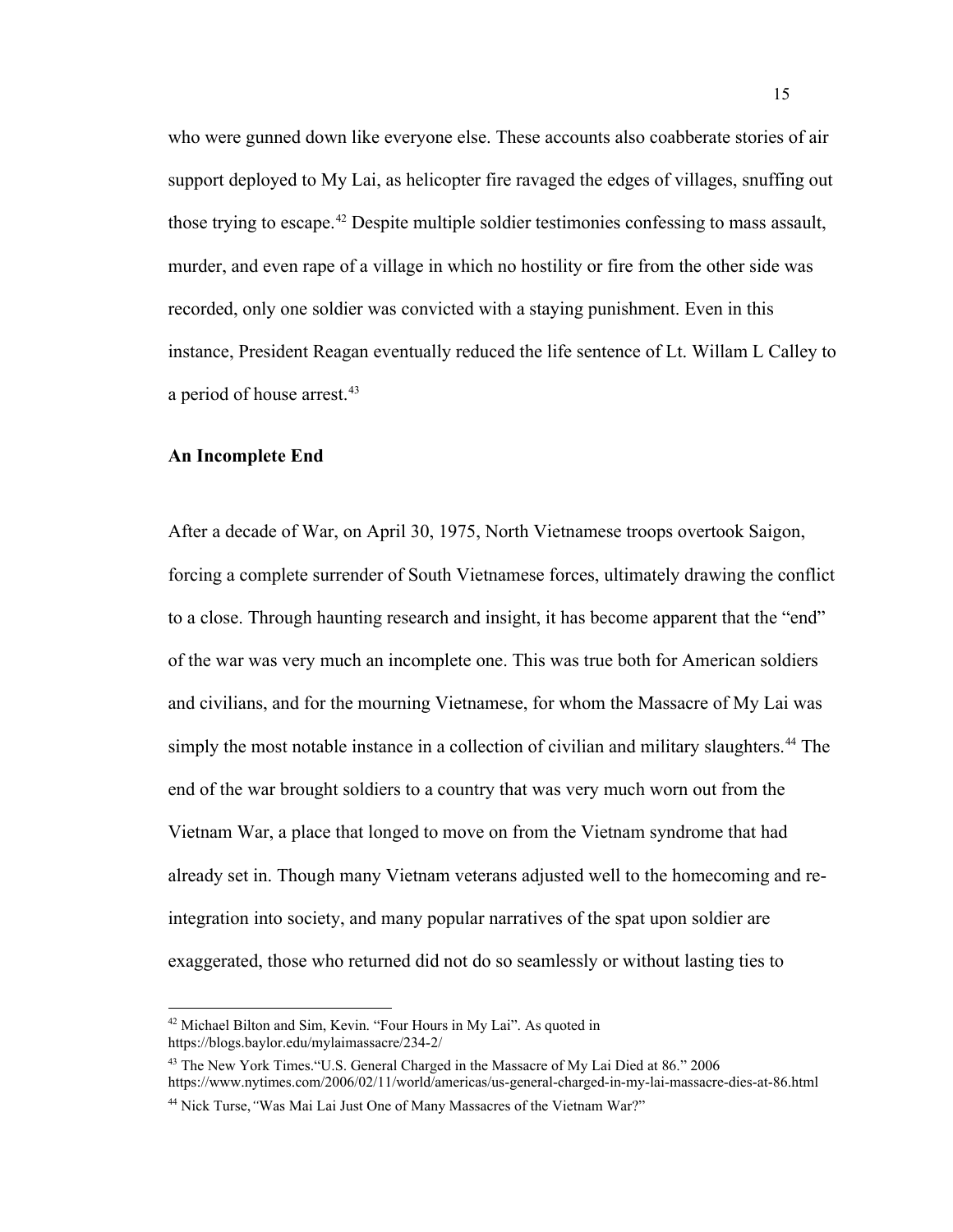Vietnam.[45](#page-22-1) For instance, many families of veterans struggled to adapt to the psychological issues of those who came home .Of these, present was a loss of identity and a fear of isolation, as soldiers asked themselves who were they without the marching orders of Vietnam.<sup>[46](#page-22-2)</sup> Such sentiments are further conveyed by the numerous veterans turned authors/memoirists, of which Tim O 'Brien is one of the most recognizable in the public sphere of American knowledge. In an account of his return to Vietnam as a tourist/journalist some 25 years after his initial entry as a soldier, O'Brien writes:

The hardest part, by far, is to make the bad pictures go away. On war time, the world is one long horror movie, image after image, and if it's anything like Vietnam, I'm in for a lifetime of wee-hour creeps. Meanwhile, I try to plug up the leaks and carry through on some personal resolutions. For too many years I've lived in paralysis -- guilt, depression, terror, shame -- and now it's either move or  $die<sup>47</sup>$  $die<sup>47</sup>$  $die<sup>47</sup>$ 

Along with the soldiers themselves, America also felt the past pangs of Vietnam in the years following the war. While soldiers fought overseas, civilians in the U.S. engaged in struggles of political engagement, civil rights outcries, and rhetorical questions of the motives of U.S. leadership. In the years that followed Vietnam, many of these questions remained, as civilians grappled with the question of both U.S involvement in Vietnam as well as the result of the Vietnam War itself.*[48](#page-22-4)*

## <span id="page-22-0"></span>**Public Memory and Narrative: The Methodologies of Remembering and Retelling Vietnam.**

*https://archive.nytimes.com/www.nytimes.com/books/98/09/20/specials/obrien-vietnam.html*

<span id="page-22-1"></span><sup>45</sup> John Wood, *Veteran Narratives and the Collective Memory of the Vietnam War*. Ohio University Press, 2016. ProQuest.

<span id="page-22-2"></span><sup>46</sup> Kathleen Jordan, Charles R. Marmar, John A. Fairbank, William E. Schlenger, Richard A. Kulka, Richard L. Hough, and Daniel S. Weiss. "Problems in families of male Vietnam veterans with posttraumatic stress disorder." *Journal of consulting and clinical psychology* 60, no. 6 (1992): 916, Ebscohost.

<span id="page-22-3"></span><sup>47</sup> Tim O Brien, "The Vietnam In Me." *The New York Times.* 

<span id="page-22-4"></span><sup>48</sup> George Herring, "America and Vietnam: The Unending War," 110.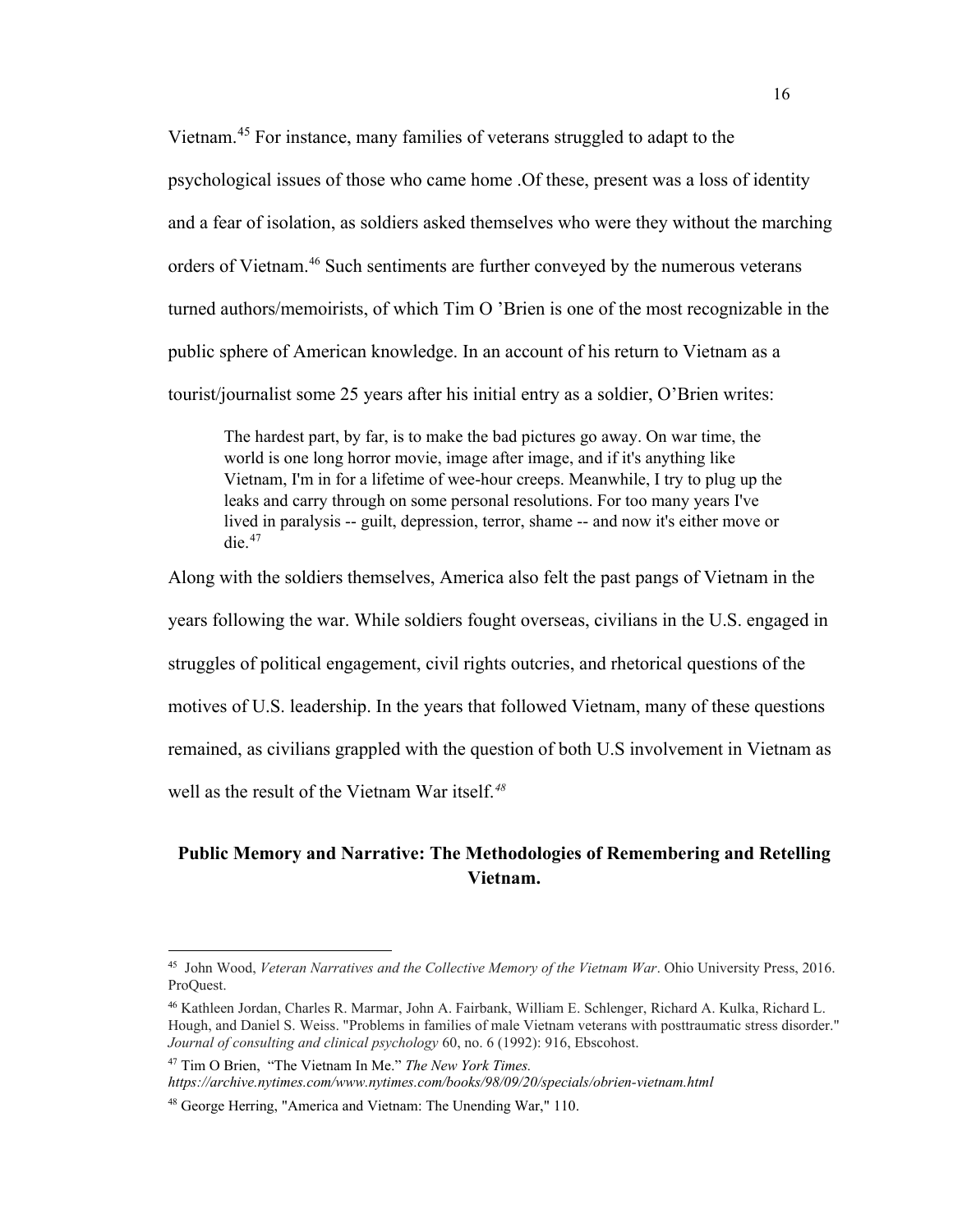Having reviewed a short history of Vietnam, the next step in contextualizing the proceeding analysis is to highlight the rhetorical concepts of public memory and narrative theory. Here, I provide an overview of Vietnam War-centered examples of analysis which also draw from these two rhetorical lenses. As mentioned above, scholarly perspectives and applications of these theories will serve to demonstrate the applicability of public memory and narrative theory to Vietnam and to my analysis of history textbooks. More broadly, I argue that public memory and narrative are among the most effective lenses from which to view public school textbook rhetoric; that their inclusion garners a more vivid understanding of the public remembrance of Vietnam.

#### <span id="page-23-0"></span>**Public Memory: Forgetting, Confronting, and Celebrating the Past in the Present**

To begin with public memory (also known as collective memory in the field of History and the broader social sciences), I begin by establishing it as a useful foundation in its application to both Vietnam and public history. At a conceptual level, public memory is a lens through which we make sense of the present (and even future) through collective understandings and interpretations of the past. [49](#page-23-1) Public memory may be best understood through the recounting of three primary principles of operation that are consistent across scholarship. These principles highlight public memory's ability to shape the present, while also aiding our understanding and application of the concept to Vietnam. In order of discussion:1) Public memory is not all encompassing, 2) Public

<span id="page-23-1"></span><sup>49</sup> Edward Casey, "Public Memory in Place and Time,"17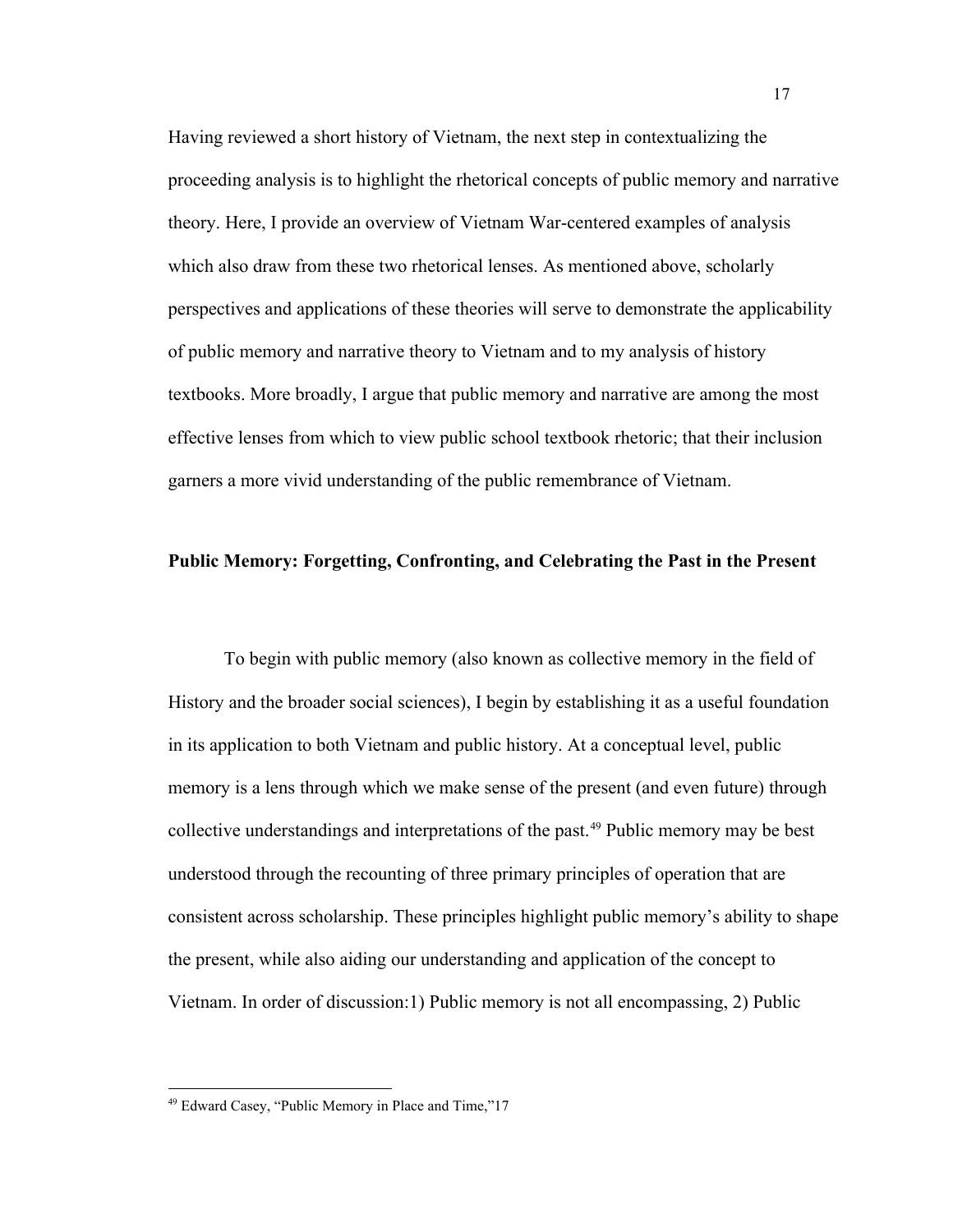memory is not fixed. 3) Public memory is not solely constructed in physical statues or commemorative monuments.

#### <span id="page-24-0"></span>**Public Memory is not "all-encompassing"**

The first principle that facilitates an understanding of public memory is that memory is not "all encompassing." Zelizer speaks of memory as being partial, that a culture's, countries, or group's memory of an event will only ever be a part of the story, however large or small a part it represents.<sup>[50](#page-24-1)</sup> Furthermore, Zelizer states that the incomplete nature of memory is a quality used to benefit those who cling to a particular version of the remembrance, that each interpretation can play a role in maintaining and upholding group identity, dignity, and purpose. This is accomplished as those seeking to remember engage in a type of narrative shopping, selecting the partial remembrance that can re-establish qualities or re-imagine a people.

In other words, if memory is incomplete and does not rely on a whole picture for each memory, there is power and agency in *how* we choose to remember. For example, it has been noted that the use of memory has been crucial for Germany and Russia following recent totalitarian chapters of their national history.<sup>[51](#page-24-2)</sup> Countries going through such types of drastic political/ideological change are often faced with the task of "memorialize(ing) past acts of state-perpetrated violence as part of its heritage."<sup>[52](#page-24-3)</sup> Following the conflicts that change their national landscape, such countries face the

<span id="page-24-1"></span><sup>&</sup>lt;sup>50</sup> Barbie Zelizer, "Competing Memories: Reading the Past Against the Grain: The Shape of Memory Studies." *Critical Studies of Mass Communication,"*224.

<span id="page-24-2"></span><sup>51</sup> Benjamin Forest, Juliet Johnson, and Karen Till. "Post‐Totalitarian National Identity: Public Memory in Germany and Russia." *Social & cultural geography* 5, no. 3 (2004): 357-380.358, Taylor and Francis Online.

<span id="page-24-3"></span> $52$  Benjamin Forest et al., "Post-Totalitarian National Identity: Public Memory in Germany and Russia." 359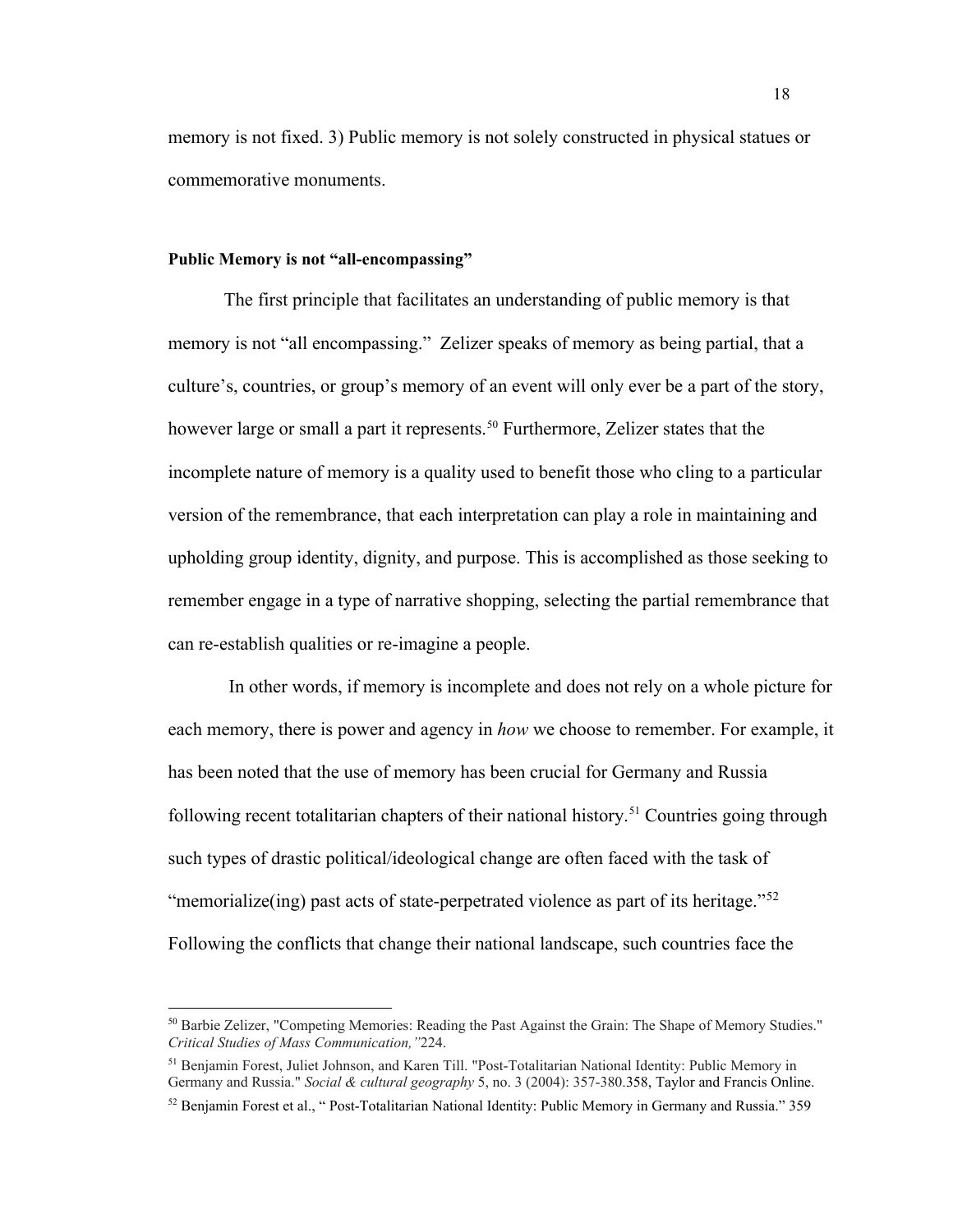choice of running from, facing, or commemorating the past sins and scars of its national actions.[53](#page-25-0) To make this choice, a nation must decide which instances of memory to cite, and which ones to forget or shade in with patriotic colors. In the specific instances of Germany and Russia during the aftermath of WWII, both countries took a different approach to their collective memory of the war. Germany sought to assign the marker of true evil to the regimes that had ravaged the country, remembering its past as a cause for repentance and as a means to move forward. Russia's approach, in contrast, centered on the construction of scattered sites of remembrance that left the past as easy to disregard or forget.[54](#page-25-1)

An additional caveat of public memory is the understanding that conflicts are *particularly* vulnerable to the appeal of a selective remembrance. Perhaps more importantly, efforts to paint an ideal commemoration of that conflict shape public policy decisions and national identity throughout the decades following the conflict.<sup>[55](#page-25-2)</sup> A country does not simply gain an annotated record of the conflict after the smoke clears. Rather, it *chooses* which figures to sketch through the haze—it includes and forgets the details that bring its citizens closer to moving forward with faith in the nation. This detail is significant in moving forward to a discussion of Vietnam, as the struggle for national identity following the war connotates similar questions of agency and remembrance. Namely, which facets of an incomplete Vietnam are *chosen* to be remembered, and why?

<span id="page-25-1"></span><span id="page-25-0"></span><sup>54</sup> Benjamin Forest et al." Post-Totalitarian National Identity: Public Memory in Germany and Russia." 358

<span id="page-25-2"></span><sup>55</sup> Paez, D. & James H. Liu. "Collective Memory of Conflicts." *Intergroup Conflicts and Their Resolution: A social Psychological Perspective (2011):* 107, Researchgate.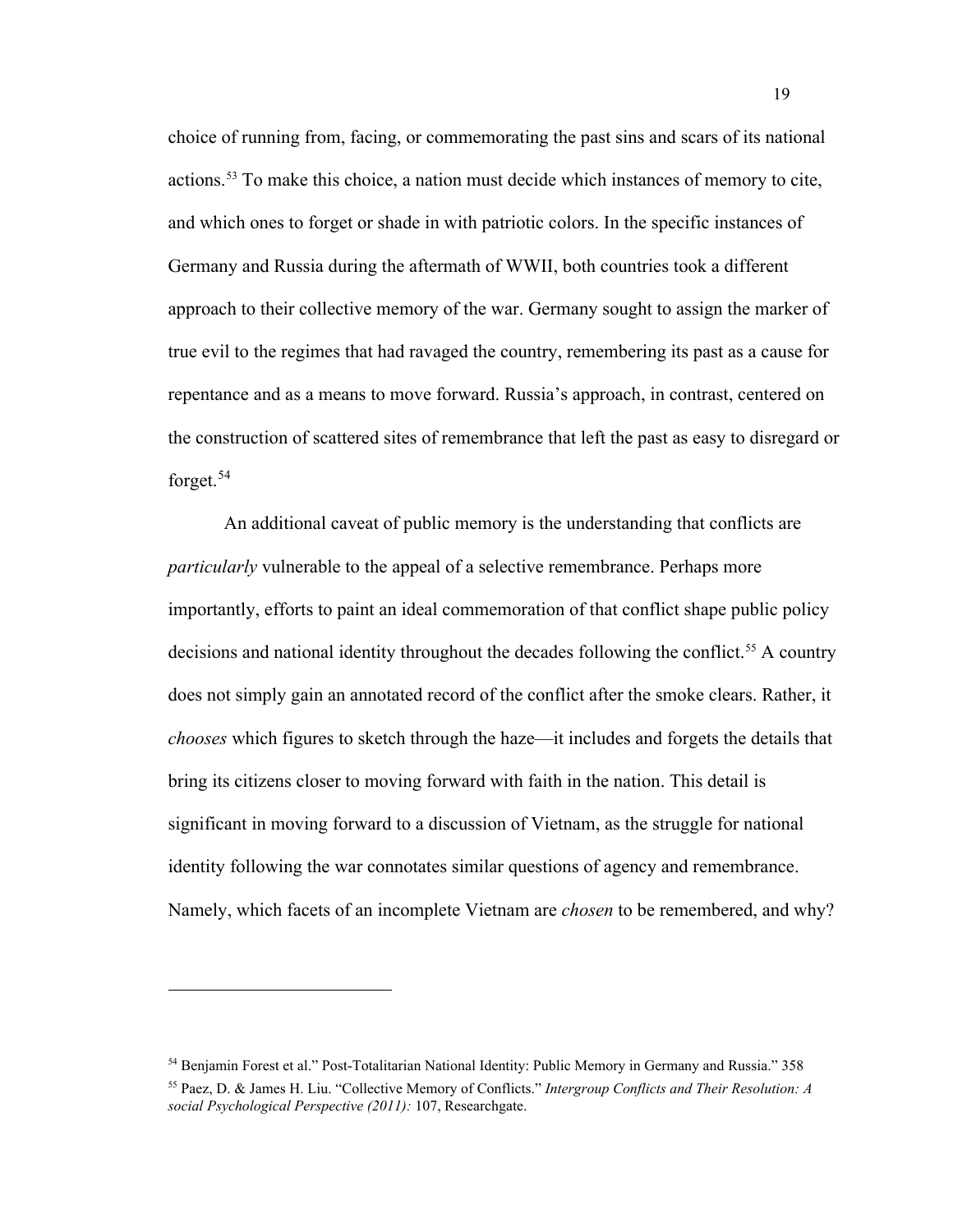In citing additional consequences of public memory's incomplete nature, Zelizer notes that the partiality of public memory "can never fully be resolved," that there will always be a differing perspective to the one chosen by the remembering party.<sup>[56](#page-26-0)</sup> One of the most important implications of Zelizer's observations here is that the purpose of examining public memory can never be to settle disputation of fact or to arrive at the wholistically "correct" interpretation of history. Rather, through public memory work, we note the decisions made in remembering as well as the consequences of the selected interpretation. In terms of the Vietnam War, Zelizer also notes the oft-studied Vietnam Veterans memorial as offering agency in rhetoric. Those who visit the memorial may honor the fallen, decry the war and all that was lost, or reignite dying embers of American patriotism-- the choice is up to the observer. Where other memorials and pieces of rhetoric *present* a specific memory, the simple statue almost allows for objective agency to those who view it, as previously described options become accessible to each without judgement.<sup>[57](#page-26-1)</sup> Though fluid within the context of the memorial, agency is strained within the context of American textbook rhetoric. By the very nature of instruction, the narratives expressed in the textbooks offer a distinct picture of what happened in Vietnam, as well as a clear idea of what actions and feelings should be expressed towards the War. In this medium of rhetoric, then, there is less agency in objectivity; the authority

<span id="page-26-0"></span><sup>&</sup>lt;sup>56</sup> Barbie Zelizer. "Competing Memories: Reading the Past Against the Grain: The Shape of Memory Studies." 225.

<span id="page-26-1"></span><sup>57</sup> Barbie Zelizer, "Competing Memories: Reading the Past Against the Grain: The Shape of Memory Studies." 220.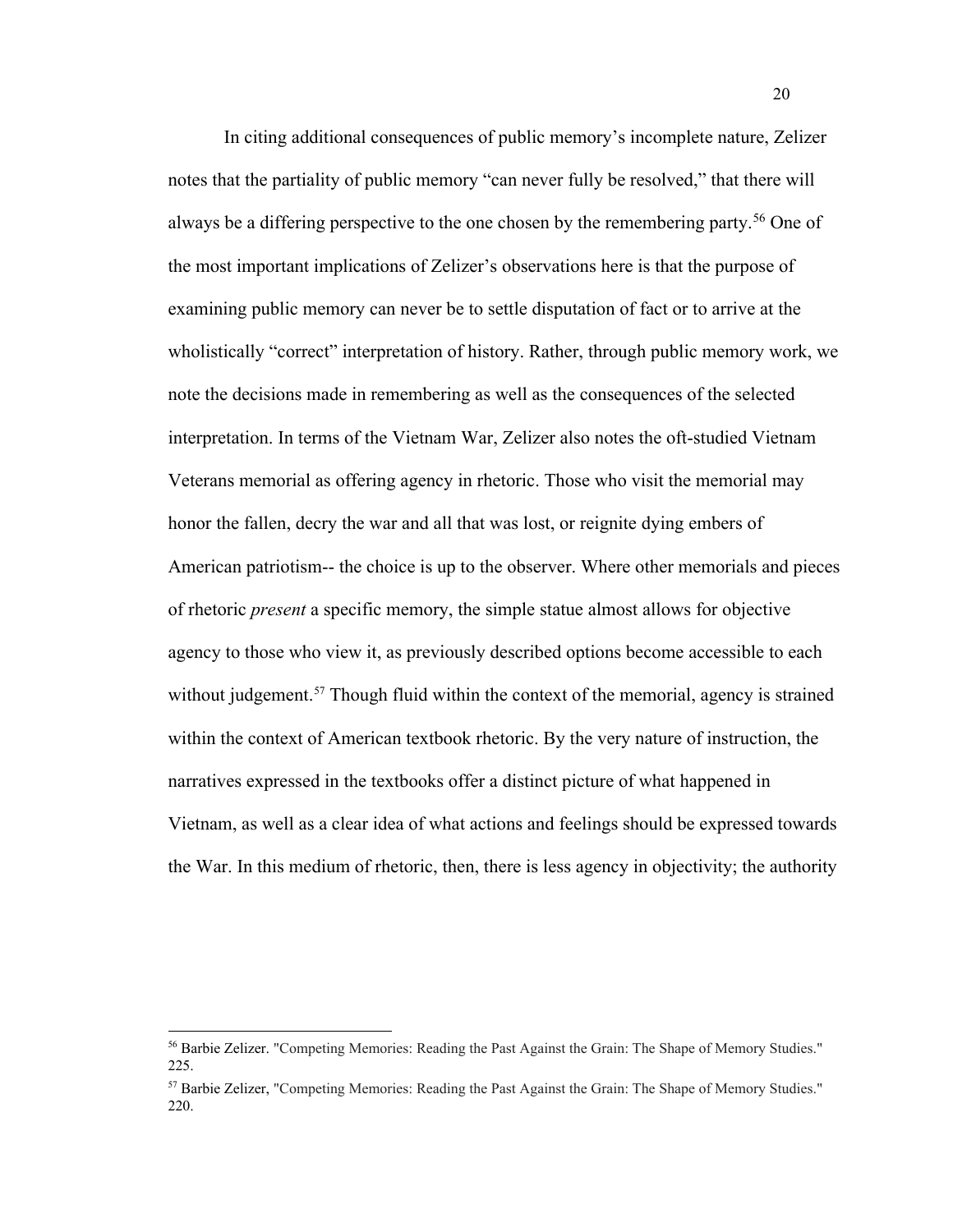of the texts depends on the student's continued assumption that the record of events as we understand it is an "open and shut case."<sup>[58](#page-27-1)</sup>

#### <span id="page-27-0"></span>**Public Memory is not "Fixed"**

Because public memory is not beholden to one correct interpretation and is subject to partiality, the act of remembrance is also not fixed. In other words, the public memory of today is not guaranteed to be the public memory of tomorrow. Edward Casey best discusses this principle in stating that to be public is "to be subject to harassment and revision."[59](#page-27-2) That is, there is no fixed stability in the emotions, perceptions, or narrative tied to an event, person, or time frame., Casey also describes memory as entropic, reflecting an inevitable destiny of commemorative emotion. Even as certain events such as the pride of the American Revolution and the famine of the Great Depression enjoy more stable remembrances in our history, the amount of relevance or detail they enjoy in the public sphere of conversation can never be certain as time moves forward. $60$ Furthermore, still ongoing and ever mutable discussions on The Vietnam and Iraq Wars show the impact of time. Rising generations, the challenging of dominant perspectives, and the questioning of country-laden principles; all of these contribute to the entropic effect of uncertainty through time in relation to American public memory.

Public memory can also be stated as unfixed and uncertain for much of the same reason that a piece of interpretive art or literature cannot be held to one sole

<span id="page-27-1"></span><sup>58</sup> Gary Hess, "The Unending Debate: Historians and the Vietnam War." *Diplomatic History* 18, no. 2 (1994): 242, JSTOR.

<span id="page-27-2"></span><sup>59</sup> Edward Casey, "Public Memory in Place and Time." 30.

<span id="page-27-3"></span><sup>60</sup> Edward Casey, "Public Memory in Place and Time." 30.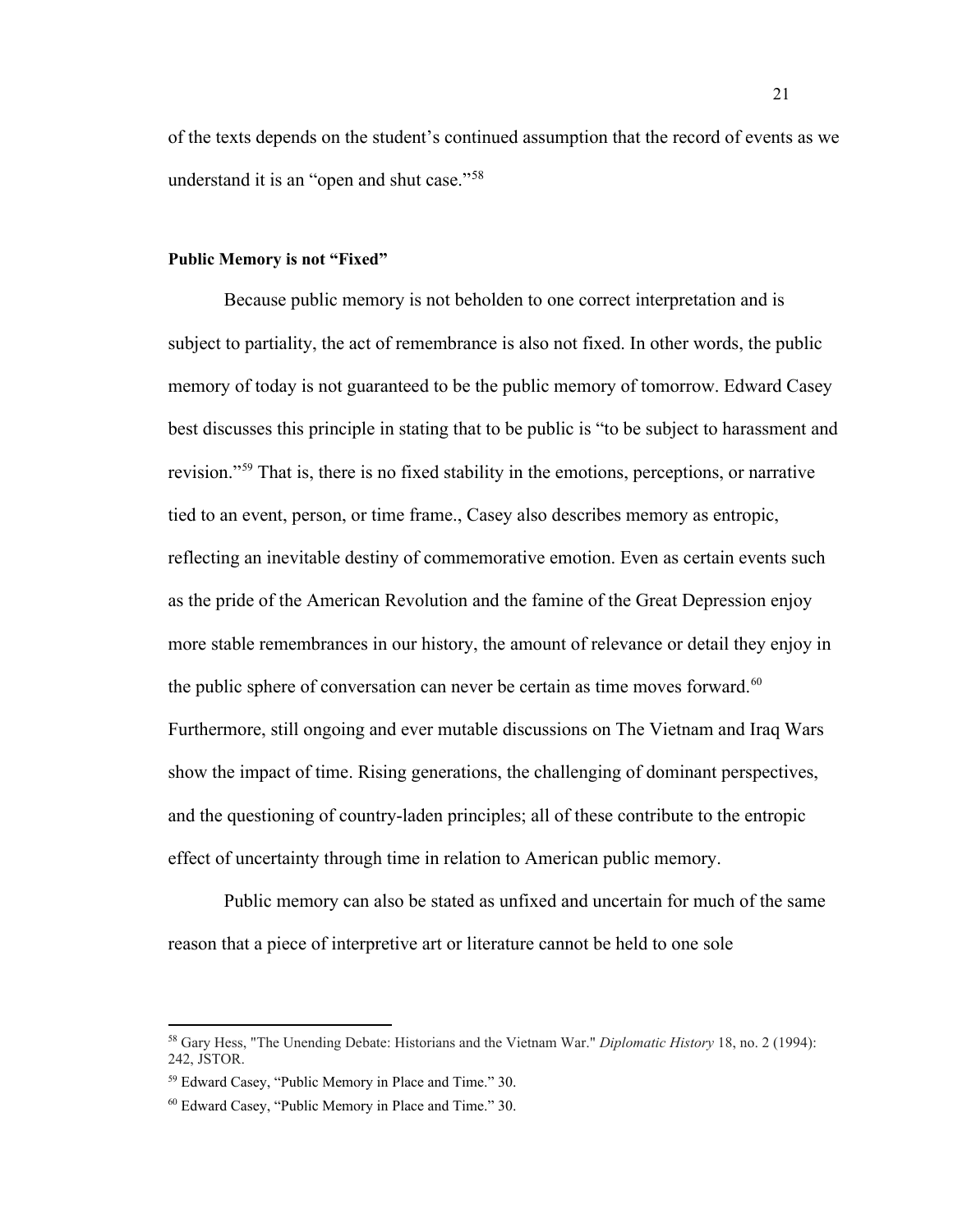interpretation. That is, the viewer themselves bring in the inferences, emotions, and prejudices of their lived experience.<sup>[61](#page-28-0)</sup> So, too, do new generations discover new mediums in which to tell the story of a memory, and sew in threads of previously un-connected emotions to the consequences of the event. The certainty of public memory is also left bare and unprotected to the vicissitudes of public forgetfulness. In many cases, certain details of the memory are left out of the story for the sake of convenience or even to protect national identity and individual pride. In short, details forgotten or underplayed by one generation may be entirely omitted in the next, as convenience replaces commemoration. Forgetfulness, though, does not only deal with the exclusion of details or the omission of key figures; the act of forgetting can also be thought of as a type of selective amnesia. Simply, we do not forget a memory altogether, we "remember the event in a different way," doing so in a way that highlights favorable attributes of our country or culture. [62](#page-28-1)

Ultimately, the public memory of the Vietnam War is noted as having the same mutability as all collective recollections of trauma, a mutability prone to the needs of cultural healing. Through a memory warfare, we go beyond citing its occurrence—we share stories about why the conflict occurred, what made it important, and what happened after the dust settled. Especially where Vietnam is concerned, memory also provides an avenue through which citizens make sense of the experienced trauma in a way that restabilizes a patriotic narrative. $63$  Indeed, if the memory of a traumatic war remains

<span id="page-28-0"></span><sup>61</sup> Sonja Foss, "Ambiguity as Persuasion: The Vietnam Veterans memorial." 330.

<span id="page-28-1"></span><sup>62</sup> John Hatch(2003) p. 750 As cited in Houdek, Matthew, and Kendall R. Phillips. "Public memory." In *Oxford research encyclopedia of communication*. 2017.JSTOR.

<span id="page-28-2"></span><sup>63</sup> Ron Eyerman, Todd Madigan, and Magnus Ring. "Cultural Trauma, Collective Memory and the Vietnam War." *Politička misao: časopis za politologiju* 54, no. 1-2 (2017): 22.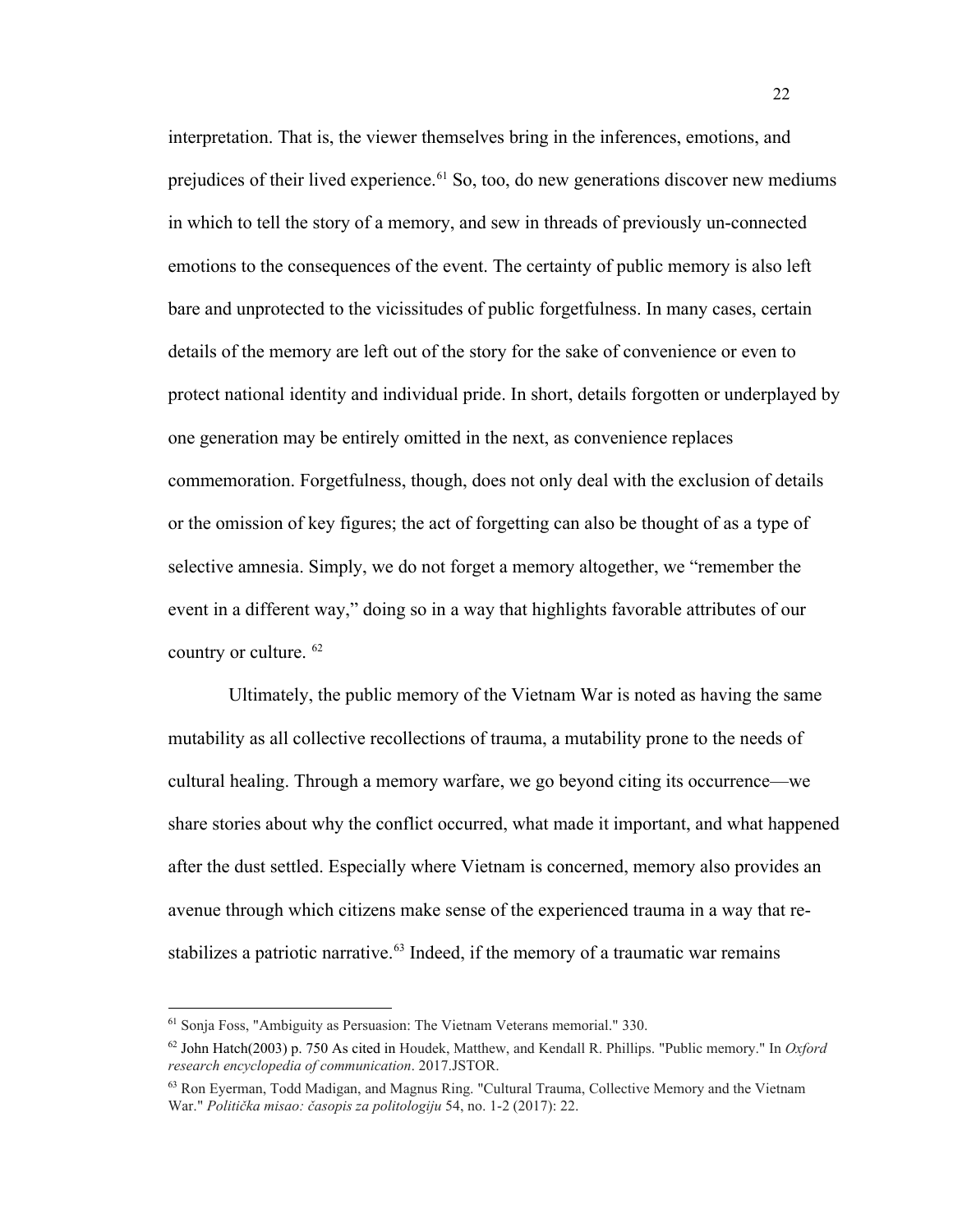mutable, considerable weight exists in the narrative decisions made in constructing the memory that carries a culture forward after the war.

#### <span id="page-29-0"></span>**Public Memory is not solely tied to physical monuments and memorials.**

Thirdly, public memory is understood as being not only an established rhetoric within the bounds of brick and mortar and physical statues but is also present in verbal and visual rhetoric. This is not to say that public memory is not effectively studied and constituted in statues and memorials. This efficacy is evidenced by the enduring impact of the "Mural of Hope" that continually commemorates the September 11 World Trade Center.[64](#page-29-1) This mural, much like the Vietnam Veterans Memorial (VVM, hereafter), offers public memory through a specific image-based evocation. One can stand at the memorial, run their fingers across the names of the departed, and ask difficult questions concerning the worth and meaning of individual and collective American sacrifices in Vietnam. [65](#page-29-2)

Moreover, the VVM has also been analyzed as an exemplar of the emotional weight behind public memory decisions. At first. the "black gash" (as the design was infamously notated during early construction) was said by many political figures of the time to evoke feelings of shame rather than celebration.<sup>[66](#page-29-3)</sup> This tonal decision, as well as the lack of a more traditional memorial structure that rose from the earth in triumph was decried by many as an insult to patriotism and the efforts of Vietnam veterans.<sup>[67](#page-29-4)</sup> The outspoken, consistent public outcry voiced over such decisions aids in demonstrating the

<span id="page-29-1"></span><sup>64</sup> Edward Casey, "Public Memory in Place and Time." 26.

<span id="page-29-2"></span><sup>65</sup> Sonja Foss, (1986) "Ambiguity as Persuasion: The Vietnam Veterans Memorial." 334.

<span id="page-29-3"></span><sup>66</sup> Marita Sturken, "The Wall, the Screen, and the Image: The Vietnam Veterans Memorial." *Representations* 35 (1991): 118-142.JSTOR

<span id="page-29-4"></span><sup>67</sup> Sonja Foss, "Ambiguity as Persuasion: The Vietnam Veterans Memorial" 336.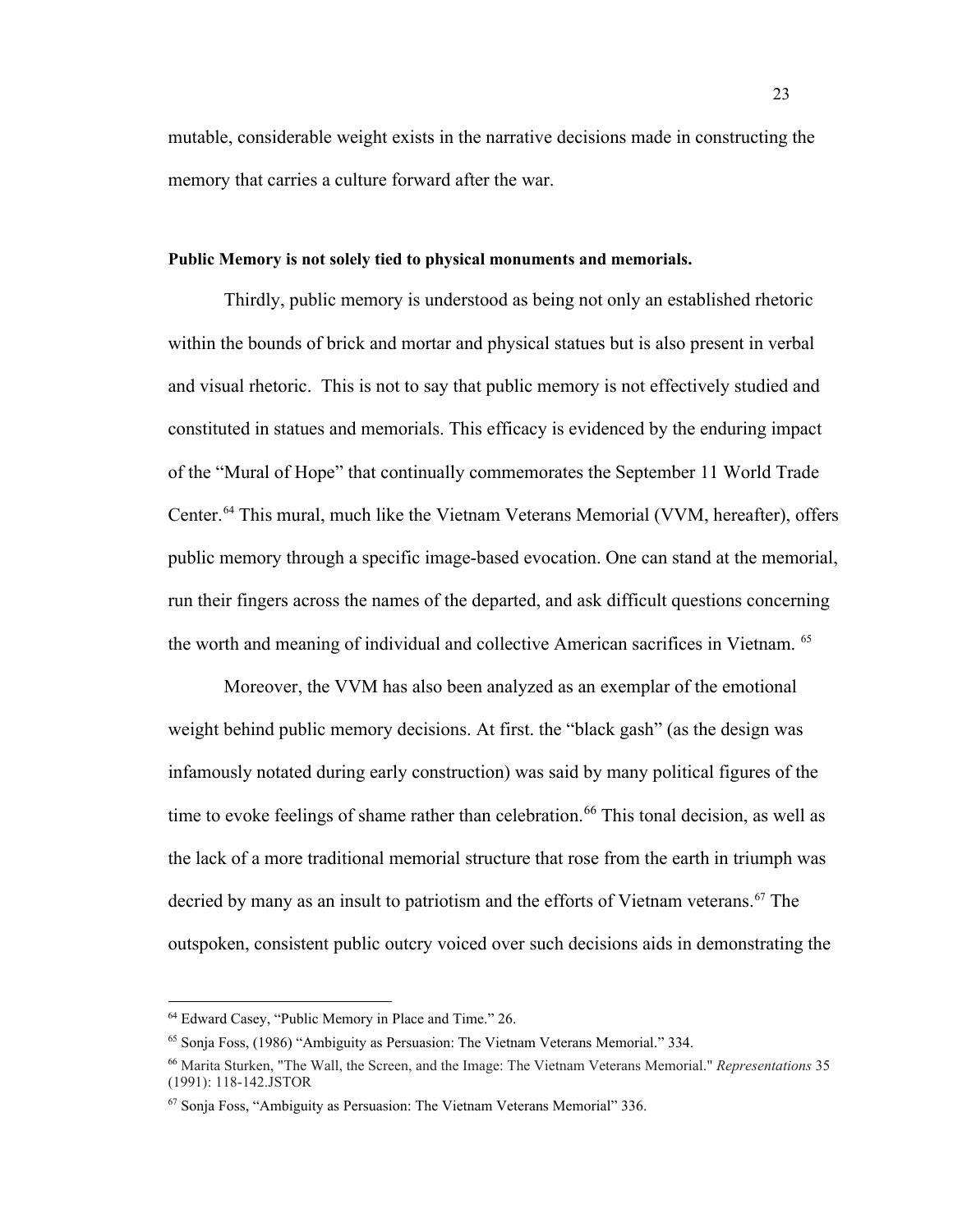impact of public memory. In short, the VVM tells us that the emotions we experience and envision alongside a memory can be just as consequential as the memory itself.

Combining the visual and speech-centered aspects of rhetoric, film stands as another strong channel from which memory is constructed, repaired, and made sense of. Film remains an especially viable means through which to access public memory due to its high level of engagement, accessibility, popularity, and its ability to create a synchronous experience in an audience. All of this is to say, film, and especially historically-centered film, is uniquely situated to bring a quality of "aliveness" and engagement to memory. Through film, the audience is not only being presented a select narrative memory, but they are also living it, and remembrance becomes active and accessible.[68](#page-30-0) Such an example of public memory in film is found in the oft studied Schindler's *List*, the Steven Spielberg film detailing the efforts of Oskar Schindler during the Holocaust. Specifically, Schindler's List has been said to create a hollywood-esque happy ending amid tragedy while keeping to the painful accuracy of history. It is in this way that the film seeks to construct a Holocaust memory with an included moral "take away" of the good of some humanity despite the evil of others.<sup>[69](#page-30-1)</sup> Similarly, Victor Frankl's "Man's Search for Meaning" asks us to remember the theme of survivability and redemption in the face of Auswich-laden suffering rather than cruelty and despair.<sup>[70](#page-30-2)</sup> Such affects are also seen in the John Wayne film *Green Berets,* where the smiling image of

<span id="page-30-0"></span><sup>68</sup> Anton Kaes,"History and film: Public Memory in the Age of Electronic Dissemination." *History and Memory* 2, no. 1 (1990):112, JSTOR.

<span id="page-30-1"></span><sup>69</sup>Miriam Hansen, "Schindler's List" Is Not" Shoah": The Second Commandment, Popular Modernism, and Public Memory." *Critical Inquiry* 22, no. 2 (1996): 298, JSTOR.

<span id="page-30-2"></span><sup>70</sup> Timothy Pytell, "Redeeming the Unredeemable: Auschwitz and Man's Search for Meaning." *Holocaust and Genocide Studies* 17, no. 1 (2003):103, Project Muse.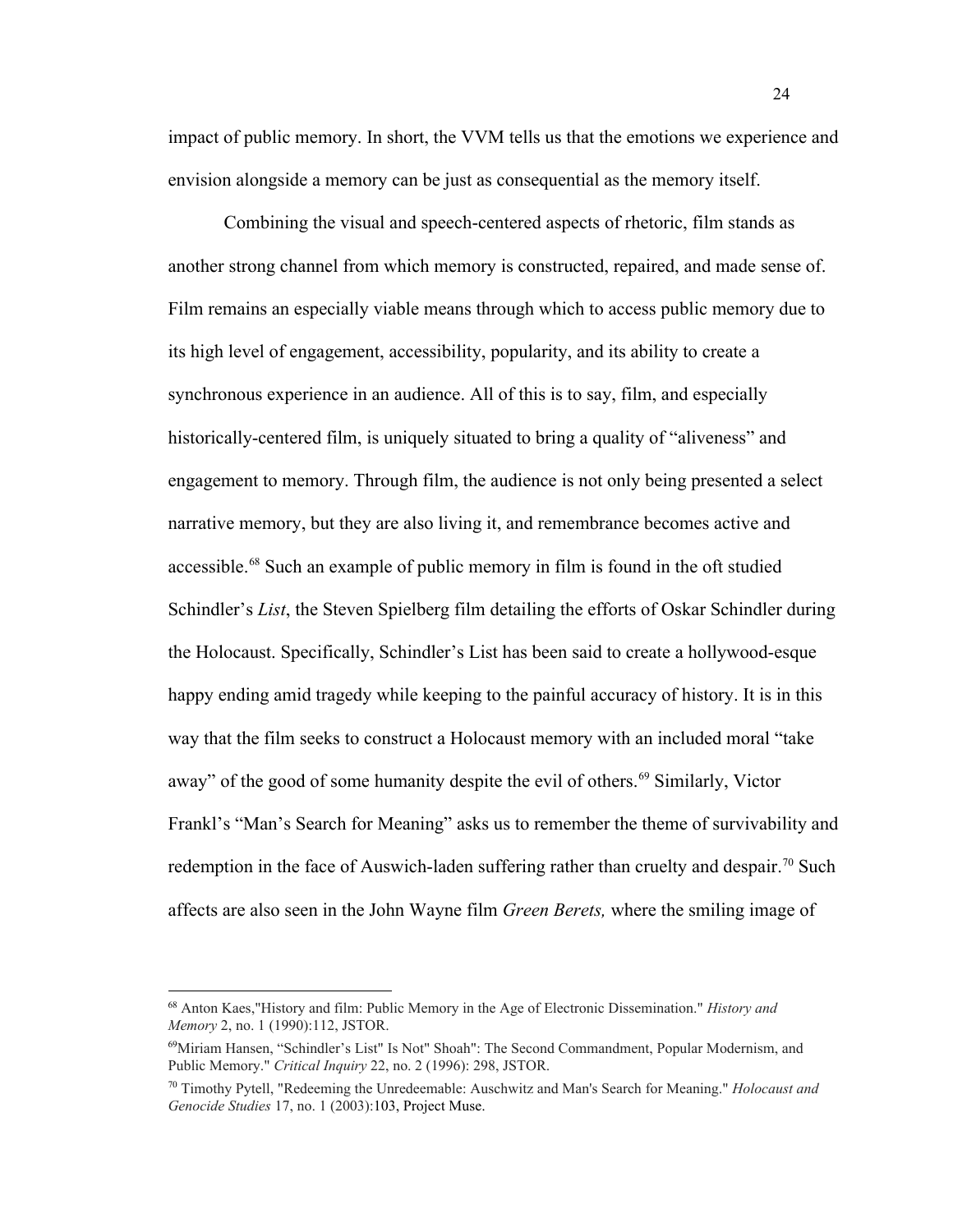John Wayne constructed the Vietnam War as an winnable war in an ideal time through themes traditional U.S. masculinity. Ultimately, *The Green* Berets asks its reader to favor a view of the Vietnam War as a simple, justified conflict rather than as a dangerous war without clear motivation.<sup>[71](#page-31-0)</sup>

Other films have tacked the topic of the Vietnam war, contrasting familiarity in narrative with the reality of the war. Such a tension is noted in the difference between films like *Apocalypse Now* and *The Deer Hunter,* when compared against that of *The Wild Bunch* and the subtle hero narrative of *Jaws*. In the former duo of films, the narrative hearkens back to the Western themes of unfamiliar terrain and a "lone hero."<sup>[72](#page-31-1)</sup> The evocation of these themes can be understood as an attempt to speak a language familiar to the American public, even as the soldiers are thrust into uncertainty themselves. The contrast between common Western themes and the unfamiliar, hellish landscape of Vietnam acts as a sort of Trojan Horse for American viewers-- they are drawn in by the plot devices and narrative functions that feel familiar.<sup>[73](#page-31-2)</sup> Yet in this instance, there is no John Wayne, there is no ideal war, there is Vietnam. Comparatively, in *The Wild Bunch* and *Jaws,* time removed from the Vietnam war shows a clear need for what Robert Torry describes as a "Therapeutic Narrative" regarding the War. Similar to *The Deer Hunter's* use of familiar western themes, *The Wild Bunch* integrates the familiar narrative of characters set against an unforgiving frontier and can be said to both

<span id="page-31-0"></span><sup>71</sup> Peter Rollins, "The Vietnam War: Perceptions Through Literature, Film, and Television." *American Quarterly* 36, no. 3 (1984): 423, JSTOR. Herzog, Tobey C. "John Wayne in a Modern Heart of Darkness: The American Soldier in Vietnam". As Found in *Vietnam War Stories: Innocence Lost.* By Searle, William J. 20

<span id="page-31-1"></span><sup>&</sup>lt;sup>72</sup>John Hellman, "Vietnam and the Hollywood Genre Film: Inversions of American Mythology in the Deer hunter and Apocalypse Now." *American Quarterly* 34, no. 4 (1982): 425, JSTOR.

<span id="page-31-2"></span> $73$  John Hellman, "Vietnam and the Hollywood Genre Film: Inversions of American Mythology in The Deer Hunter and Apocalypse Now." 422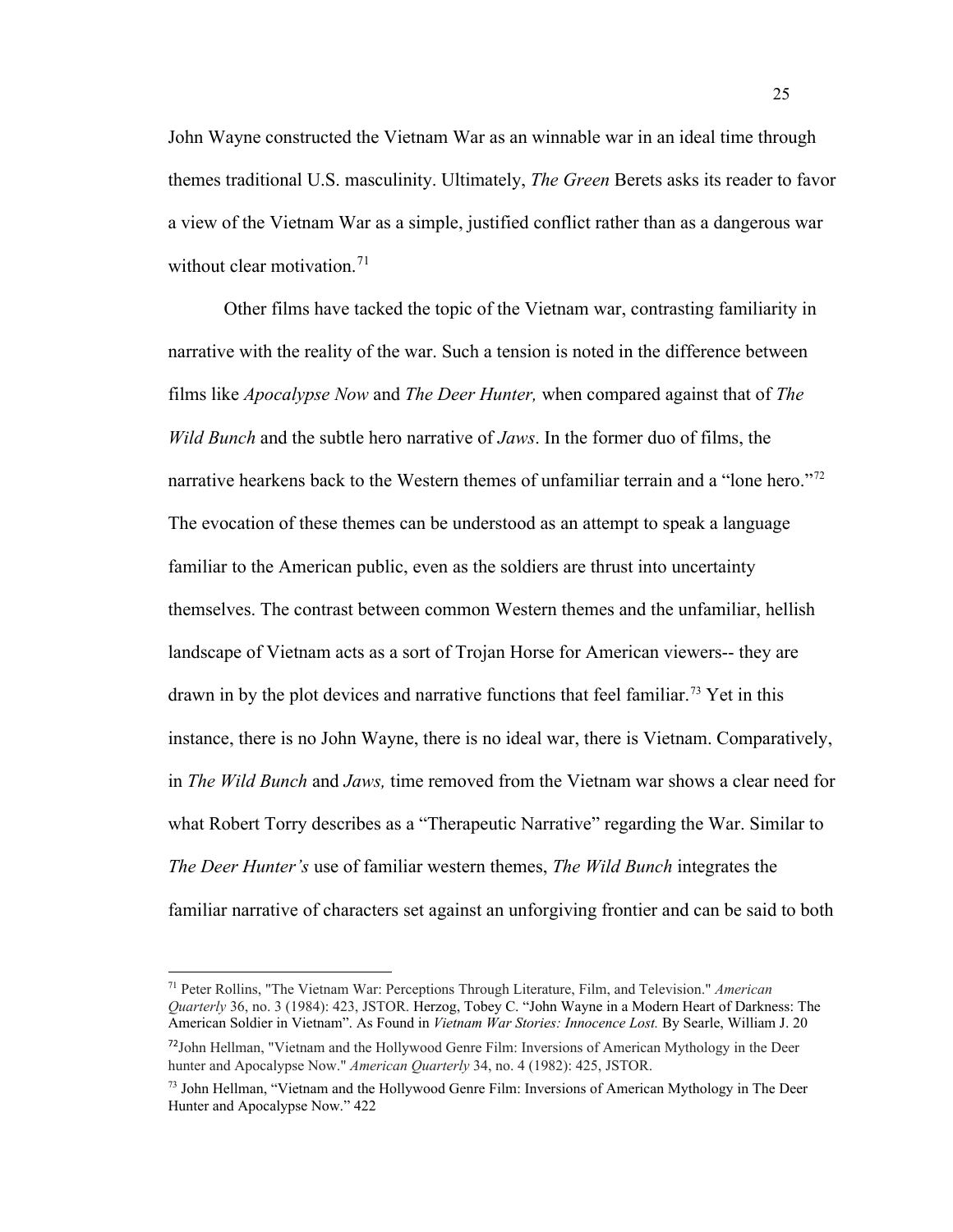uphold and undermined the classic American myth of "frontier justice" through its clearcut imageries of violence.

## <span id="page-32-0"></span>**Telling the Story of Vietnam: The Function of Narrative Theory Alongside Public Memory**

As previously stated, narrative has been a common companion in discussions of public memory, while also holding significant rhetorical merit on its own. In the preceding paragraphs, I offer a short review of Narrative theory that will serve two primary purposes: 1) Defining narrative theory and the foundational assumptions of the rhetorical principle of narrative. 2) Describing more fully the way in which narrative theory acts as a companion to the study of public memory, and to today's analysis of Vietnam War textbook rhetoric.

The original utility and premise of narrative theory could be most directly linked to Walter Fisher. Specifically, Fisher conceptualizes narrative as being more than the simple rhetorical form of storytelling—rather, through narrative we can understand all human interaction/communication as "stories that compete against other stories".<sup>[74](#page-32-1)</sup> Fisher additionally tells us that narrative in itself can be interpreted as "a series of symbolic actions that have sequence and meaning for those who live, relate, or interpret them."[75](#page-32-2) According to Fisher, we ask ourselves the ultimate questions of whether the stories we hear make sense in reference to our experiences and the way in which we see the world. Narrative theory can then be understood as the degree to which we engage with texts,

<span id="page-32-1"></span><sup>74</sup> Walter Fisher, "Narration as a Human Communication Paradigm: The Case of Public Moral Argument." *Communications Monographs* 51, no. 1 (1984): 1-22.

<span id="page-32-2"></span><sup>75</sup> Walter Fisher, "Narration as a Human Communication Paradigm: The Case of Public Moral Argument," 2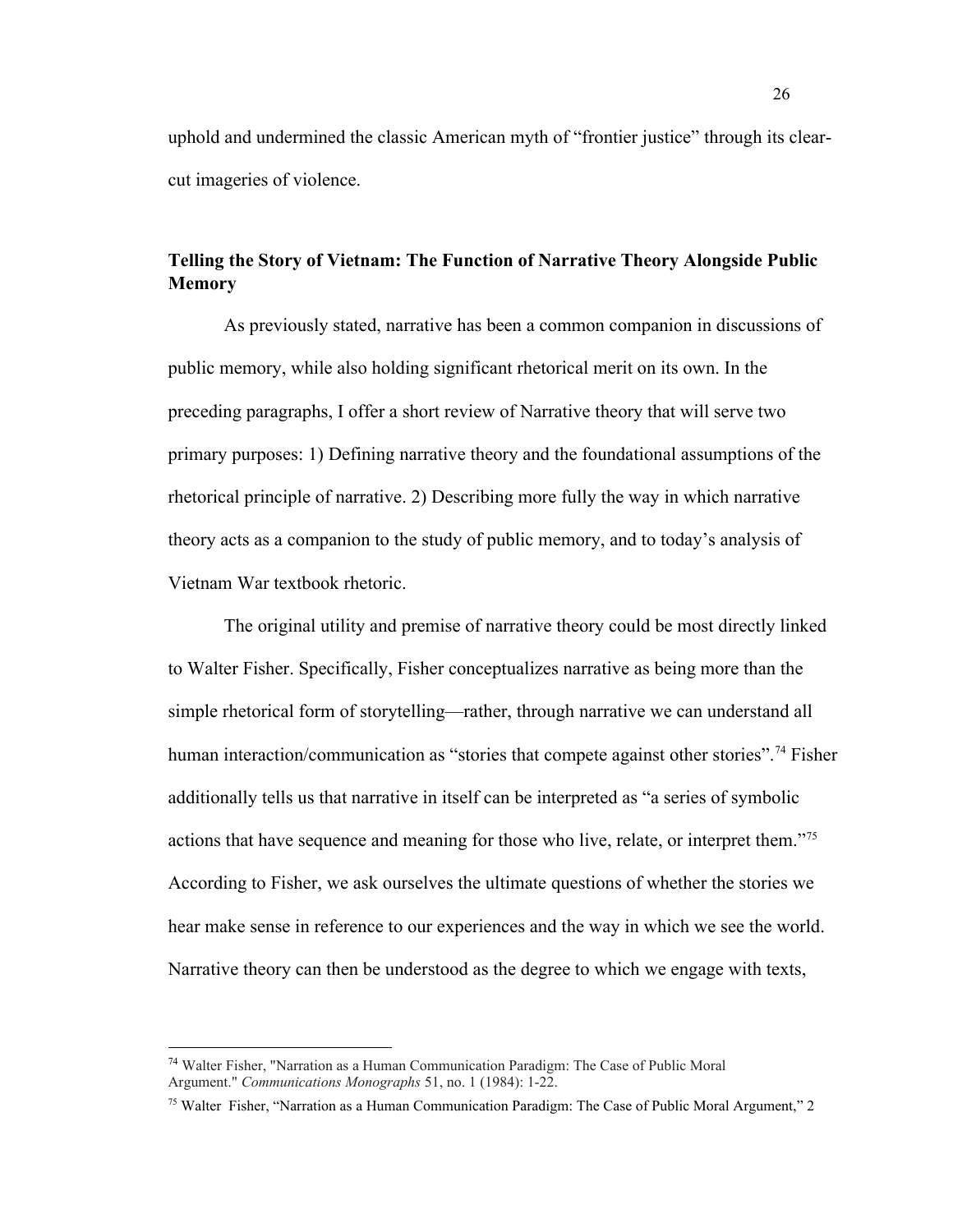speakers, and other accounts as a form of interpersonal communication rather than a one-way, linear model of knowledge transmission.<sup>[76](#page-33-0)</sup> More importantly, this interactive property of narrative contextualizes the role of the audience in narrative. When an audience believes or refuses to believe the story being told, they participate in the construction of history, they decide to carry on or to forget a part of the past. So, too, is it true that the students to who read the Vietnam-related content of their textbooks carry with them the decision to believe or challenge the constructed narratives and embellished memory of the war.

Having established narrative theory as the way in which we interpret and frame our communication as competing stories, we can then apply this theory to the application of public memory. Such examples of this complimentary application are found in the work of Hess, who tackles the unique medium of the electronic video game in detailing the narrative public memory of *Medal of Honor, Rising Sun.*[77](#page-33-1) Rather than presenting a standard set of goals and mission objectives for the player to march through, Hess finds that the game asks players to engage with the story of America's engagement in WWII, and see themselves not just as a soldier, but as an agent of vengeance carrying out justified duties. By making the war feel personal for the player and accentuating the desire to engage in retribution for lost brothers in arms, those who engage in the narrative of *Medal of Honor: Rising Son* remember the war in a specific manner. They understand the conflict as necessary, the U.S tactics as justified, and the Japanese forces as

<span id="page-33-0"></span><sup>76</sup> John Rodden, "How do Stories Convince us? Notes Towards a Rhetoric of Narrative." *College Literature* (2008): 152, Taylor and Francis Online.

<span id="page-33-1"></span><sup>77</sup> Aaron Hess,"You Don't Play, You Volunteer": Narrative Public Memory Construction in Medal of Honor: Rising Sun." *Critical Studies in Media Communication* 24, no. 4 (2007): 349, Taylor and Francis Online.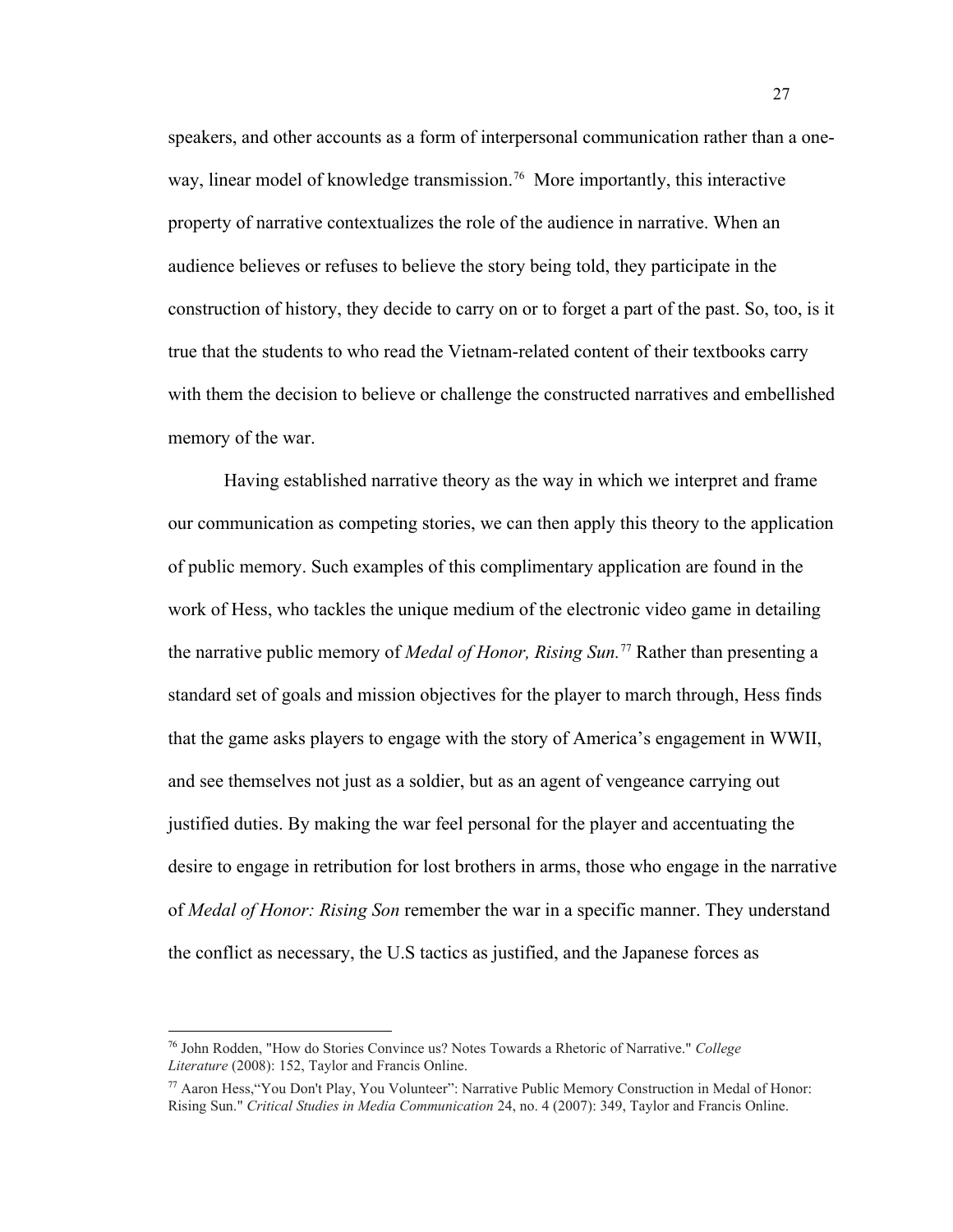dehumanized others. [78](#page-34-0) While ludology (the critical study of electronic gaming titles) is a new medium, the practice of analyzing narrative framing in public memory certainly is not, and it is through narrative that we move from the "what" of remembrance into the "how". The work of Rowling et al, for example, displays the truth that the use of narrative framing and the needed study of framing decisions is still alive and well in the arena of press coverage. Furthermore, through the analysis of Iraq War media coverage, we better understand Fisher's presentation of narration as a form of "moral argument" which signifies the way in which a person believes the world works or *should work*.<sup>[79](#page-34-1)</sup>

Ultimately, narrative theory enjoys an applicability to public memory rooted in their similar utilities. Indeed, if we are said to see history as a framed story, then one could surely posit that public memory is difficult to study *without* the use of narrative. Furthermore, narrative also enjoys congruence to public memory within the principle of partiality, as a story does not have to be held up as the unequivocal truth to be believed. Rather, a story that carries truth or rationality *for the audience* may also carry the title of a true *story*. [80T](#page-34-2)herefore, a narrative does not have to appeal to broader or societal truth, necessarily, but the cultural truths implicated in the audiences group membership. For the storyteller, the task at hand is to make sure the story is presented in a way that leads their audience to the desired response and recollection.

<span id="page-34-0"></span><sup>78</sup> Aaron Hess, "You Don't Play, You Volunteer": Narrative Public Memory Construction in Medal of Honor: Rising Sun" 348.

<span id="page-34-1"></span><sup>&</sup>lt;sup>79</sup> Walter Fisher," Narration as a Human Communication Paradigm, the Case of Moral Public Argument" 10; Charles Rowling, Jason Gilmore, and Penelope Sheets. "When threats come from within: National identity, cascading frames, and the US war in Afghanistan." *The International Journal of Press/Politics* 20, no. 4 (2015): 479, Sage Publishing.

<span id="page-34-2"></span><sup>80</sup>Walter Fisher, "Narration as a Human Communication Paradigm, the Case of Moral Public Argument." 10.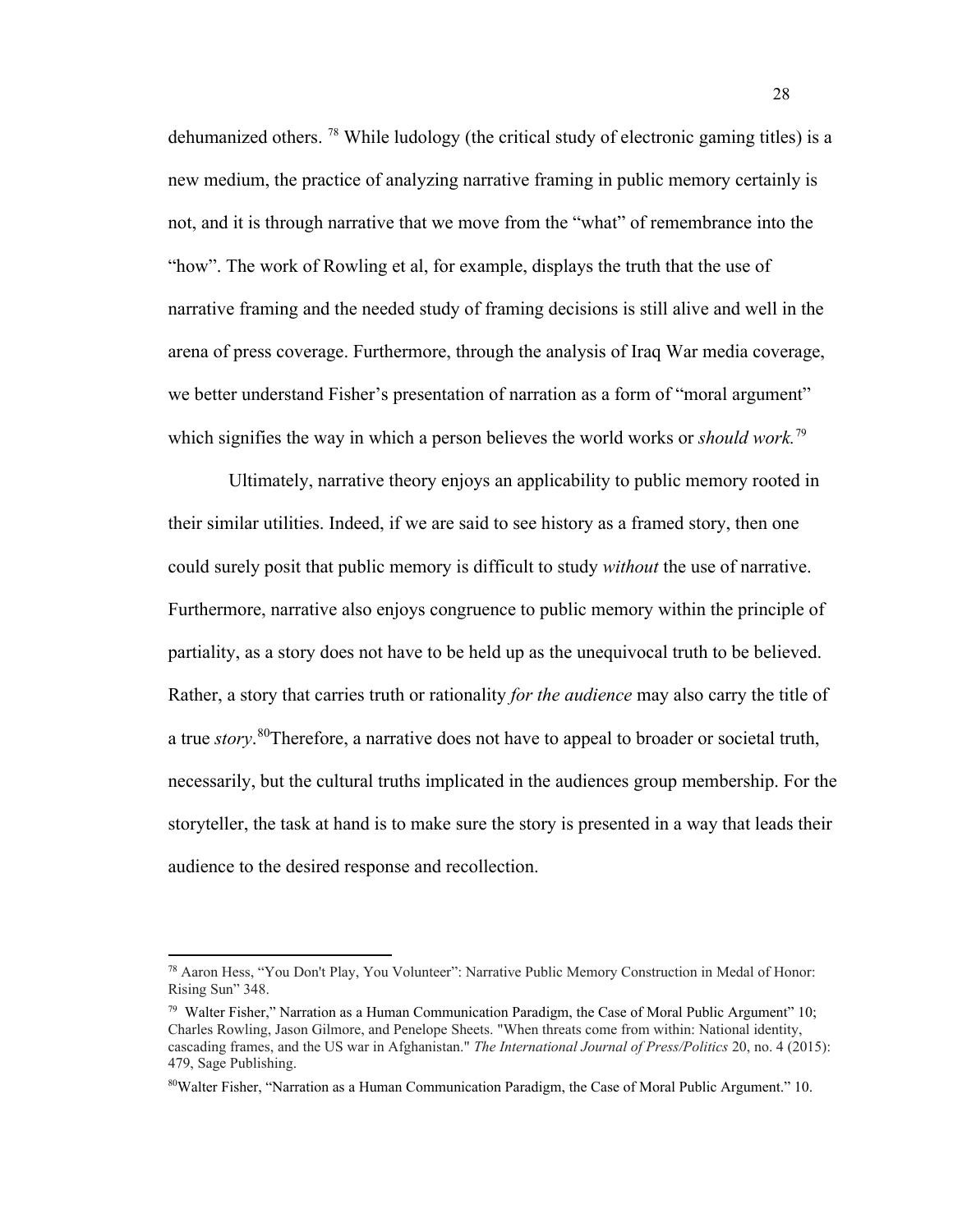Chapter 2: Research Methods and Summary of Materials.

<span id="page-35-0"></span>This chapter's purpose is to detail the methodological choices made in pursuing and organizing this paper. Specifically, I note my decisions in selecting the artifact of history textbooks, the rhetorical approach of a concept-based criticism, and the specific list of texts from the American Textbook Council (ATC). This chapter serves to note both my reasoning involving these decisions, as well as the significance of each in contributing to the overall research work engaged here.

#### **Selection of Artifacts**

This project began with a question of how current American public-school students remember the Vietnam War. Specifically, I wondered what space the Vietnam War and its controversial tenure earn in the teaching of American history; I wondered how America teaches a war that is commemorated, but that can never be celebrated. Reflecting on my own secondary education experience, I do not recall discussing the Vietnam War beyond a quick overview of the draft and the basic dates which the war spanned. My first real exposure to the history of the war did not arrive until an introductory American Studies course during the third year of my undergraduate career. Of course, my own secondary education experience in rural Utah certainly cannot account for the larger scope of American history education, and I needed to widen my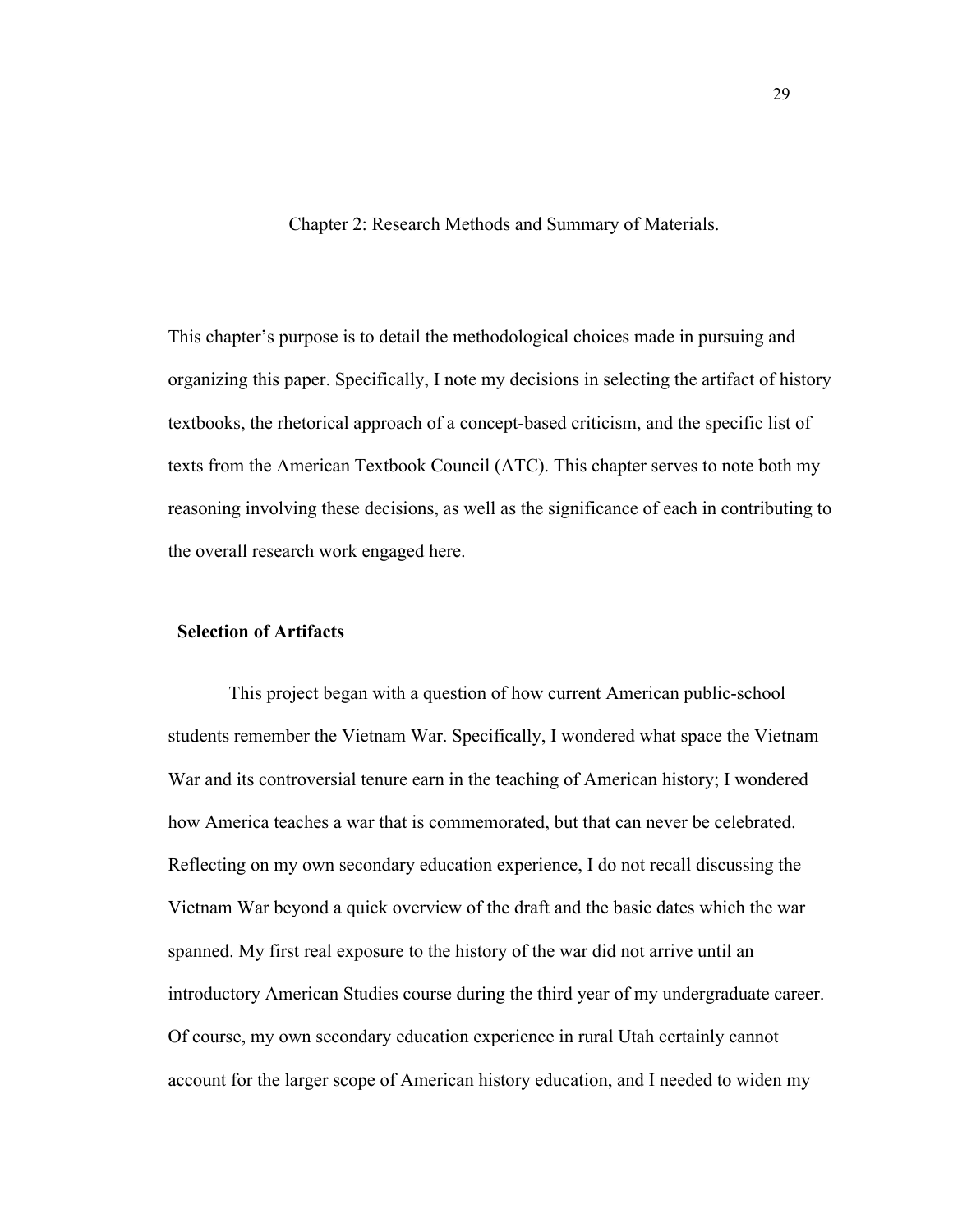gaze. To truly ask a question of public consequence rather than individual experience, it was necessary to consider the rhetoric that *most* American students would have access to; I needed to find the most accurate rhetorical approach for my question of memory.

As Sonja Foss has noted, the central focus of study for a rhetorician may either be an act or an artifact; something "done" in the presence of an audience, or something that exists for the viewing or participation of an audience.<sup>[81](#page-36-0)</sup> Though the *act* of teaching certainly deserves scholarly attention, the collection of teaching accounts or lesson plans would prove a difficult task and would limit the ability to account for a larger whole of an American student's experience in secondary school due to the variance in instructor and material presentation. Therefore, I determined that a suitable starting point for a rhetorical analysis concerning Vietnam's memory construction would be to focus on an *artifact,* one that could act as a bridge rather than a barrier.

Ultimately, I arrived at an analysis of U.S. textbook rhetoric primarily due to its potential for influencing current and rising generations. In addition to its accessibility and reach, the American history textbook has largely enjoyed an air of authority, despite the possibility of different texts to tell their *distinct* version of the history which it describes.<sup>[82](#page-36-1)</sup> This authority prompts students to assume that they are reading the unequivocally correct version of U.S. or world history. This rarely-questioned assumption makes the inclusion of U.S. patriotism and the exclusion of ethical discussions nearly foregone conclusions for the students who participate in their

<span id="page-36-0"></span><sup>81</sup> Sonja K Foss, "Rhetorical Criticism: Exploration and Practice." *Waveland Press*. (2017). 6.

<span id="page-36-1"></span><sup>82</sup> Dana Goldstein, "Two States. Eight textbooks. Two American Stories." *The New York Times* 12 (2020).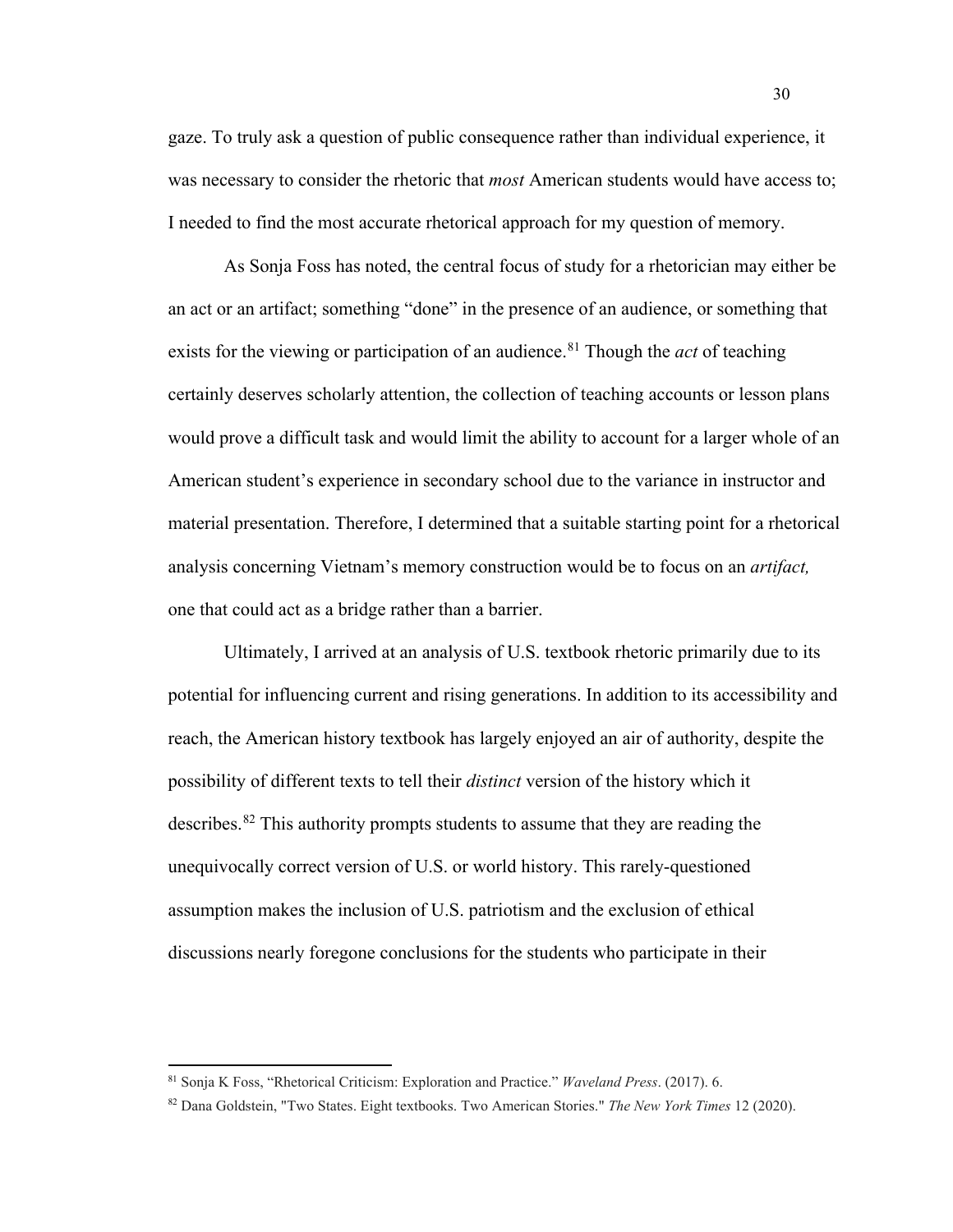narrative.<sup>[83](#page-37-0)</sup> Ultimately textbook qualities of accessibility in reach, authority in message, and flexibility in narrative made their selection as my artifact for analysis a necessary choice. The decision to focus my analysis on the artifact(s) of history textbooks can also be understood as a decision to focus on the relationship between material, memory, and student. A focus on textbooks as an artifact may yet open the door for questions on how we *teach* the Vietnam war, but its primary utility here centers on how we *construct* and *remember* Vietnam using educational rhetoric.

More specifically, I selected from the American Textbook Council's list of the most widely circulated public school history texts. I reached this decision primarily due to these text's ability to meet demands of applicability and integrity. As I made the decision to focus on textbook rhetoric, it became clear that I would be analyzing multiple textbooks rather than a single text. As this thesis concerns itself with the primary narratives that construct a memory of Vietnam, a glimpse at a single textbook would be insufficient in understanding the complete story of the War. I could not, though, simply pick a random selection of current texts and justify their merit for analysis. After all, how could I account for their ability to be contribute to public memory If I was unsure as to *who* was reading them or the degree in which they were distributed? Therefore, I chose to analyze the American Textbook Council (hereafter ATC)'s list of the most widely circulated U.S history textbooks. As the ATC is not only a private organization, but a reputable base of knowledge on textbooks. Founded in 1989, the long-tenured

<span id="page-37-0"></span><sup>83</sup>Michael Romanowski,"Excluding Ethical Issues from US history Textbooks: 911 and the War on Terror." *American Secondary Education* (2009): 29, JSTOR.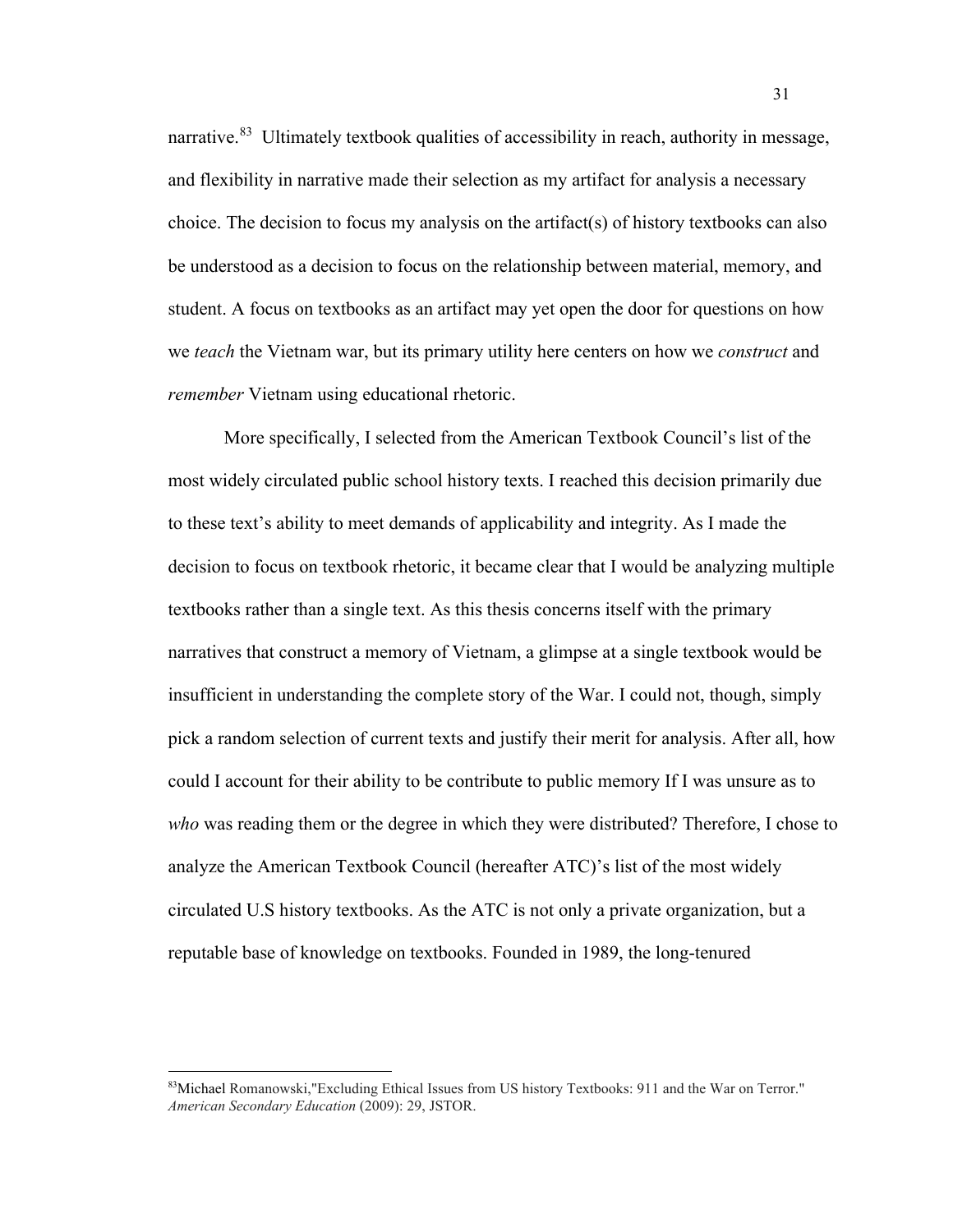organization states their own purpose as lying in a dedication to "solely textbook analysis, review, studies and evaluation."[84](#page-38-0)

The ATC has also published a list containing seven of the most widely adopted U.S. History Textbooks, a list which I ultimately decided to draw from in my collection of methods. I will discuss this list and the individual texts featured in the collection in more detail later in the. chapter. For now, it is sufficient to say that I have chosen to study the ATC's list due to the organization's tenure, lack of ties to specific universities or publishers, and focus on textbook rhetoric. I deemed their list of widely circulated texts as the most effective selection of artifacts for my analysis.

The decision to focus on the collection of ATC-reviewed texts also allows for a more complete narrative analysis; one concerning the construction of Vietnam as seen by multiple publishers as opposed to a singular example. More importantly for the purposes of this analysis, this text selection more widely contributes to the public memory and the "take-home" lessons of Vietnam would be more accurately settled on most of the public education. Further description of the ATC and the titles included in the list for analysis will be included later in this chapter.

#### **Selection of Methods; Application of a Concept-Based Analysis**

Having clarified my selection of artifacts, I will next discuss the selection of rhetorical methods. Specifically, I take time here to consider the choice of a concept-based rhetorical criticism concerning public memory and narrative. In providing context for a

<span id="page-38-0"></span><sup>84</sup> The American Textbook Council "About Us.[" https://www.historytextbooks.net/about.htm.](https://www.historytextbooks.net/about.htm) Accessed 3.19.22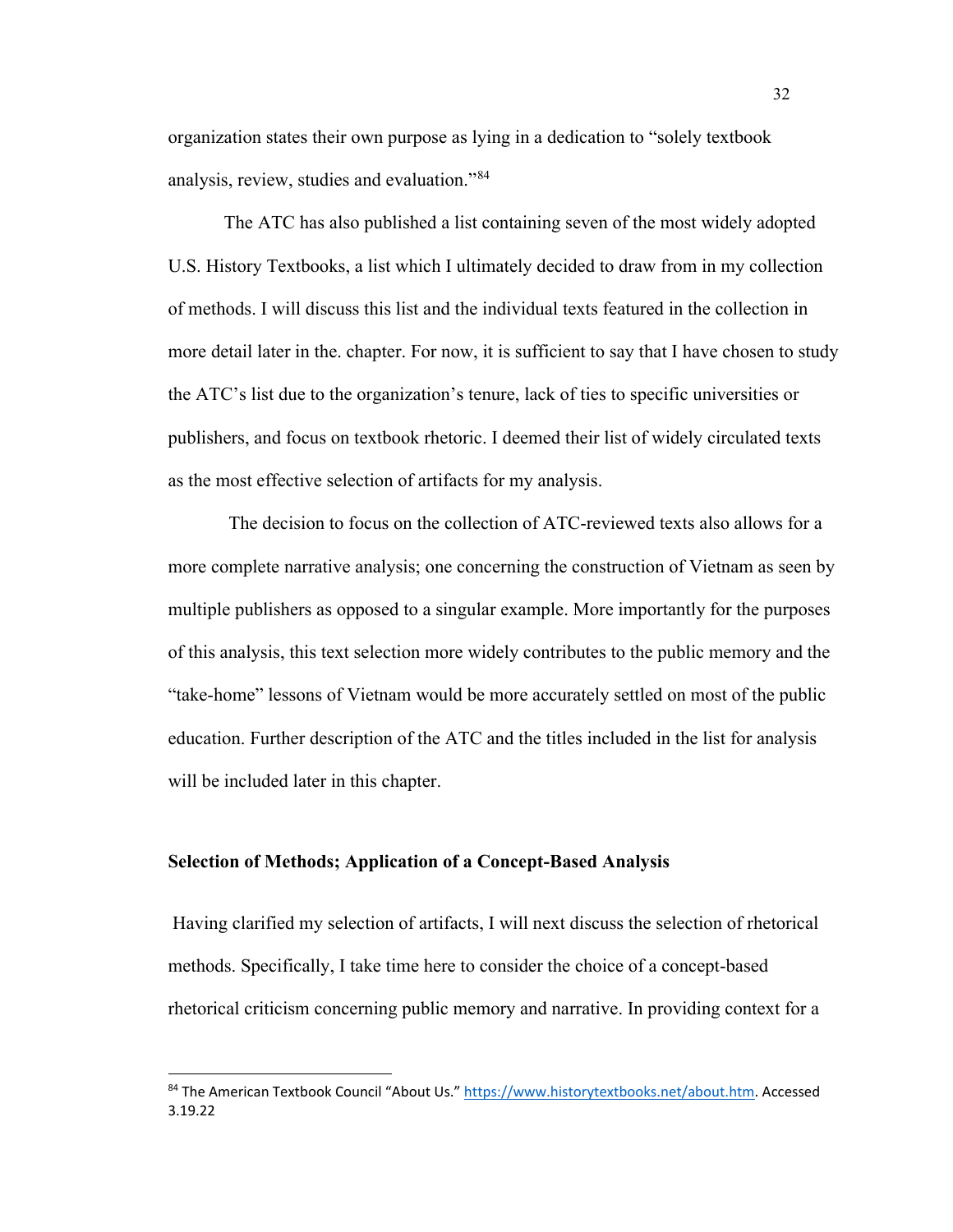conceptually- oriented critique, I first revisit James Jasinski's perspectives on the distinction between theory and method in rhetorical criticism. Jasinski notes that a focus on method in rhetorical criticism must often contain an "articulation of the specific critical procedures that are performed in the analysis."[85](#page-39-0) Furthermore, Jasinski places method-based rhetoricians in the camp of those seeking to ask questions about methodologies—to develop newer and more succinct tools for rhetoricians to approach artifacts.<sup>[86](#page-39-1)</sup> Theory-based rhetorical criticism, then, is understood as analysis that is guided by a question of contribution to theory rather than a development or explication of method.[87](#page-39-2) Additionally, a rhetorician seeking a conceptually oriented (theory-based) approach will engage in *abduction* rather than *deduction.* According to Jasinski, this means that the rhetorician will treat the concept and artifact as counterparts in a conversation that further develops the meaning and resonance of the concepts as situated in the larger field of rhetorical studies.<sup>[88](#page-39-3)</sup>

In the instance of my thesis, I organize this work as a conceptually oriented criticism. That is, I offer that it is the application of public memory and narrative rather than the use of a specific method that understand the text's contribution to Vietnam War public memory. In this critique, the artifact is important, but not paramount; the organization of the analysis is not the key to deriving meaningful assertions from this research. More accurately, the concepts of public memory and narrative can be said to

<span id="page-39-0"></span><sup>85</sup> James Jasinksi,"The Status of Theory and Method in Rhetorical Criticism." *Western Journal of Communication (includes Communication Reports)* 65, no. 3 (2001): 255, Taylor and Francis Online.

<span id="page-39-1"></span><sup>86</sup> James Jasinski, "The Status of Theory and Method in Rhetorical Criticism." 255.

<span id="page-39-2"></span><sup>87</sup> James Jasinksi, "The Status of Theory and Method in Rhetorical Criticism." 256

<span id="page-39-3"></span><sup>88</sup> James Jasinski, "The Status of Theory and Method in Rhetorical Criticism." 256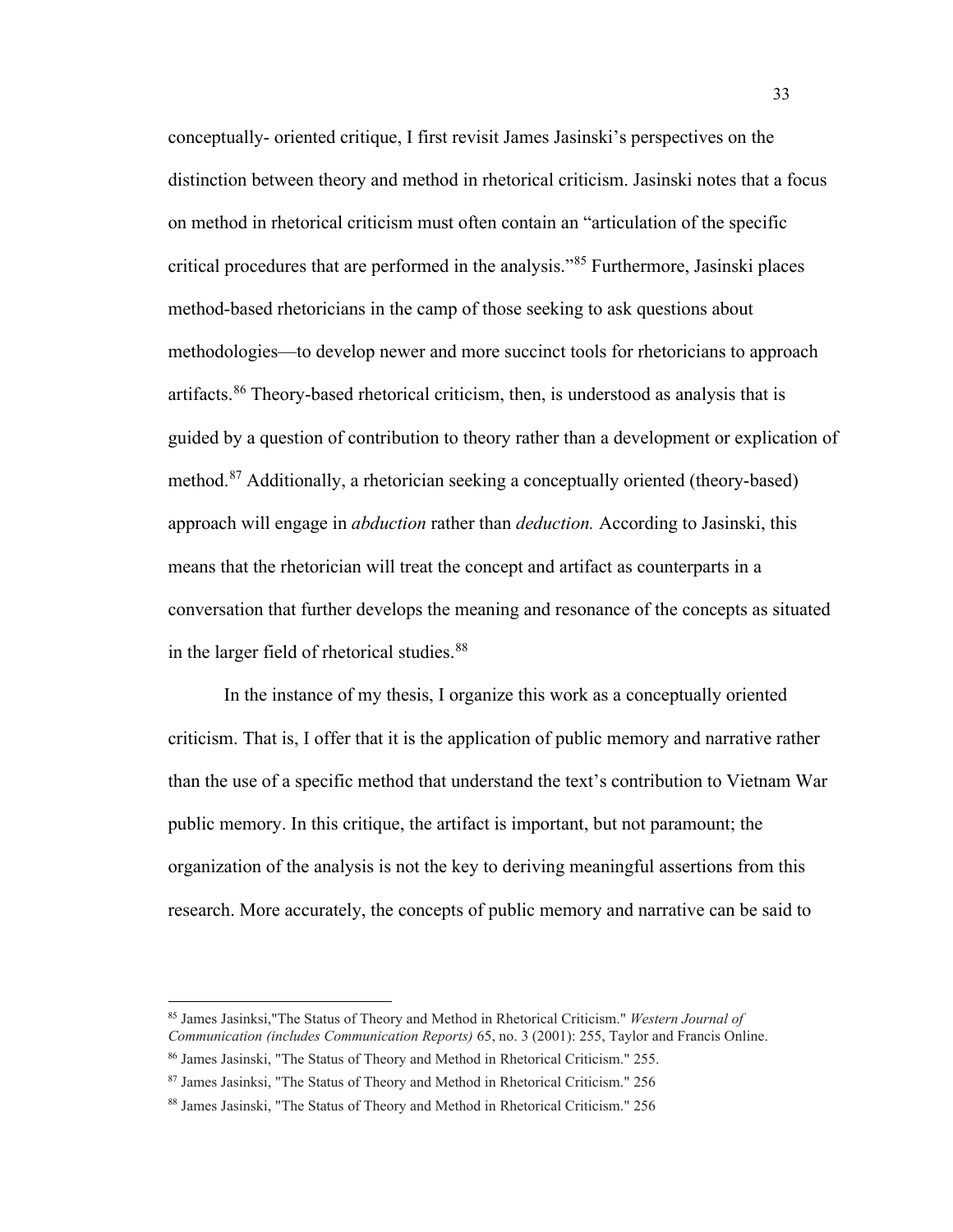add consequence to student remembrance of Vietnam, just as the analyzed memory of Vietnam adds weight to the applicability of these concepts in other historical contexts.

The decision of public memory as the primary theory of this work was made simple due to its application to the question at hand. In analyzing the public-school texts, I ask how the construction of their narratives contributes to a specific memory of the Vietnam War. Not only does public memory theory posit that memory *can* be actively altered or upheld, but that there are implicit cultural and ideological ties to decisions made concerning memory. The lens of public memory, then, allows me to address the current state of the Vietnam War's memory, rather than engaging in the well-treaded territory of arguments on *how* it should be remembered. Additionally, a focus on public memory permits me to address the cultural and ideological influences on memory creation, without deviating attention from the Vietnam war. Though the public memory of Vietnam was indeed found to communicate the ideology of American exceptionalism, an analysis prioritizing ideology would reduce the focus on and impact of the Vietnam War itself and be more centered on the hegemonic nature of the textbooks in their entirety. <sup>[89](#page-40-0)</sup> In short, this project focuses on the way a constructed memory of Vietnam could lend itself to understandings of American exceptionalism in education, rather than it being the other way around. Such a distinction makes public memory my obvious choice for this analysis.

Public memory's application to this work is made even more direct through the addition of narrative theory, a rhetorical lens often used as a companion to public

<span id="page-40-0"></span><sup>89</sup>Sonja Foss, *Rhetorical criticism: Exploration and Practice*. Waveland Press, 240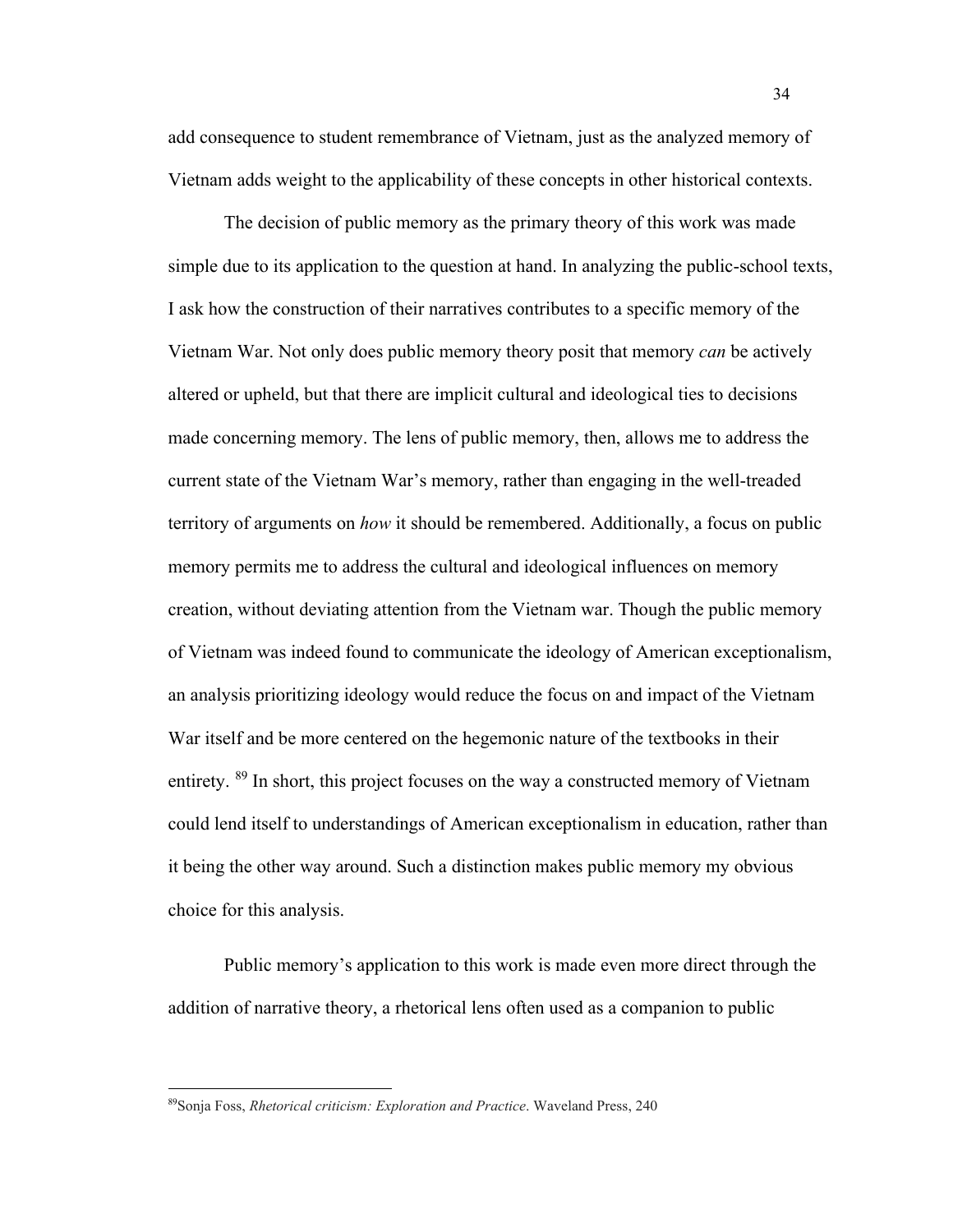memory. Stories can even be understood as the primary agent of sharing and remembering events that contribute to public memory. For example, the construction of the 9/11 World Trade Center attack as a day of American solidarity amid tragedy is not made possible through the statement of the occurring events and the accrued casualties of the day. While this restatement facilitates commemoration, it is through the sharing of stories concerning 9/11 that the *memory* of that day is facilitated.<sup>[90](#page-41-0)</sup>Additionally, the memorial at ground zero has been said to fill the space of memory for U.S citizens who experienced the attack precisely due to its ability to relay a single, simple story of national solidarity with its function.<sup>[91](#page-41-1)</sup> All of this is to say, events of consequence require stories for the creation and maintenance of cohesive public memory.

Secondly, Narrative criticism works well in tandem with public memory for much of the same reasons that narratives themselves are found in every form of rhetoric, that we have a natural tendency toward storytelling.<sup>[92](#page-41-2)</sup> Not only do we interpret our own experiences through situated stories, but we also readily interpret our larger public culture, our national history, and even the constitutions of our familial and individual identities through the lens of storytelling and story formation.<sup>[93](#page-41-3)</sup> Non-fictional narratives can, through their organization of timeline, structuring of events, and use of form, constitute the same narrative power that fictional narratives often do. That is, narrative

<span id="page-41-0"></span><sup>90</sup> Edward Casey, "Public Memory in Place and Time," 21.

<span id="page-41-1"></span><sup>91</sup> Ekaterina Haskins, and Justin P. DeRose.,"Memory, Visibility, and Public space: Reflections on Commemoration (s) of 9/11." *Space and Culture* 6, no. 4 (2003): 377-393.2, Sage Publishing.

<span id="page-41-2"></span><sup>92</sup>Sonja Foss, *Rhetorical criticism: Exploration and practice*. Waveland Press, 320; Fisher, Walter R. "Narration as a Human Communication Paradigm: The Case of Public Moral Argument.,"4.

<span id="page-41-3"></span><sup>&</sup>lt;sup>93</sup> Elizabeth Flood-Grady, and Jody Koenig Kellas. "Sense-making, Socialization, and Stigma: Exploring Narratives Told in Families About Mental Illness," *Health Communication* 34, no. 6 (2019): 609, Taylor and Francis Online.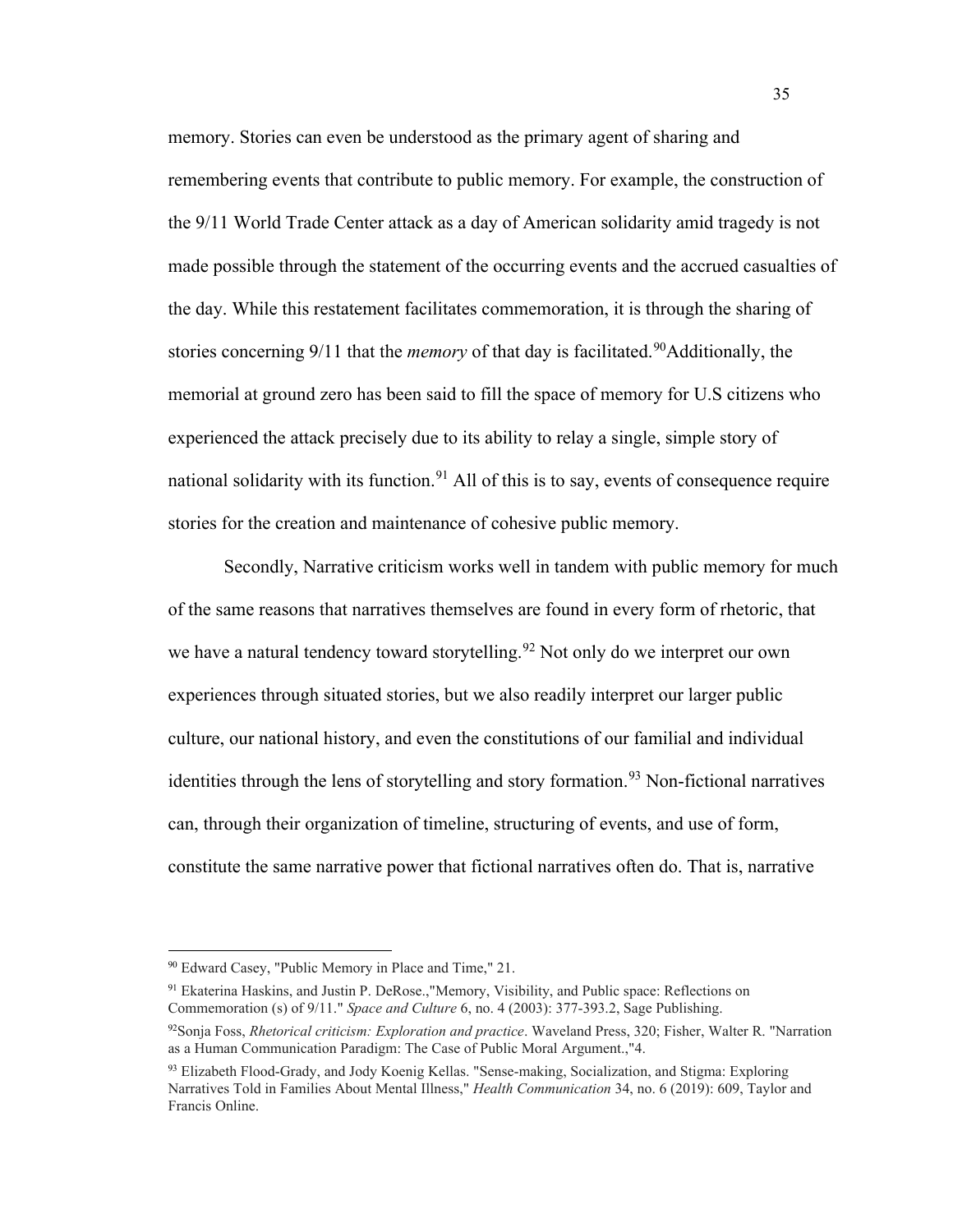presents a setting and associated characters in a world that is changed by at least two events.<sup>[94](#page-42-0)</sup> Noting these two primary events as the beginning and ending of the Vietnam War, I can ask the question of how the narrative world constructed by each author is changed by these events, while also gaging the effect of public memory that these narrative consequences pertain to.

#### **Considerations Made in Artifact Collection**

While seeking out the obtainment of both physical and e-book copies, I took additional care to acquire the most current version of each of the listed textbooks. This distinction provides the most accurate picture of *current* public memory construction in textbook rhetoric. Among these current editions, the years of publication are as follows: 2021, 2020, 2019, 2016, 2016, 2015, 2013, with varied distribution of complete textbooks and the latter halves of two-part collections. Of note in this collection of texts is the fact that school textbooks in the United States are said to be replenished and updated on a 7–10 year average (depending on school district, budget concerns, and state-specific curriculum).<sup>[95](#page-42-1)</sup> This sampling will then not only allow for a comprehensive analysis of the Vietnam-related narratives being espoused to today's students, but also for the students of the last decade and those that reach into the next decade. My selection of the ATC's list

<span id="page-42-0"></span><sup>94</sup> Sonja Foss, *Rhetorical criticism: Exploration and practice*, 319.

<span id="page-42-1"></span><sup>95</sup> Sarah Schwartz, "Who Decides What History We Teach? (2021) *Edweek.org.*https://www.edweek.org/teaching-learning/who-decides-what-history-we-teach-anexplainer/ $2021/08$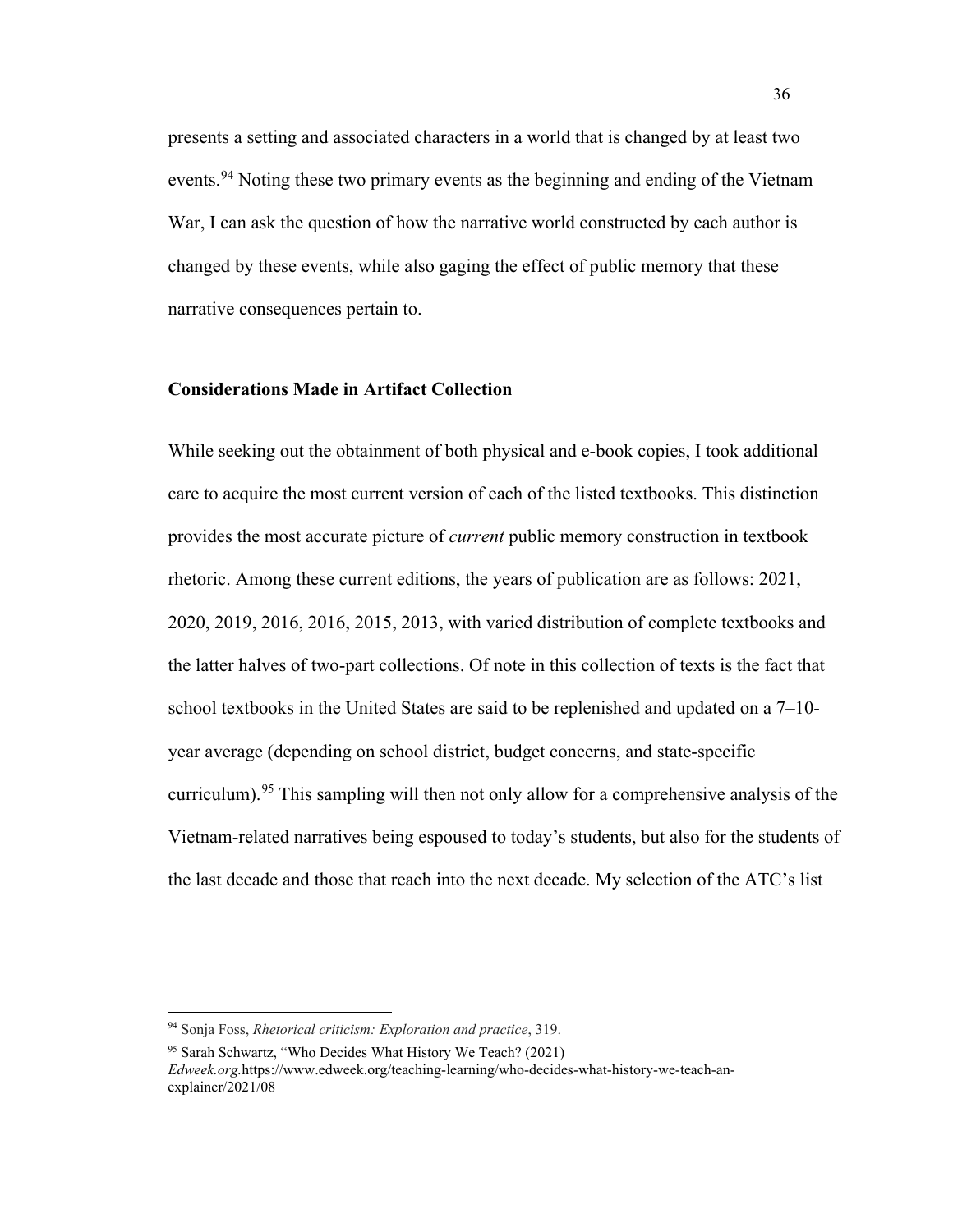of texts will provide the most complete measure of educational rhetoric's contribution to the Vietnam War's public memory.

- *Unfinished Nation* (2016), McGraw Hill
- *America: Past and Present* (2013), Penitence Hall
- *Out of Many* (2016), Penitence Hall
- *America's History* (2021), Bedford Macmillan
- *The American Pageant* (2020), Houghton Mifflin
- *A People and a Nation (*2015), Houghton Mifflin
- *America: A Narrative History (*2019), Norton

In acquiring these texts, I purchased both physical and electronic copies from

Chegg.com, except for *America's History*, which was purchased via VitalSource. My decisions regarding a physical or electronic copy of each text were purely related to the factors of cost and access, as both versions are formatted in the same manner.

## **Summary of Included Texts, Chapters, and Sections**

Though more detail on the content of each text is found in chapter three, the following few pages provide the basic information required to proceed with an analysis of the texts. Such information includes publisher, edition, and release date. This information has been organized in a table-based format for more conciseness in outline and accessibility to the reader.

| Title             | Publisher/Aut<br>hor                 | Edition          | Date of<br>Release | Summary/Additional information                             |
|-------------------|--------------------------------------|------------------|--------------------|------------------------------------------------------------|
| America's History | Bedford/St.                          | 10 <sub>th</sub> | 2021               | This Edition of America's <i>History</i> begins volume two |
|                   | Martins;<br>Rebecca<br>Edwards, Eric |                  |                    | at the building of America's Transcontinental              |
|                   | Hinderaker.                          |                  |                    | railroad, framing chapter 16 as "Conquering a              |
|                   | James<br>Henretta.                   |                  |                    | Continent.". Moving forward, the timeline of this          |
|                   |                                      |                  |                    | textbook extends to conclude with a larger discussion      |
|                   |                                      |                  |                    | of the advances/events in American History in the          |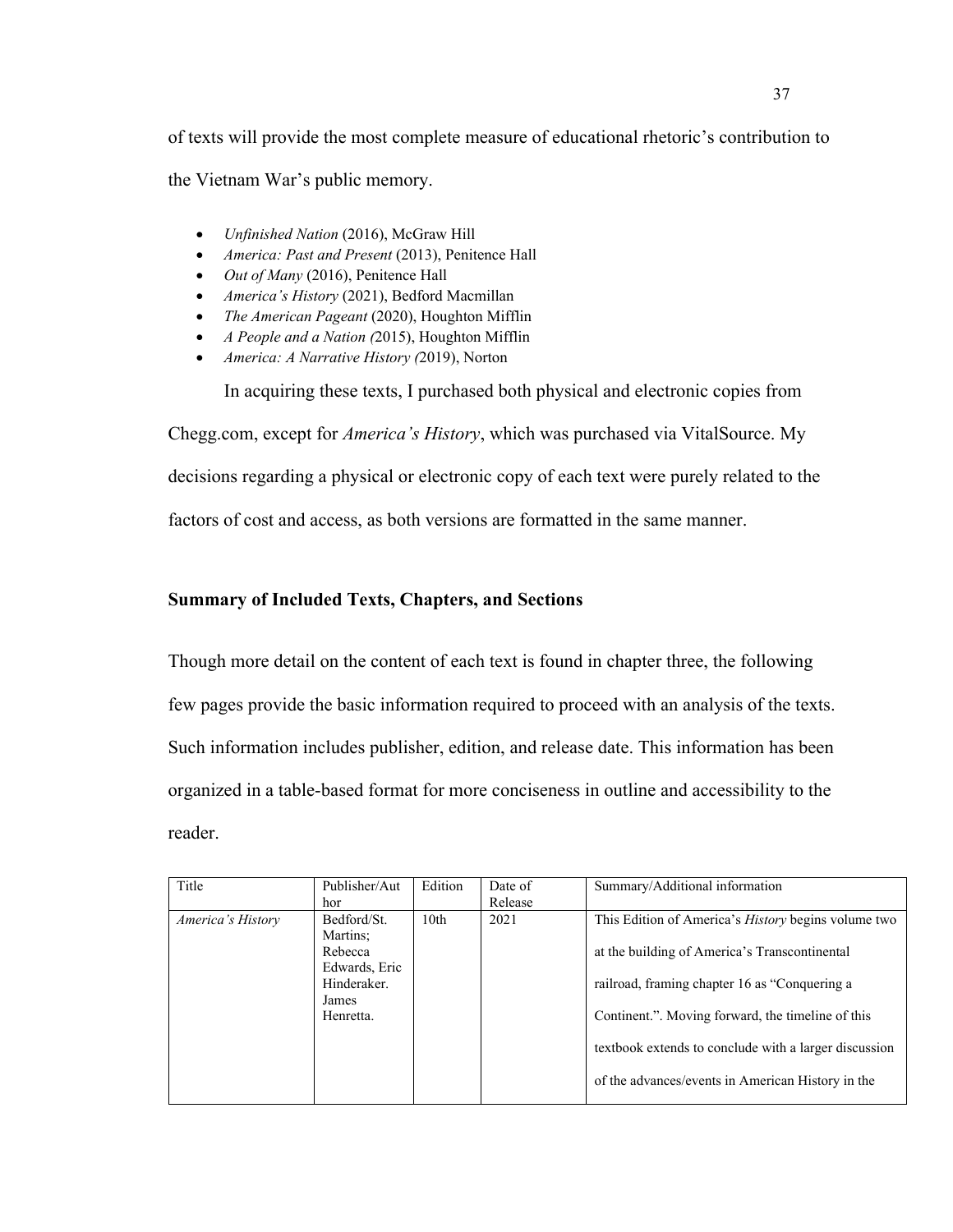|                                             |                            |      |      | early 21st <sup>th</sup> century. More Specifically, chapter 31 |
|---------------------------------------------|----------------------------|------|------|-----------------------------------------------------------------|
|                                             |                            |      |      | 'Confronting Global and National Dilemmas: 1989 to              |
|                                             |                            |      |      | the Present' ends with a heavy focus on American                |
|                                             |                            |      |      | Presidential shifts in the last few decades, as well as         |
|                                             |                            |      |      | the harrowing events of 9/11 and the Iraq war.                  |
|                                             |                            |      |      | Where other textbooks in this collection include                |
|                                             |                            |      |      | spatterings of Vietnam-centered discussions in                  |
|                                             |                            |      |      | neighboring chapters, the bulk of information                   |
|                                             |                            |      |      | concerning the War is found in chapter 28: 'Uncivil             |
|                                             |                            |      |      | Wars: Liberal Crisis and Conservative Rhetoric."                |
|                                             |                            |      |      |                                                                 |
| The American<br>Pageant                     | Cengage<br>Learning;       | 17th | 2020 | The American Pageant is a comprehensive textbook                |
|                                             | David M.<br>Kennedy and    |      |      | where many other collected texts are the second                 |
|                                             | Lizabeth<br>Cohen          |      |      | volumes of their respective books. Given this, it spans         |
|                                             |                            |      |      | a broader American History, beginning in Chapter 1:             |
|                                             |                            |      |      | "New World Beginnings" with the shaping and                     |
|                                             |                            |      |      | settling of America. The newer release date of this             |
|                                             |                            |      |      | text also allows it to end on a 2018 view of American           |
|                                             |                            |      |      | politics, culminating with the state of America under           |
|                                             |                            |      |      | the Trump White House and the aftermath of the                  |
|                                             |                            |      |      | 2016 election. The Vietnam-centered chapters within             |
|                                             |                            |      |      | these texts are 35, "The American Zenith 1952-1963"             |
|                                             |                            |      |      | and 36: "The Stormy Sixties".                                   |
|                                             |                            |      |      |                                                                 |
| America: A Narrative<br>History: Volume Two | Norton; David<br>Emory Shi | 11th | 2019 | Volume 2 of America: A Narrative History begins, as             |
|                                             |                            |      |      | many other separate-volume textbooks do, with the               |
|                                             |                            |      |      | reconstruction era in post-Civil War America in                 |
|                                             |                            |      |      | Chapter 1: "The Era of Reconstruction-1865-1877".               |
|                                             |                            |      |      | The textbook concludes with chapter 32: "Twenty-                |
|                                             |                            |      |      | First Century America: 1993-Present", which spans               |
|                                             |                            |      |      | the election of President Bill Clinton and ends with a          |
|                                             |                            |      |      |                                                                 |

38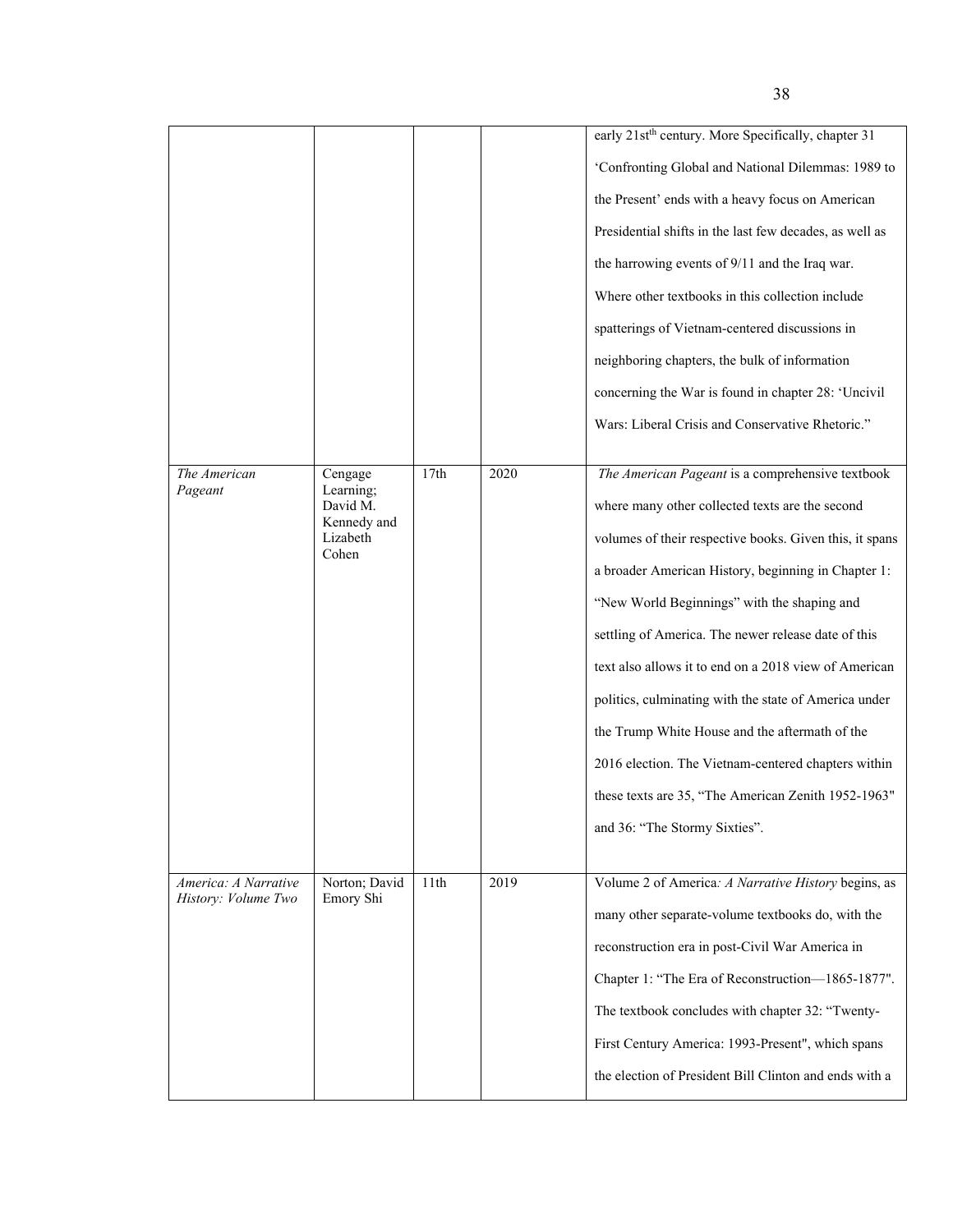|  |                                            |                                                    |      |      | summarization of Donald Trump's contributions to         |
|--|--------------------------------------------|----------------------------------------------------|------|------|----------------------------------------------------------|
|  |                                            |                                                    |      |      | American political thought and policy. The Vietnam-      |
|  |                                            |                                                    |      |      | Specific chapters in "A Narrative History" are 29: 'A    |
|  |                                            |                                                    |      |      | New Frontier and a Great Revival.', 30: 'Rebellion       |
|  |                                            |                                                    |      |      | and Reaction-1960's and 1970's, and 31: 'The             |
|  |                                            |                                                    |      |      | Conservative Revival, 1977-1990'.                        |
|  |                                            |                                                    |      |      |                                                          |
|  | Out of Many: A<br>History of The           | Faragher,<br>John                                  | 8th  | 2016 | This text begins with chapter 17, "Reconstruction:       |
|  | American People                            | Pentience Hall                                     |      |      | 1863-1977". The bulk of the Vietnam-centered             |
|  |                                            |                                                    |      |      | discussion is had in Chapter 29, "War Abroad, War at     |
|  |                                            |                                                    |      |      | Home." This chapter concludes with the end of the        |
|  |                                            |                                                    |      |      | Nixon Presidency, a discussion intertwined with the      |
|  |                                            |                                                    |      |      | fallout of the Watergate scandal.                        |
|  | <b>Unfinished Nation: A</b>                | McGraw Hill;<br>Alan Brinkley                      | 8th  | 2016 | Volume two begins its dialogue in Chapter 15 during      |
|  | Concise History of the<br>American People, |                                                    |      |      | the reconstruction era of the United States after the    |
|  | Volume 2, from 1865.                       |                                                    |      |      | carnage of the Civil War. The text carries into the 21st |
|  |                                            |                                                    |      |      | century, concluding with Chapter 26 and a focus on       |
|  |                                            |                                                    |      |      | the Iraq War and America's policy decisions post-        |
|  |                                            |                                                    |      |      | 9/11. The Vietnam War, specifically, is discussed        |
|  |                                            |                                                    |      |      | most singularly within chapter 29: "The Turbulent        |
|  |                                            |                                                    |      |      | Sixties"                                                 |
|  |                                            |                                                    |      |      |                                                          |
|  | A People and A<br><b>Nation</b>            | Cengage<br>Advantage;<br>Mary Beth<br>Norton et al | 10th | 2015 | A People and a Nation begins with Chapter 14:            |
|  |                                            |                                                    |      |      | 'Reconstruction: An Unfinished Revolution, 1865-         |
|  |                                            |                                                    |      |      | 1877". Its final chapter is a more encompassing view     |
|  |                                            |                                                    |      |      | of the American Landscape beginning just before the      |
|  |                                            |                                                    |      |      | 2000's titled: "Into the Global Millennium: America      |
|  |                                            |                                                    |      |      | Since 1992.". Vietnam is primary death "The              |
|  |                                            |                                                    |      |      | Tumultuous Sixties", though the inception of the war     |
|  |                                            |                                                    |      |      | is discussed intermittently in the previous chapter      |
|  |                                            |                                                    |      |      | "The Cold War and American Globalism, 1945-1961,         |
|  |                                            |                                                    |      |      |                                                          |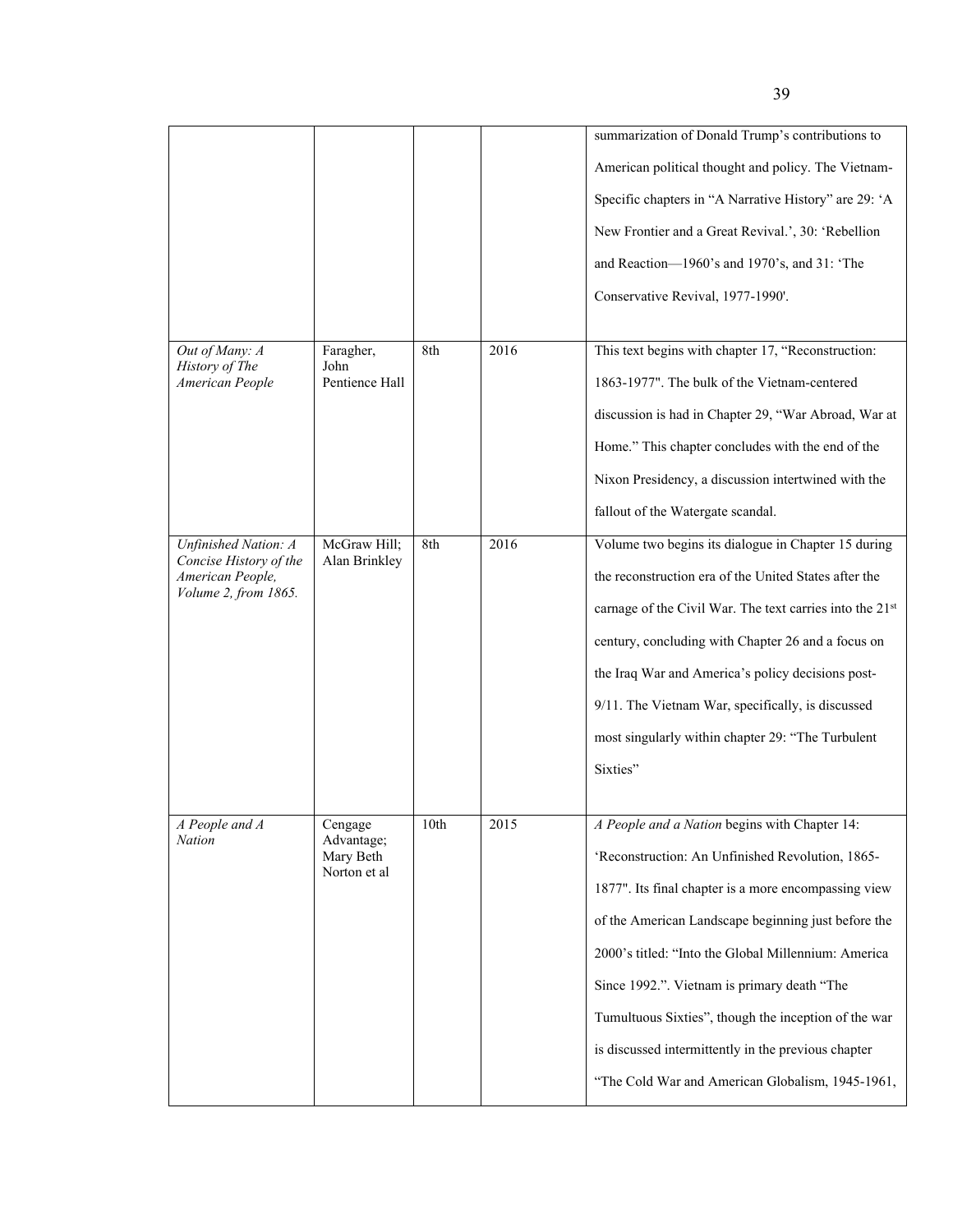| America: Past and<br>Present | Pearson;<br>Robert A. | 10th | 2013 | and the aftermath of Vietnam is discussed more<br>specifically in Chapter 27: "A Pivotal Era". "The<br>Tumultuous Sixties" begins with a discussion on<br>Kennedy's Election and his policies on the cold war<br>and concludes with a glimpse into Vietnam War-<br>centered protests and Nixon's Election.<br>This part-2 text also begins its discussion in the |
|------------------------------|-----------------------|------|------|------------------------------------------------------------------------------------------------------------------------------------------------------------------------------------------------------------------------------------------------------------------------------------------------------------------------------------------------------------------|
|                              |                       |      |      |                                                                                                                                                                                                                                                                                                                                                                  |
|                              |                       |      |      |                                                                                                                                                                                                                                                                                                                                                                  |
|                              |                       |      |      |                                                                                                                                                                                                                                                                                                                                                                  |
|                              |                       |      |      |                                                                                                                                                                                                                                                                                                                                                                  |
|                              |                       |      |      |                                                                                                                                                                                                                                                                                                                                                                  |
|                              |                       |      |      |                                                                                                                                                                                                                                                                                                                                                                  |
|                              | Divine et al.         |      |      | aftermath of the Civil War with Chapter 16: The                                                                                                                                                                                                                                                                                                                  |
|                              |                       |      |      | Agony of Reconstruction; concluding with Chapter                                                                                                                                                                                                                                                                                                                 |
|                              |                       |      |      | 32 "Into the Twenty-First Century" and a discussion                                                                                                                                                                                                                                                                                                              |
|                              |                       |      |      | of the Barack Obama U.S. Presidency. The Vietnam-                                                                                                                                                                                                                                                                                                                |
|                              |                       |      |      | specific chapters in this text are 29: "The Turbulent                                                                                                                                                                                                                                                                                                            |
|                              |                       |      |      | Sixties" and 30: The Rise of a New Conservatism."                                                                                                                                                                                                                                                                                                                |
|                              |                       |      |      | The latter chapter is a smaller bit of inclusion wherein                                                                                                                                                                                                                                                                                                         |
|                              |                       |      |      | the End of the War marked a transition into the                                                                                                                                                                                                                                                                                                                  |
|                              |                       |      |      | Reagan Era.                                                                                                                                                                                                                                                                                                                                                      |
|                              |                       |      |      |                                                                                                                                                                                                                                                                                                                                                                  |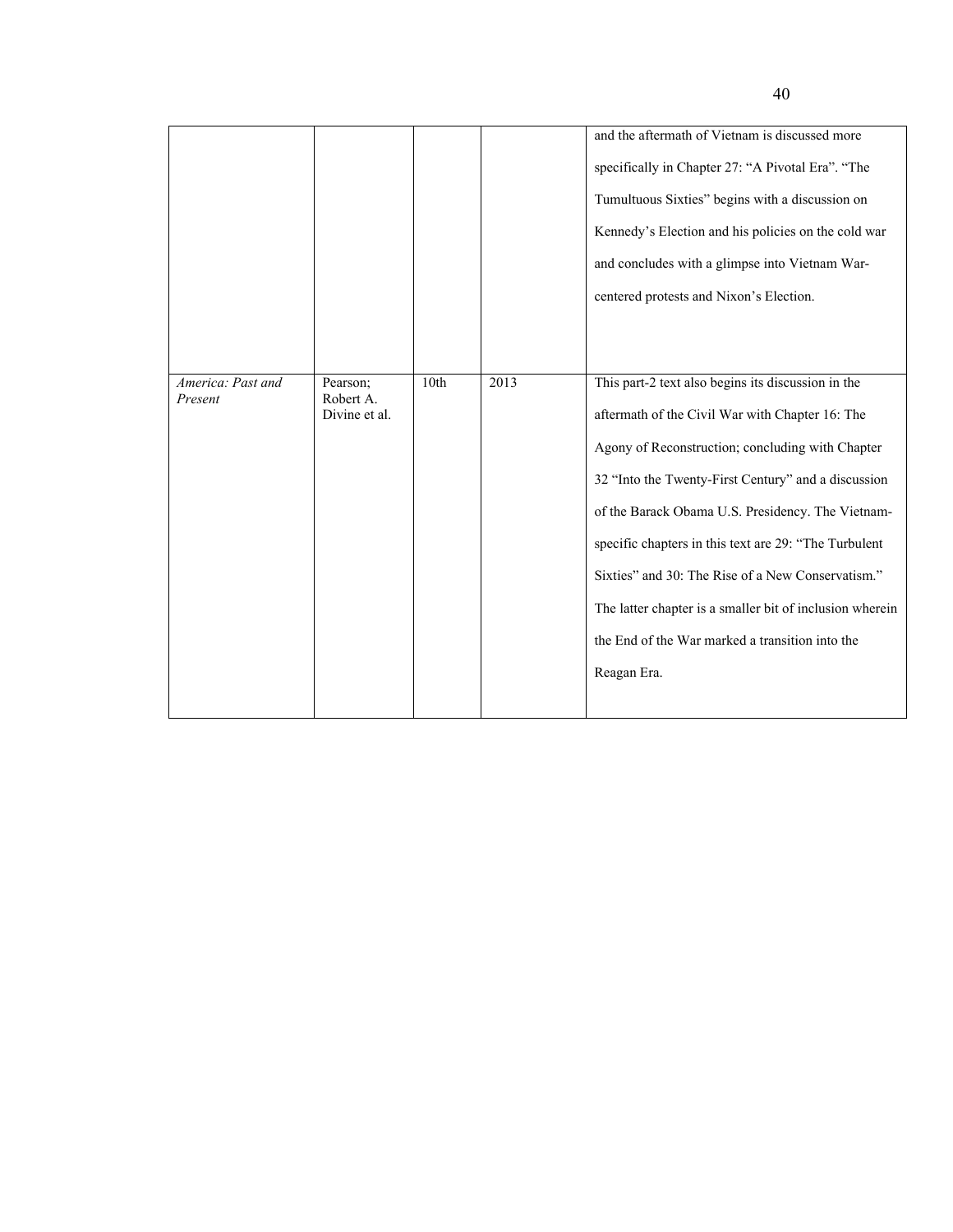## Chapter 3: Analysis and Conclusion

The exceptional public memory of America that has been embraced throughout its tenure is not a difficult one to follow along with. Indeed, if it is true that evil and error "has no place in our national mythology", then it would stand to reason that a War wherein both misstep and malevolence occurred would be controversial.<sup>[96](#page-47-0)</sup>The idea that America is and always has been exceptional also comes in direct conflict with Edward Casey's observation that public memory is not stable, becoming less so with the passage of time and with the addition of more voices lending themselves to the construction of memory. I argue that narrative decisions made within these texts attempt to bridge the dissonance between memory and history in terms of the Vietnam War. More specifically, I argue that the Vietnam-centered chapters within these texts acknowledge the controversy of Vietnam, though they do so in a way that demonstrates a clear commitment to American Exceptionalism.

This narrative construction is displayed in three primary themes throughout the texts; 1) Lyndon B. Johnson as the scapegoat of U.S. military action, 2) Vietnam as a symptom of the "turbulent" sixties, 3) The Vietnam syndrome and the overall suffering presented by the Vietnam War as largely absent in the texts. Overall, I posit that these

<span id="page-47-0"></span><sup>96</sup> Tim O Brien, *The Vietnam in Me*. New York Times, 1994.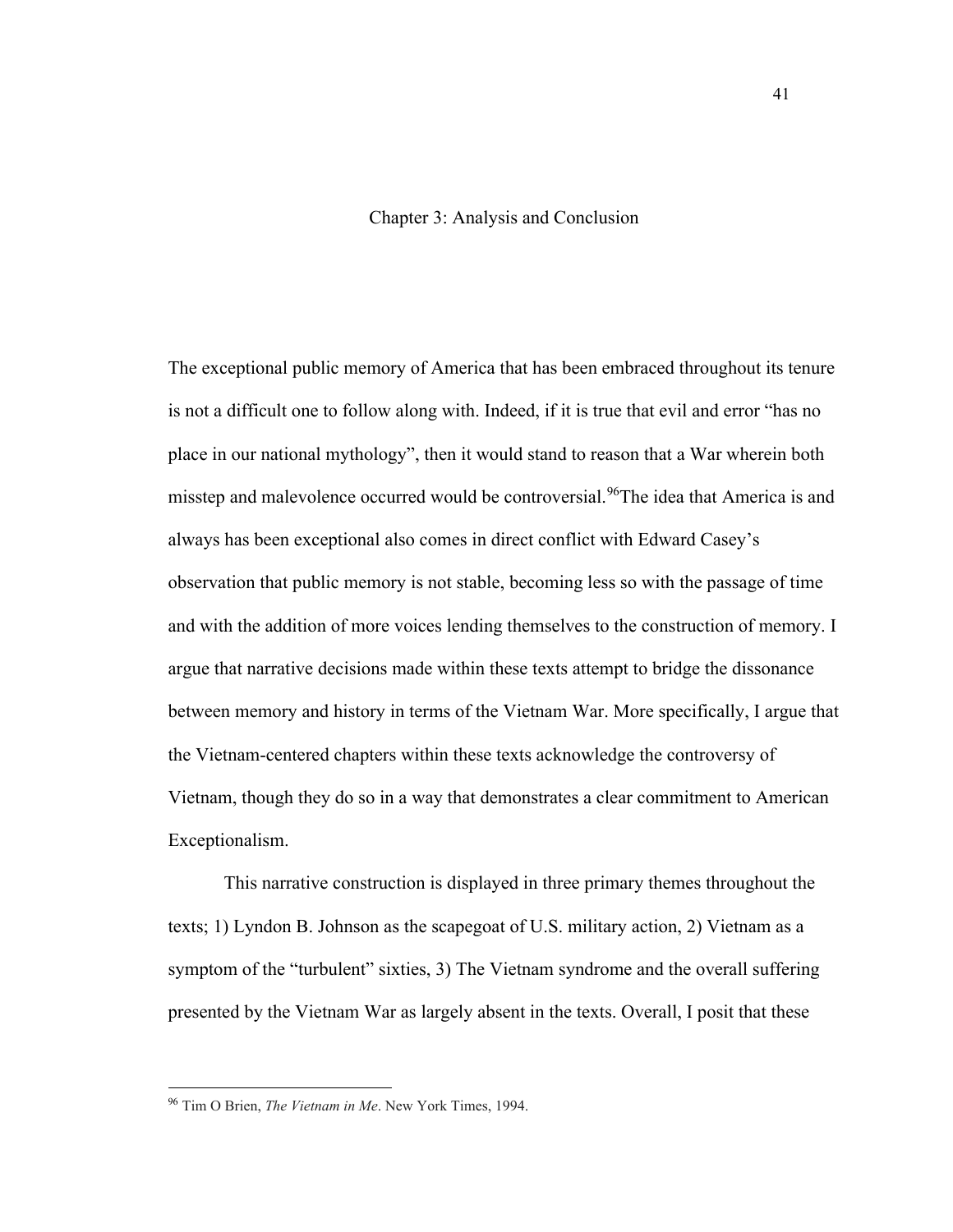narrative themes have consequential implications for the American public memory of the Vietnam War. Separately, these frames shift any controversy or blame for Vietnam to presidential and military leadership, shuffle the impact of Vietnam within a larger deck of a culture-defining period, and situate the war as a one-off event whose scope of consequence did not rival that of other conflicts. Altogether, these themes constitute a memory of the Vietnam War as a consequential event, but not one consequential enough to dim the ever-shining light of American exceptionalism. More simply, the public memory of the Vietnam War presented here is that of a conflict we should not remember in the same breath that we recite the stories of World War II and more "American" U.S. conflicts.

Before getting into the specifics on analysis, I feel a need to differentiate between a critique of textbook rhetoric and a regulatory analysis of such texts. I do not seek to refute or measure the accuracy of the information provided in the texts. Such work is already well-undertaken by organizations such as the American Textbook Council. Rather, the purpose of this thesis is to note the *memory* of Vietnam that these texts construct, to assess the story we ask students to accept as true. Though a portion of my critique focuses on the differences in content between textbook and scholarship, I center my discussion on the *impact* to memory presented by the included or omitted content in the textbook. My purpose is not, then, to refute the ATC's endorsement of these texts as legitimate teaching tools.

In terms of outline, this analysis's basic structure is as follows. Firstly, I discuss each narrative frame as created and contextualized by the texts themselves, explaining how the instance of framing across the texts contributes to the public memory of the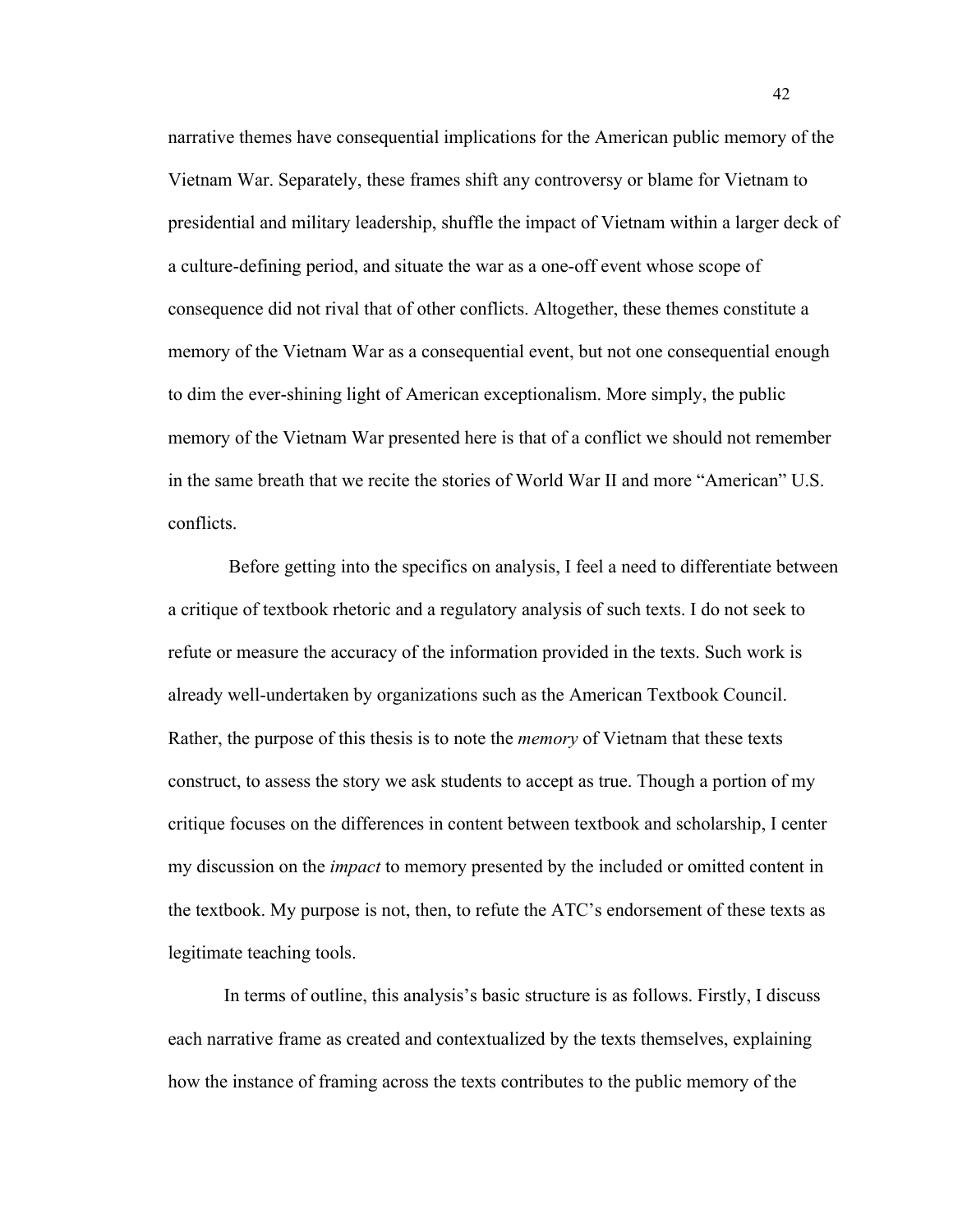Vietnam War. Following the discussion of each individual narrative theme, I draw a comparison between the viewpoints offered within the textbook narratives and conclusions found in scholarship discussing public memory and the Vietnam War. This additional perspective will provide insight regarding the ways that the textbook narratives echo and/or diverge from the consensus of rhetorical scholarship.

Finally, I conclude this chapter with the tangible details of this work's importance, the significant rhetorical answers arrived at through this analysis. I detail the contributions of such an analysis within rhetorical studies and the theories of public memory and narrative, noting the paths of research which may emerge following this work. Here, I pay additional attention to the larger consequences that this research has on our understanding of American culture, educational rhetoric, and the legacy of the Vietnam War.

#### **Vietnam's Escalation and Johnson's Legacy—Agency and the Timeline of the War**

The first narrative theme found throughout the seven reviewed textbooks is that of Lyndon B. Johnson's near sole association with the Vietnam War's infamy. Ultimately, the branding of Vietnam as a stain on Johnson's record reassigns agency and accountability of the Vietnam War away from the warring culture of America, situating Johnson as the scapegoat in its place. This shifting of agency and accountability is accomplished through two primary means. Firstly, the texts discuss the Kennedy presidency's "Hollywood" symbolism in a way that diverts accountability for the Vietnam War away from Kennedy himself. Secondly, the texts use unique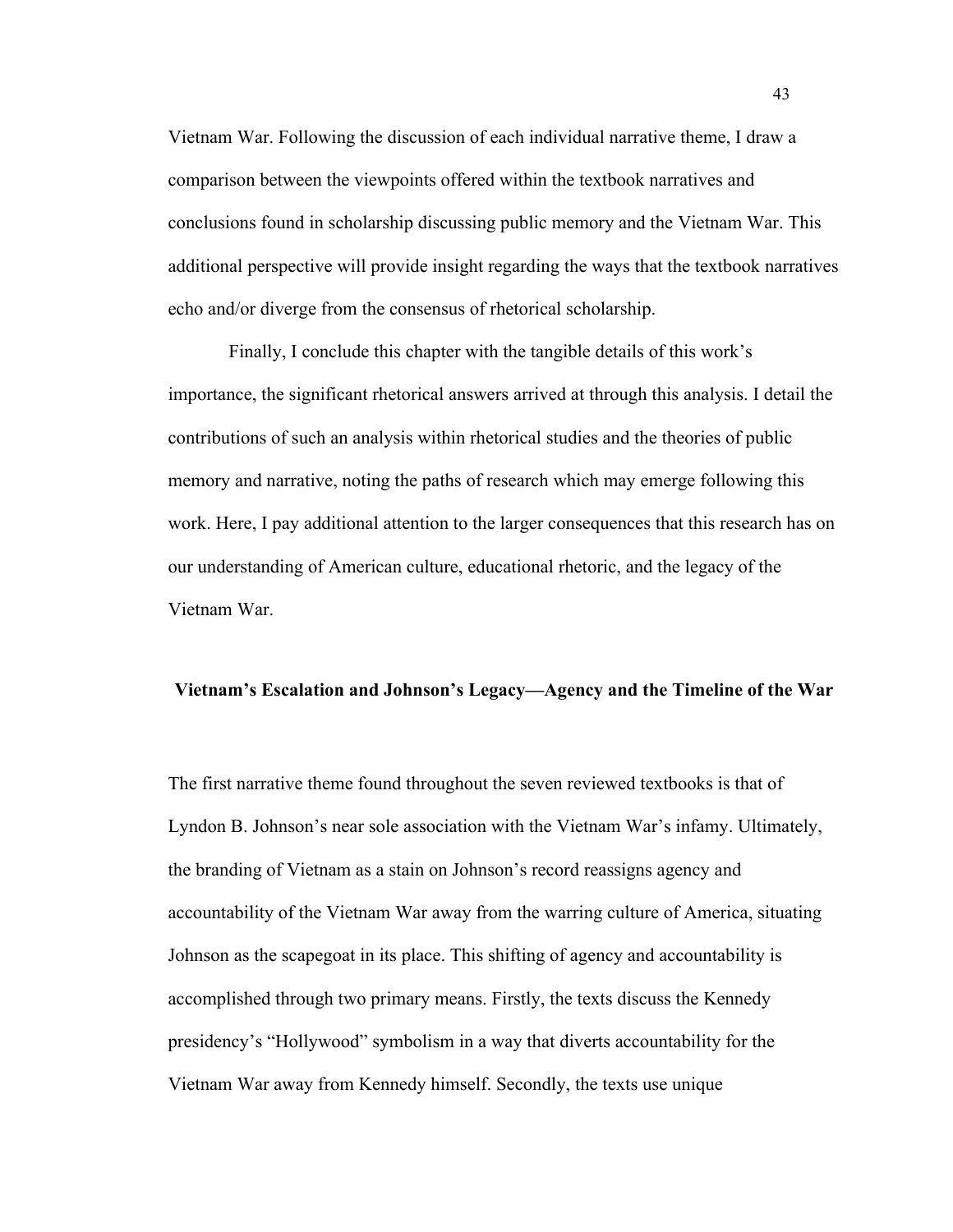characterizations and selective description to focus the blame steadily on Johnson, to frame him as the natural resting place for the Vietnam War's less than exceptional legacy.

Across the seven textbooks, a consistent narrative decision is made to mark John F. Kennedy's involvement in the Vietnam War as less consequential to both the timeline of Vietnam and to Kennedy's presidential legacy. While Kennedy is noted as being the instigative force behind Diem's assassination and the father of America's containment policy in Vietnam, textbook chapters are clear in noting Kennedy's Vietnam legacy compared with Johnson's. Even Kennedy's ordered assassination of Diem, an event that is described as a blunder, is often a story told in short paragraphs before moving on to Kennedy's own assassination. In this transitional writing, the latter man's assassination is made the focus without noting the consequence of Diem's own removal. These decisions wash away any perceived character flaws of the young President's through the focus on his assassination. The exacerbation of the Vietnam threat is tabled for Johnson to pick up later, as the focus moves to a fallen President and a grieving nation:

A sense of loss swept the nation in the wake of the assassination, heightened in part by Kennedy's youthful image and popularity. The Kennedy White House was the center of a glamorous "Camelot," where power, celebrity, and high fashion mixed.... Even though Camelot was a fantasy, the Kennedys' popularity was real — and proved that image mattered as much as reality in conducting the modern presidency. Kennedy took on an even more profound mystique after death.<sup>[97](#page-50-0)</sup>

As noted here, the textbooks focus a great deal of attention to the representation of

Kennedy's Presidency as a symbol of youth, hope, and energy for the country—

characteristics which are unrecognizable in descriptions of Johnson's

reign.<sup>[98](#page-50-1)</sup>Additionally, as the narrative of the chapters move into Kennedy's death, these

<span id="page-50-0"></span><sup>97</sup> Rebecca Edwards, Eric Hinderaker, and James Henretta. *America's History: 10th Edition Bedford/St. Martins (2021): 837*

<span id="page-50-1"></span><sup>98</sup> David Emory Shi. *America: A Narrative History: Volume Two. Norton Education. (2019*): 1369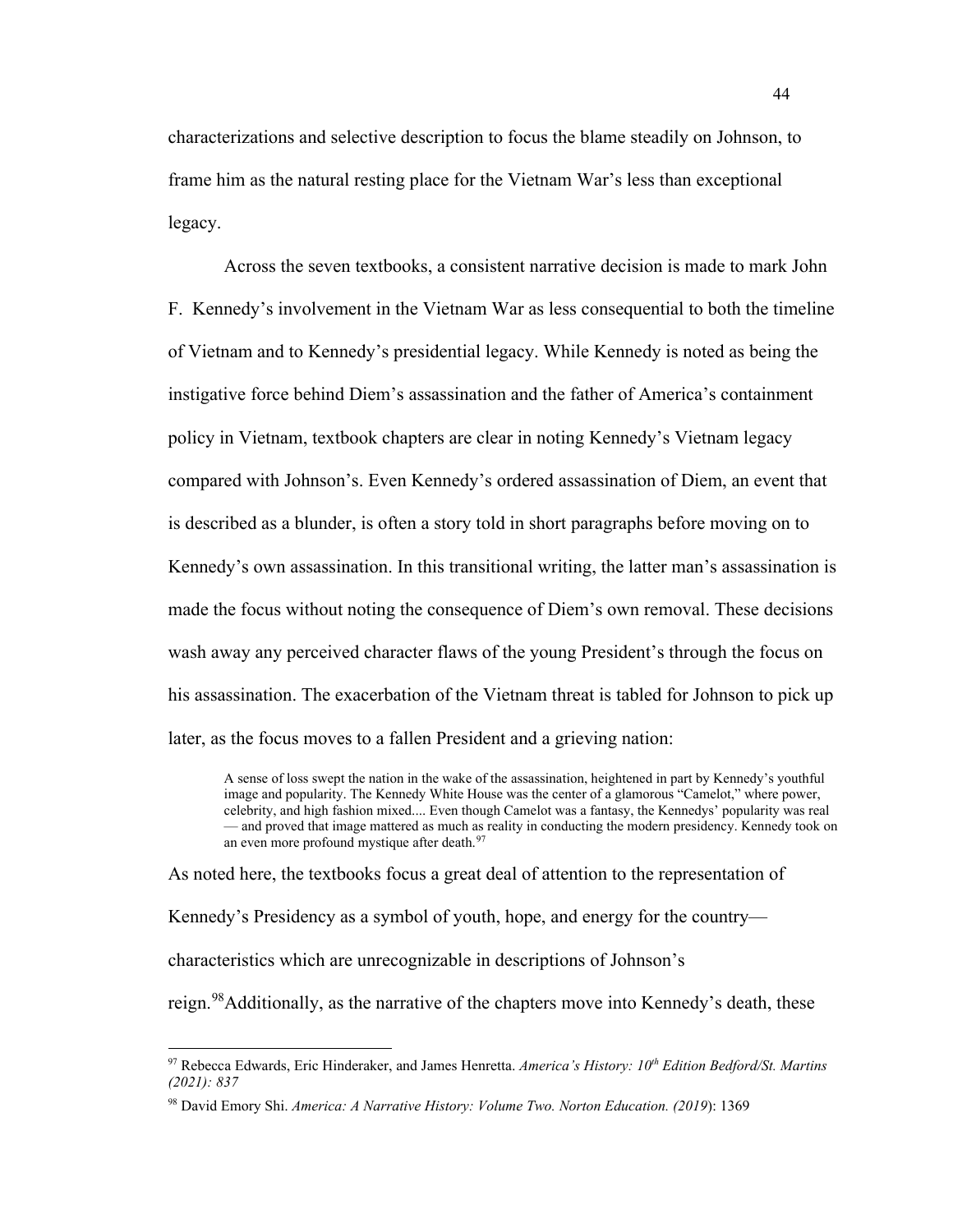symbolic identifiers of his legacy overshadow any wrongdoings, miscalculations, or missteps on the part of the late president. Indeed, Kennedy's missteps are lost in the wake of his nation-shaking death. Errors including the botched assassination of Ngo Dinh Diem and U.S. involvement in Vietnam. Even when textbook sections note these errors, Vietnam is still referred to as Johnson's war, and questions concerning Kennedy's missteps in the conflict are washed away in the" what if" of his assassination. <sup>[99](#page-51-0)</sup>

Additionally, Kennedy's legacy also benefits from the historical assumption that he would have soon ended the Vietnam War. In other words, the texts are sure to note that all signs pointed to Kennedy ending U.S. involvement in Vietnam—an alternate reality that is juxtaposed with the true timeline of the War after Kennedy's death.<sup>[100](#page-51-1)</sup> As the reader is caught in the possibilities of "what if?" they are made aware of the reality of what *was.* Succinctly, the reality of history is not a youthful exit from Vietnam, but a long conflict spurred by Johnson's tired regime. As Kennedy's likely exit from Vietnam is contrasted against Johnson's War, so too is Johnson's ideal Great Society contrasted with the tumultuous results of his presidency and the many combustible elements that emerged from the 60's.

Secondly, the text situates the legacy of Vietnam by characterizing Johnson as deserving of blame opposite his predecessor. While Kennedy is youthful, personable, confident, well-spoken, and described as "wary" to overzealous military support, characterizations of Johnson lack such positive leadership traits.<sup>[101](#page-51-2)</sup> In contrast, The texts are clear to note Johnson's lanky frame, hawkish nature, and manipulative tendencies that

<span id="page-51-0"></span><sup>99</sup> David Emory Shi, *America: A Narrative History*. 1383

<span id="page-51-1"></span><sup>100</sup> David Emory Shi,. *America: A Narrative History*. 1367

<span id="page-51-2"></span><sup>101</sup> David Emory Shi, *America: A Narrative History.* 1387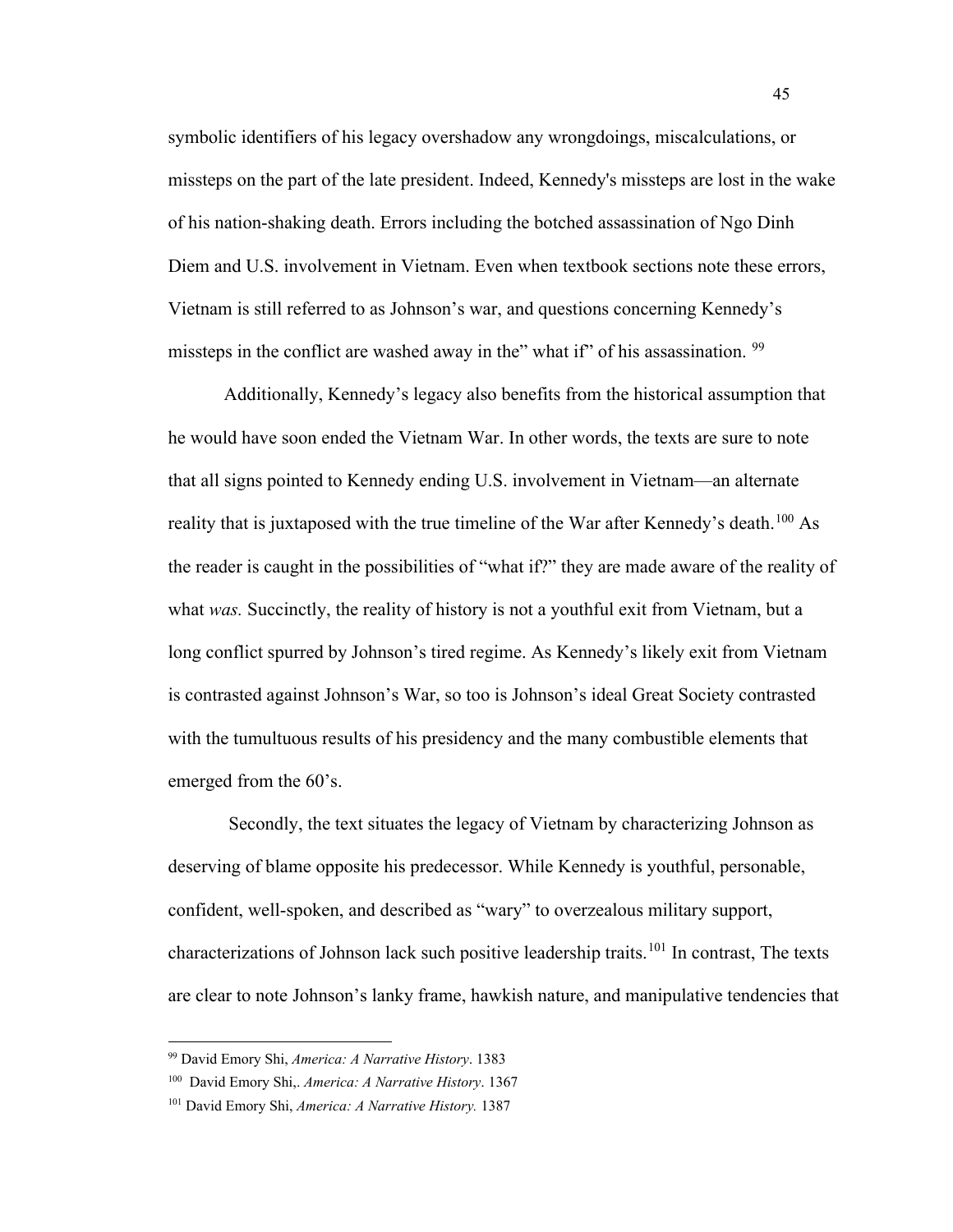helped him rise through the political ranks.<sup>[102](#page-52-0)</sup> In his ascent to power, Johnson is even described as a bully, prone to badgering friend, foe, and party member alike to meet his needs in congress.[103](#page-52-1) Additional characterizations of Johnson note his perception as an "insecure man with a big ego," (quoted by Kennedy himself) and as a leader who "gambled on a quick victory in Vietnam.[104](#page-52-2) Even comparatively kinder depictions of Johnson throughout the texts note a distinct difference in his public perception when compared to that of Kennedy.

..yet LBJ found it impossible to project his intelligence and vitality to large audiences. Unlike Kennedy, he wilted before the camera, turning his televised speeches into stilted and awkward performances. Trying to belie his reputation as a riverboat gambler, he came across like a foxy grandpa, clever, calculating, and not to be trusted. He lacked Kennedy's wit and charm, and reporters delighted in describing the way he berated his aides or shocked the nation buy baring his belly to show the scar from a recent operation.  $105$ <sup>,</sup>

Such descriptions not only succeed in driving differentiation between the two presidents, but they also provide the reader with an easier target for the blame of Vietnam. Indeed, why should we view the presidential decisions of a bully with mercy? What considerations does the man who could not live up to Kennedy's successes deserve? Perhaps most noteworthy of all among these identifiers are both Johnson's considerable difference in age over Kennedy and his lack of foreign policy/foreign relations expertise. The focus on foreign policy, especially, is an area where Johnson is described as both incompetent as well as untested.<sup>[106](#page-52-4)</sup> Along with those previously mentioned, these two signifiers paint the image of an old man clinging to an old

<span id="page-52-0"></span><sup>102</sup> Mary Beth Norton et al., *A People and a Nation.* 968

<span id="page-52-1"></span><sup>103</sup> David Kennedy and Elizabeth Cohen. *The American Pageant Cengage Advantage.* (2015) 887.

<span id="page-52-2"></span><sup>104</sup> David Emory Shi, "America: A Narrative History" (2020) 1400; Edwards, Rebecca et al. 841

<span id="page-52-3"></span><sup>105</sup> Robert Divine., et al., *America: Past and Present.* Pearson Publishing. (2013). 719

<span id="page-52-4"></span><sup>106</sup> Alan Brinkley (2016). 723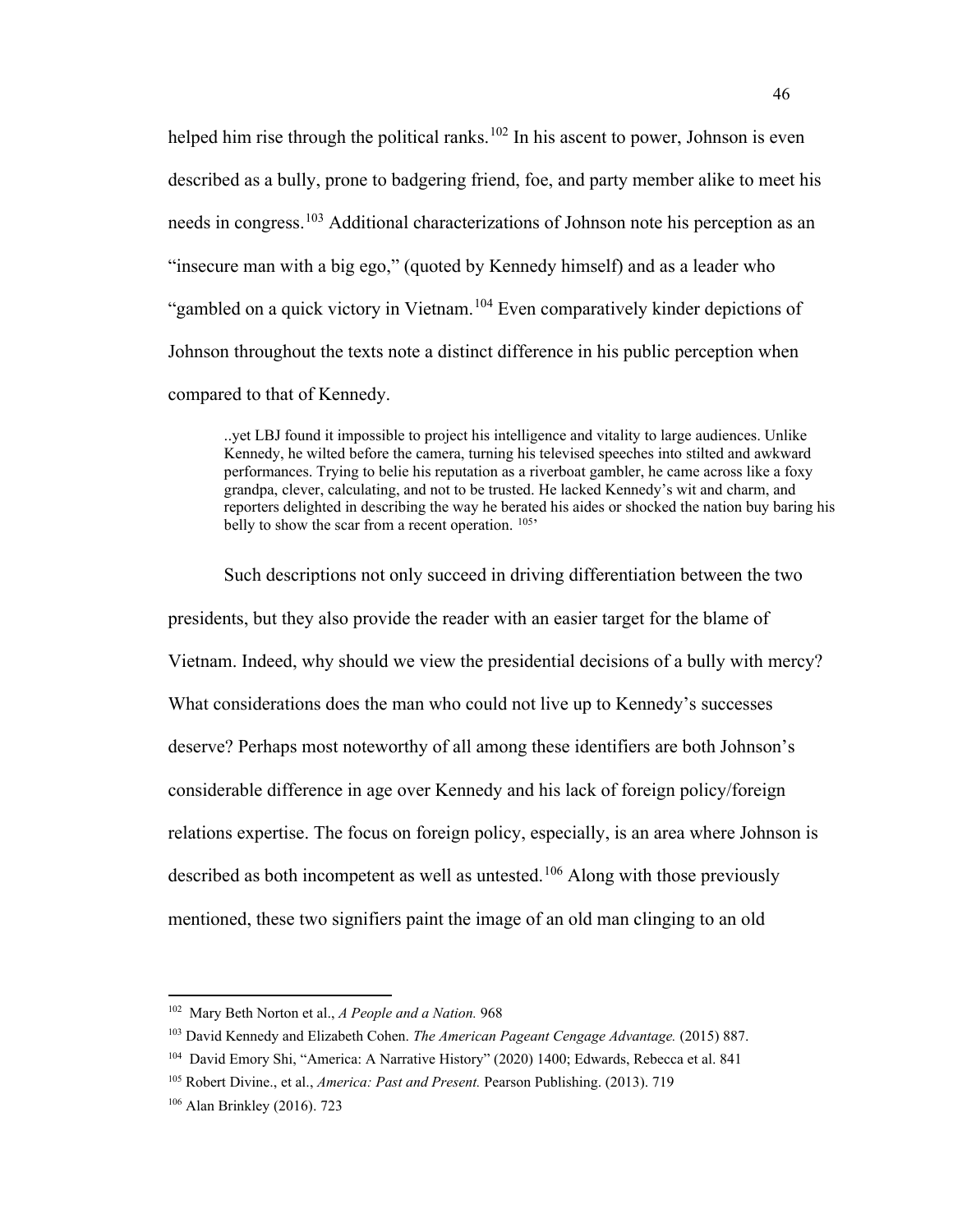conflict—unaware and unmoving in the face of a tumultuous decade and a changing generation.

The texts also work to frame the Vietnam War as being inseparable from President Johnson, and vice-versa. For instance, every text contains a subheading that refers to the escalation of troops by Johnson. Specifically addressed here is his commitment of 50,000 more American soldiers which resulted in the draft lottery. Such subheadings are often referred to as "Johnson Escalates the Vietnam War", or, even as "Johnson's War".<sup>[107](#page-53-0)</sup> Within the paragraphs following this subheading, public school texts mark Johnson's commitment of troops as the defining moment that began the Vietnam War, as this section is never more than a few paragraphs behind other subheadings which note "The Vietnam War Begins." [108](#page-53-1) By giving Johnson consistent credit for the beginning of the war, there is to be no mistake in public memory as to who should get the blame for any damage accrued by our conflict overseas.

Ultimately, the distinction of Johnson as being tied to Vietnam diverts the implications of the Vietnam War to Johnson rather than to the ideals of the nation. While America is seen as an enduring nation with respect to a discussion of the sixties, it is made clear that Johnson will forever be tied to Vietnam, and, furthermore, that the War defeated the president. Johnson's ties to the Vietnam War are clearly demonstrated by subheadings such as "Vietnam Undermines Lyndon Johnson," "Vietnam Topples

<span id="page-53-0"></span><sup>107</sup> John Faragher, *Out of Many: A Concise History of the American People.* Pentience Hall. (2016) 650; Divine, Robert A., et al. *America: Past and Present: 10<sup>th</sup> Edition*. Pearson (2013) 721.

<span id="page-53-1"></span><sup>108</sup> Robert Divine et al., *America: Past and Present. 732;* Kennedy, David M and Lizabeth Cohen. *The American Pageant.* 901*;* Shi, David Emory. *America: Past and Present.* 1414.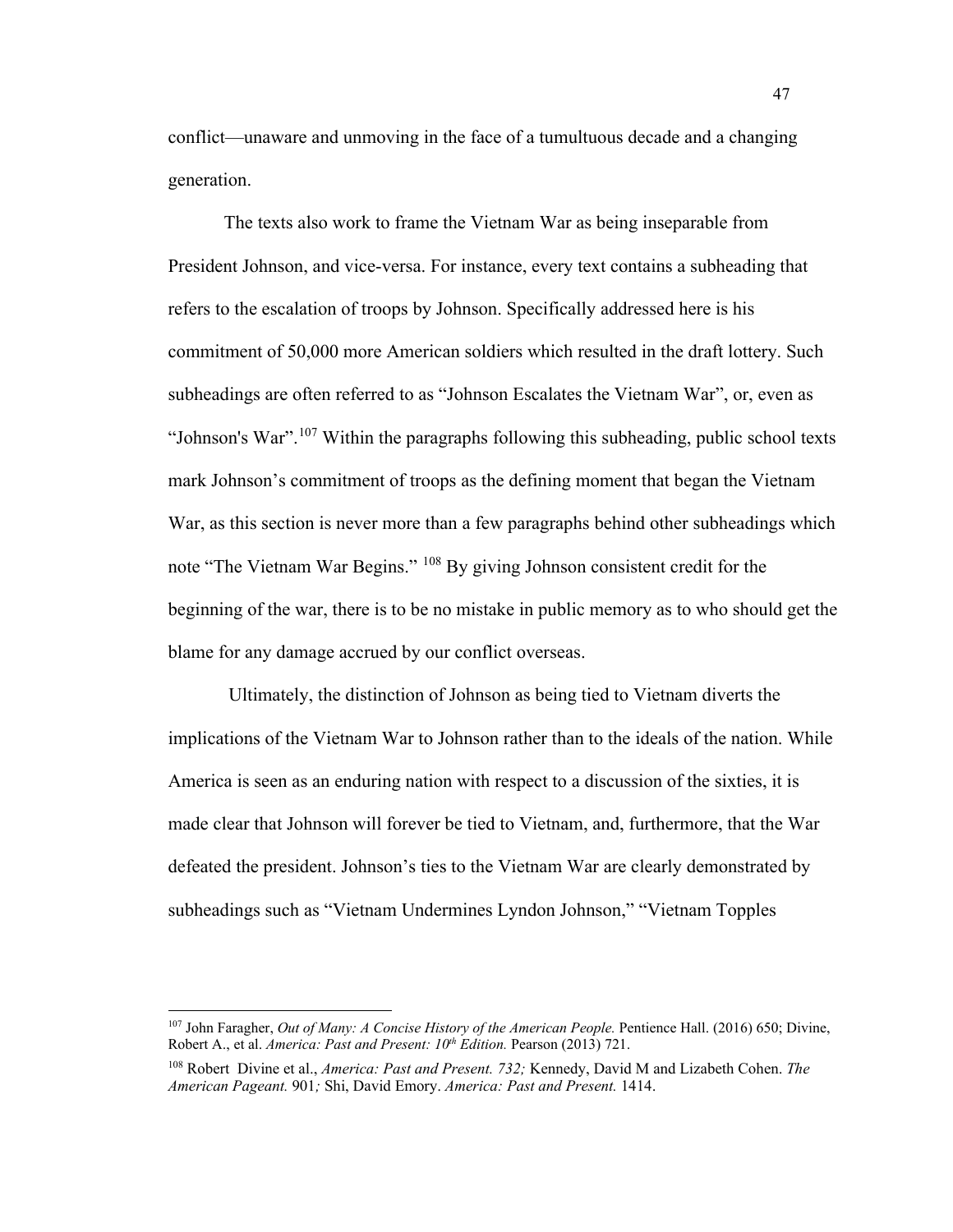Johnson," or "Johnson's Legacy in Vietnam".<sup>[109](#page-54-0)</sup> In the text of such sections, Johnson's efforts to escalate and continue the war are often the final commemorative nails in the coffin for Johnson's presidential legacy.

In addition to firmly situating the negative characteristics of the Vietnam War around Johnson 's influence, the texts make little comparison of Vietnam to other conflicts that predated it. This both separates the Vietnam War from the record of U.S. history and isolates it from the story of American exceptionalism—banishing Johnson and "his" war alone on an island of infamy. Even as the Vietnam War is made to be a consequence of the Cold War and the red scare, the failures of Vietnam are made unique; a sporadic incident primarily spurred by one president in a chaotic term. Through this narrative choice, the authors acknowledge some of the consequences of Vietnam while also assigning their occurrence to a president who viewed the Vietnam War as a "test of his manliness".<sup>[110](#page-54-1)</sup> Thus, the texts preserve the exceptional standing of the United States and the positive remembrance of John F. Kennedy by damning the public memory of Lyndon B. Johnson.

#### **Kennedy and Johnson's Legacy in Scholarship**

<span id="page-54-1"></span><span id="page-54-0"></span>While Vietnam is commonly referred to as "Johnson's War" in public and academic spheres, scholarship reveals a less certain history than the textbooks concerning Kennedy's less implicative Vietnam War legacy. Furthermore, scholars estimate that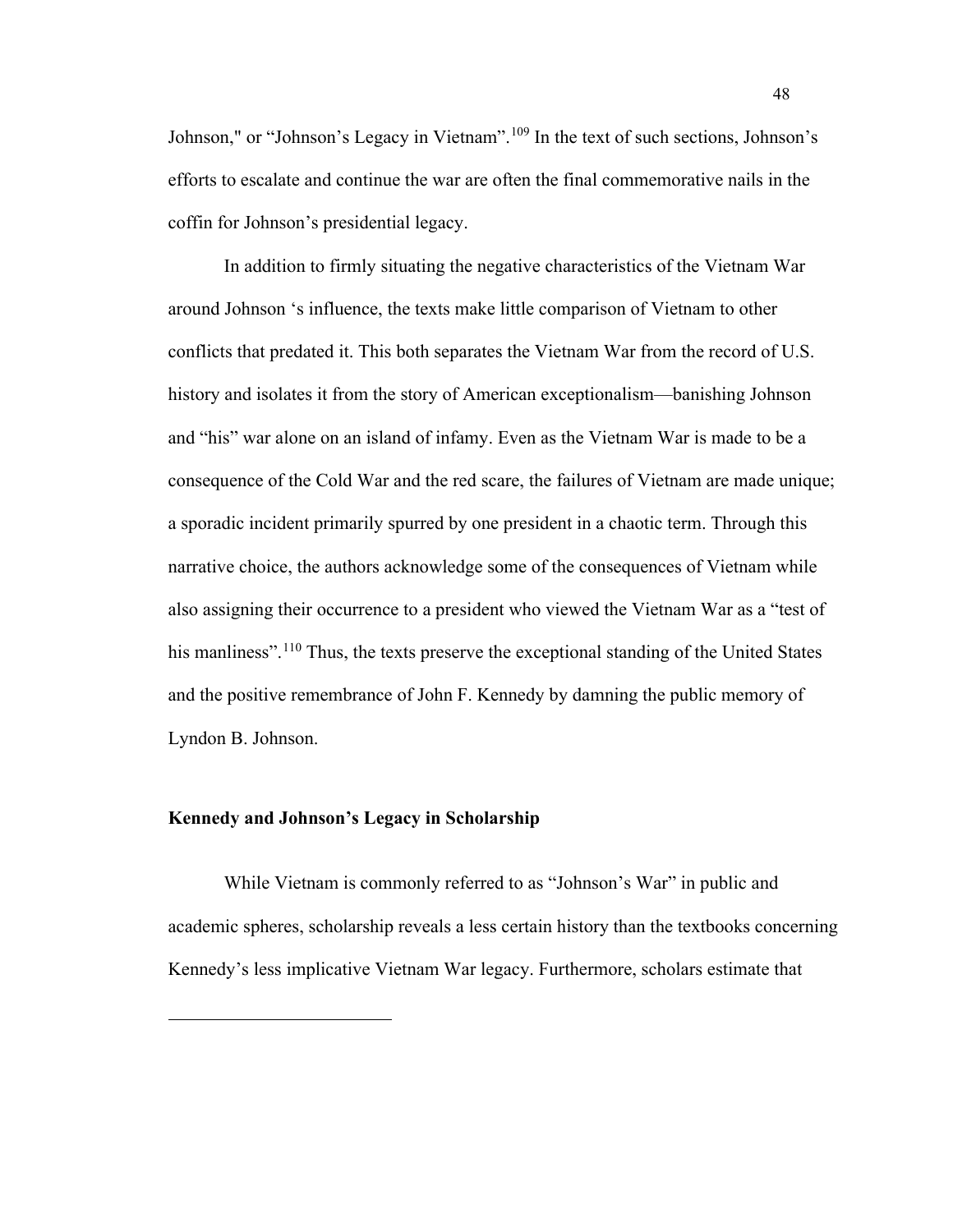there has been a "public determination" to preserve the regal legacy of Kennedy by situating the Vietnam War under the accountability of Johnson and Nixon.<sup>[111](#page-55-0)</sup> Moreover, scholarship reveals a more recent to re-situate the legacy of the Vietnam War away from Kennedy, an effort which public school texts are apt to participate in.

Specifically, the early seventies saw a battle for the public perception and memory of Kennedy emerge amid the closing chapters of the Vietnam War. While some events such as the 1970 dedication of the national Kennedy memorial called for admiration in remembrance, others were less eager to paste the President's charisma over his involvement in Berlin and Vietnam.<sup>[112](#page-55-1)</sup> Questions of memory continued to emerge; was Kennedy's charisma simple American charm, or the traits of a smiling charlatan advancing his political career? Was Kennedy truly the great successor for FDR that he was touted to be? Is Kennedy responsible for creating the chaotic Vietnam conflict that became Johnson's inherited war? The answer to such questions from a public memory standpoint are crucial in determining the remembrance of Lyndon B. Johnson, as much of his legacy is said to hinge on his ability to follow Kennedy's performance.<sup>[113](#page-55-2)</sup>

Despite the initial panic concerning Kennedy's legacy, the effect of time on the American memory has prompted gentle remembrances of his overall presidency and his relation to the Vietnam War. U.S. film and television, for example, has been instrumental in recreating and maintaining an image of Kennedy as a bright spot in American leadership that was snuffed out too soon. Gregory Frame found the television series *The* 

<span id="page-55-1"></span><span id="page-55-0"></span><sup>111</sup> John Murphy, "Crafting the Kennedy legacy." *Rhetoric & Public Affairs* 3, no. 4 (2000): 579, Project Muse. <sup>112</sup> Kent Beck, "The Kennedy Image: Politics, Camelot, and Vietnam." *The Wisconsin Magazine of History* (1974): 46, JSTOR.

<span id="page-55-2"></span><sup>113</sup> Kent Beck, "The Kennedy Image: Politics, Camelot, and Vietnam,"49.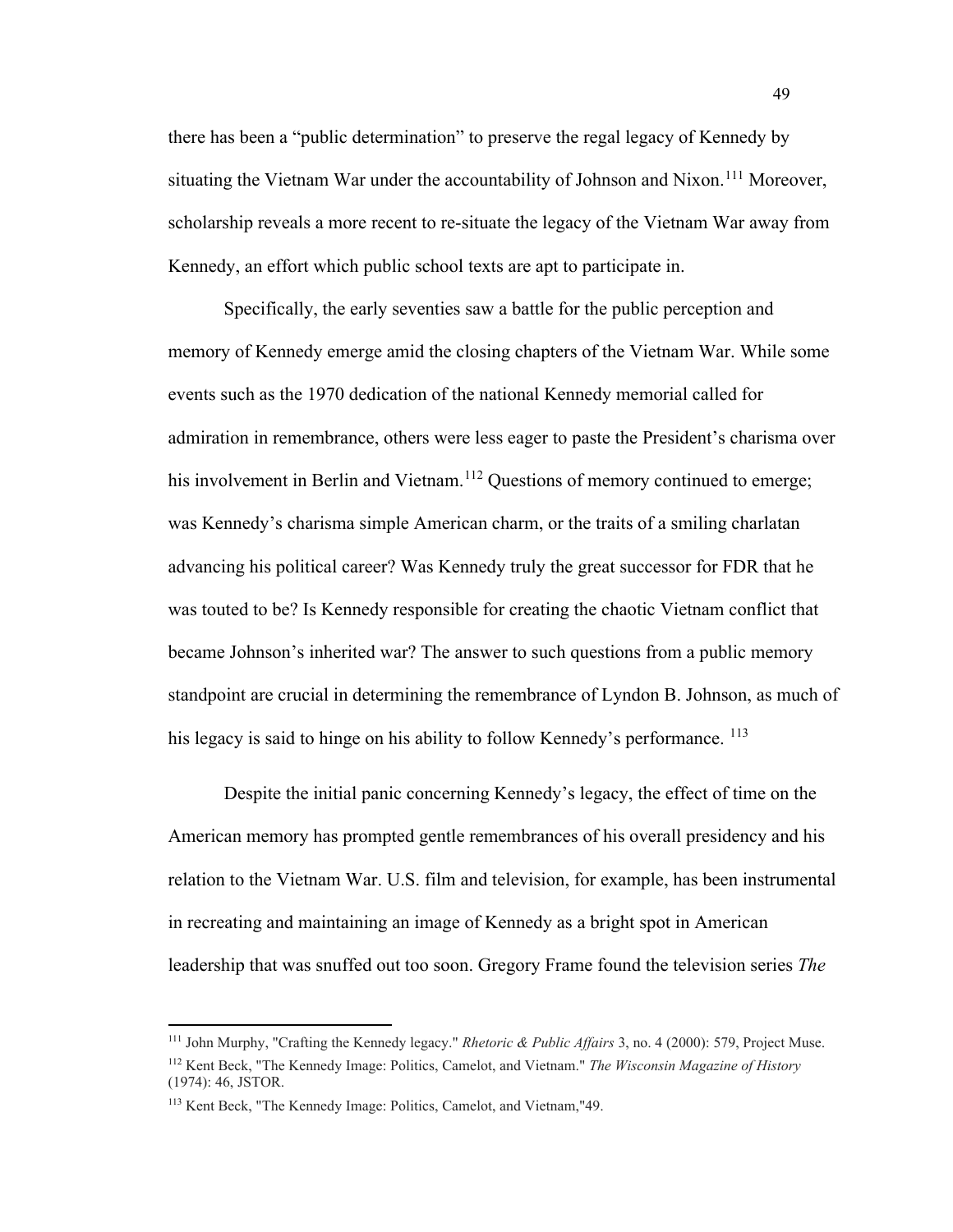*Kennedys* and the film *Thirteen Days* as creating specific imagery such as that of a "noble king cut down by evil forces" and of "a presidential utopia" whose end brought the U.S. to a dangerous, downward spiral.<sup>[114](#page-56-0)</sup> These examples utilize a utopian version of Kennedy's reign to further pull Vietnam away from JFK, emphasizing the assumption that the president had planned to move military forces out of Vietnam before his untimely death. Additionally, Frame theorizes that the recent efforts to steer a remembrance of Kennedy towards away from Vietnam stems from the American desire to long for the simpler times presented by Kennedy's early campaign. Such memorialization longs for a more "certain" U.S that had not seen the Vietnam War or recent political divides.<sup>[115](#page-56-1)</sup> Through this selective remembrance, U.S. citizens can associate easier, brighter days with the youthful image of Kennedy. As we mourn these less controversial times, we saddle Johnson with the divisive periods occurring in the days since JFK's assassination.

Though Johnson is remembered less fondly than Kennedy, some have argued for a gentler remembrance of the  $36<sup>th</sup>$  U.S. President.<sup>[116](#page-56-2)</sup> Such interpretations encourage further emphasis on the scope of Kennedy and Eisenhauer's involvements in shaping the situation in Vietnam before it arrived on Johnson's newly elected shoulders.<sup>[117](#page-56-3)</sup> Furthermore, other historians have argued for the more specific inclusion of Johnson's attempts at the Great Society, and his efforts to combat poverty as a consequential piece of his presidential legacy aside from the controversy of the Vietnam War. Views such as

<span id="page-56-0"></span><sup>114</sup> Gregory Frame, "The Myth of John F. Kennedy in Film and Television," *Film & History: An Interdisciplinary Journal* 46, no. 2 (2016): 25, Project Muse.

<span id="page-56-1"></span><sup>115</sup> Gregory Frame, "The myth of John F. Kennedy in Film and Television." 25

<span id="page-56-2"></span><sup>116</sup> George Herring, "Lyndon Johnson's War?" *Diplomatic History 21*, no. 4 (1997): 647, JSTOR

<span id="page-56-3"></span><sup>117</sup> Edward Cuddy, "Vietnam: Mr. Johnson's War—Or Mr. Eisenhower's?" *The Review of politics* 65, no. 4 (2003): 351-374.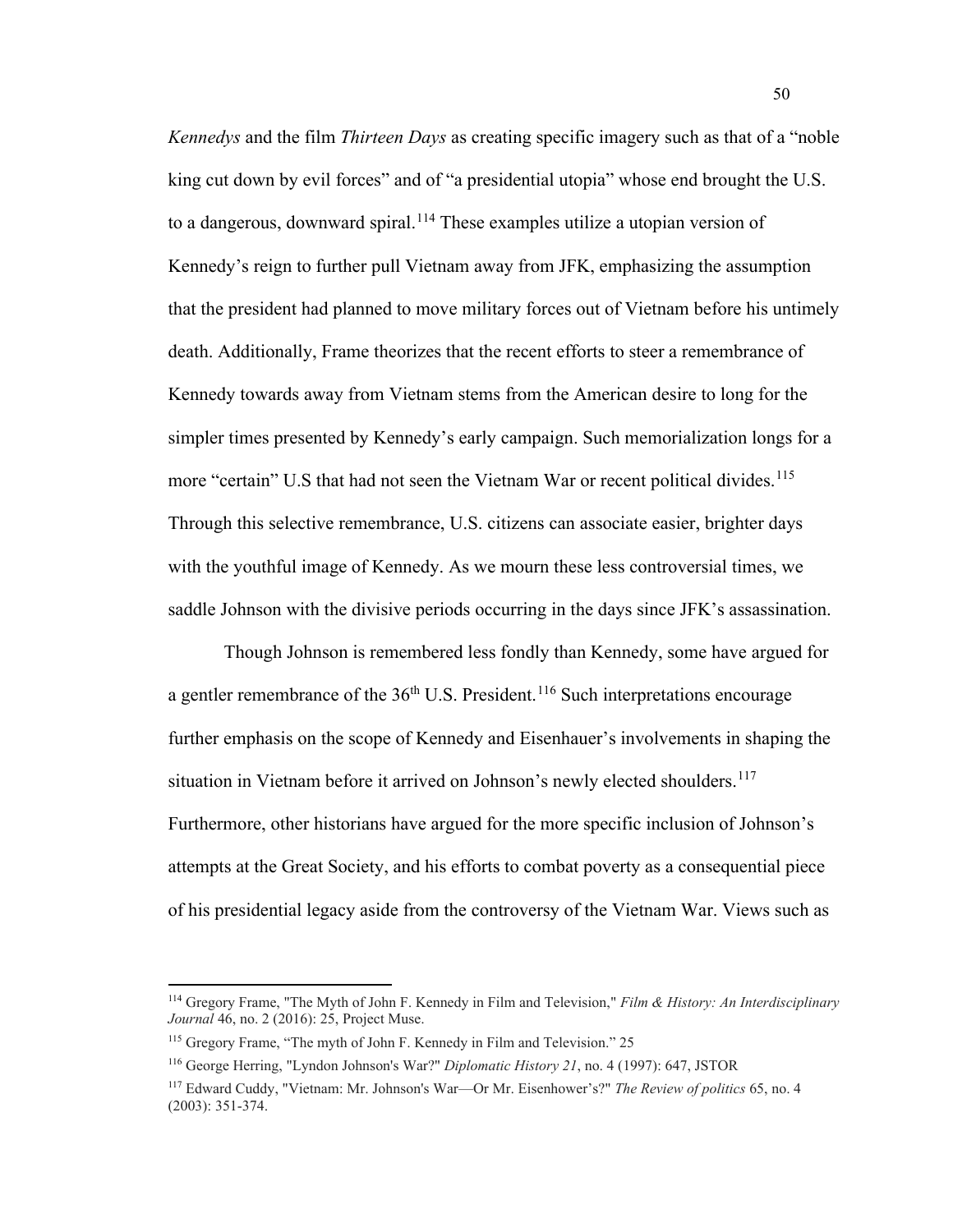this argue that it was Johnson's worry about preserving the morale of his great society that drove his escalation, as economic strides could not afford a loss overseas. [118](#page-57-0) Despite these perspectives, the name of Lyndon B. Johnson and a discussion of the Vietnam War are never far removed from one another, and, more so than any other president, Johnson's legacy bears the weight of his inability to avoid or win the Vietnam War.<sup>[119](#page-57-1)</sup>

While scholarship differs from the texts in partial assignment of Vietnam's legacy to Kennedy, Johnson cannot escape his association with the conflict. Rather, the textbooks seem to emphasize and exaggerate an existing facet of public memory concerning the two presidents. In centering the "Hollywood" aesthetic of Kennedy's Presidency as a more central part of JFK's story, the texts preserve an exceptional legacy of a leader whose "we choose to go to the moon" speech often contributes to sentiments of an exceptional country.<sup>120</sup> Just as the textbook narratives are quick to elucidate stark differences between Johnson and Kennedy, scholarship confers the story of presidential successor who was unable to maintain the allure of "Camelot".<sup>[121](#page-57-3)</sup> Indeed, Johnson's lack of grace, youth and energy seemed damning images to U.S citizens; a confirmation that the older, paler face on their television screens would not be the one to carry on Kennedy's presidential precedents.

<span id="page-57-0"></span><sup>118</sup> George Herring, "Lyndon Johnson's War?" 647; Norman J. Glickman, Laurence E. Lynn Jr, and Robert H. Wilson. "Fifty Years Later: Legacies and Lessons of LBJ's Domestic Policies." In *LBJ's Neglected Legacy*, 430. University of Texas Press, 2021. *Lyndon Johnson Reshaped Domestic Policy and Government* edited by Robert H. Wilson, Norman J. Glickman and Laurence E. Lynn, 427-450. New York, USA: University of Texas Press. (2021)

<span id="page-57-1"></span><sup>119</sup> Fredrik Longeval, *Lyndon Johnson and Vietnam*. Routledge, 2017.110

<span id="page-57-2"></span><sup>&</sup>lt;sup>120</sup> Nikki Wells, "American Exceptionalism Throughout United States History." (PhD diss., Baylor University, 2014) 40, Baylor.edu.

<span id="page-57-3"></span><sup>121</sup> Kent Beck, "The Kennedy Image: Politics, Camelot, and Vietnam." *The Wisconsin Magazine of History* (1974): 50, JSTOR.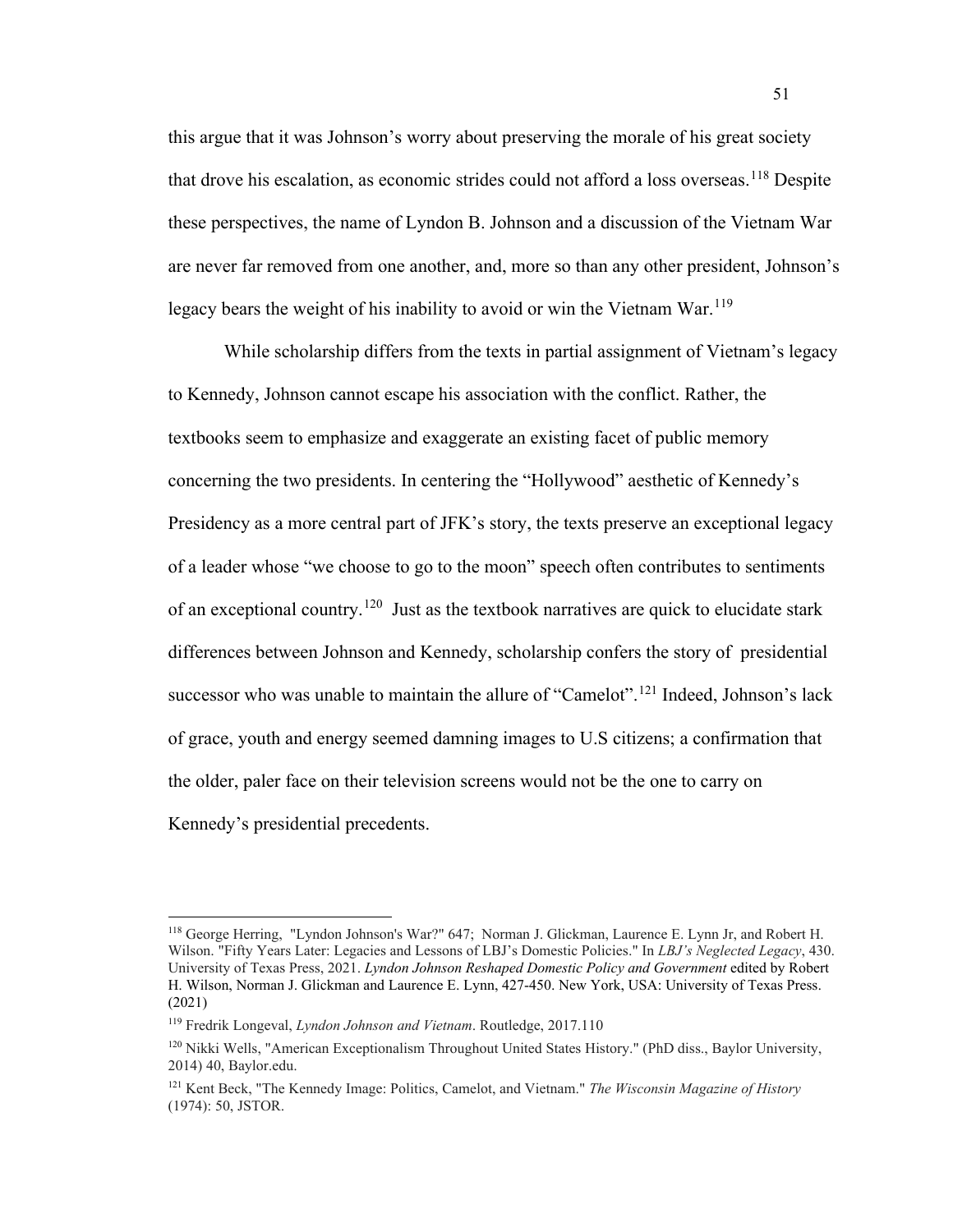**"Turbulence" and Turmoil. Vietnam as a Symptom of a Decade.**

The second narrative theme found within the texts was that the Vietnam War is framed within the context of the 1960's, not as a standalone event of consequence. I found that the textbooks engage in a labeling of certain chapters which undermines the Vietnam War's impact and preserves American exceptionalism. Specifically, the Vietnam War is never named outright in chapter titles. Rather, chapters concerning Vietnam center their focus on describing the decade or contextualizing political shifts that occurred within that decade. This means that as students scan the contents of textbook glossaries, the modern American story moves from the U.S emergence in the Great War and WWII to the tension-filled victory of the Cold War. From this point, though, the U.S simply stumbles over a brief period of turmoil before arriving safely in the advanced American ages of Reagan, Clinton, and modern technology. I argue that the texts' notation of Vietnam-related chapters in reference to the turbulent, tumultuous, or stormy sixties creates and sustains a narrative wherein the Vietnam War is not consequential to the American story in itself. Rather, according to the texts, we should refer to Vietnam only in reference to the decade of change in which it occurred, interpreting the war as a symptom of the 60s. Such a decision allows the open discussion of the Vietnam War's challenges while using the frame of the 60's to explain the war's occurrence and highlight other events which more sufficiently resemble American exceptionalism.

Ultimately, I argue that this framing cultivates a specific memory of the Vietnam War in two ways. Firstly, the dissonance between the naming of Vietnam-related chapters and other war-centered chapters situates Vietnam as a less important conflict in recent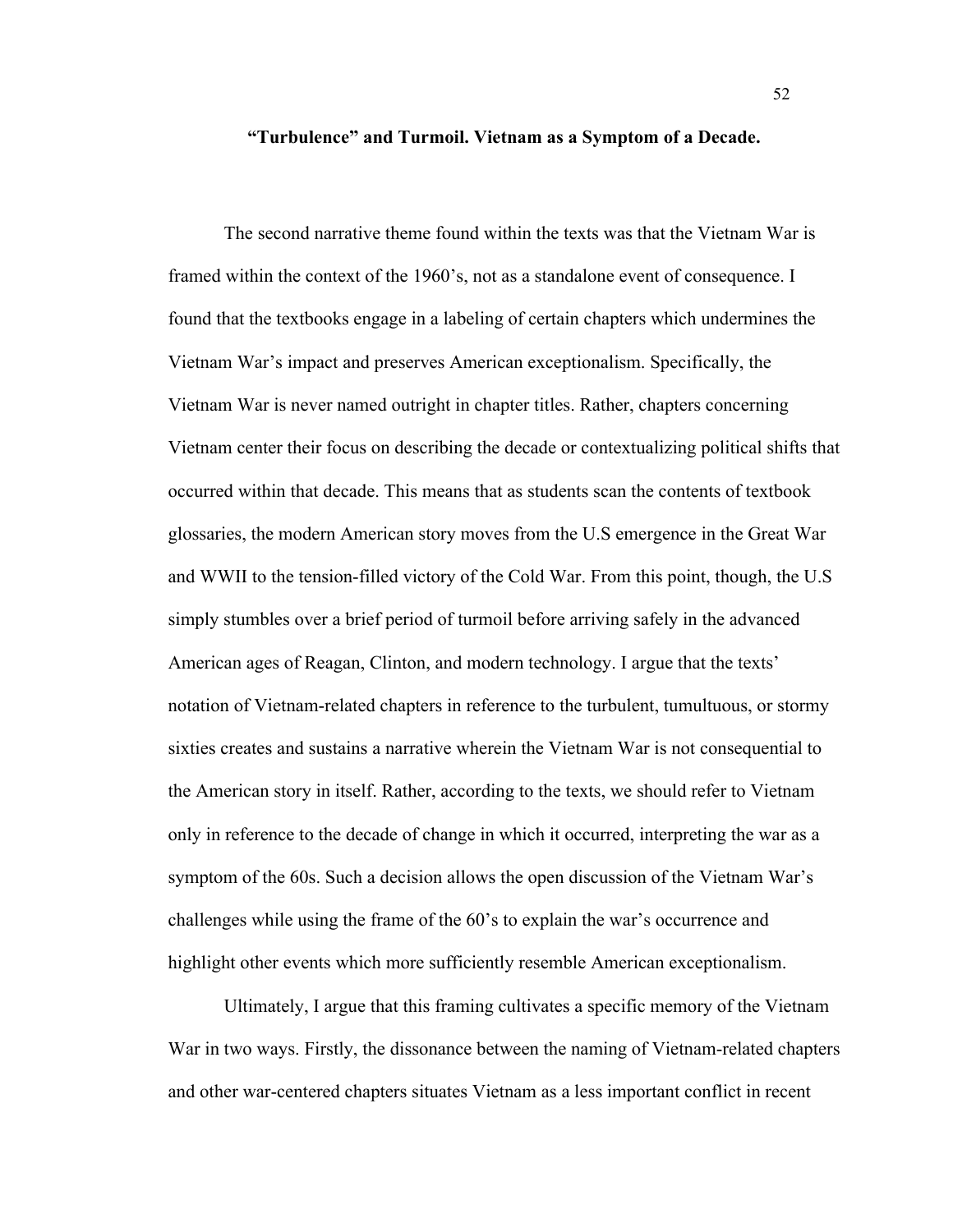U.S. history. Secondly, through the inclusion of multiple milestone events within the chapter that intersects with a discussion of Vietnam, the war is framed as the side effect of a particularly chaotic decade in U.S. history.

The texts engage in a naming of Vietnam-related chapters that is distinctly different from the naming of other war-related sections. For example, World War II is noted in chapter titles such as "The Second World War at home and abroad," "America in a World at War," and "The World at War: 1937-1945."<sup>122</sup>Additionally, the Cold War is named just as explicitly as WWII within chapter titles, its content often spanning multiple chapters. Such titles highlight the "onset" or "dawn" of the Cold War, or they simply note "The Cold War" as the marker for the chapter's discussion.<sup>[123](#page-59-1)</sup> Additional chapter headings mentioning the Cold War often include an emotion or event to be associated with the war. Such titles include "The Cold War and American Globalism" and "The Cold War and the Fair Deal."[124](#page-59-2) Along with assigning greater importance to other U.S. conflicts, the lack of chaptered focus of the Vietnam War ultimately provides less page space to focus on the conflict itself-- the chapters span the entirety of the 60s and beyond.

Through an understanding of history and narrative, the naming of chapter titles is not a matter of inconsequence. If a student, for example, scans their textbook to find that America was involved in the Great War, the Second World War, and the Cold War to arrive at the sixties or at the birth of the conservative revolution, the attention is surely moved away from Vietnam. In this story, there is no great American "loss" to address,

<span id="page-59-0"></span><sup>122</sup> Mary Beth Norton et al. *A People and a Nation:10th Edition*. 720

<span id="page-59-1"></span><sup>123</sup> Alan Brinkley et al., *The Unfinished Nation: A Concise History of The American People.* 653.

<span id="page-59-2"></span><sup>124</sup> Mary Beth Norton et al., *A People and a Nation: 10th Edition* 803*;* Shi, David Emory. *America: A Narrative History*. 1278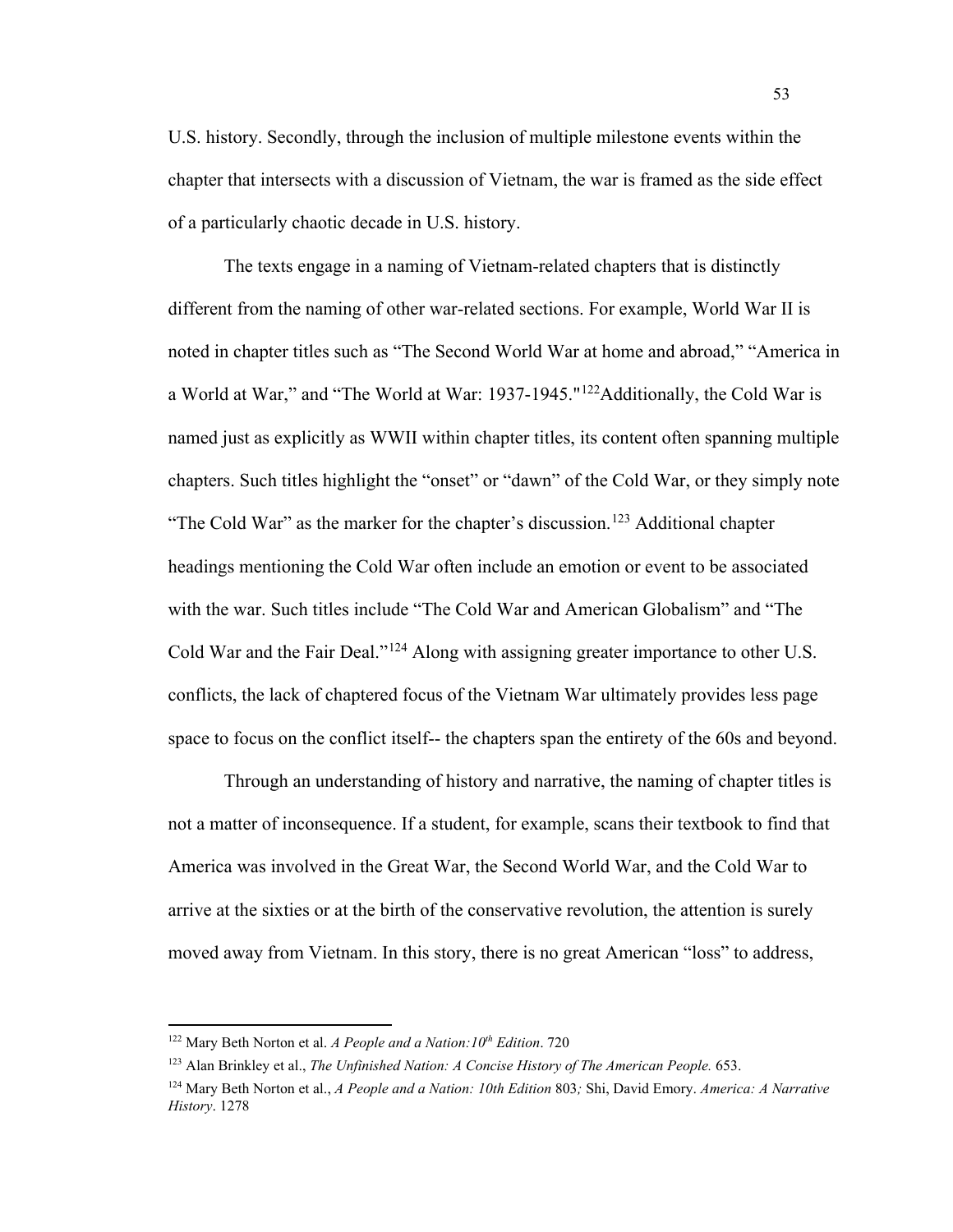there is no need to discuss the questioning of country principles. Therefore, Vietnam is a page, not a chapter in the American story, and this distinction decreases the likelihood that it will be remembered as a consequential event. Through the organization of these texts, it is more likely that student's will discover our involvement overseas in the 60's through rather than to plainly view the war within the larger framework of American history.

Additionally, the titles of larger sections within textbooks construct a view of the U.S that clashes with the controversial legacy of Vietnam. For instance, within *The American Pageant,* the Vietnam-centered chapter "The Stormy Sixties" is found in Part 8: "Making an American Superpower: 1945-1980."[125](#page-60-0) Similarly, other overarching sections are titled "The American Age", and "The Modern State and the Age of Liberalism."<sup>[126](#page-60-1)</sup> Framed within these parts, and placed alongside chapters titled "The American Zenith," the naming of Vietnam itself within chapter titles becomes an even more consequential decision.<sup>[127](#page-60-2)</sup> After all, a direct naming of the Vietnam War alongside depictions of a definitive age would require one to explain why the war was definitive. Acknowledging the rhetorical memory-constructing power that lies in the naming/describing of events, I argue that the construction of textbook sections, chapter titles, and chapter focal points further construct a memory of Vietnam as a less consequential event in the span of American history.

Indeed, rather than the chapters beginning with an overview of Vietnam or of the growing tensions in Indochina leading to Johnson's escalation, the topics of discussion

<span id="page-60-0"></span><sup>125</sup> David Kennedy, and Lizabeth Cohen. The American *Pageant*.821.

<span id="page-60-1"></span><sup>126</sup> Rebecca Edwards et al. 791; Shi, David Emory. *America: A Narrative History.* 1271.

<span id="page-60-2"></span><sup>127</sup> David Kennedy and Lizabeth Cohen. *The American Pageant.* 864.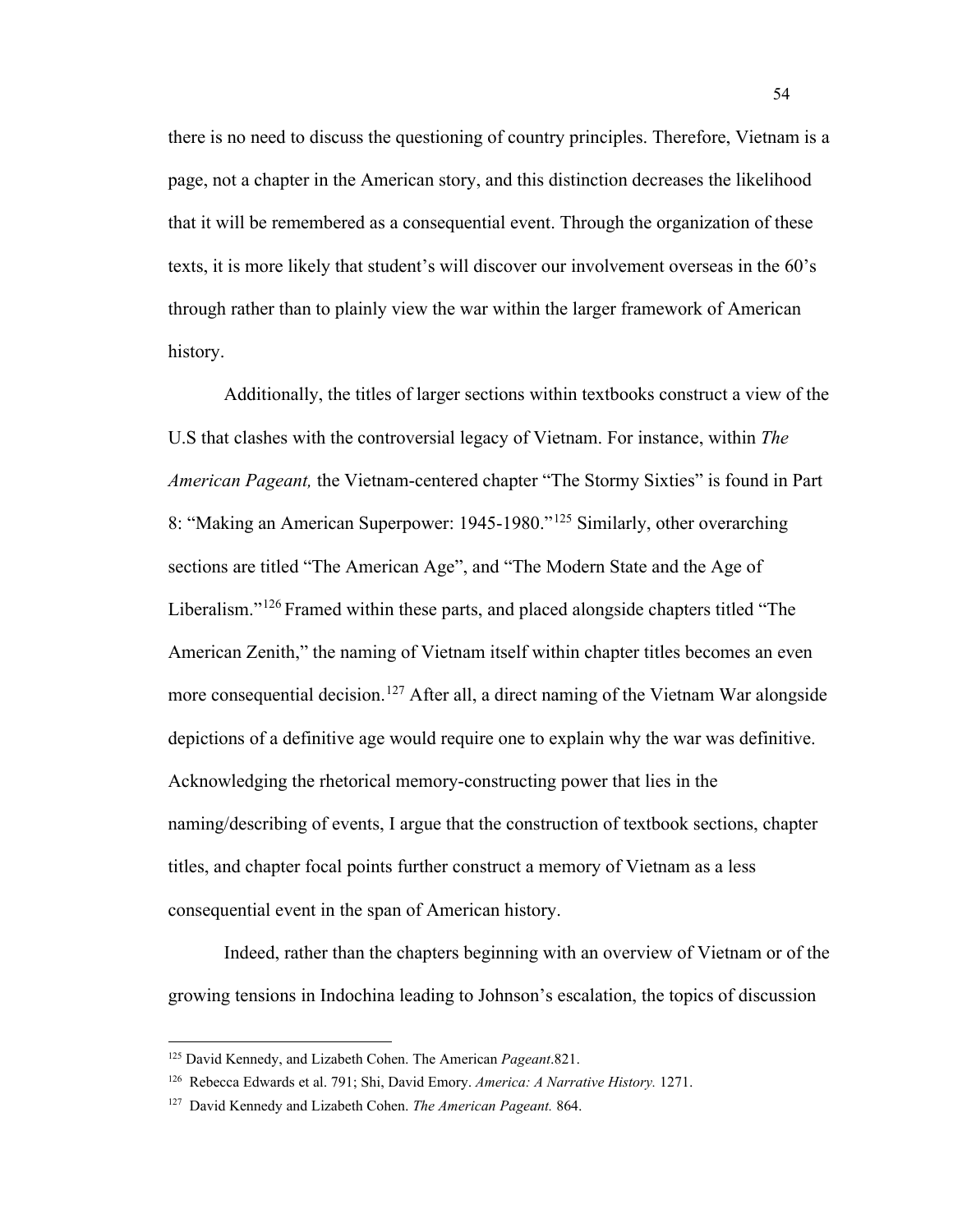range from the growing civil rights movement, to lingering fears of the Cold War, and the emergence of Folk music in American culture. The impact of these topics bleeding into one another is that Vietnam is viewed as a contributing factor to a chaotic decade rather than the event leading a culture shift or defining a decade. Where most chapters begin with the election of Kennedy and end with the elections of Nixon or Reagan, the Vietnam War is left situated between administrations, between decades, and sits intermingled with other events of importance. In these texts, Vietnam remains a waypoint in American public memory, a contributing factor to a decade more widely remembered than the war contained within it.

What, then, *are* the focal points of the chapters offered? Where rests the spotlight that might otherwise dawn on Vietnam? I did not find an answer that stood blatantly across all texts, but, rather, different texts succeeded in finding unique focal points to center consequence away from the war. For example, *America's History c*enters its Vietnam-related chapter around political tensions within the U.S. This choice is made evident not only by the chapter title "Liberal Crisis and Conservative Rebirth," but alto through the concluding sentences of the chapter's opening paragraphs.

The years from President John Kennedy's inauguration in 1961 to President Richard Nixon's landslide reelection in 1972 proved one of the most complicated, and combustible, eras in American history. From left to center to right, the entire political spectrum hummed with action and conflict. There were thousands of marches and demonstrations; massive new federal programs aimed at achieving civil rights, ending poverty, and extending the welfare state; new voices demanding to be heard; and heated rhetoric on all sides. Political assassinations and violence, both overseas and at home, heightened the volatile mood. The liberal triumphs of the mid-1960s soon gave way to a profound crisis and the resurgence of conservatism.[128](#page-61-0)

Of note in this concluding paragraph is the lack of the words "Vietnam" or "War." In fact, in the introductory paragraphs, the sole mention of Vietnam concerns only the U.S.

<span id="page-61-0"></span><sup>128</sup> Rebecca Edwards et al*., America's History. 824.*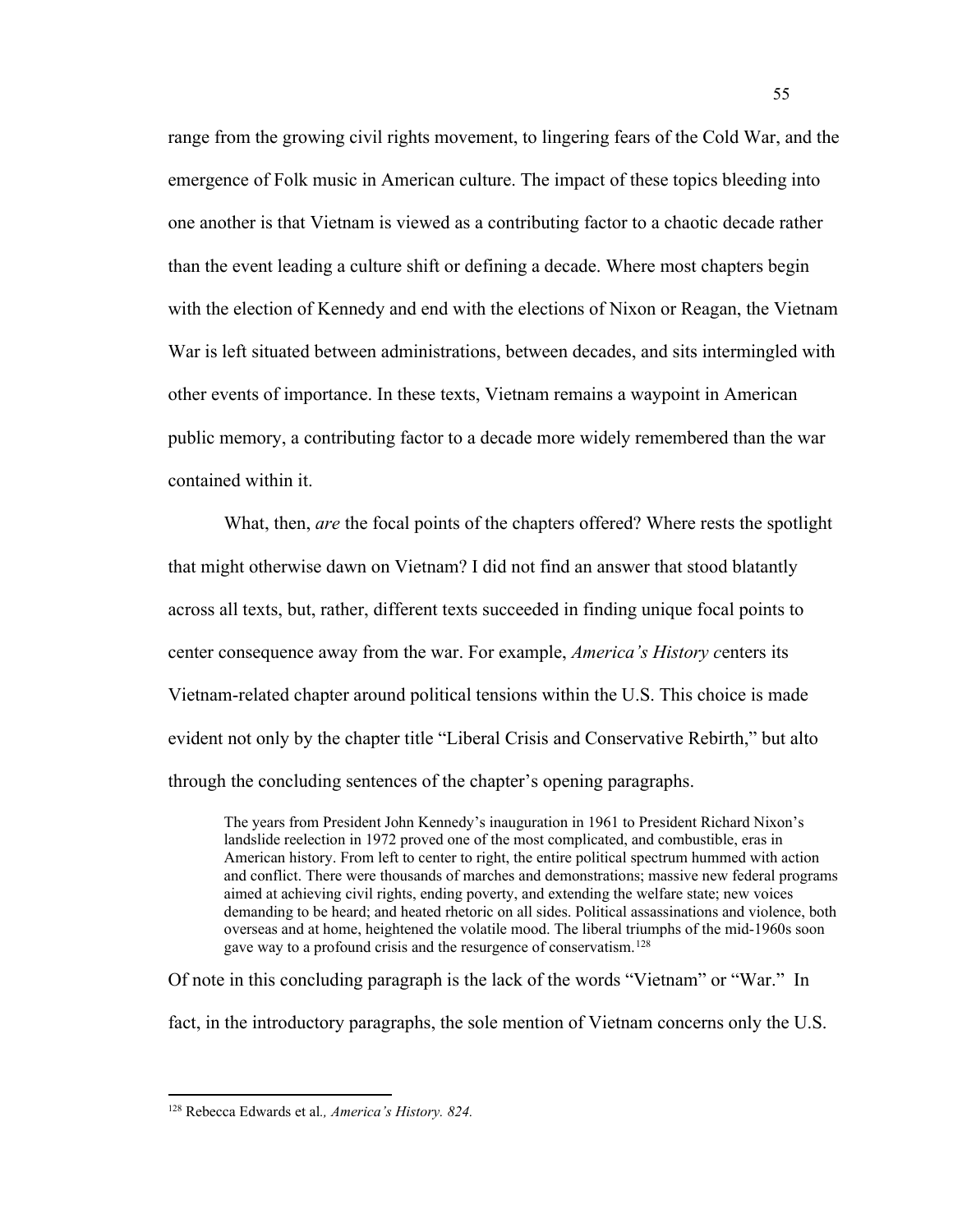presence in the country*.* The passage above mentions conflict, but not *a specific* conflict. Moreover, the text references violence overseas, but it fails to mention those who *suffered* due to the violence. Such a paragraph placed squarely at the end of the chapter not only provides an overarching summary of the events covered within its pages but also contextualizes consequential occurrences within the decade. Ultimately, the texts *imply* rather than *explicate* the Vietnam War and its consequences through selective framing.

In addition to *what* is discussed, the chronology of a topic's discussion in reference to others is also salient to memory construction. For example, in *A People and a Nation*, the chapter begins with a discussion on the ability of John F. Kennedy's winning smile and youthful energy to calm Cold War tensions. Such discussions go on for 13 pages before Vietnam is mentioned as a source of tension, its entrance undercut by the Kennedy-heavy focus.*[129](#page-62-0)* Thus, Vietnam is often either discussed vaguely in the introductory paragraphs of the chapter or delayed in its introduction and explication. [130](#page-62-1) On both occasions, Vietnam is not the primary event of the decade, but it is made important through the reference to other events.

By etching the focus of the chapters more squarely into visions of Kennedy, Johnson, and the civil rights movements, the texts move focus *away* from Vietnam at the same time. Additionally, by shifting concentration away from the Vietnam War, the sixties can be understood as a generally positive chaotic force rather than a negative one. In other words, if the 1960s were a less traditional collection of U.S. years filled with inner turmoil, then the decade at least brought us to a better place socially than before.

<span id="page-62-0"></span><sup>129</sup> Mary Beth Norton et al. *A People and a Nation.* 872-891

<span id="page-62-1"></span><sup>&</sup>lt;sup>130</sup> Rebecca Edwards et al., *America's History: 10<sup>th</sup> Edition.* 824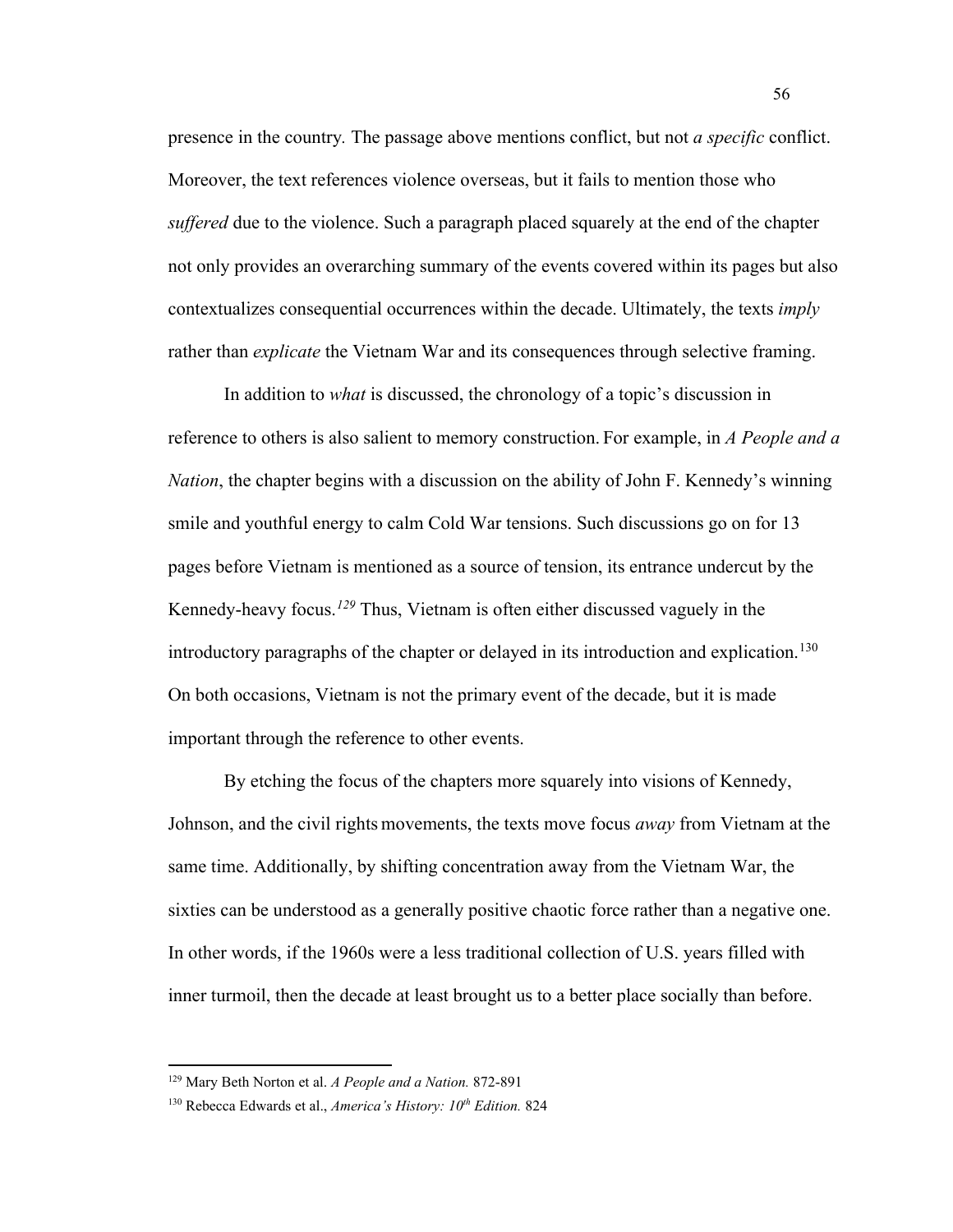With the Vietnam War left out of the center light, the image of America righting its ship after an unprecedented (yet productive) decade is an easier memory to facilitate.

## **Vietnam and the American Story—Scholarly Perspectives**

As previously discussed, the discussion of the U.S. as an exceptional nation and a shining city on a hill owes a portion of its roots to a specific reading of American history.<sup>[131](#page-63-0)</sup> In addressing scholarly perspectives of the Vietnam War and the turbulent sixties, an important question to consider is "What role does the *organization* of history, and the labeling of decades/periods have on the creation of specific public memories?" Simply put, the answer to both questions is that these decisions work to instruct the reader as to the correct version of history and the accurate characteristics that are to be ascribed to their nation. In this section, I offer a short overview of the consequences of textbook agency in public memory construction, as well as a contextual discussion about the labeling of historical decades and its consequence to the U.S 1960s.

Despite labels of authority and objectivity that textbooks often receive, it is important to note the agency of textbook authors in telling the story. Namely, variances exist in the organizing of events, as well as the way in which and authors *voice* is constituted to tell the story. The textbooks are not constructed as a bare collection of facts and figures, but they have the agency and potential to construct collective memory in the delivery of their narratives.<sup>[132](#page-63-1)</sup> For instance, two textbooks may each discuss America's

<span id="page-63-0"></span><sup>&</sup>lt;sup>131</sup> Peter Onuf, "American Exceptionalism and National Identity."

<span id="page-63-1"></span><sup>&</sup>lt;sup>132</sup> Sirkka Ahonen,, "The Construction and Deconstruction of National Myths:A Study of the Transformation of Finnish History Textbook Narratives After World War II." *European Politics and Society* 21, no. 3 (2020): 347.tandfonline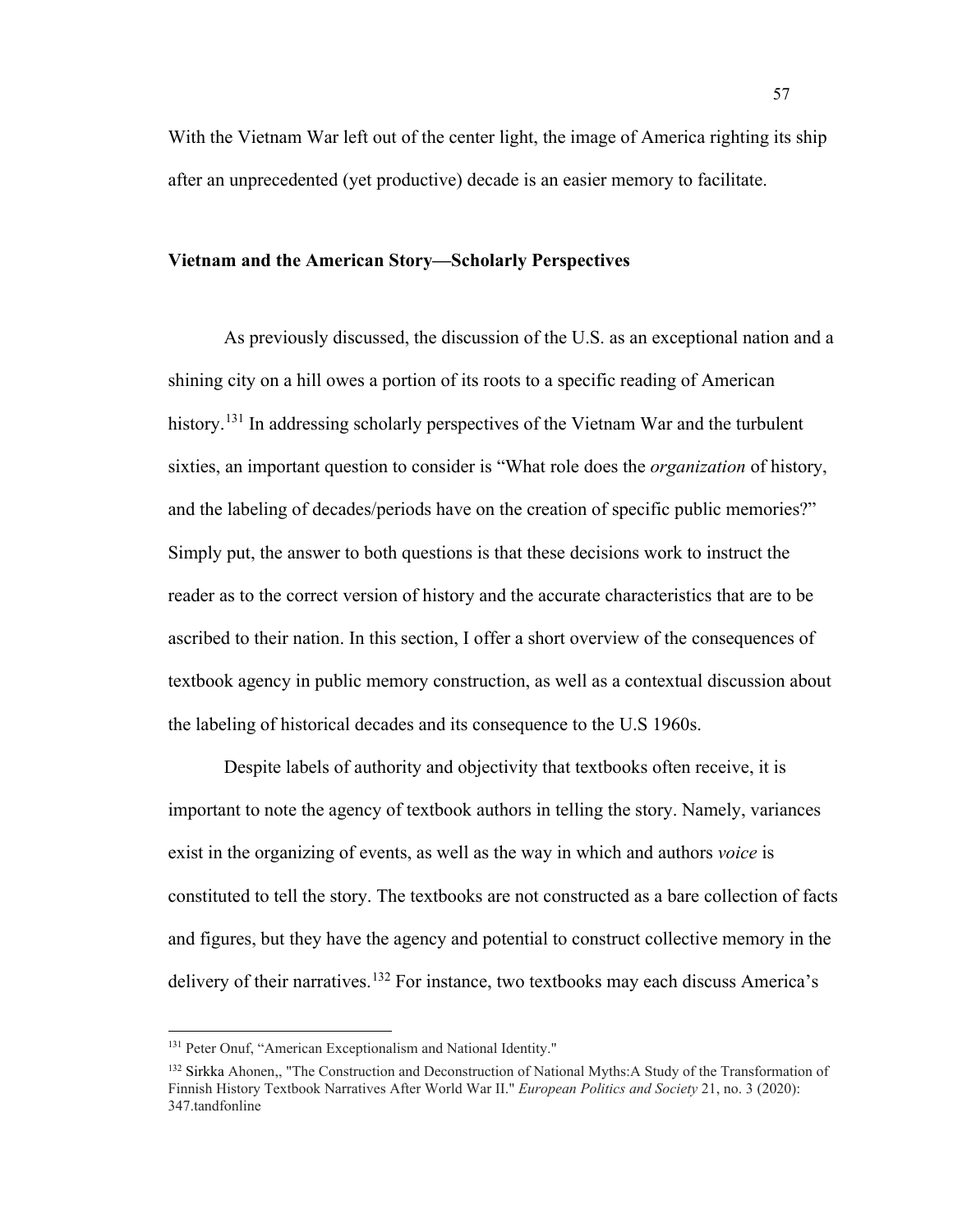deep struggle with slavery, the implications of the Civil War, the Emancipation Proclamation, and Reconstruction. However, as prior textbook analyses have noted, texts may diverge in both the sequencing and emphasis on certain events. Some authors only generally discuss the inhumane treatment of enslaved people, and others discuss slavery solely within the Civil War era, ignoring its history and occurrence during the U.S. colonial period.<sup>[133](#page-64-0)</sup> The implications of such narrative decisions are important to note here, as readers may only understand the painful history of slavery through reference to the period in which it ended. The degree to which stories of U.S. slavery conjures an understanding of enslaved people as being well cared for by white owners cannot be taken lightly in reference to our collective memory, just as the degree to which the Vietnam War was a chaotic conflict brought on by the circumstance of a decade constitutes further implications for our national memory.<sup>[134](#page-64-1)</sup>

Textbooks also exercise agency in narrative construction through specific chapter titling, furthering the U.S tradition of decade labeling. Indeed, Fred Davis has noted that the U.S has a particular fixation with the labeling of decades to suit narrative needs. Through labeling, a collection of U.S. years can be better formatted to constitute more positive or negative meaning for certain political figures or for the country.<sup>[135](#page-64-2)</sup> Such an assertion is especially pertinent in reference to the Vietnam War, as events are subject to the influence of labeling just as figures of history are. If the sixties are not known as war-

<span id="page-64-0"></span><sup>133</sup> Peter Kolchin, "Slavery in United States Survey Textbooks." *The Journal of American History* 84, no. 4 (1998): 1428, JSTOR.

<span id="page-64-1"></span><sup>134</sup> Dan Fleming, "A Review of Slave Life in Fourteen United States History Textbooks." *The Journal of Negro Education* 56, no. 4 (1987): 554, https://doi.org/10.2307/2295352.

<span id="page-64-2"></span><sup>135</sup> Fred Davis, "Decade labeling: The play of Collective Memory and Narrative Plot." *Symbolic Interaction* 7, no. 1 (1984): 19, https://doi.org/10.1525/si.1984.7.1.15.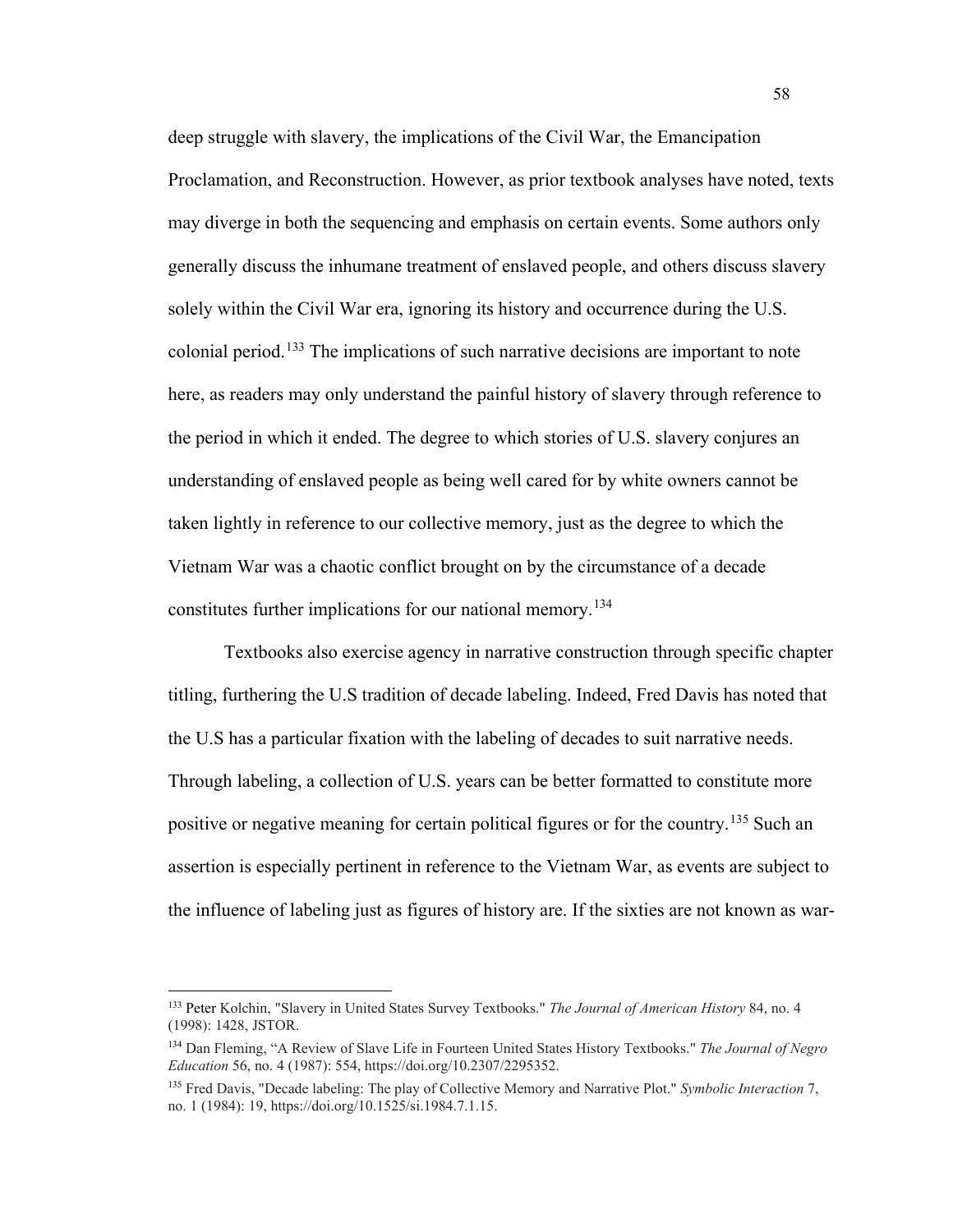laden years but as a time of turbulence, change and turmoil, U.S citizens can still salvage positive emotions from the embers of the decade. Republican presidents in the decades following the 60s have also been said to engage in this work, using the emergence of Marin Luther King Jr and the civil rights movement to overshadow Vietnam. Furthermore, figures like Reagan have largely been able to connote two separate versions of the decade, one dark period overseen by liberals, and one of positive change overseen by republican leadership.<sup>[136](#page-65-0)</sup> Ultimately, the textbook decisions to label Vietnam-related chapters with anything other than the Vietnam War itself establishes a similar effort of meaning construction, one that more positively reflects an enduring nation in the overall story of the U.S presented in the texts.

# **No Space for Suffering: The Absence of Lasting Consequences and the "Vietnam Syndrome"**

Within the Vietnam-centered chapters of the textbook, the texts *do* engage in a discussion of the Vietnam War's implications, though very little of it centers on those related to American soldiers or the lasting effects of the War. Indeed, where the lasting impacts, personal consequences, and legacy of the Vietnam War are concerned, texts either minimize or omit the Vietnam syndrome and the accounts of soldiers out of the story. Additionally, the offered narratives leave much of the suffering of Vietnamese soldiers and civilians similarly silenced. This instance of narrative framing works in

<span id="page-65-0"></span><sup>136</sup> Charles Griffin, "Framing the Sixties: The Use and Abuse of a Decade from Ronald Reagan to George W. Bush," *Presidential Studies Quarterly* 41, no. 2 (2011): 434, https://www.jstor.org/stable/23884855.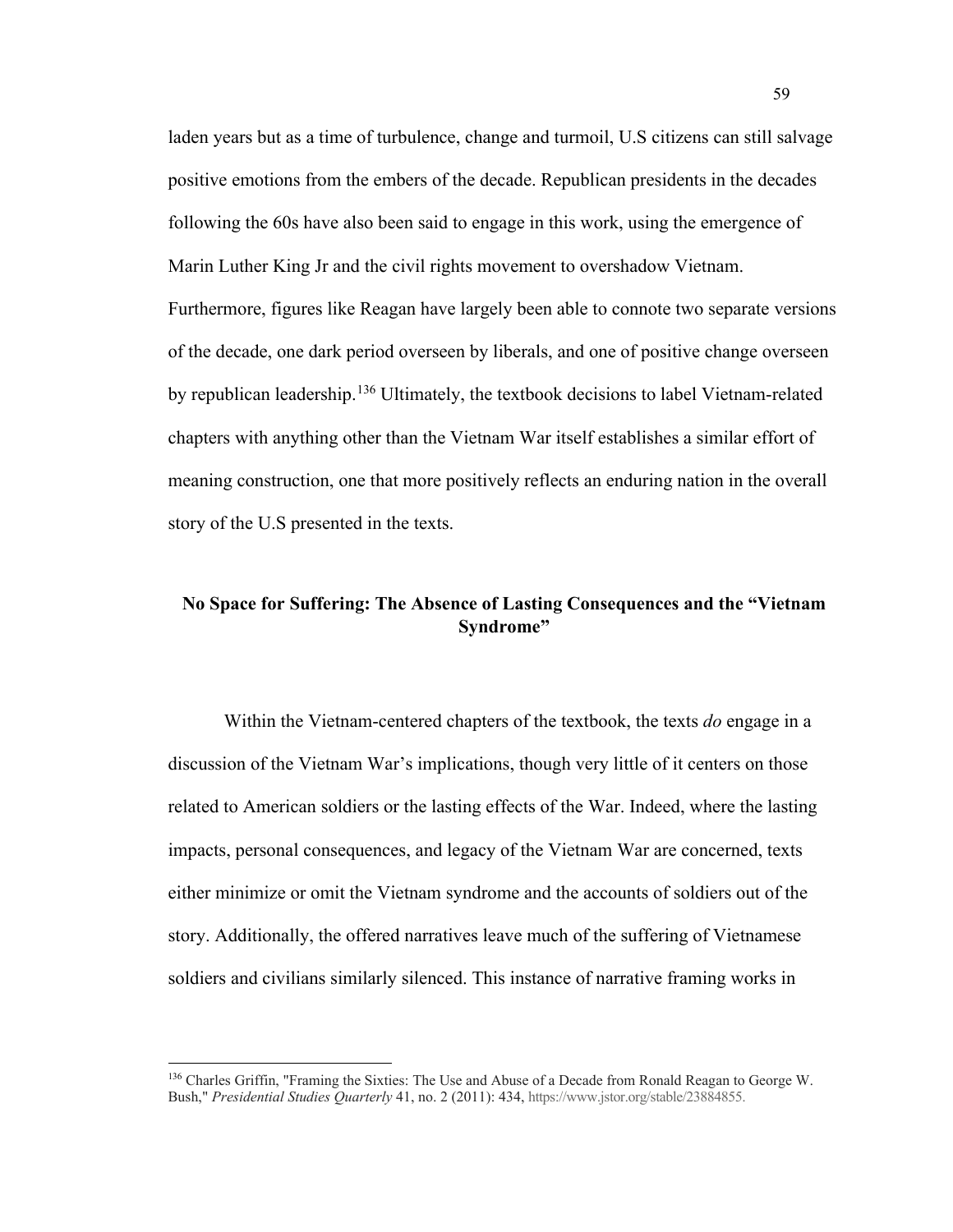tandem with earlier narrative efforts to constitute Vietnam as an inconsequential conflict, relegating any consequences as temporary burdens only endured by U.S. Citizens. Specifically, I argue that efforts to omit details concerning accounts of American POW's, the suffering of the Vietnamese, and the enduring presence of the Vietnam syndrome constitutes a memory of the Vietnam War as a long-since settled matter. Such a memory frames the lessons of the Vietnam War as those we have already learned, and the sins of the war as those we have already repented of. Thus, the U.S. narrative retains exceptionalism through the knowledge that we have, morally and militarily, moved on from Vietnam.

Firstly, the mention of American POWs in Vietnam is either shortly described or left entirely out of the story of Vietnam. While overall casualties of the war itself, (both American and Vietnamese) are made mention of in concluding paragraphs as a cumulative summary of a section/chapter, these details often omit a discussion of those Americans who were left imprisoned overseas during the war. This exclusion or lessening of detail with respect to American POWs in Vietnam is impactful due to the amount of scholarship concerning the national response to these imprisoned soldiers. Specifically, Michael J. Allen and others have written extensively of the national outcry concerning the over 1500 U.S. solders still declared missing in action in Vietnam.<sup>137</sup>Questions concerning not only the extensiveness of the U.S military's search for the fallen soldiers, but also surrounding the reason for U.S involvement in Vietnam

<span id="page-66-0"></span><sup>&</sup>lt;sup>137</sup> Charles Kartman, "POW/MIA Accounting Efforts in Asia," US Department of State Dispatch 9, no. No. 6 -July 1998 (1998): 18-22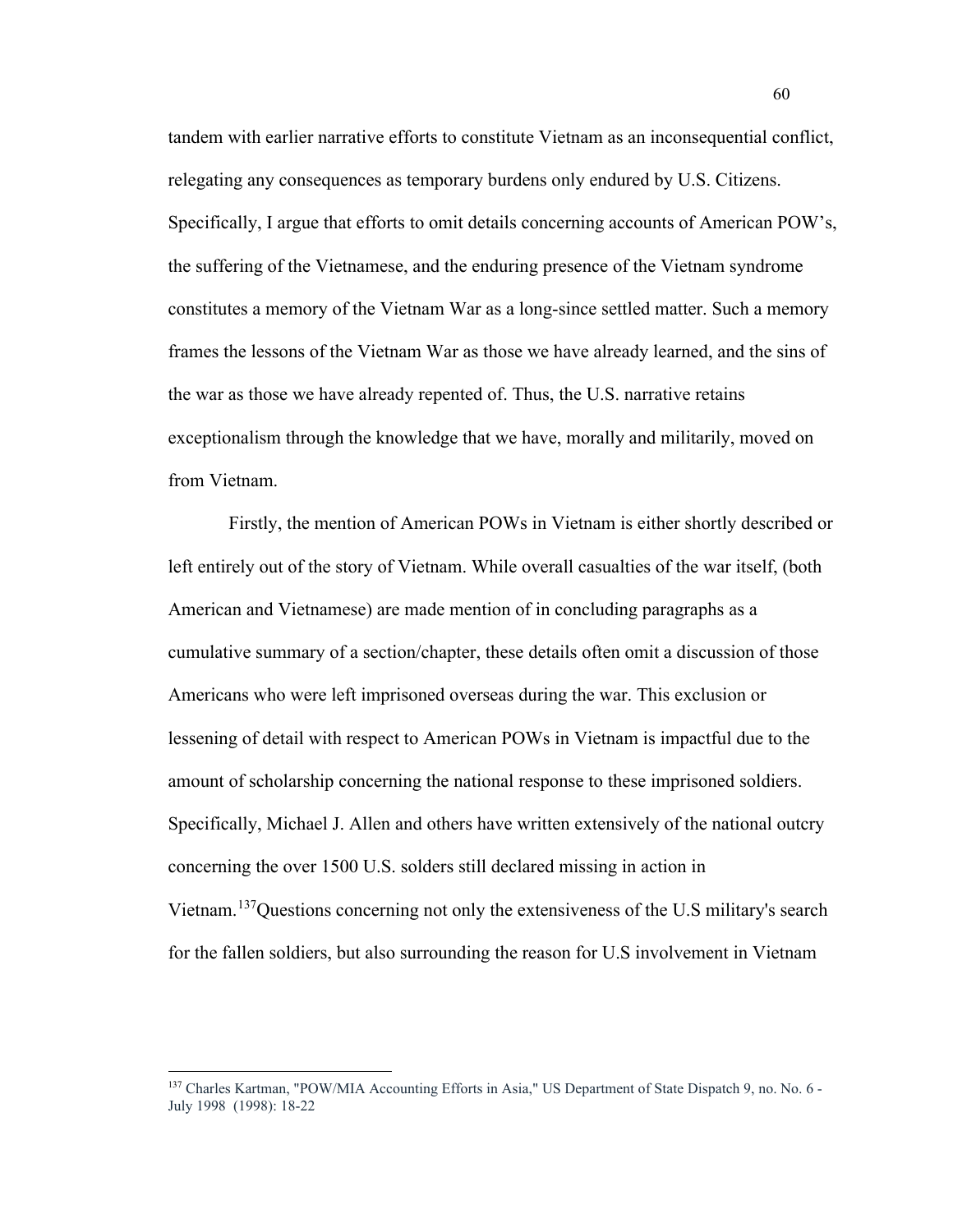contribute to a conceptualization of the conflict as yet "unending".<sup>[138](#page-67-0)</sup> Not only is the national outcry of U.S. POW's absent from textbook narratives, so too are the numbers and details concerning the experience of said POW's. Such details of suffering include U.S. POWs in Vietnam being held in their captivity at an average length of five years, with some being held for seven. In their captivity, they were also subject to physical torture, solitary confinement, harsh interrogation, starvation, and the feeling of hopelessness present in every POW experience.<sup>[139](#page-67-1)</sup>

Additionally, soldiers are characterized as unprepared and underdisciplined in their youth more so than they are pictured as victims of war. Texts quickly note the average age of soldiers drafted to war, as well as the confusing terrain that greeted the soldiers in Vietnam:

Infantrymen on maneuvers carried heavy rucksacks into this jungle growth, where every step was precarious. Booby traps and land mines were a constant threat, insects swarmed, and leeches sucked at weary bodies, Boots and human skin rotted from the rains, which alternated with withering suns.<sup>[140](#page-67-2)</sup>

This *America's History* passage comes from a section titled "American Soldiers in Vietnam," in which some of the most outright effort among the seven textbooks is made to directly discuss the plight of soldiers within the war. Even still, the section of a few paragraphs stands alone in veteran representation, with further discussion on the suffering of soldiers tabled until the conclusion of the chapter and the description of the Vietnam War's body count. Such representations, and the lack of a more cohesive incorporation of

<span id="page-67-0"></span><sup>138</sup> Michael Allen, *Until the Last Man Comes Home: POWs, MIAs, and the Unending Vietnam War.* Univ of North Carolina Press, 2009.

<span id="page-67-1"></span><sup>139</sup> Edna Hunter, "The Vietnam Prisoner of War Experience." In *International handbook of Traumatic Stress Syndromes*, pp. 297-303. Springer, Boston, MA, 1993, Springer; Ursine, Robert J., and James R. Rondell. "The Prisoner of War." *War psychiatry. Falls Church, Virginia: Office of the Surgeon General Army* (1995): 431-55, JSTOR.

<span id="page-67-2"></span><sup>140</sup> Mary Beth Norton et al., *America's History*. 895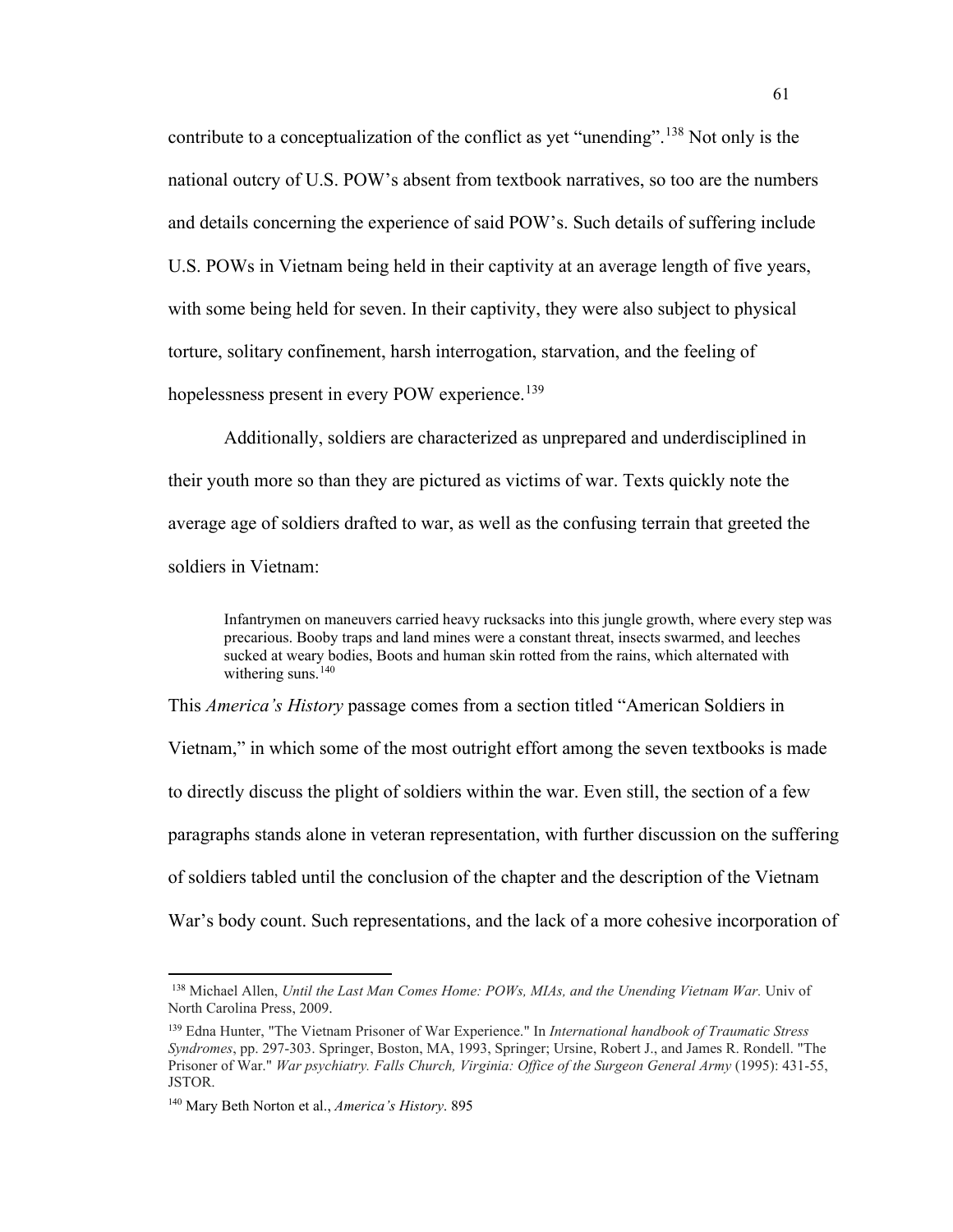veteran accounts throughout chapters, remove agency and importance from those that served in the war.

Additionally, in-text discussions noting the difficulties of the Vietnam often do not refer to the struggles of soldiers on the ground, but the obstacles that faced U.S military operations:

American bombing of the North proved ineffective. The rural, undeveloped nature of the North Vietnamese economy meant there were few industrial targets; a political refusal to bomb the main port of Haiphong allowed Soviet and Chinese arms to flow freely into the country. Nor were the efforts to destroy supply lines any more successful.<sup>[141](#page-68-0)</sup>

Such descriptions of the Vietnam War's difficulty are common throughout the texts, involving discussions of the difficult terrain, the craftiness of the Vietcong, and the draining of U.S. resolve. By situating the Vietnam War as tactically and militarily difficult, the war is more justified in being confronted as a loss. Additionally, the greater focus on the struggles that the military faced rather than the individual burdens of soldiers constitute the war as less personal to the American reader. Within this framing, we understand the war as a rare instance of bad tactics that arose while facing a unique fighting force.

Perhaps the most direct example of the texts confronting the individual challenges of soldiers is found in *Out of Many* near the end of a section titled "Teenage Soldiers":

...despite their superior arms and air power, soldiers found themselves stumbling into booby traps as they chased an elusive guerrilla foe. They could never be sure who was friend and who was foe...Vietnam veterans returned to civilian life quietly and without fanfare. Tens of thousands suffered debilitating physical injuries. A many as 40% of the 8.6 million who served came back with drug dependencies or symptoms of post-traumatic stress disorder.<sup>[142](#page-68-1)</sup>

<span id="page-68-0"></span><sup>141</sup> Robert Divine et al., *America: Past and Present*.726

<span id="page-68-1"></span><sup>142</sup> John Faragher et al*., Out of Many: A History of the American People*,.656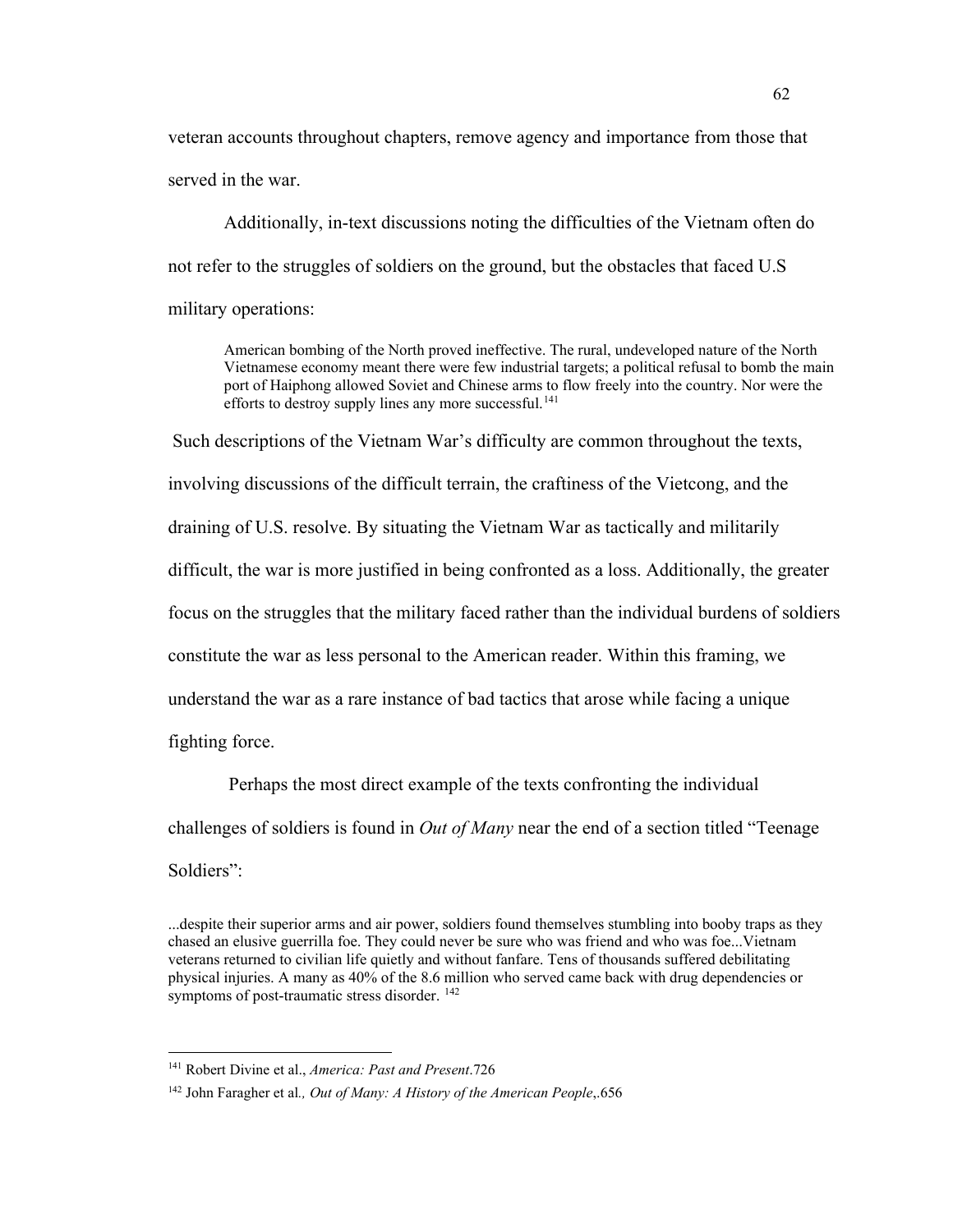I cite this passage in the service of clarity and accuracy. In discussing the "omission" of a soldier's account, I do not posit a wholesale omission of these details. Rather, the texts engage in an omission of *emphasis,* or the minimization of included events. Even as the texts note experiences of loss, pain, grief, confusion, and displacement concerning soldiers, the details are delineated in a paragraph or two before broader conversations on the tumultuous sixties are resumed. Plainly, the texts are consistent in discussing Kennedy's Hollywood-caliber presidency in detail. Their contrasting inconsistency to explicate the specifics of POW and Veteran suffering paints a clear picture of the preferred, more convenient Vietnam War memory offered by the text.

While the Vietnam veteran receives sparse focus within these texts, even less narrative focus is paid to Vietnamese soldiers, and civilians. More specifically, the way in which these parties suffered causality by American actions is either minimized or omitted within any discussion of Vietnam's implications. To best discuss this lack of Vietnamese suffering the narrative of Vietnam, I focus on the discussion of two historical topics—the Massacre of My Lai and the U.S. deployment of agent orange in Vietnam.

Firstly, the textbook discussions on the Massacre of My Lai engage in an omission of detail, or an omission of the tragedy all together. On March 16, 1968, the U.S. Military's Charlie company set upon a My Lai with rumored intelligence of Vietcong soldiers hiding in the small village. Even after realizing that My Lai contained mostly women, children, and old men, the American troops continued their decided course of action: "Kill anything that moved." The soldiers seemed to follow this order to the letter, disposing of unarmed men, women, and children alike; shooting them in street, kicking them to death in open fields, and rounding them up in mass graves to be shot to

63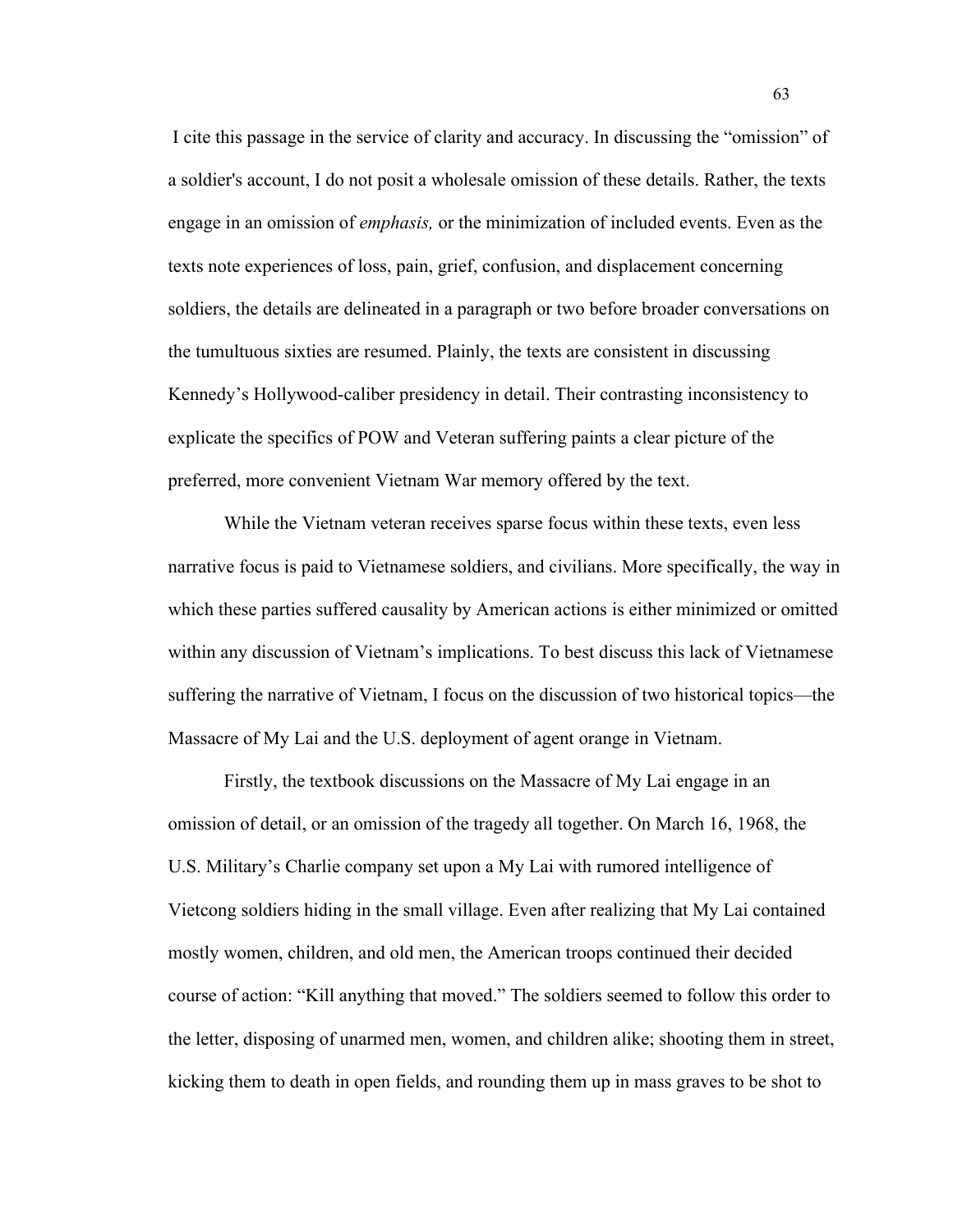pieces.<sup>[143](#page-70-0)</sup> Through the course of the day's events, it is estimated that 300-500 Vietnamese citizens (mostly the elderly, women, and children) were killed by U.S soldiers in My Lai. [144](#page-70-1)

In instances where My Lai *is* discussed, the texts demonstrate an omission of emphasis as to the scale and details of the carnage. *America: Past and Present*, specifically, under-estimates the number of civilians killed during the massacre, citing 200 rather than the estimated 300-500. This text, along with *America: A Narrative History* also broadly constitutes the victims as "civilians", omitting the fact that the victims of the massacre were largely women, children, and the elderly. [145](#page-70-2) Even in *Out of Many,* which confronts the more brutal details of My Lai, offers only a short paragraph in its description, in which Lt. William L. Calley (one of the commanding officers leading the charge of My Lai) is court marshalled. Both the use of a single paragraph or less to explain My Lai, as well as the story's end coinciding with Calley's sentencing are details consistent across the textbooks. This minimization of detail diminishes the impact of My-Lai, effectively negotiating the scope of impact that the days events should have on U.S. exceptionalism. After all, even exceptional nations are prone to individual mistakes, and the broad description of slain "civilians" is a much more convenient mistake to confront or omit than the slaughter of women and children.

In addition to the minimization of detail, the text's particular telling of William Calley's sentencing also constitutes a more forgiving U.S. memory. More specifically, I

<span id="page-70-0"></span><sup>143</sup> Christopher Levesque, "The Truth Behind My Lai." *The New York Times.2018 https://www.nytimes.com/2018/03/16/opinion/the-truth-behind-my-lai.html*

<span id="page-70-1"></span><sup>144</sup> Kendrick Oliver, *The My Lai Massacre in American History and Memory*. Manchester University Press, 2006.

<span id="page-70-2"></span><sup>145</sup> Robert Divine et al. (2013) 726; Shi, David E. (2019) 1461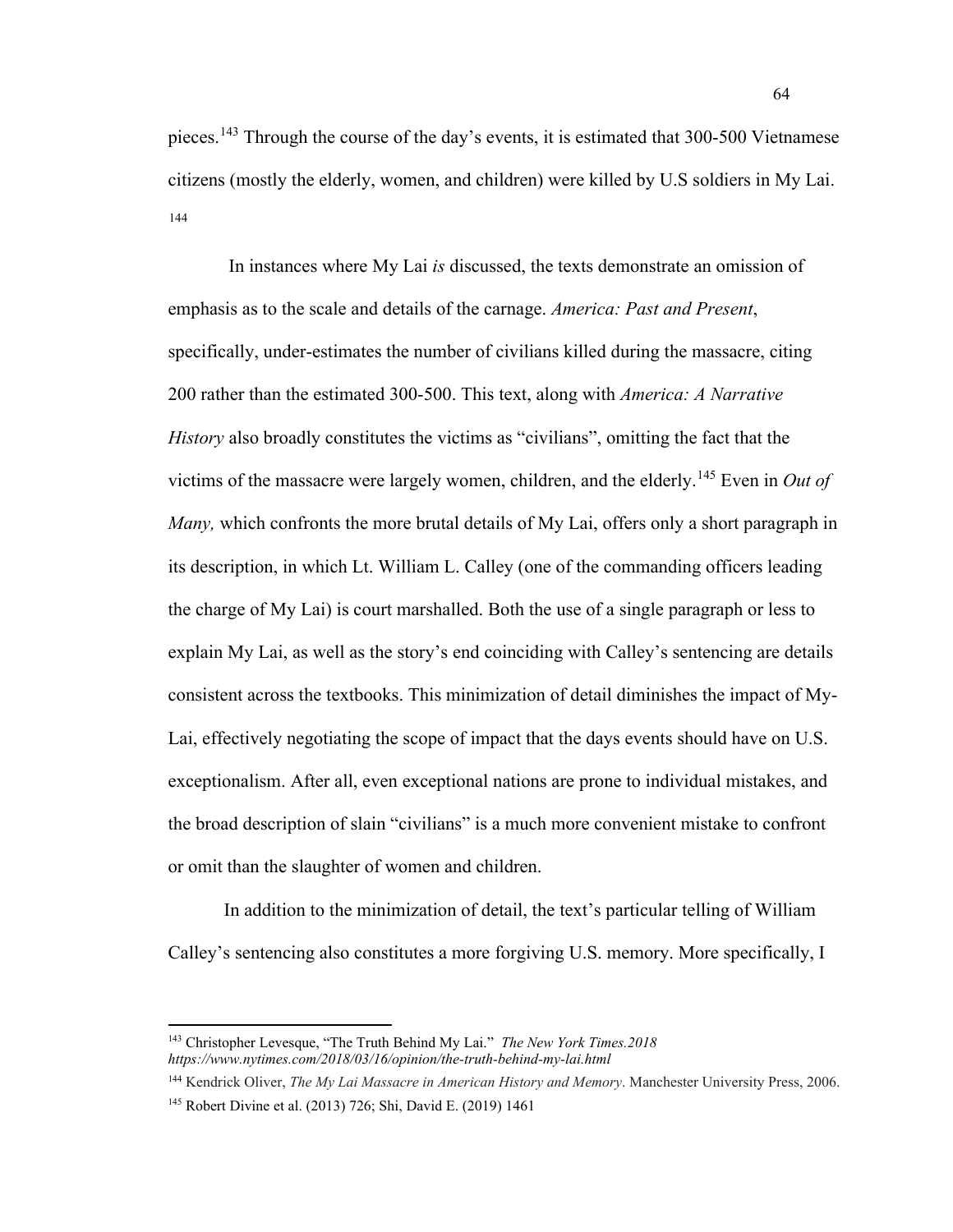note that William Calley's initial sentence of life at hard labor was later reduced to 3 years of house arrest, despite the common narrative that Calley's sentencing was an open and closed case. [146](#page-71-0) Indeed, among the texts, *America: A Narrative History* is the only source which mentions Calley's reduced sentence.<sup>[147](#page-71-1)</sup> The effect of this detail is crucial to retrieving some form of U.S. redemption from the story of My Lai, as its inclusion may prompt a student to ask why the bloodshed of hundreds of on-combatant elderly, women, and children was quietly met with a slap on the wrist.<sup>[148](#page-71-2)</sup> Without such a detail though, the narrative of My Lai tells the student that at least some measure of justice was met. Even in a massacre, exceptionalism is still afforded a means of existence through various strategies of omission in the texts.

As a final item in the discussion on My Lai, I find it especially important to note that some of the texts observe in a complete omission of the massacre itself. Specifically, *A People and a* Nation and *The Unfinished Nation* cite no record of the slain citizens or the mass graves in My Lai. Through this omission, the image of the U.S. as a faulted savior in the Vietnam War rather than an invading aggressor is preserved. Without My Lai and the harrowing images it evokes, the commonly told stories of U.S. soldiers as an ever-righteous force are uncontested conclusions easily reached by students.

Just as the texts selectively tell the tragedy of My Lai, they also engage in a further minimization of agent orange and chemical deployment in the Vietnam War. While some texts do note the deployment of agent orange, that "the U.S…. conducted the

<span id="page-71-0"></span><sup>146</sup> Peter Range, "Only One Man Was Charged for the Massacre of My Lai: This Is What it Was Like to Cover His Trial." *Time Magazine.* 2018. https://time.com/5202268/calley-trial-my-lai-massacre/

<span id="page-71-1"></span><sup>147</sup> David Emory Shi, *America: A Narrative History.* 1461

<span id="page-71-2"></span><sup>148</sup> Tim O' Brien, The *Vietnam in Me*. New York Times, 1994.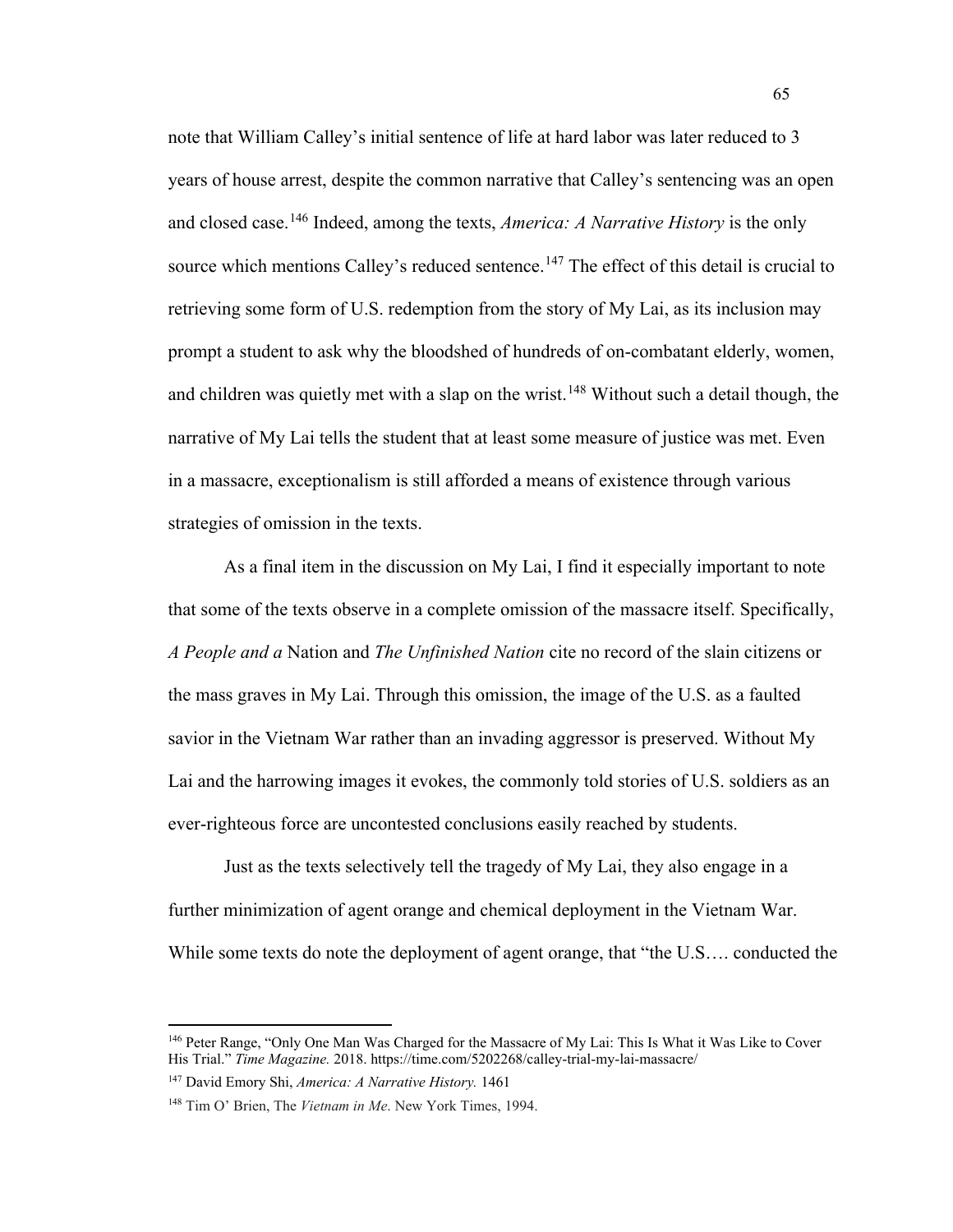most destructive chemical warfare in history," there is less discussion as to *why* these chemicals were destructive and how they affected those who were exposed.<sup>[149](#page-72-0)</sup>More specially, agent orange and the other "rainbow herbicides" were a clustering of chemicals meant to defoliate the jungle, damage enemy covering, and destroy the crops of the North Vietnamese troops. This chemical effort ultimately deployed "seven pounds of herbicide for every man, woman, and child in Vietnam."<sup>[150](#page-72-1)</sup> Though the original intent of agent orange was cutting off the food supply of Vietcong soldiers, the sprays more often affected the crops of small villages and Vietcong-neighboring towns. Even when the Vietcong felt the effects of the rainbow herbicides on their food supply, the most common result was raiding of South Vietnamese Citizens' crops and food storage.<sup>[151](#page-72-2)</sup> In short, the chemicals did more initial damage to those the U.S. were trying to aid than the soldiers that were the target of the attack, and indiscriminate lasting damage to all parties under the toxic umbrella of agent orange.<sup>[152](#page-72-3)</sup>

66

In the years since Vietnam, the deployment of agent orange continues to demonstrate drastic health effects for the people of Vietnam. The links between agent orange and birth defects have been as horrifying as they are plentiful in the research of recent years, as cases of spinal malformation, heart defects, intellectual disabilities and other diseases have consistently been linked to generations of Vietnamese children birthed since the War. <sup>[153](#page-72-4)</sup>

<sup>149</sup> John Faragher, "Out of Many: *A History of The American People*. *Penitence Hall,* 652

<span id="page-72-1"></span><span id="page-72-0"></span><sup>150</sup> Patricia Hynes, "The Legacy of Agent Orange in Vietnam," *Peace Review* 28, no. 1 (2016): 117, Taylor and Francis Online.

<span id="page-72-2"></span><sup>151</sup> Patricia Hynes, "The Legacy of Agent Orange in Vietnam," 119

<span id="page-72-3"></span><sup>152</sup> Patricia Hynes, "The Legacy of Agent Orange in Vietnam," 120.

<span id="page-72-4"></span><sup>153</sup> Black, George. "The Victims of Agent Orange the US Has Never Acknowledged." *The New York Times* (2021); Nham Tuyet, Le Thi, and Annika Johansson. "Impact of chemical warfare with agent orange on women's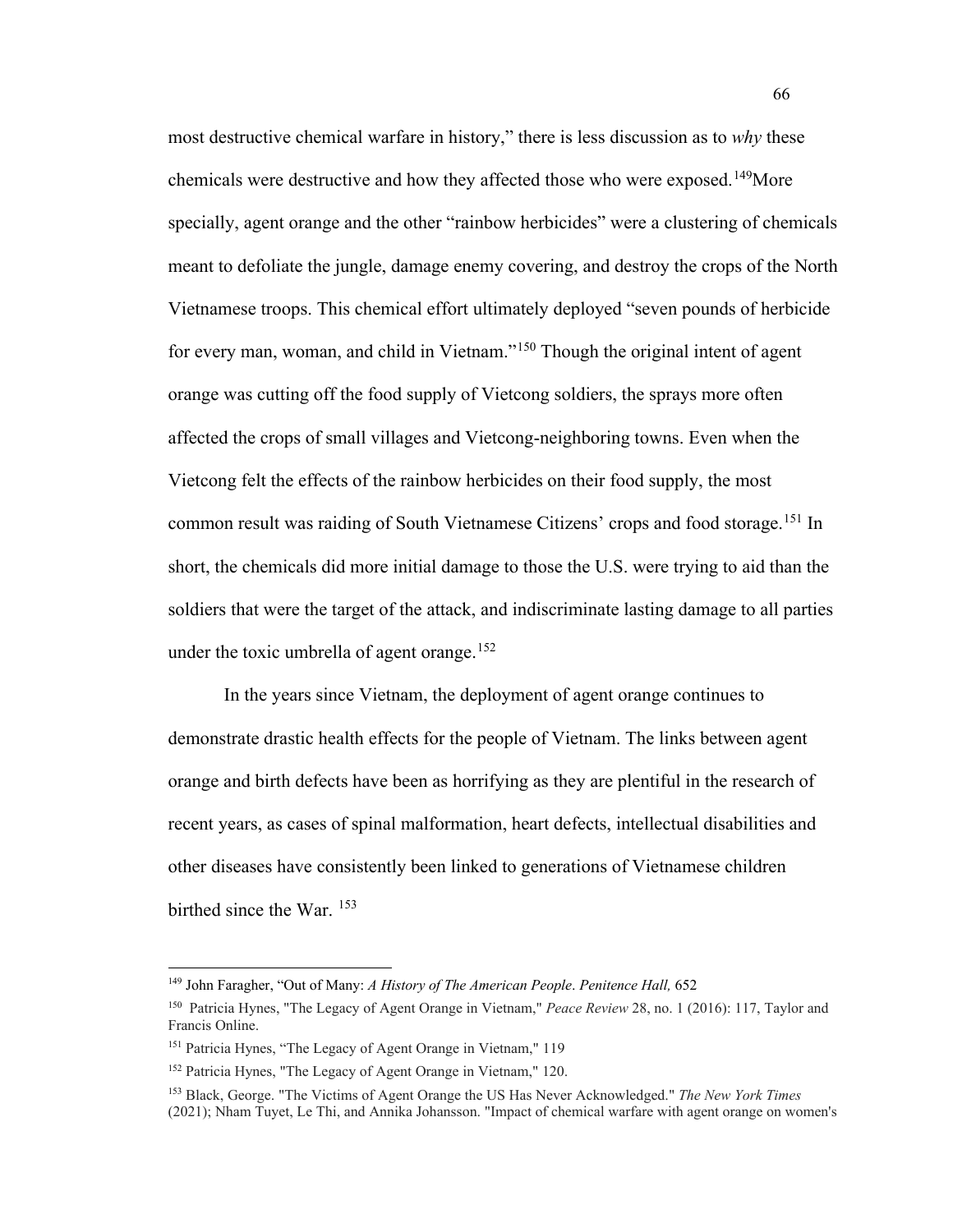In addition to the lack of substance and emphasis concerning both countries' accounts of suffering due to the war there is also little to no discussion of the lasting Vietnam syndrome within textbooks. In rhetorical scholarship, the Vietnam syndrome is noted as the lingering feeling of defeat and uncertainty surrounding the American people in the decades after the war. The syndrome began to affect U.S. morale and standards for American military engagement during the Nixon presidency and continues to influence cultural and foreign policy decisions today.<sup>[154](#page-73-0)</sup> Within textbook narratives, the story of Vietnam usually ends with one of three events: 1) Johnson's departure, 2) the election of Reagan, 3) the discovery of the Pentagon Papers. Therefore, no discussion of the *after* of Vietnam is present. These events work to transition the timeline of U.S. history from the confusion and turmoil of the 60s to a discussion on how Nixon and Reagan's conservative "response" lead the country forward.[155](#page-73-1) In this rush to conservative revolution, there is no time to wait on the soldier, there is no room to describe the consequences of Vietnam.

Consequently, a naming of the Vietnam syndrome is found in only two occasions throughout the textbooks, each only a brief reference to American life after the Vietnam War. In *A People and a Nation*, for example, the Vietnam Syndrome is used to provide an overall summary of the 60s and the Vietnam War.<sup>[156](#page-73-2)</sup> The mention here states that the nation felt unsure of its next step and that a heavy cloud of American doubt hung over the

reproductive lives in Vietnam: a pilot study." *Reproductive health matters* 9, no. 18 (2001): 158, Taylor and Francis Online

<span id="page-73-0"></span><sup>154</sup> Andrew Priest "From Saigon to Baghdad: The Vietnam Syndrome, the Iraq War and American Foreign Policy." *Intelligence and National Security* 24, no. 1 (2009): 157, https://doi.org/10.1080/02684520902757018.

<span id="page-73-1"></span><sup>155</sup> Robert Divine, *America, Past and Present*. 736.; Norton et al., *A People and a Nation.* 905; Brinkley, Alan. *Unfinished Nation.* 733

<span id="page-73-2"></span><sup>156</sup> Mary Beth Norton et al., *America's History:10th Edition.* 919.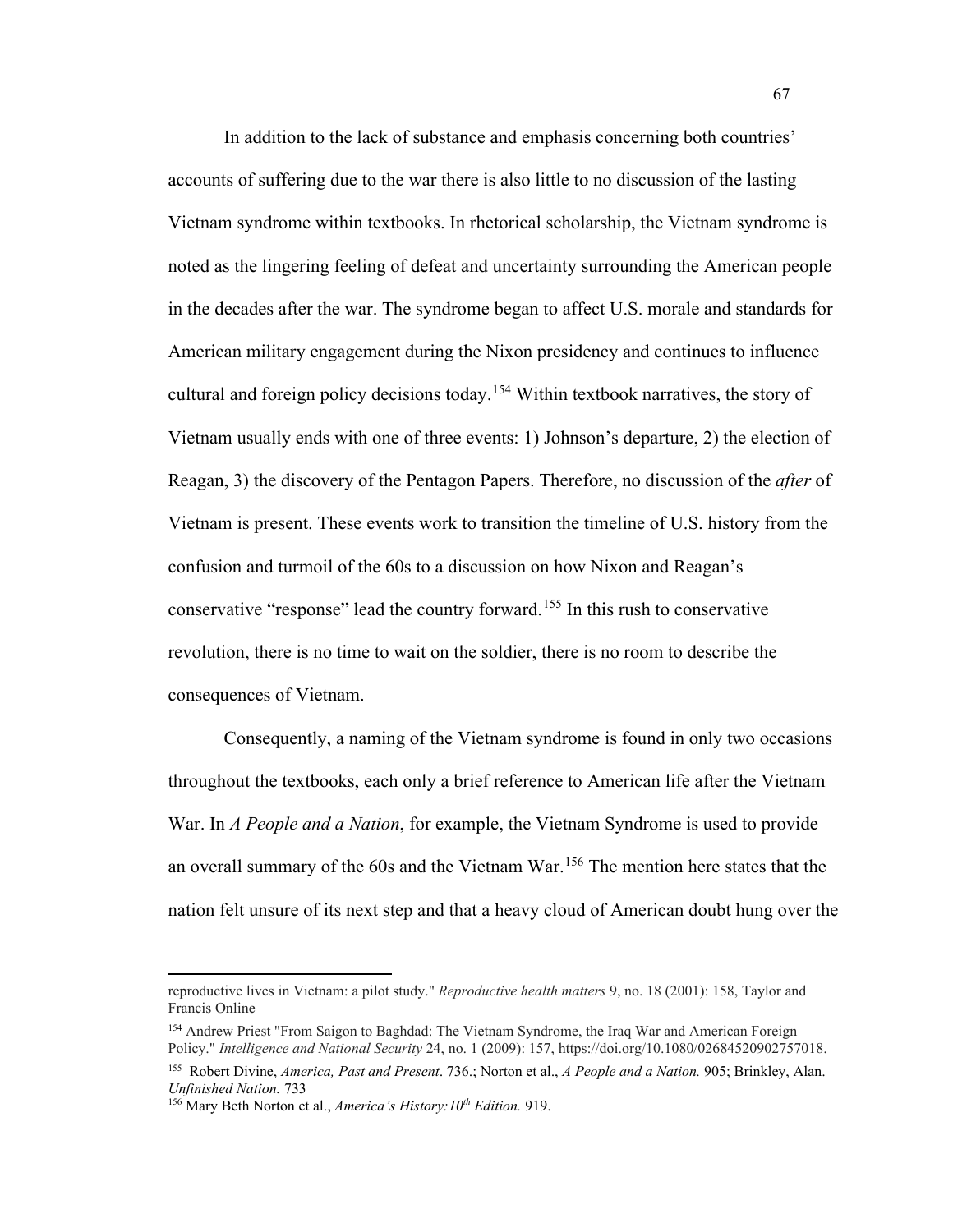country after Vietnam. Contrarily, another mention in *America's History* is occurs a few chapters removed from a discussion of Vietnam and the sixties.[157](#page-74-0) In this instance, President George H.W. Bush. is quoted for his hope that the country had finally "kicked the Vietnam syndrome once and for all." Even still, no explanation of what the term Vietnam syndrome entails is offered alongside this quote, and there is no focus on what the syndrome or its apparent end meant for the American people. Rather, the focus is on the U. S's likelihood that it would move on from the war and the previous decades.

Ultimately, these narrative decisions concerning Vietnam's legacy of suffering more fully allow the reader to confront partial realities of the war without dwelling on its lasting impact. If the Vietnam War caused U.S. soldiers moments of shock, confusion, and grief only as they struggled through unfamiliar terrain, then students can understand Vietnam as another instance of the general hardship of war. Students are not asked to widely consider the questions of veterans, the reason for their service, or the degree of honor attached to their enlistment.<sup>[158](#page-74-1)</sup> Consequently, students are not tasked with an indepth consideration of My Lai, the brutality visited upon its citizens, or the lasting consequences of agent orange. Such omissions of consideration increase the likelihood that students will deem the Vietnam War as a unique conflict, but one that we nonetheless moved on from. Thus, they will deem its impact as short lived, and easily flip to the next chapter in their text.

Though the texts exercise due diligence in confronting some realities of the Vietnam War, they still salvage a notion of American exceptionalism by deciding the

<span id="page-74-0"></span><sup>157</sup> Rebecca Edwards et al., *America 's History, 10th Edition.* 917

<span id="page-74-1"></span><sup>158</sup> Robin Wagner-Pacifici, and Barry Schwartz. "The Vietnam Veterans Memorial: Commemorating a Difficult Past." *American Journal of Sociology* 97, no. 2 (1991): 379, https://www.jstor.org/stable/2781381.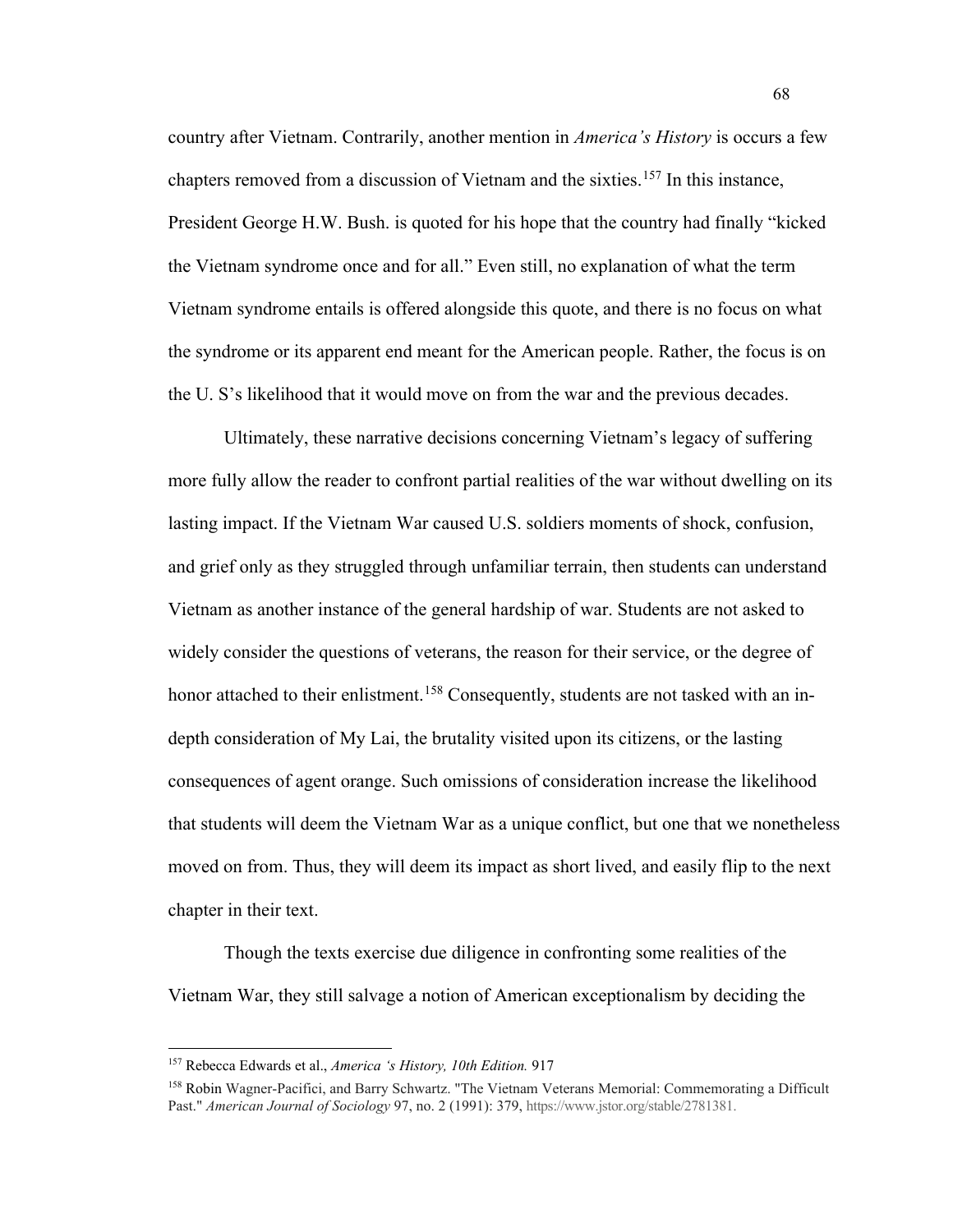*length* and *significance of* the American misstep represented by the conflict. The framing of the war's suffering and impact here constitutes the consequences of the conflict as only reaching to the corners of the mid-70's. If the effects of the Vietnam War have not reached past a wholly tumultuous decade, the conflict stands to be remembered as an American anomaly among an exceptional history. The texts ensure that the commonly told American story of victory and resilience resumes properly after Reagan's election and the rise of a new conservatism.<sup>[159](#page-75-0)</sup> Thus, students will gather that lessons of Vietnam have already been learned, the impact already felt, and the aftershocks far from American feeling today.

## **Scholarship and The Vietnam Syndrome**

In discussing a divide between textbook narratives concerning Vietnam's legacy of suffering and public memory scholarship, I note the lasting existence of the Vietnam syndrome as the most glaring exemption of scholarly contributions within the textbook narratives. The texts' lack of detail in presenting the consequences of the Vietnam War's *after* contribute to the memory of Vietnam as a war without notable impact, a decision aided by the exclusion of the Vietnam syndrome

In terms of inception, Herzog notes that the Vietnam syndrome owes its inception to John Wayne and conceptions of American certainty in warfare. Initially, the pre-Vietnam John Wayne syndrome (the notion that traditional masculinity and trust in the American military would guide young men through war) ensnared the heart of many

<span id="page-75-0"></span><sup>159</sup> Robert Divine, *America: Past and Present*. 736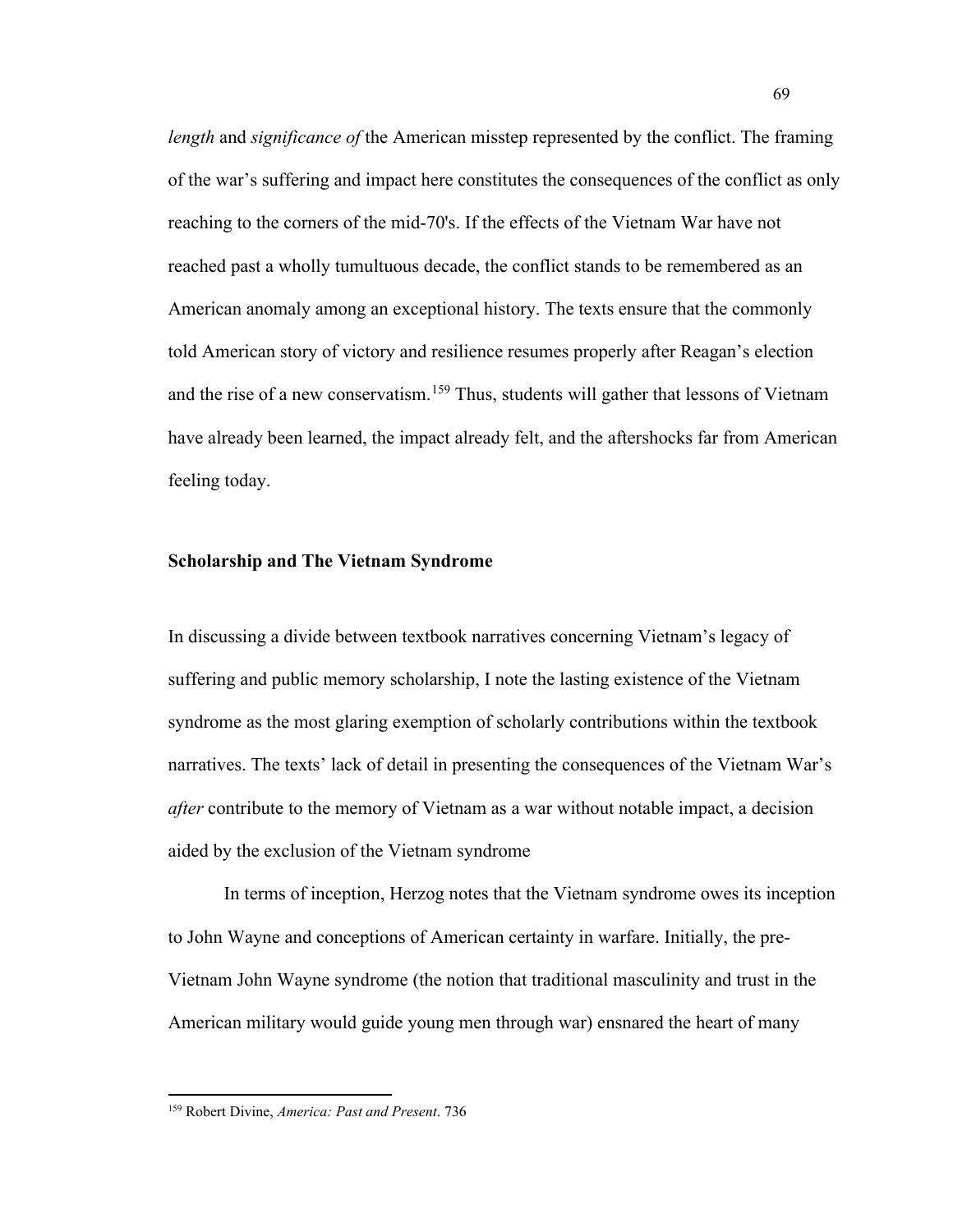young men who were either drafted or self-enlisted to the conflict.<sup>[160](#page-76-0)</sup> Through the smiling visage and unquestioned fortitude of John Wayne as seen in the film *The Green Berets* the fighting men of America were made ready to fight a war with a clear right and a clear wrong.<sup>[161](#page-76-1)</sup> After the war, then, the Vietnam syndrome began to sink its teeth into the country's morale, afflicting citizens and soldiers with the reality of a war that was far from ideal. To suffer from the Vietnam syndrome, as George Herring has said, was to be aware of an unfamiliar sense of military and ideological impotence that had befallen America after the Vietnam War. Furthermore, Herring notes that the efforts of President Ronald Reagan and then-Secretary of State Alexander C. Haig Jr to reconceptualize the Vietnam War as a "noble" conflict caused lasting ripples in American foreign policy. Ultimately, these efforts sparked a still-ongoing debate between the duty of the U.S. to engage in the affairs of smaller countries.<sup>[162](#page-76-2)</sup>

More specifically, the Reagan administration's belief that the loss in Vietnam was a self-inflicted injury encouraged a new generation of aggressive U.S. Military belief. After all, if the wounds inflicted to the American psyche in Vietnam were due to the military being stopped short of success, then the answer was to run *toward* trust in the government's military engagements, not away from such country-tied faith. [163](#page-76-3) Despite Reagan's tactical narrative of a country held back by pacificist constraints, the lingering

<span id="page-76-0"></span><sup>160</sup> Tobey Herzog, "John Wayne in a Modern Heart of Darkness: The American Soldier in Vietnam," *Search and Clear: Critical Responses to Selected Literature and Films of the Vietnam War* (1988): 16, books.google.com.

<span id="page-76-1"></span><sup>161</sup> Tobey Herzog, "John Wayne in a Modern Heart of Darkness: The American Soldier in Vietnam,"19.

<span id="page-76-2"></span><sup>162</sup> George Herring, "The 'Vietnam Syndrome' and American Foreign Policy." *The Virginia Quarterly Review* 57, no. 4 (1981): 594-612, JSTOR.

<span id="page-76-3"></span><sup>163</sup> George Herring, "The 'Vietnam Syndrome' and American Foreign Policy." 612.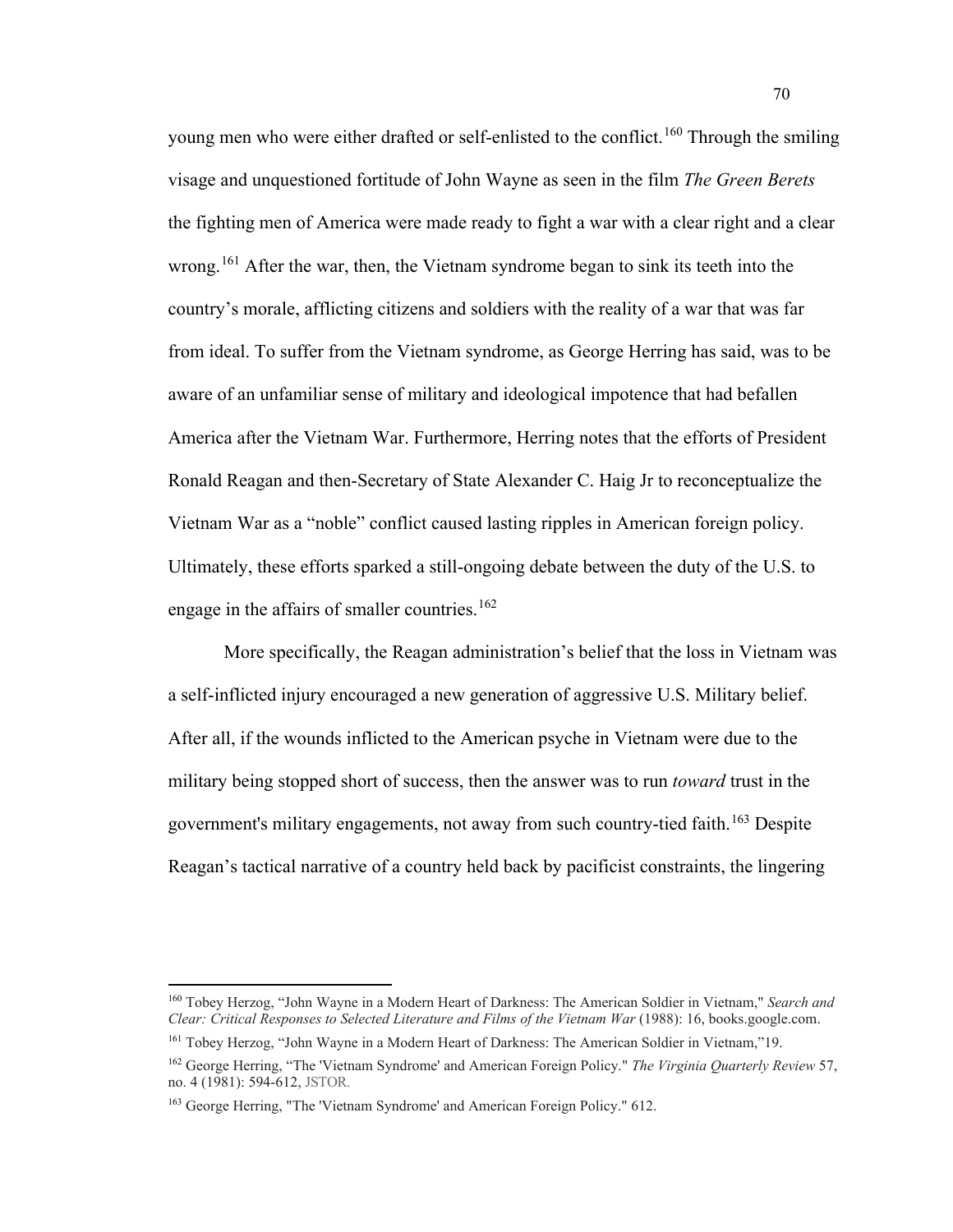hurt of Vietnam remains.<sup>[164](#page-77-0)</sup> One such example is especially pertinent in terms of textbooks themselves ,where Brian Reid has discussed the impact of the Vietnam syndrome. Ultimately, Reid concludes that the American inability to cope with the loss in Vietnam works retroactively in terms of southerners writing perspectives of the Civil War.<sup>[165](#page-77-1)</sup> The narrative of loss due to self-inflicted injury, then holds relevance for both southerners seeking solace from a centuries-old war as well as Americans still reckoning with their loss to a considerably smaller country in Vietnam.<sup>[166](#page-77-2)</sup>

Despite past proclamations that we have kicked the disease, growing tendencies to label conflicts like the Iraq War as another Vietnam argue that the Vietnam syndrome is still very much alive. Iraq is often branded with the same emotional core and potential for foreign policy implications that Vietnam had, the same uncertainty in motivations and the same theme of U.S. intervention gone too far and for too long a period.<sup>[167](#page-77-3)</sup> Overall, the Vietnam syndrome remains present in the decisions we make before engaging in conflict, and the fear of U.S citizens in our ability to win the potential war after a decision is made.<sup>[168](#page-77-4)</sup> Though no conflict is without consequence, Vietnam altered the landscape of U.S. military support, allowing a sense of disillusionment with war to enter the American consciousness for the first time in the nation's modern history.<sup>[169](#page-77-5)</sup>

<span id="page-77-0"></span><sup>164</sup> Charlotte Cahill, *Fighting the Vietnam syndrome: The Construction of a Conservative Veteran's Politics, 1966– 1984*. Northwestern University, 2008.

<span id="page-77-1"></span><sup>165</sup> Brian Holden Reid, "The Influence of the Vietnam Syndrome on the Writing of Civil War History," *The RUSI Journal* 147, no. 1 (2002): 46, https://doi.org/10.1080/03071840208446740.

<span id="page-77-2"></span><sup>166</sup> Brian Holden Reid, "The Influence of the Vietnam Syndrome on the Writing of Civil War History," 47.

<span id="page-77-3"></span><sup>167</sup>Wendy Smith, "War Weary: If Iraq is Not Another Vietnam, \Why do I find myself Rereading Dispatches?" (2007): 137, JSTOR; Marc J. Gilbert, "Is Iraq Another Vietnam?" *Journal of Vietnamese Studies* 4, no.1. (2009): 243, https://doi.org/10.1525/vs.2009.4.1.240

<span id="page-77-4"></span><sup>168</sup> Andrew Priest, "From Saigon to Baghdad: The Vietnam Syndrome, the Iraq War and American Foreign Policy," 157

<span id="page-77-5"></span><sup>169</sup> George Herring, "America and Vietnam: The Unending War," 111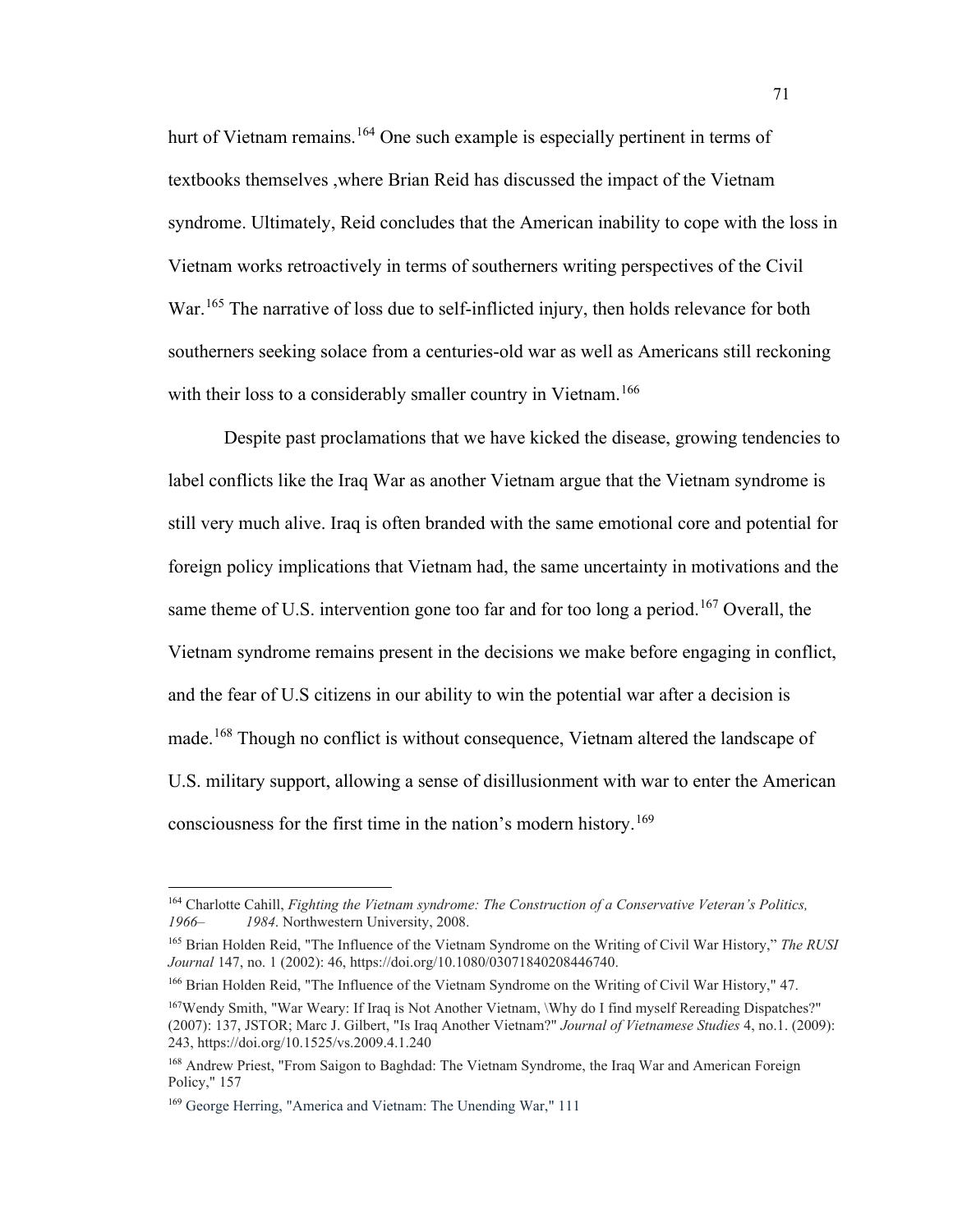Ultimately, the textbooks' omission of the Vietnam syndrome contributes to the memory of Vietnam as a conflict to learn about, but not to remember. Though scholarship notes a proud nation still affected by the outcome of an uncertain war, the narrative frames within textbook rhetoric allow the Vietnam syndrome to be left behind as the American story moves forward. As time passes over both the presidencies of Johnson and Nixon, the rise of Reagan and the birth of a new conservatism assures students that the U.S has been back on the right track. The modern future that follows Vietnam-related chapters has no time for hanging clouds of defeat or for the lessons of Vietnam. Such a view accepts the civil rights movement and other cultural developments as part of the U. S's future, largely leaving the veterans and lessons of the Vietnam War behind.

## **Conclusion**

` Ultimately, the texts were found to espouse three dominant narrative themes, each contributing to the overall story and memory of Vietnam. Firstly, the texts frame the Vietnam War as being almost exclusively settled on the shoulders of President Lyndon B Johnson. In situating Vietnam as the blunder of a presidential regime and as a unique conflict with immediate effects, the textbooks create a memory of the war that asks readers to question Johnson rather than American exceptionalism. Secondly, the texts emphasize the role of the turbulent sixties in understanding the Vietnam War. More specifically, Vietnam is discussed as a *part* of a defining era rather than as the defining moment of the era itself. Using specific chapter titles and a cascading timeline of the 60's, the texts narrativize Vietnam as another wild card within the decade. Such a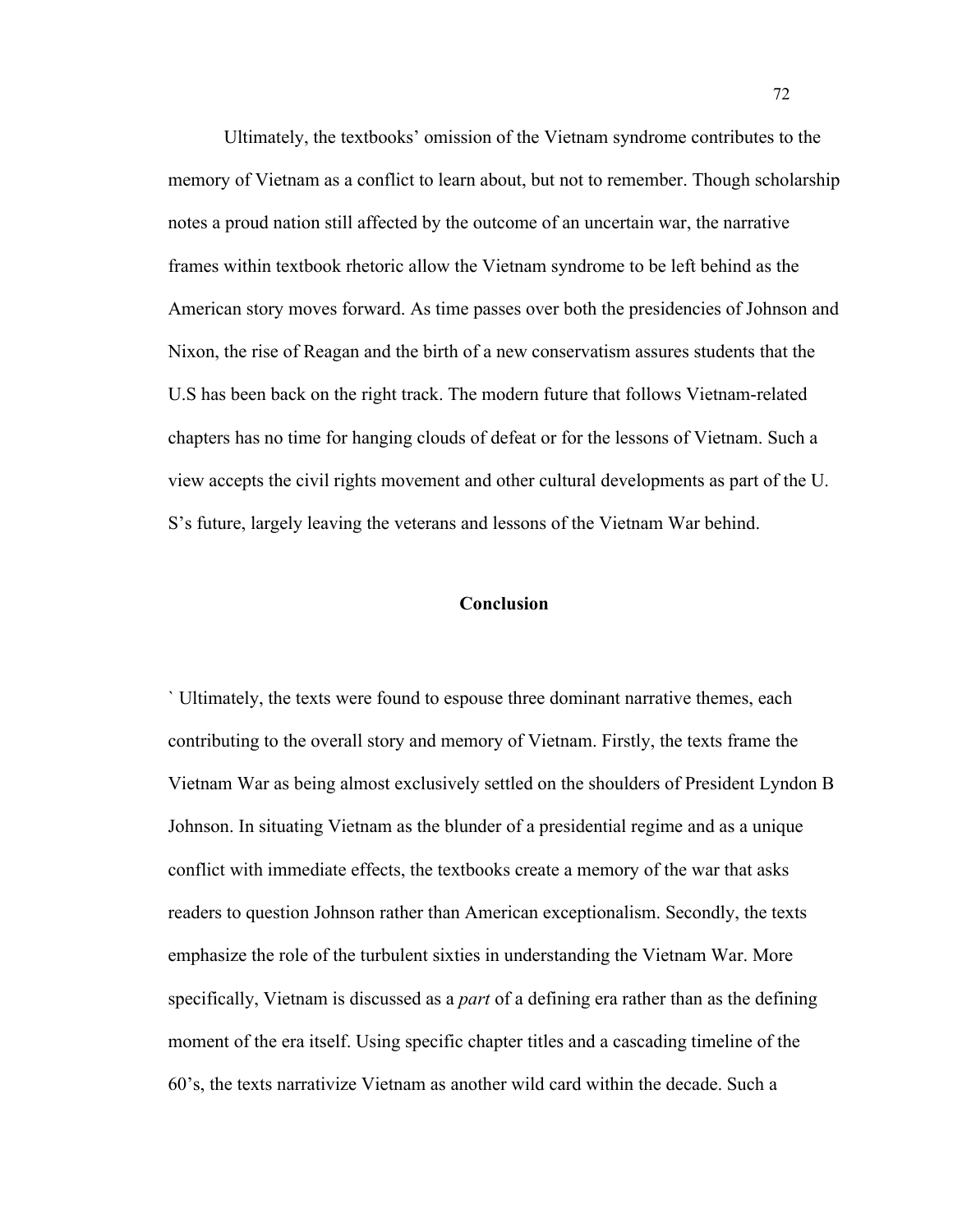decision allows the reader to blame a chaotic decade for more unfortunate and shocking details of the conflict, rather than the actions and ideals of the U.S. Finally, the texts narrativize Vietnam as having primarily immediate and mostly political impacts, leaving more detailed examples of suffering and the lasting impacts of the war out of the story. Such a decision allows details of occurrence and importance to sit side by side in opposition, and grants readers permission to exclude themselves and their great country from the enduring lessons of Vietnam.

Altogether, these narrative themes provoke a specific remembrance of the Vietnam War as a conflict contained within a chaotic decade, a speed bump in the American story that simply occurred in a decade of change. I assert that the texts selectively construct a memory which calls into question the *significance* of Vietnam's occurrence, while also ensuring the assignment of positive characteristics to the American story. Through these narratives, the conflict *is* defined as a war, and students may understand the Vietnam War as an event that afflicted two nations with violence and uncertainty for a time. Also present in these narratives, though is the idea that the conflict's reason for occurrence lies primarily within the era in which it took place and the leaders who oversaw its expansion. Public school students may yet remember the Vietnam War as a war waged by a president rather than by soldiers, as a conflict with an occurrence, but not a legacy. Such convenient recollections leave the stories of soldiers, the suffering of the Vietnamese, and the still-hanging cloud of the Vietnam syndrome behind in a victorious record of a country that was able to right its own ship.

In terms of the implications for the study of public memory and the field of rhetoric, I note the public-school textbook as a primary resource for the construction of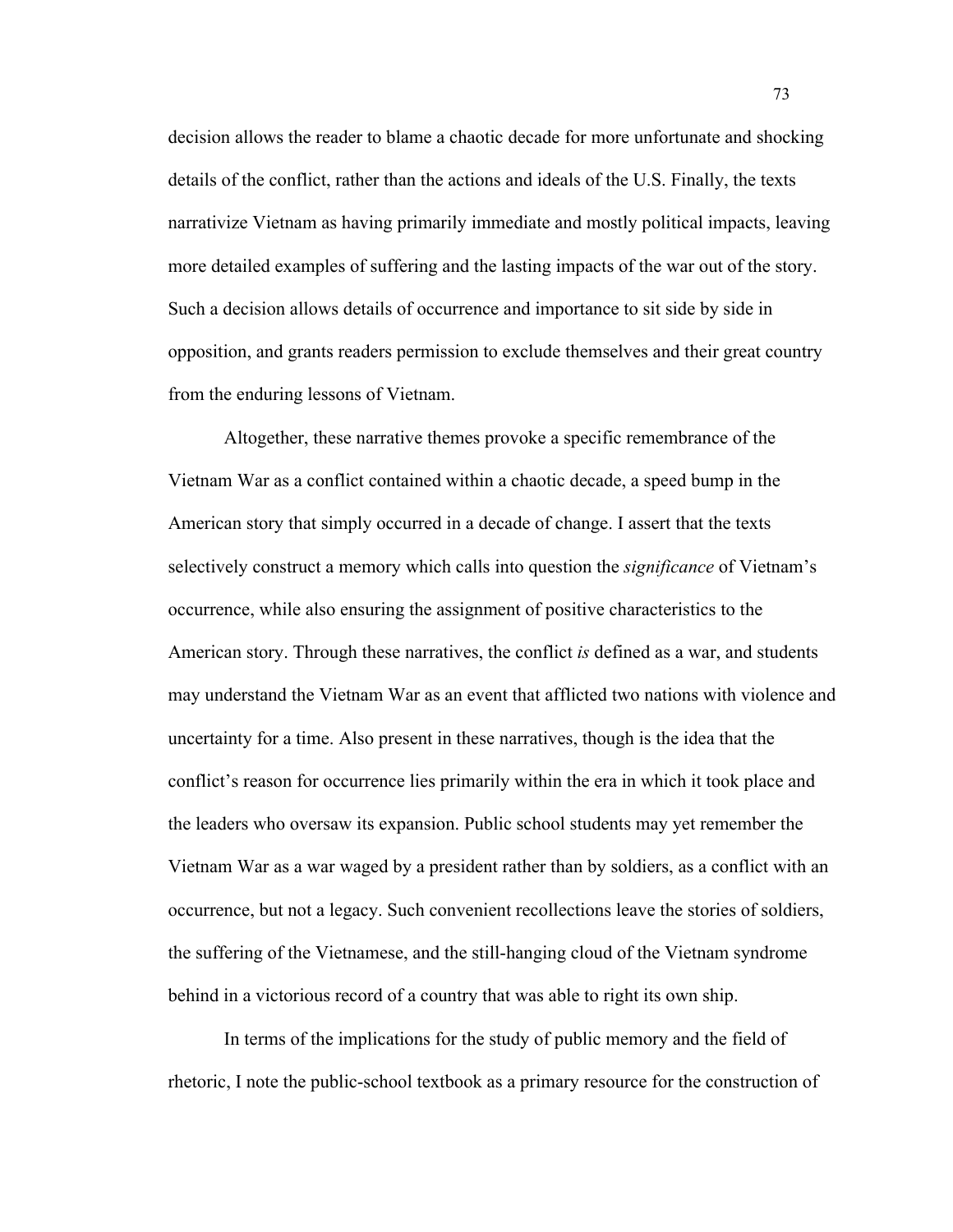public memory. Especially imperative in the domain of public history education is a question of duty and purpose, the question of whether we are to teach the history of American events, or an *American* history of events. The narrative themes offered in these textbooks add strength to the assertion that we do err on the side of the latter, making sense of the past with the guiding light of exceptionalism. As the classroom and its accompanying rhetoric receive more attention in the field of public memory, textbook rhetoric should become more consequential artifacts in studies that center on discussion of other consequential U.S events. Such future research could allow us to ask questions of how American youth should remember events such as the Holocaust, the Korean War, the 9/11 terrorist attacks, and even the present pandemic in the years to come. These questions become even more consequential when coupled with queries concerning educational rhetoric's narrative ability to serve American Exceptionalism and our national mythology.

As noted by Edward Casey, public memory is never "fixed" or certain, meaning that collective and cultural understandings of events are not a stagnant image but an evolving picture.<sup>[170](#page-80-0)</sup> Casey's insight tells us that the public memory of the Vietnam War is still being written, even as the last veterans of that conflict pass on, finally letting go of the things they carried.<sup>[171](#page-80-1)</sup> The question of how we remember this war is not only consequential to the question of how we narrativize an exceptional America, but it is also a means by which we define the lives of those who fought in and experienced the conflict. As we reach into the past to discuss the current memory of the Vietnam War,

<span id="page-80-0"></span><sup>&</sup>lt;sup>170</sup> Edward Casey, "Public Memory in Place and Time," 26

<span id="page-80-1"></span><sup>&</sup>lt;sup>171</sup> Tim O' Brien, "The Things They Carried." 1996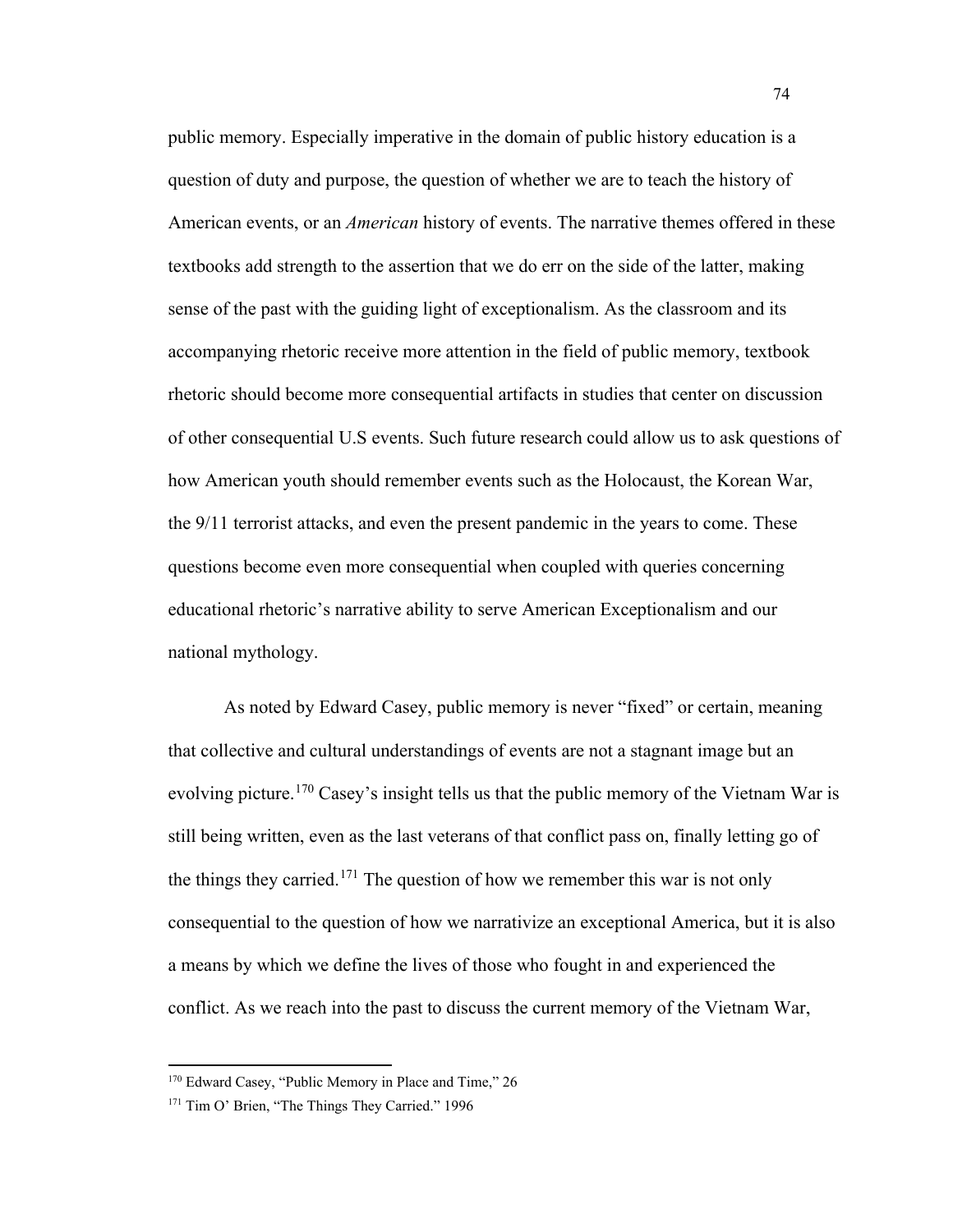future implications of warfare recollection become especially pertinent as the long and costly Iraq war begins to settle in our national rear view. Given the frequent comparison of the two conflicts regarding effect and uncertainty, it can be said that how we remember Vietnam today will provide insight to the narratives we will offer of Iraq and other controversial conflicts in years to come.[172](#page-81-0) How will we remember *that* war? How will we forget? Such questions may best be answered by the rhetoric that is meant to espouse the American story to the rising generation.

<span id="page-81-0"></span><sup>172</sup> Melvin Laird, Iraq: Learning the Lessons of Vietnam." *Foreign Affairs.* 84 (2005): 22, Heinonline.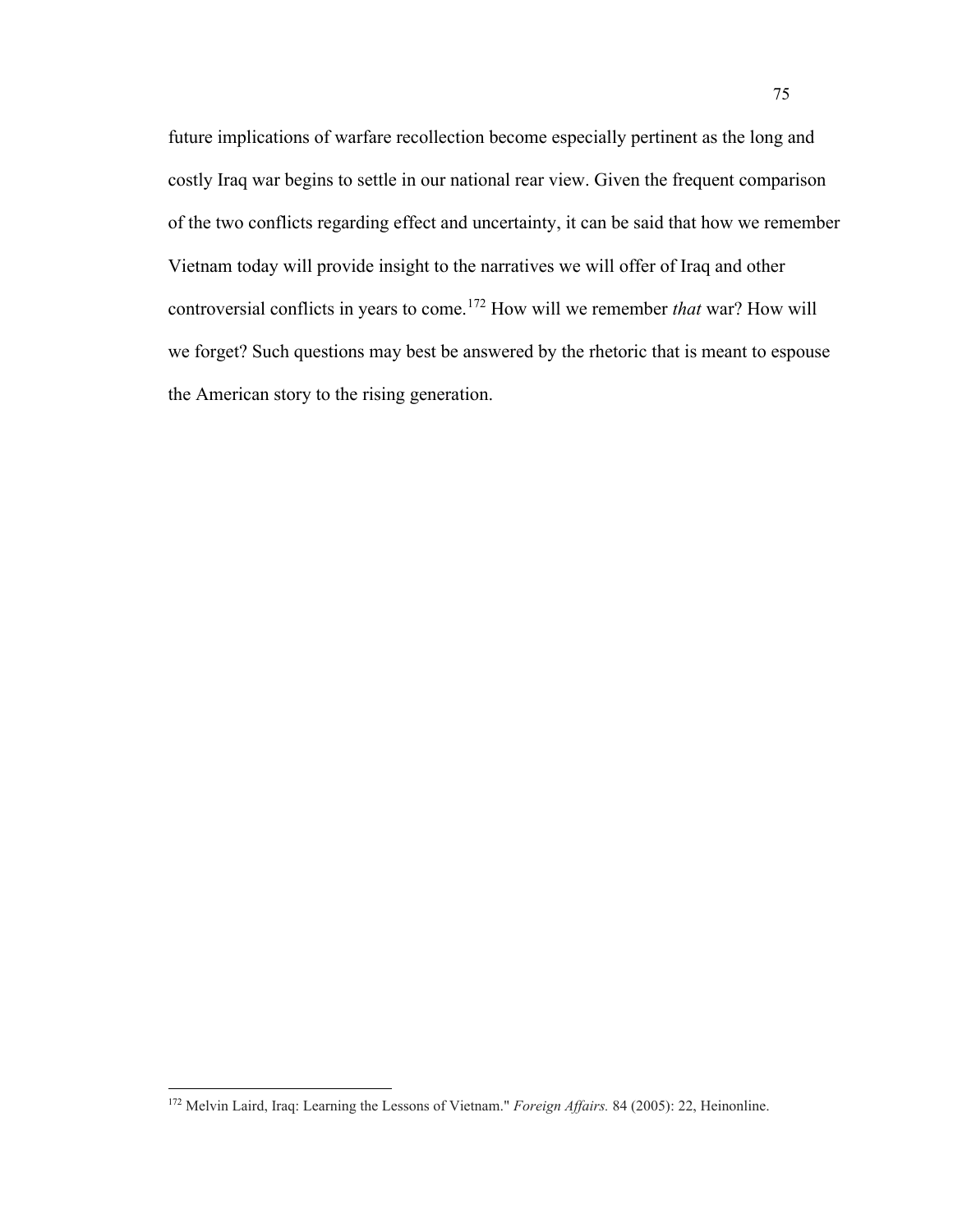## Bibliography

Ahonen, Sirkka. "The Construction and Deconstruction of National Myths. A study of the Transformation of Finnish History Textbook Narratives after World War II." *European Politics and Society* 21, no. 3 (2020): 341-355, https://doi.org/10.1080/23745118.2019.1645427.

Allen, Michael J. Until the Last Man Comes Home: POWs, MIAs, and the Unending Vietnam War. Univ of North Carolina Press, 2009, JSTOR.

Anderson, Daniel L. "The Columbia History of the Vietnam War. *Columbia University Press (2010)*

Assmann, Aleida. "Transformations Between History and Memory." *Social Research: An International Quarterly* 75, no. 1 (2008): 49-72, https://doi.org/10.1353/sor.2008.0038.

Bain, Robert. "Rounding up Unusual Suspects: Facing the Authority Hidden in the History Classroom." *Teachers College Record* 108, no. 10 (2006): 2080-2114, Sage Publishing.

Barnett, Arnold, Timothy Stanley, and Michael Shore. "America's Vietnam Casualties: Victims of a Class War?" *Operations Research* 40, no. 5 (1992): 856–66. [http://www.jstor.org/stable/171812.](http://www.jstor.org/stable/171812)

Beck, Kent M. "The Kennedy Image: Politics, Camelot, and Vietnam," *The Wisconsin Magazine of History 58,* no.1 (1974): 45-55, JSTOR.

Bilton, Michael and Sim, Kevin. "Four Hours in My Lai". As quoted in https://blogs.baylor.edu/mylaimassacre/234-2/

Black, George. "The Victims of Agent Orange the US Has Never Acknowledged." *The New York Times* (2021).

Brinkley, Alan et al., "The Unfinished Nation: A Concise History of The American People." *McGraw Hill Education* (2016)

Cahill, Charlotte. *Fighting the Vietnam Syndrome: The Construction of a Conservative Veterans Politics, 1966–1984*. Northwestern University, 2008.

Casey, Edward R. "Public Memory in Place and Time". *Framing Public Memory*. *68* (2004). 17-44.

Cuddy, Edward. "Vietnam: Mr. Johnson's War—Or Mr. Eisenhower's?" *The Review of politics* 65, no. 4 (2003): 351-374, JSTOR.

Davis, Fred. "Decade labeling: The Play of Collective Memory and Narrative Plot." *Symbolic Interaction* 7, no. 1 (1984): 15-24, https://doi.org/10.1525/si.1984.7.1.15.

Dickinson, Greg, Carole Blair, and Brian L. Ott, eds. *Places of Public Memory: The Rhetoric of Museums and Memorials*. University of Alabama Press, 2010.

Divine, Robert M et al., *America: Past and Present.* Pearson Publishing. (2013).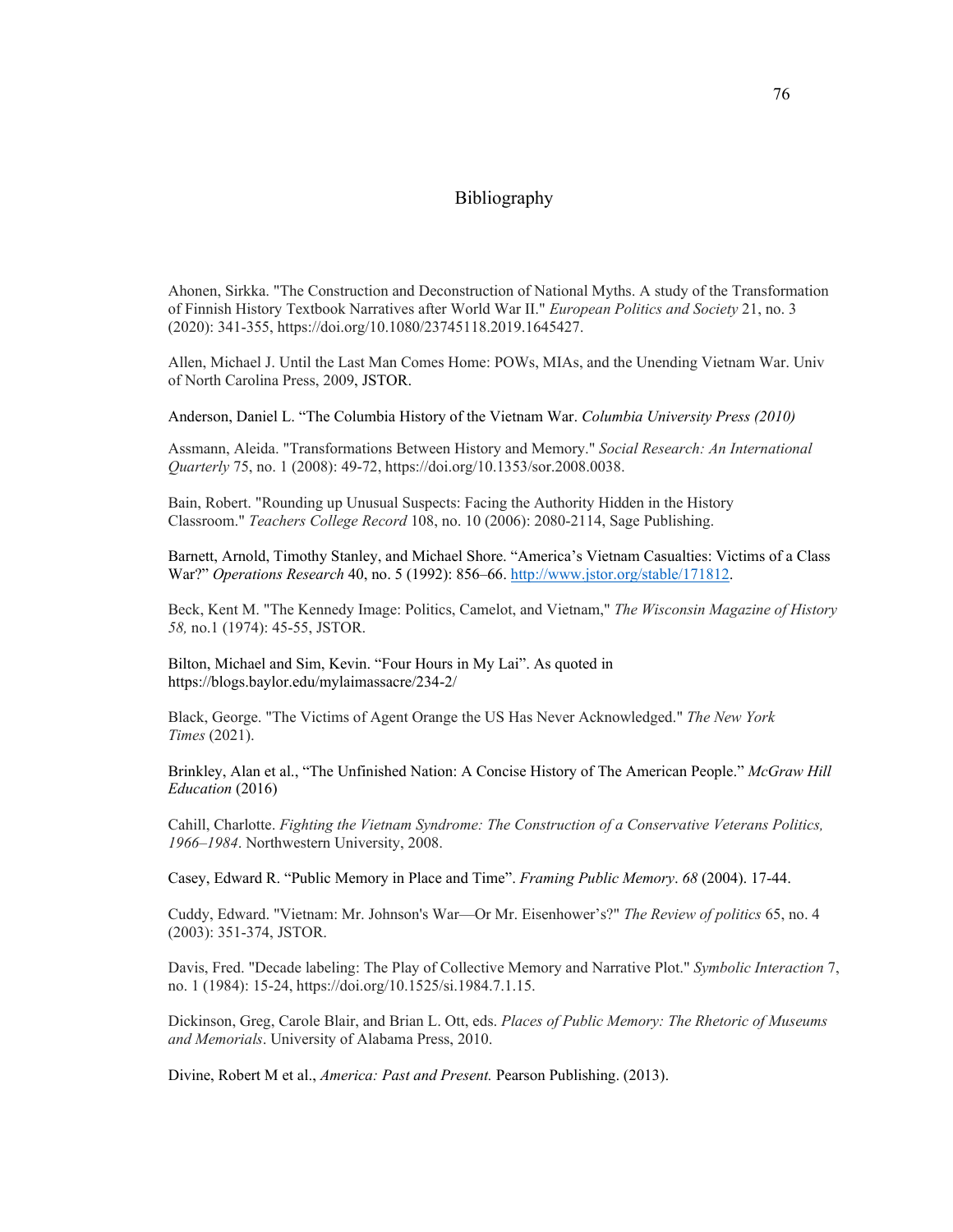Edwards, Rebecca, Eric Hinderaker, and James Henretta. *America's History: 10th Edition Bedford/St. Martins (2021)*

Ehrenhaus, Peter. "Commemorating the Unwon War: On Not Remembering Vietnam." *Journal of Communication* 39, no. 1 (1989): 96-107, Wiley Online Library.

Espiritu, Yến Lê, and Diane Wolf. "The Appropriation of American War Memories: A Critical Juxtaposition of the Holocaust and the Vietnam War." *Social Identities* 19, no. 2 (2013): 188-203, https://doi.org/10.1080/13504630.2013.789213.

Eyerman, Ron, Todd Madigan, and Magnus Ring. "Cultural trauma, Collective memory and the Vietnam War." *Croatian Political Science Review,*54, no. 1-2 (2017): 11-31. JSTOR

Faragher, John. *Out of Many: A History of the American People.* Pentience Hall. (2016)

Fleming, Dan B. "A Review of Slave Life in Fourteen United States History Textbooks." *The Journal of Negro Education* 56, no. 4 (1987): 550-556, JSTOR.

Forest, Benjamin, Juliet Johnson, and Karen Till. "Post‐Totalitarian National Identity: Public Memory in Germany and Russia." *Social & cultural geography* 5, no. 3 (2004): 357-380, https://doi.org/10.1080/1464936042000252778.

Foss, Sonja K. "Ambiguity as Persuasion: The Vietnam Veterans Memorial." *Communication Quarterly* 34, no. 3 (1986): 326-340, Taylor and Francis Online.

Foss, Sonja K. *Rhetorical Criticism: Exploration and Practice*. Waveland Press, (2017).

Flood-Grady, Elizabeth, and Jody Koenig Kellas. "Sense-Making, Socialization, and Stigma: Exploring Narratives Told in Families about Mental Illness," *Health Communication* 34, no. 6 (2019): 607-617, https://doi.org/10.1080/10410236.2018.1431016.

Gilbert, Marc Jason. "Is Iraq Another Vietnam?" *Journal of Vietnamese Studies* 21, no.4 (2009): 240-247. https://doi.org/10.1525/vs.2009.4.1.240

Goldstein, Dana. "Two States. Eight Textbooks. Two American Stories." *The New York Times* 12 (2020).

Gruenwald, Hermann. "Military Logistics Efforts //during the Vietnam War: Supply Chain Management on Both Sides." *Journal of Social and Development Sciences* 6, no. 2 (2015): 57-66, https://doi.org/10.22610/jsds.v6i2.843.

Griffin, Charles JG. "Framing the Sixties: The Use and Abuse of a Decade from Ronald Reagan to George W. Bush, "*Presidential Studies Quarterly* 21, no.2 (2011): 434-436, JSTOR.

Glassberg, David. "Public History and the Study of Memory." *The Public Historian* 18, no. 2 (1996): 7-23, JSTOR.

Glickman, Norman J., Laurence E. Lynn Jr, and Robert H. Wilson. "Fifty Years Later: Legacies and Lessons of LBJ's Domestic Policies." In *LBJ's Neglected Legacy*, pp. 427-450. University of Texas Press, 2021. *Lyndon Johnson Reshaped Domestic Policy and Government* edited by Robert H. Wilson, Norman J Glickman and Laurence E. Lynn, 427-450. New York, USA: University of Texas Press. (2021), JSTOR.

Guillaume, Marine. "Napalm in US Bombing Doctrine and Practice, 1942-1975." *The Asia-Pacific Journal* 14 (2016):1-15, https://apjjf.org/-Marine-Guillaume/4983/article.pdf.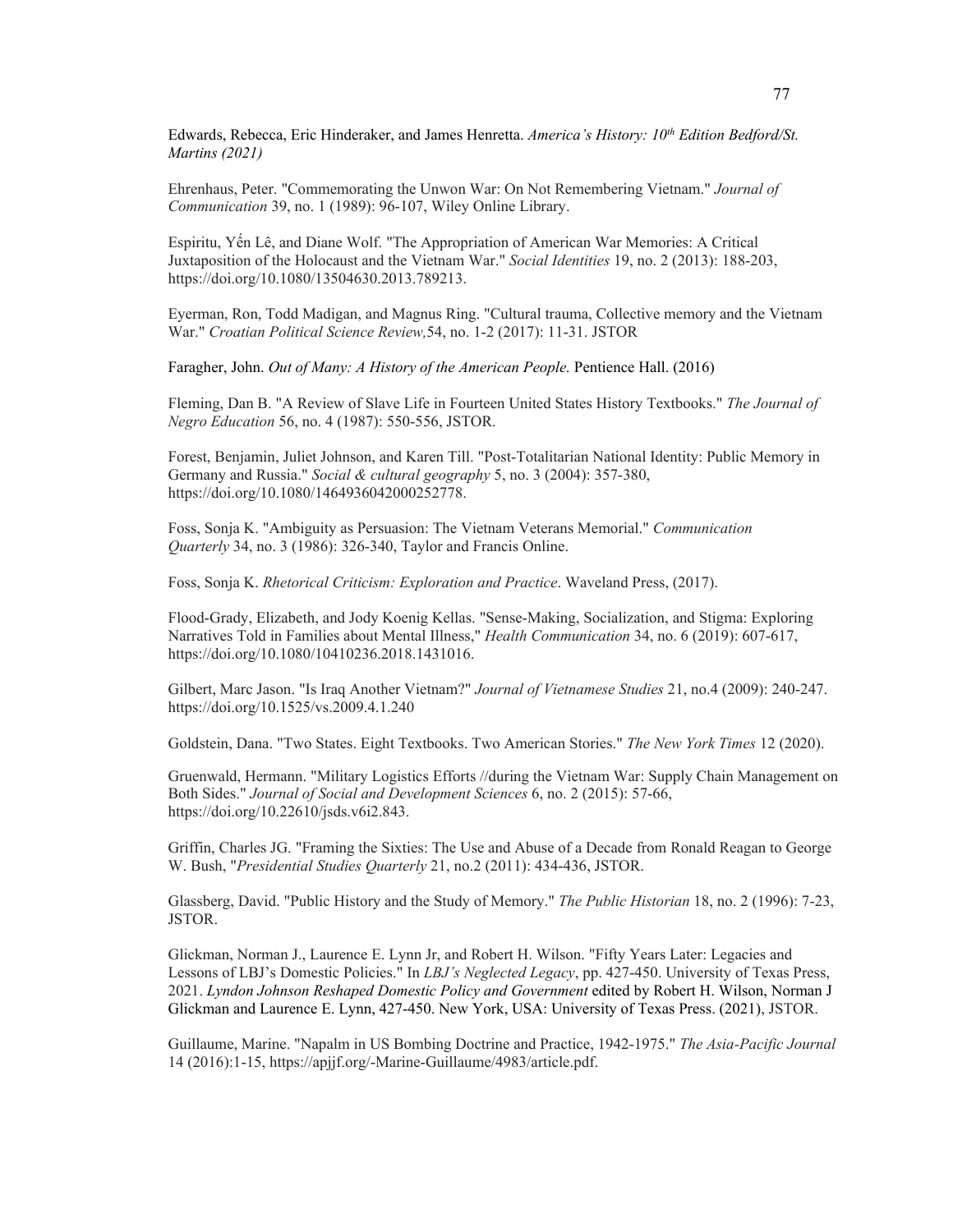Hansen, Miriam Bratu." Schindler's List" Is Not" Shoah": The Second Commandment, Popular Modernism, and Public Memory." *Critical Inquiry* 22, no. 2 (1996): 292-312, JSTOR.

Haskins, Ekaterina V., and Justin P. DeRose. "Memory, Visibility, and Public Space: Reflections on Commemoration (s) of 9/11." *Space and Culture* 6, no. 4 (2003): 377-393, DOI: 10.1177/1206331203258373.

Hastings, Max. *Vietnam: An Epic Tragedy, 1945-1975*. HarperCollins UK. (2018) Hatch, John B. (2003) p. 750 As cited in Houdek, Matthew, and Kendall R. Phillips. "Public memory." In *Oxford research encyclopedia of communication*. 2017.

Hellmann, John. "Vietnam and the Hollywood Genre Film: Inversions of American Mythology in the Deer Hunter and Apocalypse Now." *American Quarterly* 34, no. 4 (1982): 418-439, https://doi.org/10.2307/2712690.

Herring, George C. "America and Vietnam: The Unending War." *Foreign Affairs* 70, no. 5 (1991): 104- 119, Heinonline.

Herring, George C. "The Cold War and Vietnam." *OAH Magazine of History* 18, no. 5 (2004): 18-21, JSTOR.

Herring, George C. "The 'Vietnam Syndrome' and American Foreign Policy." *The Virginia Quarterly Review* 57, no. 4 (1981): 594-612, JSTOR.

Hess, Aaron. ""You Don't Play, You Volunteer": Narrative Public Memory Construction in Medal of Honor: Rising Sun." *Critical Studies in Media Communication* 24, no. 4 (2007): 339-356, https://doi.org/10.1080/07393180701567729.

Hess, Gary R. "The Unending Debate: Historians and the Vietnam War." *Diplomatic History* 18, no. 2 (1994): 242, JSTOR.

Herzog, Tobey C. "John Wayne in a Modern Heart of Darkness: The American Soldier in Vietnam," *Search and Clear: Critical Responses to Selected Literature and Films of the Vietnam War* (1988): 16, https://books.google.com/books?hl=en&lr=&id=UgM577CZm6cC&oi=fnd&pg=PA1&dq=Herzog,+Tobey +C.+%22John+Wayne+in+a+Modern+Heart+of+Darkness:+The+American+Soldier+in+Vietnam.%22+Se arch+and+Clear:+Critical+Responses+to+Selected+Literature+and+Films+of+the+Vietnam+War+(1988): +16,18,+no.+2+(1994):+242.&ots=\_ogA6DiQhY&sig=C4JYr3NgszmXhVL9ig88- F537KY#v=onepage&q&f=false.

Hirschman, Charles, Samuel Preston, and Vu Manh Loi. "Vietnamese Casualties During the American War: A New Estimate," *Population and Development Review* 21, no. 4 (1995): 783–812, JSTOR.

Hunter, Edna J. "The Vietnam Prisoner of War Experience." In *International handbook of traumatic stress syndromes*, pp. 297-303. Springer, Boston, MA, 1993.

Hurka, Thomas. "The Justification of National Partiality." *The morality of nationalism* 139 (1997):140-153, JSTOR.

Jasinski, James. "The Status of Theory and Method in Rhetorical Criticism." *Western Journal of Communication (includes Communication Reports)* 65, no. 3 (2001): 249-270, https://doi.org/10.1080/10570310109374705.

Jordan, B. Kathleen, Charles R. Marmar, John A. Fairbank, William E. Schlenger, Richard A. Kulka, Richard L. Hough, and Daniel S. Weiss. "Problems in families of male Vietnam veterans with posttraumatic stress disorder." *Journal of consulting and clinical psychology* 60, no. 6 (1992): 916, Ebscohost.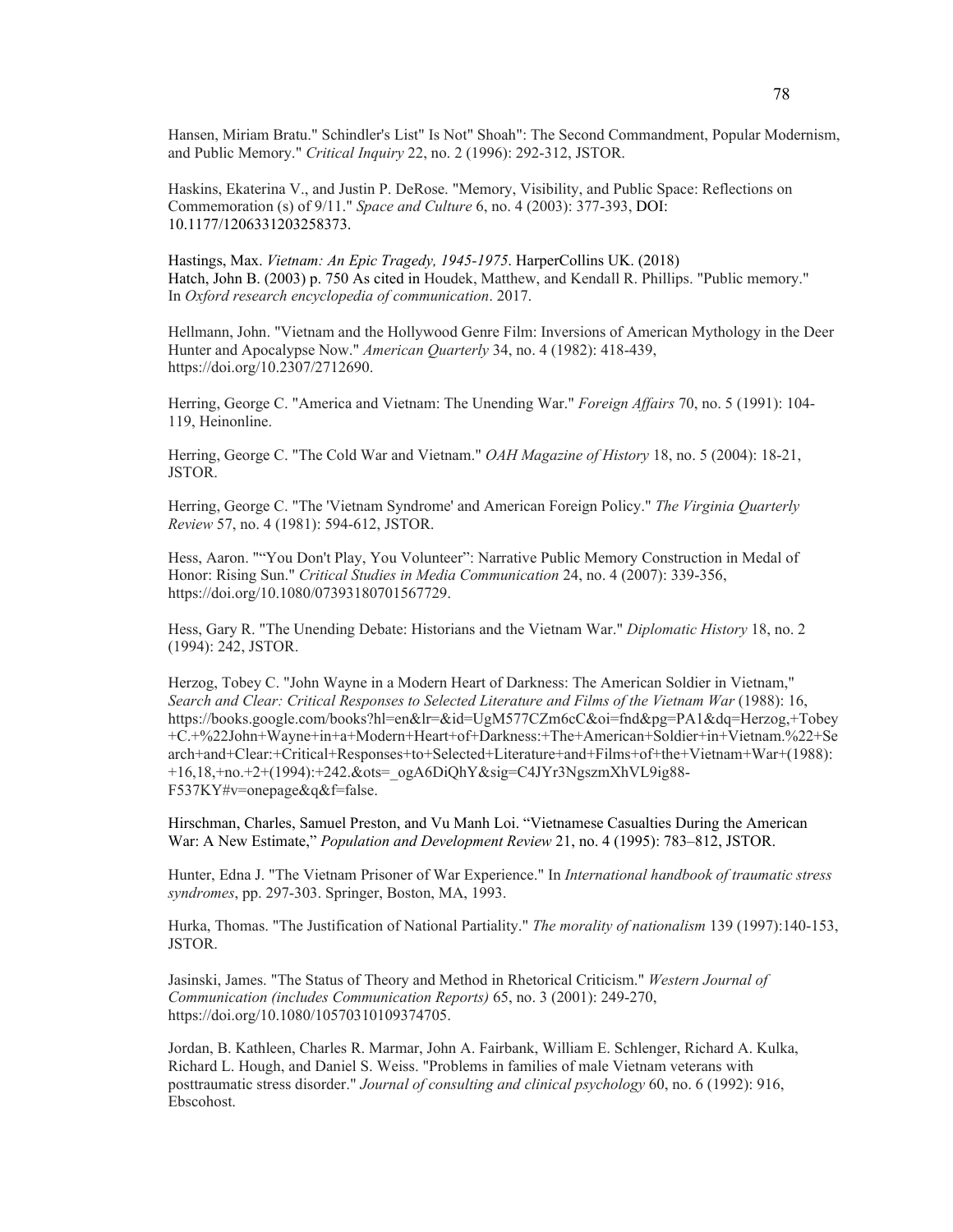Jorgensen‐Earp, Cheryl R., and Lori A. Lanzilotti. "Public memory and private grief: The construction of shrines at the sites of public tragedy." *Quarterly Journal of Speech* 84, no. 2 (1998): 150-170, https://doi.org/10.1080/00335639809384211.

Kaes, Anton. "History and Film: Public Memory in the Age of Electronic Dissemination." *History and Memory* 2, no. 1 (1990): 111-129, JSTOR.

Kartman, Charles "POW/MIA Accounting Efforts in Asia," US Department of State Dispatch 9, no. No. 6 - July 1998 (July 1998): 18-22, Heinonline.

Kennedy, David M., and Elizabeth Cohen. *The American Pageant*. Cengage Advantage. *(2015).*

Kieran, David (2014). *Forever Vietnam: How a Divisive War Changed American Public Memory*. Massachusetts. Cited by Iden, Michelle Catherine. "Lasting Legacy: Public Memory of the Vietnam War." (2015): 718-722.

Kössler, Reinhart. "Public Memory, Reconciliation and the Aftermath of War." *Re-examining Liberation in Namibia* (2003): 99.

Kolchin, Peter. "Slavery in United States History Textbooks," *The Journal of American History* 84, no. 4 (1998): 1425-1438, https://doi.org/10.2307/2568089

Kuznick, Peter. "The United States of Amnesia: the Dangers of Forgetting or Sanitizing the U.S. Invasion of Vietnam." *Nanzan review of American studies* 36 (2014): 123-128, file:///C:/Users/DONNI/Downloads/nras36\_10\_kuznick\_peter\_j%20(3).pdf.

Laird, Melvin R. "Iraq: Learning the lessons of Vietnam." *Foreign Affairs.* 84 (2005): 22-43, Heinonline.

Levesque, Christopher J." The Truth Behind My Lai." *The New York Times.2018 https://www.nytimes.com/2018/03/16/opinion/the-truth-behind-my-lai.html*

Lindsay, Marshall. "Teaching Us to Forget: United States History Textbooks, the Plains Wars, and Public Memory." *University of Oklahoma* Press. (2019)

Logevall, Fredrik. *Lyndon Johnson and Vietnam*. Routledge, 2017.110

Macnamara, Robert. "President Johnson Announces More Troops to Vietnam." *This Day in History. (2022)*https://www.history.com/this-day-in-history/johnson-announces-more-troops-to-vietnam

Murphy, John M. "Crafting the Kennedy legacy." *Rhetoric & Public Affairs* 3, no. 4 (2000): 579, Project Muse.

Nham Tuyet, Le Thi, and Annika Johansson. "Impact of Chemical Warfare with Agent Orange on Women's Reproductive Lives in Vietnam: a pilot study," *Reproductive health matters* 9, no. 18 (2001): 156-164, https://doi.org/10.1016/S0968-8080(01)90102-8.

Norton, Mary Beth. *A People and a Nation :10th Edition*. *Cengage Learning. (*2015)

O'Brien, Tim. *The Things They Carried*. London: Flamingo, 1990.

O'Brien, Tim. *The Vietnam in me*. New York Times, 1994.

Oliver, Kendrick. *The My Lai Massacre in American history and Memory*. Manchester University Press, 2006.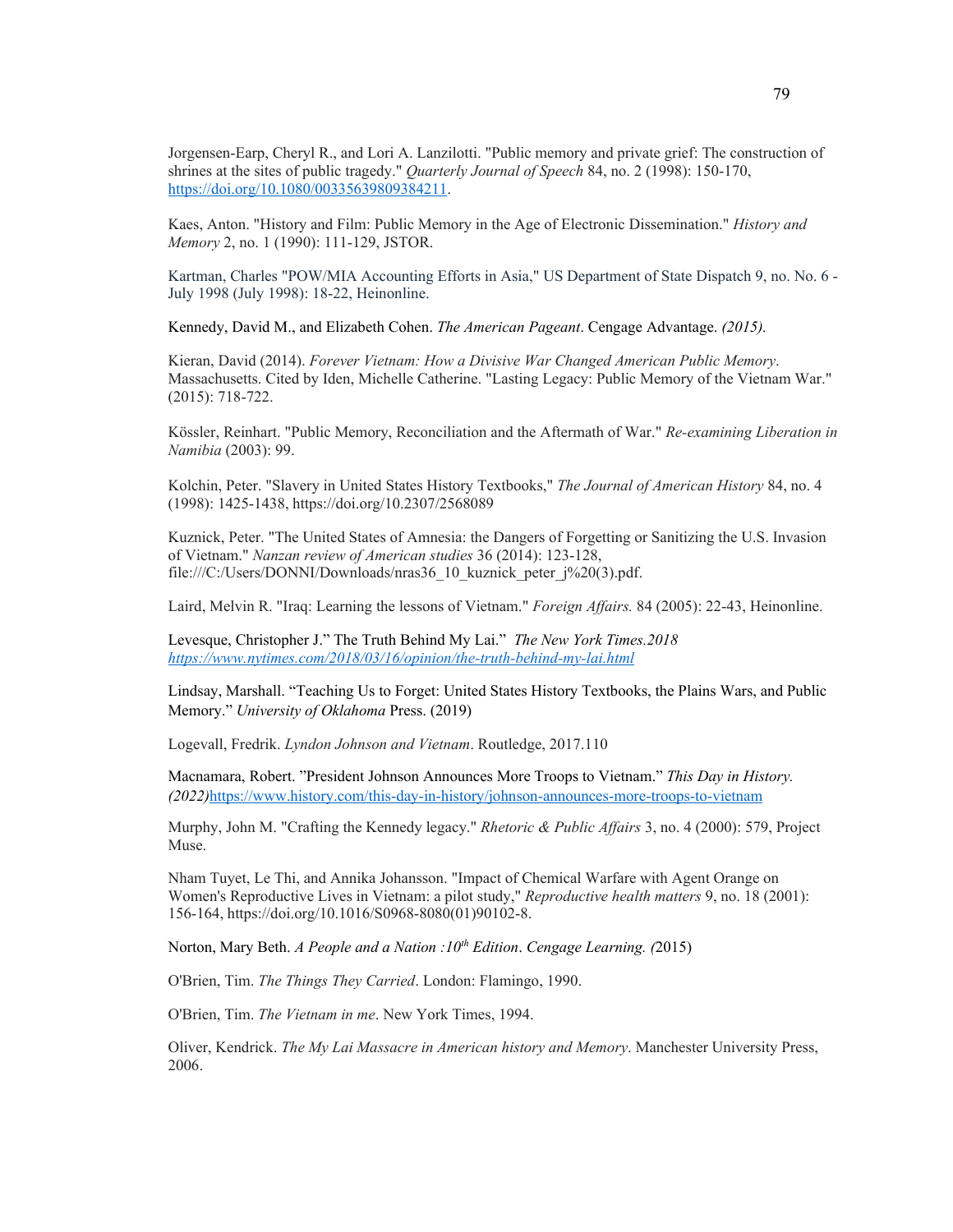Onuf, Peter S. "American Exceptionalism and National Identity." *American Political Thought* 1, no. 1 (2012): 77-100. Heinonline.

Paez, D. & James H. Liu. "Collective Memory of Conflicts." *Intergroup Conflicts and Their Resolution: A social Psychological Perspective.* 

Peers, William Raymond. *Report of the Department of the Army Review of the Preliminary Investigations Into the My Lai Incident: Volume I, The Report of the Investigation*. Vol. 1. The Department of the Army, 1974.

Priest, Andrew. "From Saigon to Baghdad: The Vietnam Syndrome, the Iraq War and American Foreign Policy." *Intelligence and National Security* 24, no. 1 (2009): 157, https://doi.org/10.1080/02684520902757018.

Pusey, Allen. "The Gulf of Tonkin Resolution begins a war." *ABAJ* 102 (2016): Heinonline.

Pytell, Timothy E. "Redeeming the Unredeemable: Auschwitz and Man's Search for Meaning." *Holocaust and Genocide Studies* 17, no. 1 (2003): 89-113, Heinonline.

Range, Peter Ross. "Only One Man Was Charged for the Massacre of My Lai: This Is What it Was Like to Cover His Trial." *Time Magazine.* 2018.

Reid, Brian Holden. "The Influence of the Vietnam syndrome on the Writing of Civil War History," *The RUSI Journal* 147, no. 1 (2002): 44-52, https://doi.org/10.1080/03071840208446740.

Rodden, John. "How do Stories Convince us? Notes Towards a Rhetoric of Narrative." *College Literature* (2008): 148-173, JSTOR.

Rollins, Peter C. "The Vietnam War: Perceptions Through Literature, Film, and Television." *American Quarterly* 36, no. 3 (1984): 419-432, https://doi.org/10.2307/2712741.

Romanowski, Michael H. "Excluding Ethical Issues from US history Textbooks: 911 and the War on Terror." *American Secondary Education* (2009): 26-48, JSTOR.

Rowling, Charles M., Jason Gilmore, and Penelope Sheets. "When Threats Come from Within: National Identity, Cascading f=Frames, and the US War in Afghanistan." *The International Journal of Press/Politics* 20, no. 4 (2015): 478-497, journals.sagepub.org.

Schudson, M. (1997)." Lives, Laws, and Language: Commemorative Versus Non‐commemorative Forms of Effective Public Memory," *Communication Review (The)*, *2*(1), 3-17, https://doi.org/10.1080/10714429709368547.

Schrader, V. L. (2019). 'Who Tells Your Story?': Narrative Theory, Public Memory, and the Hamilton Phenomenon. *New Theatre Quarterly*, *35*(3), 261-274, https://doi.org/10.1080/10714429709368547.

Shi, David Emory. *America: A Narrative History: Volume Two. Norton Education. (2019*)

Smith, Wendy. "War Weary: If Iraq is Not Another Vietnam, Why do I find Myself Rereading Dispatches?" (2007): 135-140,JSTOR.

Zelizer, Barbie. "Competing memories: Reading the past against the grain: The shape of memory studies." *Critical Studies in Mass Communication.* (1995): 213-239, Richmond.edu.

Sterner, Kenneth L. "President Kennedy and the Escalation of the Vietnam War." (2015). 16, Cedarville.edu.